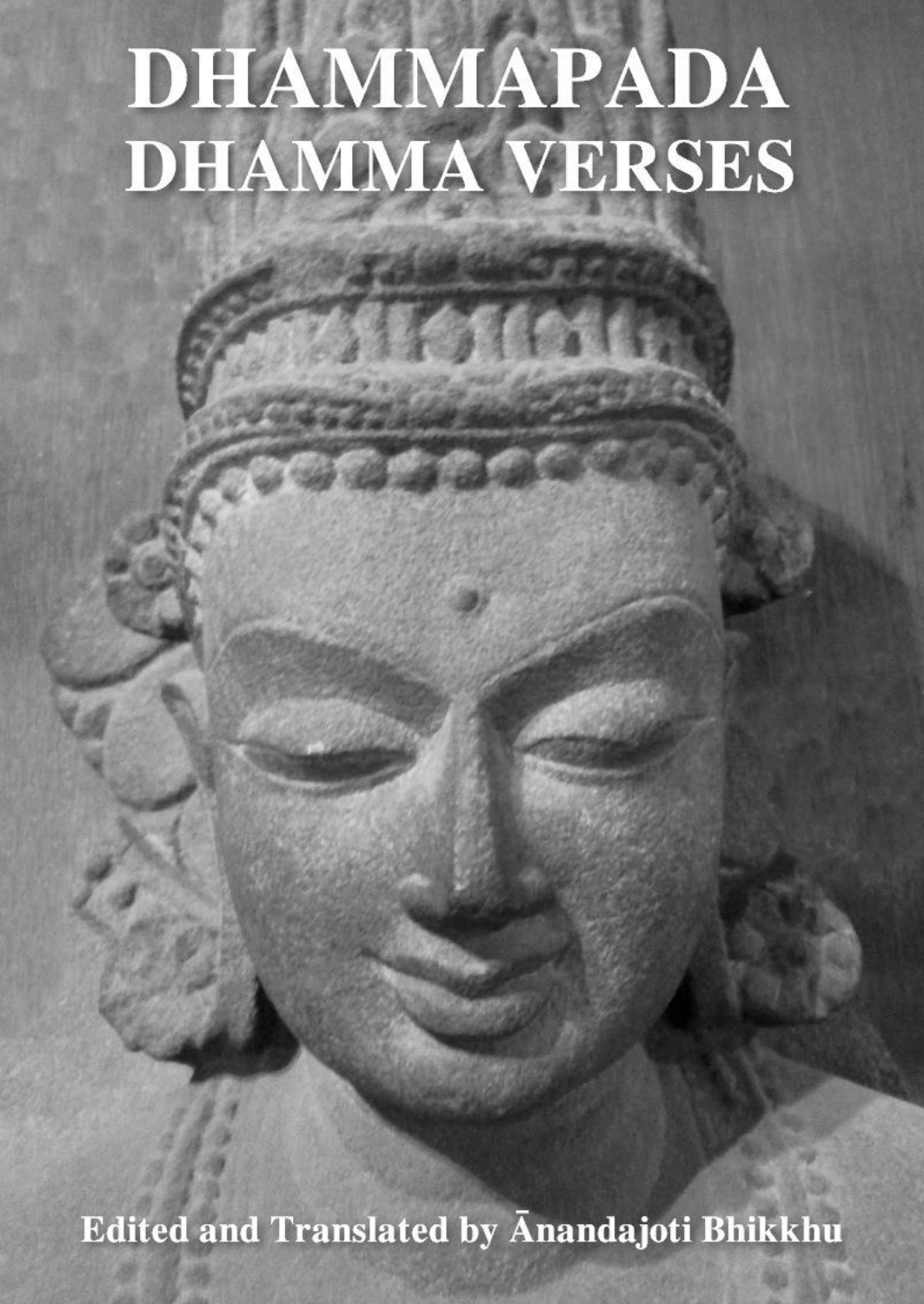## **DHAMMAPADA DHAMMA VERSES**

## **Edited and Translated by Ānandajoti Bhikkhu**

**(2nd edition, November 2017)**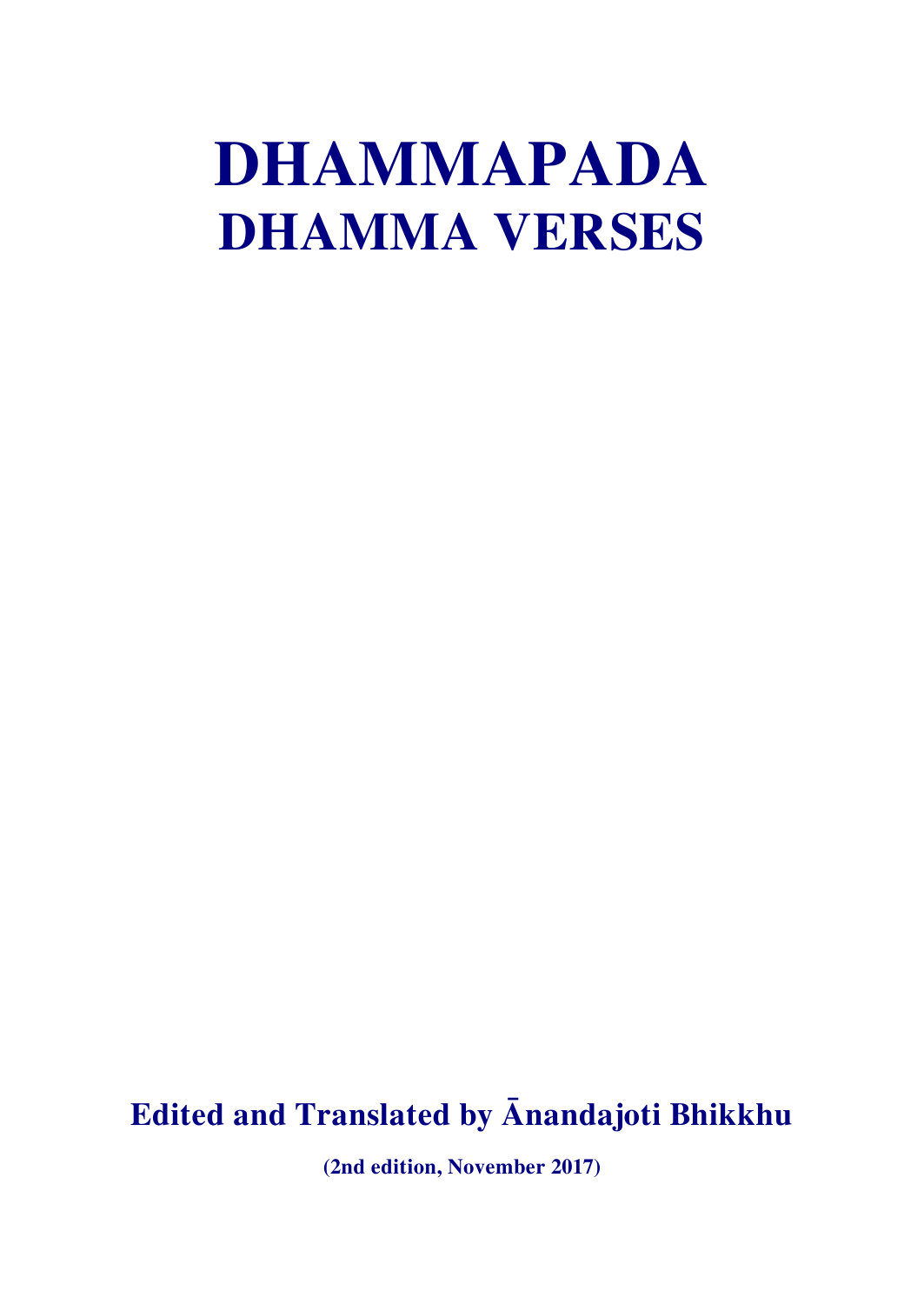#### **Table of Contents**

[Introduction](#page-4-0)

[1: The Chapter about the Pairs](#page-13-0) [2: The Chapter about Heedfulness](#page-22-0) [3: The Chapter about the Mind](#page-25-0) [4: The Chapter about Flowers](#page-29-0) [5: The Chapter about Fools](#page-34-0) [6: The Chapter about the Wise](#page-40-0) [7: The Chapter about the Arahats](#page-47-0) [8: The Chapter about the Thousands](#page-50-0) [9: The Chapter about Wickedness](#page-53-0) [10: The Chapter about the Stick](#page-58-0) [11: The Chapter about Old Age](#page-63-0) [12: The Chapter about the Self](#page-66-0) [13: The Chapter about the World](#page-74-0)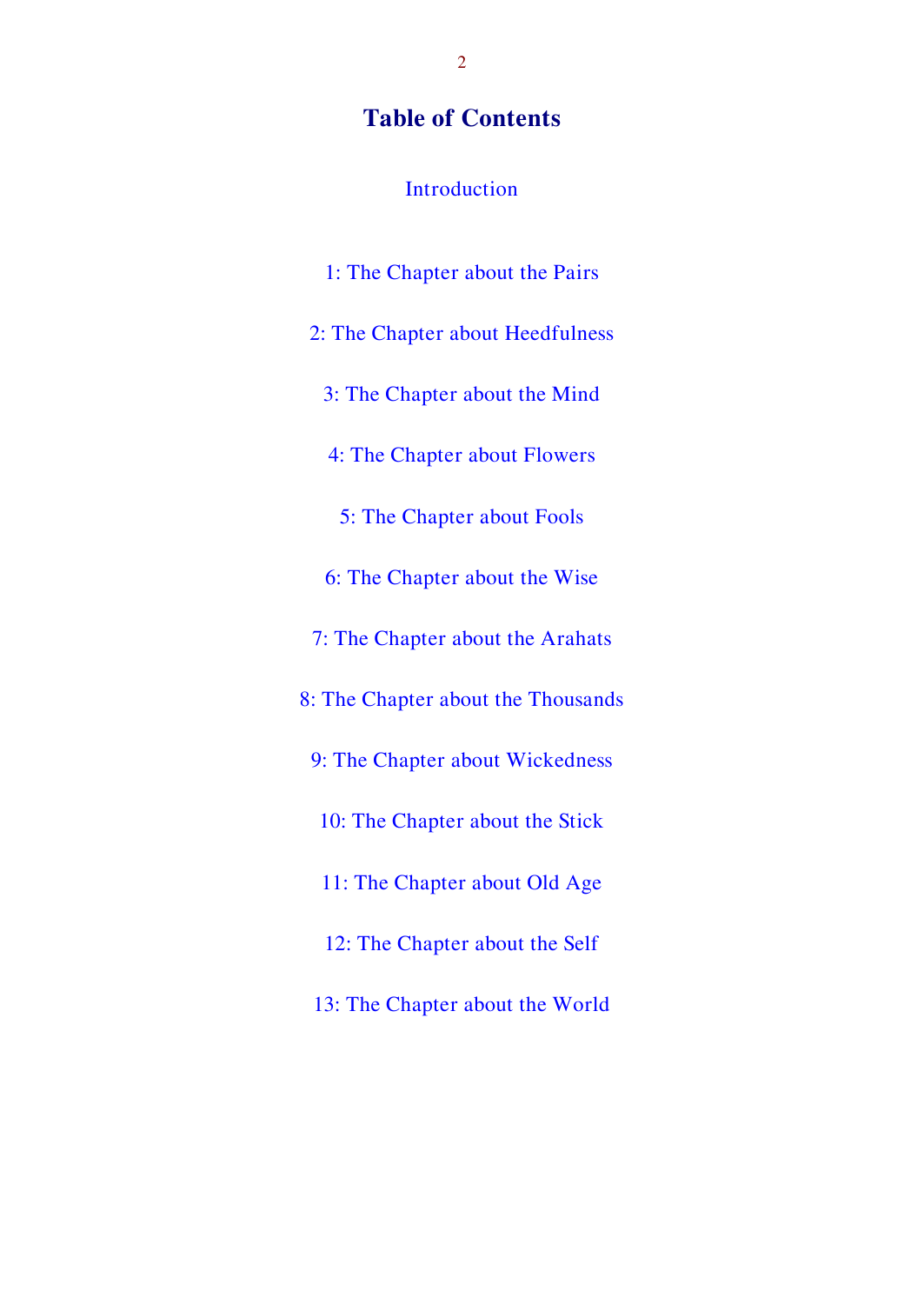| 14: The Chapter about the Buddha               |
|------------------------------------------------|
| 15: The Chapter about Happiness                |
| 16: The Chapter about Love                     |
| 17: The Chapter about Anger                    |
| 18: The Chapter about Stains                   |
| 19: The Chapter about One who stands by Dhamma |
| 20: The Chapter about the Path                 |
| 21: The Miscellaneous Chapter                  |
| 22: The Chapter about the Underworld           |
| 23: The Chapter about the Elephant             |
| 24: The Chapter about Craving                  |
| 25: The Chapter about Monastics                |
| 26: The Chapter about Brahmins                 |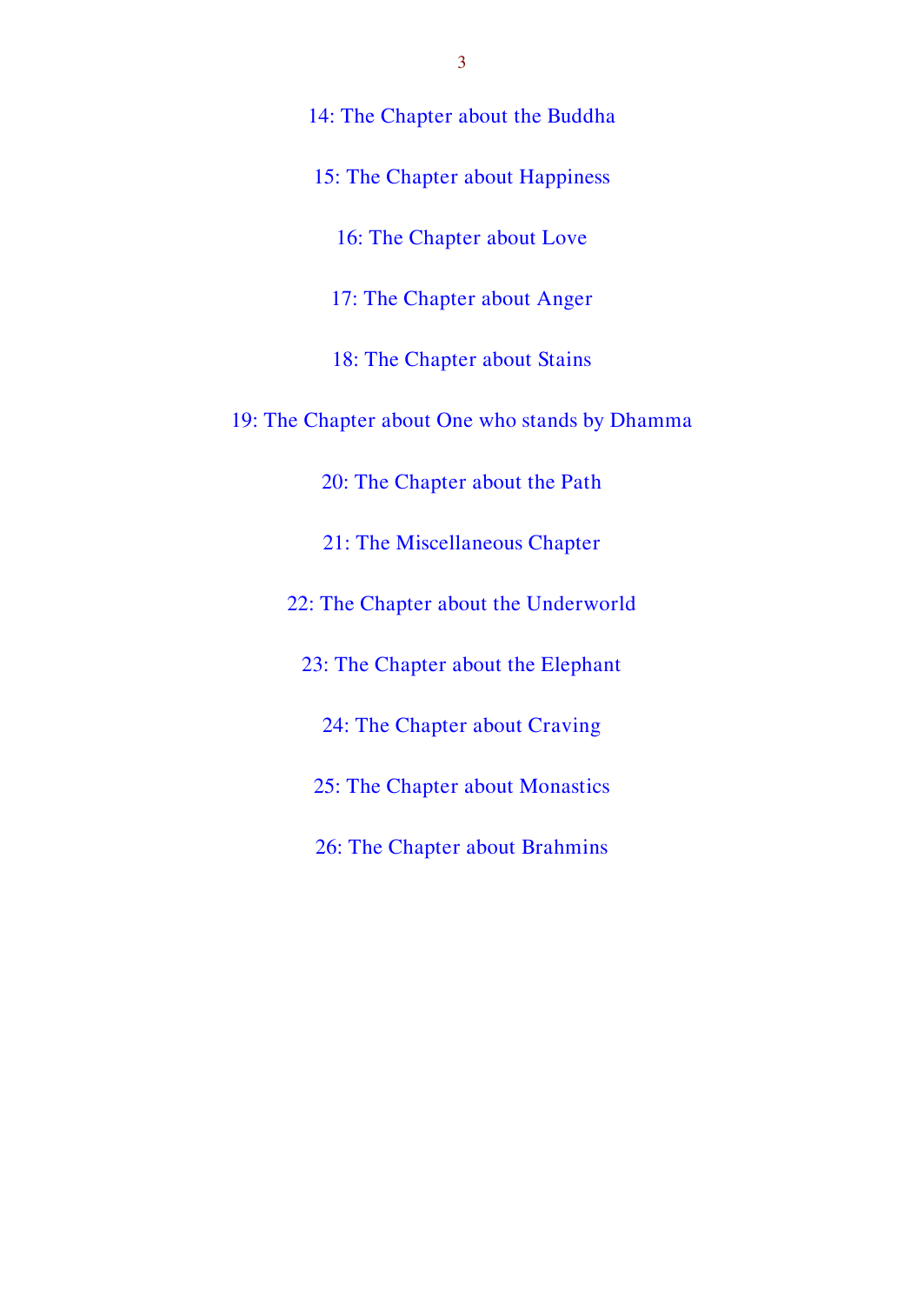#### <span id="page-4-0"></span>**Introduction**

#### **A Book of Ethical Teachings**

The Dhammapada is probably the most popular book in the Pāḷi Canon, and has had innumerable translations into most modern languages.<sup>1</sup> The timeless ethical teachings contained in these verses are still considered relevant to people's lives, and they are a good guide to living well, and show how to reap the rewards of good living.

Together with the commentarial stories that accompany the verses – along with the Jātaka verses and stories – they have formed the backbone of the teaching of Buddhist ethics for well over 2,000 years. The verses and stories are well known in traditional Theravāda Buddhist cultures, and most born and brought up in those societies will be able to recite many of the verses, and relate the stories that go with them, even from a young age.

This is not at all surprising as the verses are often memorable, and the stories that accompany them equally so.<sup>2</sup> They provided a framework for understanding what are good and bad actions, and what the consequences of both will be, which is central to the Buddhist teaching on ethics.

The popularity of the stories can be seen from the many times they are found illustrated on the ancient monuments of India, especially around Chetiyas; they are also seen in frescoes and reliefs in temples in Buddhist countries right up to the present day, and they serve to remind and reinforce the teachings that they embody.

The collection consists of 423 verses, organised into twenty-six chapters, most of which are fairly short. As there are something like  $20,000$  verses in the Pali Canon,<sup>3</sup> this is but a very small collection and the Dhammapada is indeed one of the smallest books in the Canon.<sup>4</sup> Most of the verses stand by themselves, although in some cases they come in pairs,<sup>5</sup> and in others two or more verses are evidently joined together to form a longer unit.

The verses give instruction to the different groups that comprise the Buddhist community, including advice for the lay person and the monastic, and a number of the verses, especially towards the end, show ways for understanding who is living up to their role in the community well, and who is not. $6$ 

<sup>1</sup> Including those that are no longer – or never were – homes to Buddhist cultures.

 $2<sup>2</sup>$  Here the commentarial stories are only given in brief, but the complete collection in Burlingame's translation can be found here: http://bit.ly/DhpCommentary.

<sup>&</sup>lt;sup>3</sup> Around 140 of the verses have parallels elsewhere in the Canon.

<sup>&</sup>lt;sup>4</sup> Only Khuddakapātha, which appears to have been added much later than the other texts, and Cariyāpiṭaka, also a late text, are shorter.

 $<sup>5</sup>$  Most notably in the first chapter.</sup>

 $6$  I think particularly of the Chapters on Monastics and Brahmins here.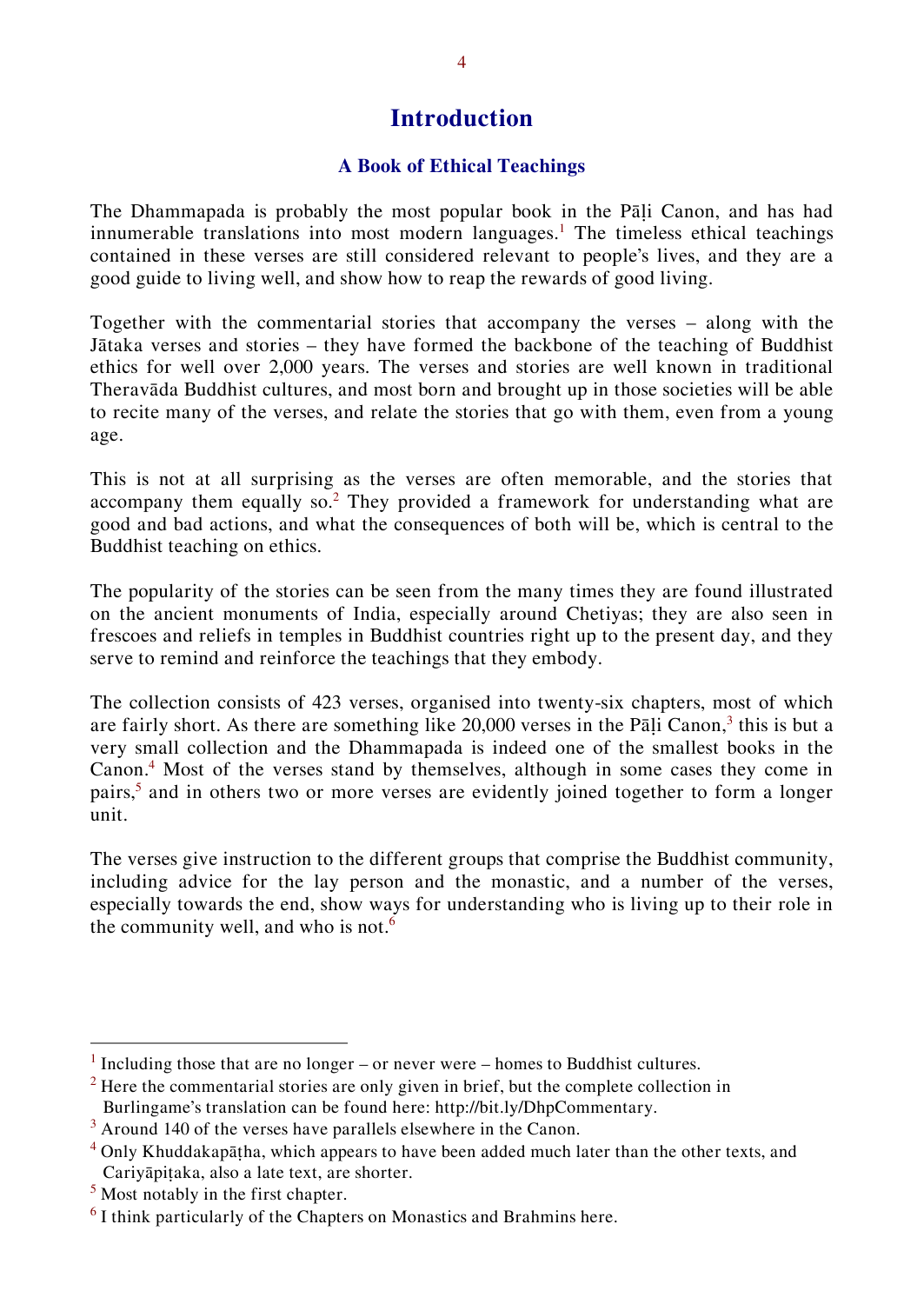#### Introduction  $-5$

#### **Types of Verse**

The verses I think could well be described as primitive, in the sense that they lack the refinements and elaboration of high classical Indian verse, and their directness is also part of their charm.

I have identified certain basic types of verse that have been used in the Dhammapada, and classified them according to whether they are descriptive,<sup>1</sup> prescriptive or rhetorical verses (such as questions and so forth). Further the verses employ similes and metaphors in making their teachings memorable.

Of course the verses do not adhere strictly to one type or another, and there are some overlaps, but this does seem to summarise their contents fairly well. Below I give lists showing where these occur in the text.

**Descriptive** verses simple state the facts as they were understood by the Buddha, or by the early Buddhist community. An example might be the opening verse of the collection:

#### **Manopubbaṅgamā dhammā, manoseṭṭhā manomayā,**

Mind precedes thoughts, mind is their chief, (their quality is) made by mind,

#### **manasā ce paduṭṭhena bhāsati vā karoti vā,**

if with a base mind one speaks or acts,

#### **tato naṁ dukkham-anveti cakkaṁ va vahato padaṁ.**

through that, suffering follows him like a wheel (follows) the ox's foot.

There are around 344 verses of this type (81%): 1-39, 41, 42, 43, 45, 46, 47, 48, 51-60, 63- 74, 76, 79-83, 86, 89-115, 117-122, 124-128, 131, 132, 134-145, 148-156, 160-165, 171-178, 181-196, 200-209, 211, 217-220, 222, 225-230, 235, 237, 240, 241, 244-247, 249-263, 265- 273, 275-280, 283, 284, 286, 287, 288, 291-301, 303-312, 314-326, 331-339, 341, 342, 346, 347, 349-352, 354-368, 372-375, 378, 381, 382, 384-388, 390-393, 395-323.

**Prescriptive** verses actually lay down rules for behaviour, or recommend a course of action as being more beneficial. An example is the 40<sup>th</sup> verse of the collection:

**Kumbhūpamaṁ kāyam-imaṁ viditvā,** 

Knowing this body is (frail) like a jar,

**nagarūpamaṁ cittam-idaṁ ṭhapetvā,** establishing the mind like a fortress,

**yodhetha Māraṁ paññāvudhena,**  fight Māra with the weapon of wisdom,

**jitañ-ca rakkhe, anivesano siyā.**  guard your success, and do not be attached.

<sup>1</sup> These often have prescriptive force in that they describe correct behaviour, without, however, saying that you should follow it.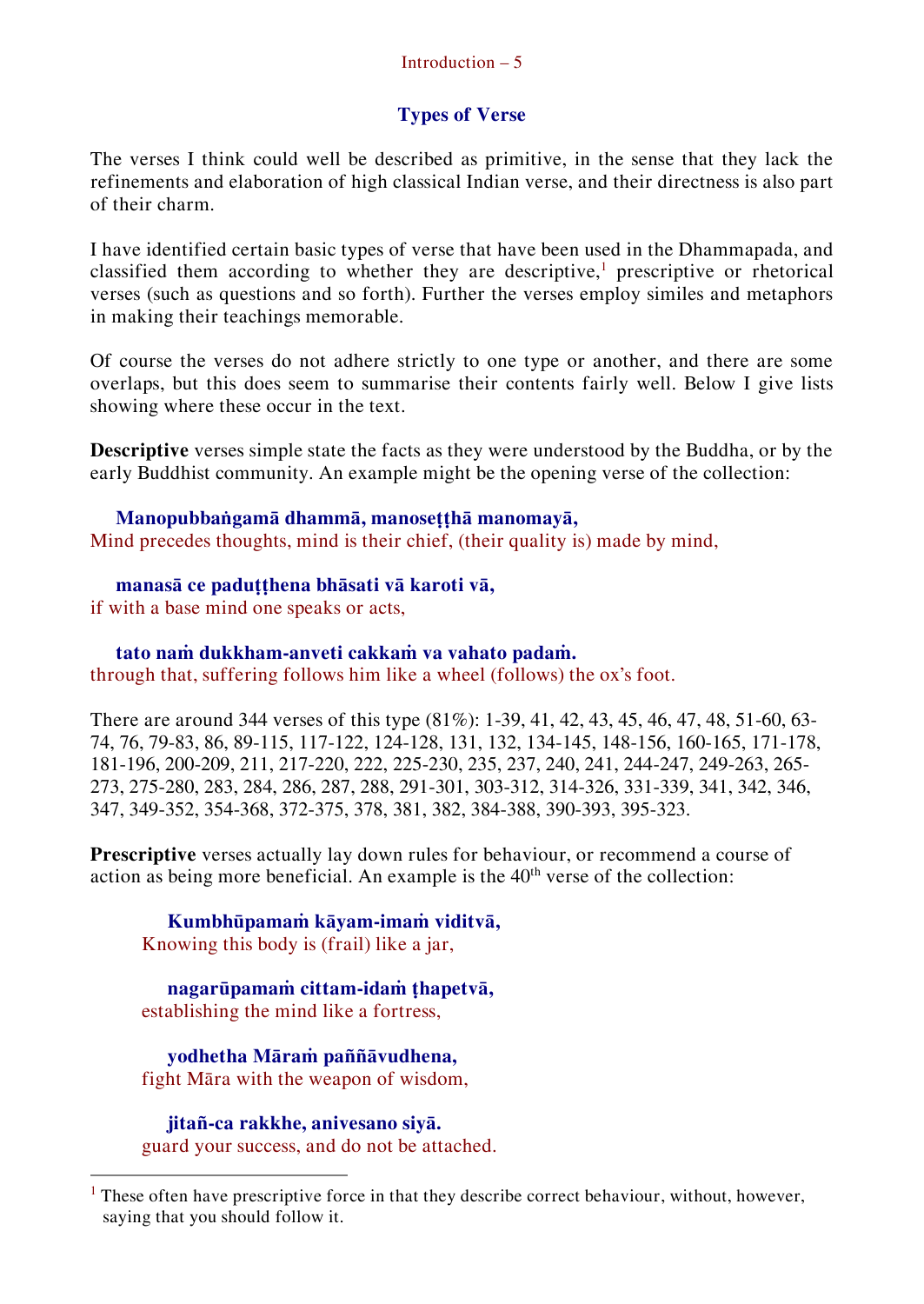I count 67 verses as belonging to this category (15%): 40, 46, 49, 50, 61, 75, 77, 78, 84, 87, 88, 116, 123, 129, 130, 133, 144, 157, 158, 159, 166, 167, 168, 169, 170, 197, 198, 199, 210, 221, 223, 224, 231, 232, 233, 234, 236, 238, 239, 242, 243, 248, 274, 281, 282, 285, 289, 290, 302, 313, 315, 327, 328, 329, 330, 340, 343, 348, 369, 370, 371, 376, 377, 379, 380, 383, 389.

There are only 13 **Rhetorical** verses by my reckoning, and they make up 3% of the collection. Verse 44 is an example:

**Kŏ imaṁ paṭhaviṁ vicessati** Who will know this earth

**yamalokañ-ca imaṁ sadevakaṁ?** and the lower realm, together with the gods?

**Ko dhammapadaṁ sudesitaṁ** \* Who (will reflect) on the well-taught verse of Dhamma

**kusalo puppham-ivappacessati?**  as a good man reflects on a flower?

See: vv. 44, 46, 62, 146, 179, 180, 212-216, 264, 353, 394.

**Similes,<sup>1</sup>** in which otherwise unlike things are compared to drive home a point, are used in many places throughout the collection. An example is found in the last pair of lines in verse 7, which compares the ease with which Māra can overthrow the indolent to the way a weak tree is easily overthrown by the wind:

**Subhānupassiṁ viharantaṁ, indriyesu asaṁvutaṁ,** Living contemplating what is pleasant, uncontrolled in sense faculties,

**bhojanamhi amattaññuṁ, kusītaṁ hīnavīriyaṁ –** not knowing the limit in food, indolent, low in energy –

 $\overline{a}$ 

**taṁ ve pasahati Māro vāto rukkhaṁ va dubbalaṁ.**  Māra surely overthrows that one, like wind (overthrows) a weak tree.

There are 89 verses employing similes (21%): 1, 2, 7, 8, 13, 14, 19, 21, 28, 29, 31, 33, 34, 40, 44, 45, 46, 49, 51, 52, 53, 58, 59, 64, 65, 71, 76, 81, 82, 91-95, 123, 125, 134, 135, 136, 143, 144, 149, 150, 152, 155, 156, 161, 162, 164, 170-174, 202, 208, 219, 220, 222, 235, 239, 240, 251, 252, 268, 284, 285, 287, 304, 311, 315, 320, 325, 326, 327, 329, 330, 334-338, 342, 343, 347, 377, 380, 401, 407, 413.

**Metaphors** do not use comparison, but suggest a resemblance between otherwise disparate objects. An example can be found in verse 25, where the island is the safe haven the person who is striving hopes to make.

<sup>1</sup> Normally signified by a comparison word such as *iva*, *va*, *viya*, *yathā*, *upama* and *sama*.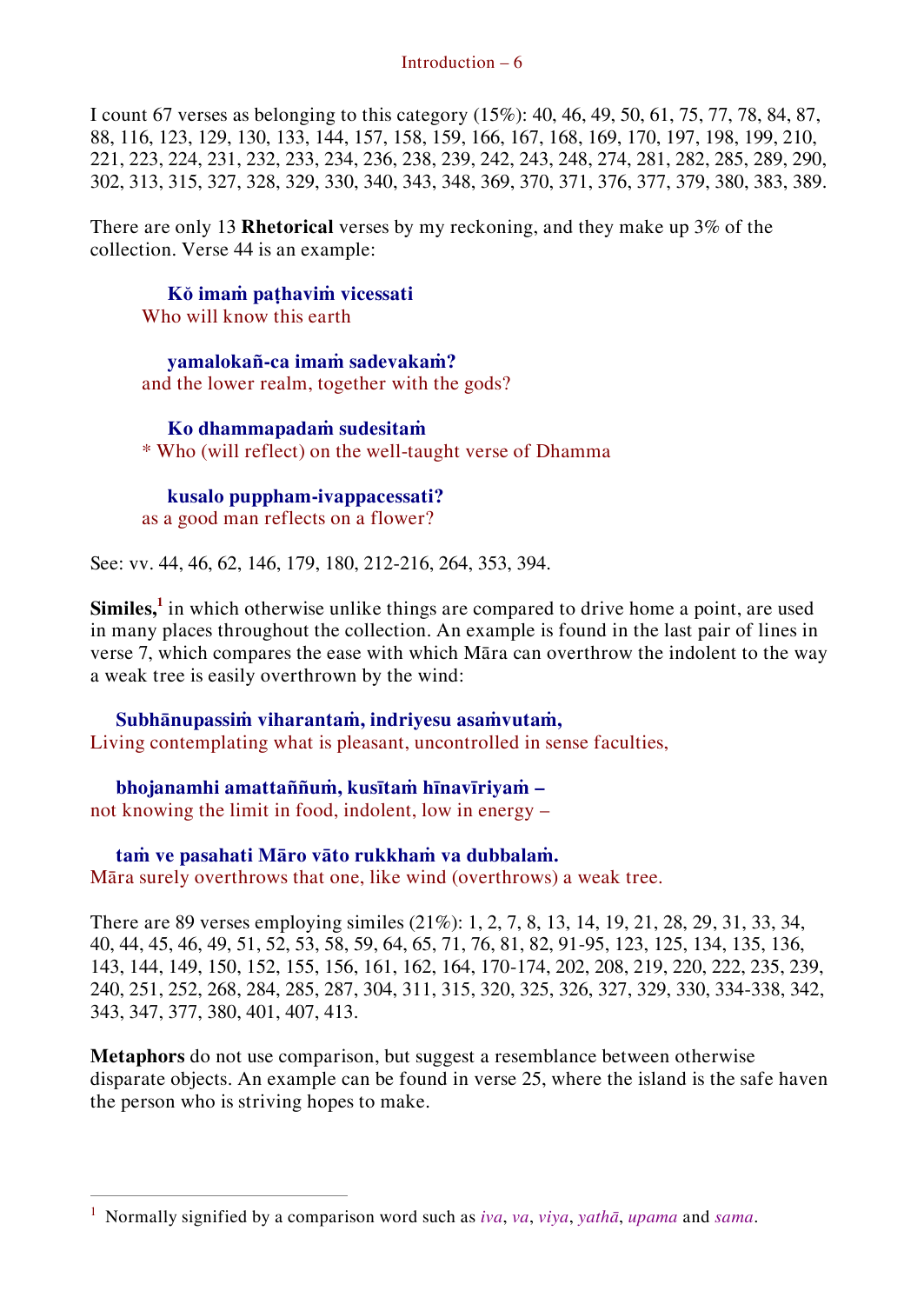#### **Uṭṭhānen' appamādena saṁyamena damena ca,**

Through activity, heedfulness, through self-control and through restraint,

#### **dīpaṁ kay<sup>i</sup> rātha medhāvī yaṁ ogho nābhikīrati.**

the sage should make an island that no flood waters can overcome.

I identify 77 verses in this collection that use metaphors (18%): 25, 26, 35, 40, 46, 47, 48, 54-57, 60, 66, 69, 80, 85, 86, 103, 121, 122, 145, 147, 151, 153, 154, 160, 174, 175, 204, 205, 211, 218, 222, 235-238, 242-244, 254, 255, 262, 263, 275, 276, 282, 283, 288, 294, 295, 302, 321-323, 339-341, 344-346, 350, 351, 354, 356-359, 363, 369-371, 385, 387, 388, 414.

#### **Related Verses from the Dhammapada**

I have studied the collecting of the verses in A Comparative Edition of the Dhammapada,<sup>1</sup> so there is no need to study it again here, but one thing I thought might be useful in this version was to collect related verses together at the end of each chapter.

At the end of the Chapter about the Pairs, you will therefore find presented nine other pairs of verses. For the most part though I have restricted myself to relying on word collocation for the listings, so that other verses, for instance, which mention *appamāda* are placed at the end of the second Chapter about Heedfulness, verses mentioning *citta*<sup>2</sup> are at the end of the third Chapter about the Mind, and similarly throughout.

I have not necessarily included all verses that have word collocation, if I judge they are not relevant to the theme of the chapter, but only those which might have made it into the chapter had the recitors who collected them chosen to include them.

Most chapters in fact have multiple verses collected after them in this way, but for obvious reasons I have omitted the Miscellaneous Chapter from this. The Chapters about Anger and about Elephants have no verses collected, as none occur outside those chapters. Surprisingly, the Chapter about the Brahmins also has only one verse, as is the case also for the Chapters about Flowers, Stains and about the One who stands by Dhamma.

#### **Layout**

 Most of the verses are written in the Siloka metre, which has four lines of eight syllables to the line. As the semantic unit is normally a pair of lines, they are laid out in the text as two pairs of lines.

The translation wherever possible also follows this structure, and is given in four octosyllabic lines. If you count the syllables in the Pāḷi and the English of the example (v. 29) below you can see this has been adhered to: $3$ 

 $<sup>1</sup>$  http://bit.ly/ABT-ComDhp.</sup>

<sup>2</sup> But only when the word has the sense of *mind*.

 $3$  I split the lines with markers here to clarify the syllabic lengths, in the text these markers are omitted.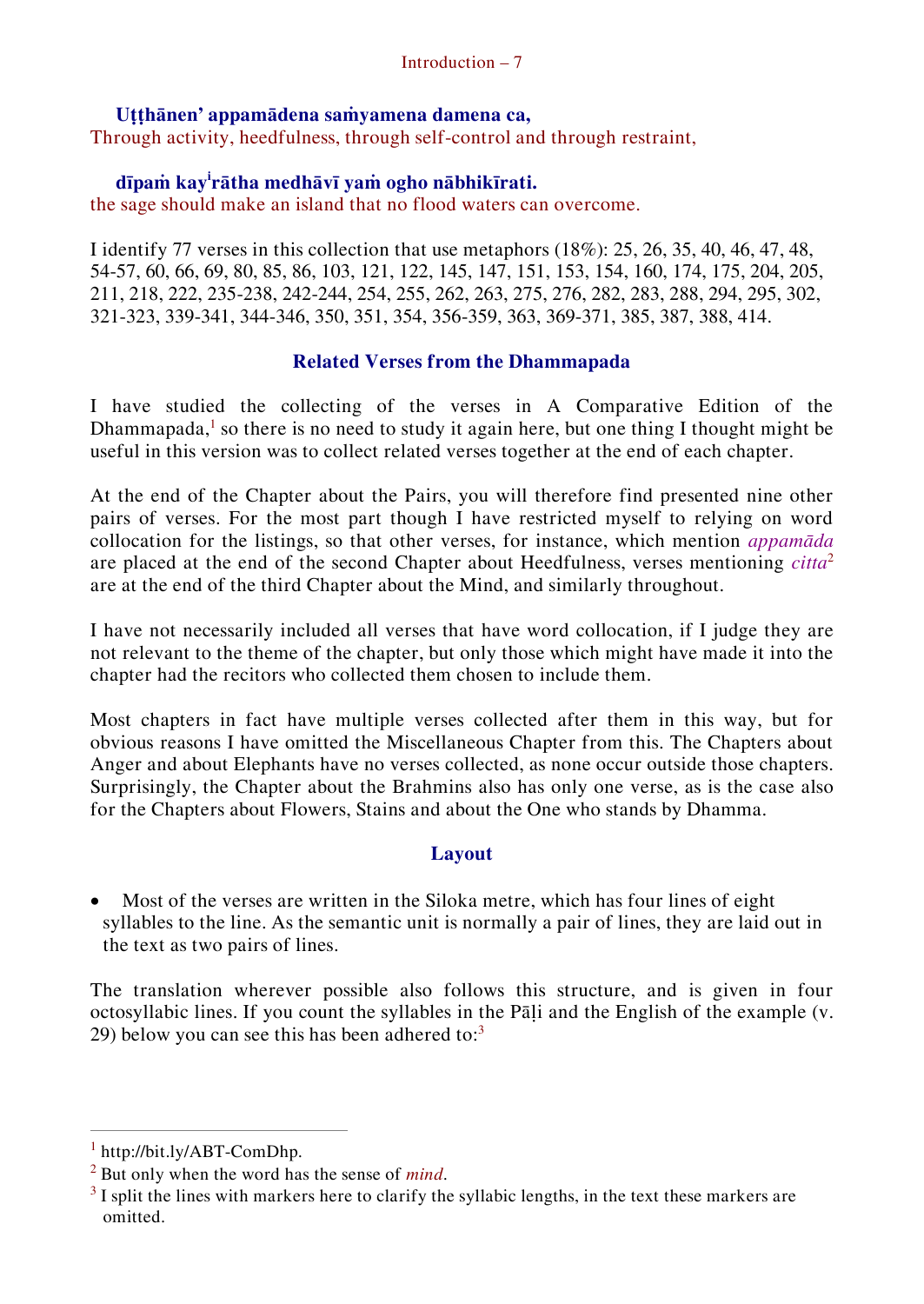#### **Appamatto pamattesu, || suttesu bahujāgaro,**

Heedful amongst the heedless ones,  $\parallel$  wakeful amongst the ones who sleep,

#### **abalassaṁ va sīghasso hitvā, || yāti sumedhaso.**

like a swift horse who abandons  $\parallel$  a weak horse, the wise one moves on.

Occasionally, because of the density, or lack thereof, of information in the verse, I have had to vary this so that some verses are four lines of six or ten syllables.

 In the Dhammapada there are quite a few verses written in other metrical structures, which include Tutthubha (11 syllables), Jagati (12 syllables), Vetālīya and Opacchandasaka (both variable in length).<sup>1</sup>

These are set out as four separate lines, matching the semantic unit, which here is normally the line:

Example (Vetālīya) (v. 15):

**Idha socati, pecca socati,**  Here he laments, after death he laments,

**pāpakārī ubhayattha socati,** the wicked one laments in both places,

**so socati, so vihaññati,**  he laments, he suffers vexation,

**disvā kammakiliṭṭham-attano.**  seeing the defilement of his own deeds.

Example (Tuṭṭhubha) (v. 19):

 $\overline{a}$ 

**Bahum-pi ce sahitaṁ bhāsamāno,** Even though reciting abundant scriptures,

**na takkaro hoti naro pamatto,** the heedless fellow, who does not do (what they say),

**gopo va gāvo gaṇayaṁ paresaṁ,** like a cowboy counting other's cattle,

**na bhāgavā sāmaññassa hoti.**  does not partake of the ascetic life.

<sup>1</sup> For more details of the metre see my New Edition of the Dhammapada: http://bit.ly/ABT-NewDhp.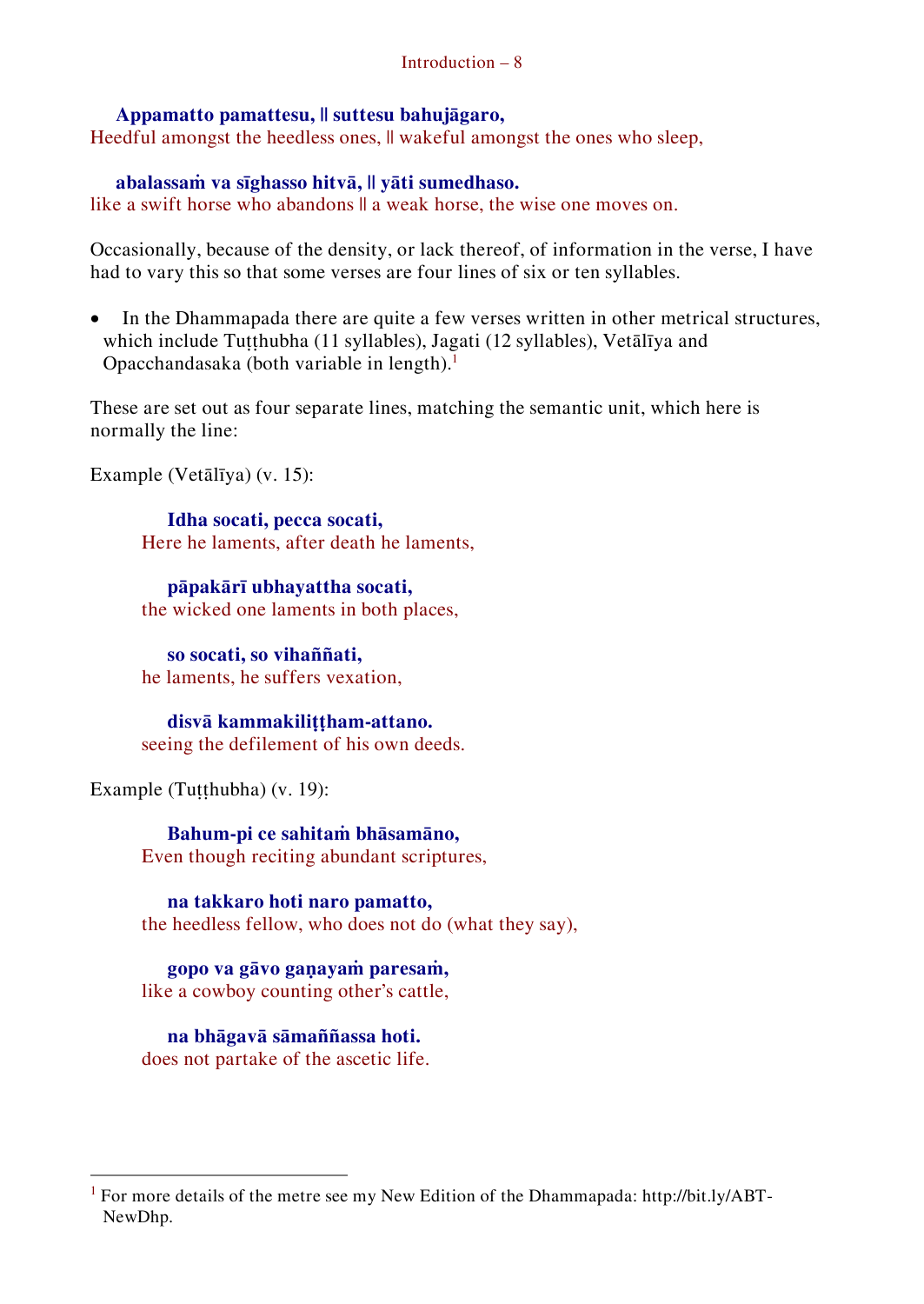These verses are indented further in order to distinguish them from the Siloka verses, and in this case I have adopted decasyllabic blank verse as the structure in the English translation, again though, for the previously stated reasons, there are some small variations in length.

In the version included in the English Texts section I have adhered to the English verse structure more strictly, believing that a version that reflects the metrical nature of the original text adds something to the memorable nature of the translation itself.

But in the Texts and Translation version, which has the notes on grammar and difficult points, I have been less strict with this, as that edition is meant to help the student in reading the Pāḷi, it has therefore received a more literal rendering.

 Normally I take one verse at a time, with a double spacing between verses, but occasionally when a verse is connected intimately to the next verse or verses, and they cannot be separated, I then drop the double space.

Example (vv. 58-59):

**Yathā saṅkāradhānasmiṁ ujjhitasmiṁ mahāpathe** Just as in a forsaken and discarded heap along the highway

**padumaṁ tattha jāyetha, sucigandhaṁ manoramaṁ,**  a lotus might arise in that place, with a pure fragrance, delighting the mind,

**evaṁ saṅkārabhūtesu, andhabhūte puthujjane**

\* so amongst the forsaken, the Perfect Sambuddha's disciple

**atirocati paññāya Sammāsambuddhasāvako.**  outshines the blind and ordinary folk through his wisdom.

Verses joined in this way include: 58-59, 73-74, 85-86, 104-105, 137-140, 153-154, 186-187, 188-189, 190-192, 195-196, 219-220, 229-230, 242-243, 246-247, 262-263, 271-272, 345-346, 360-361.

#### **Conventions**

I use certain conventions in all my documents, which I will repeat here for those who are not familiar with them.

• Normally I translate the Pali line-by-line, but if two lines have to be taken together for translation, then I usually mark the line with an asterisk (\*, or in some documents a circle<sup>o</sup>) at the beginning of the first line, to indicate that this has been done.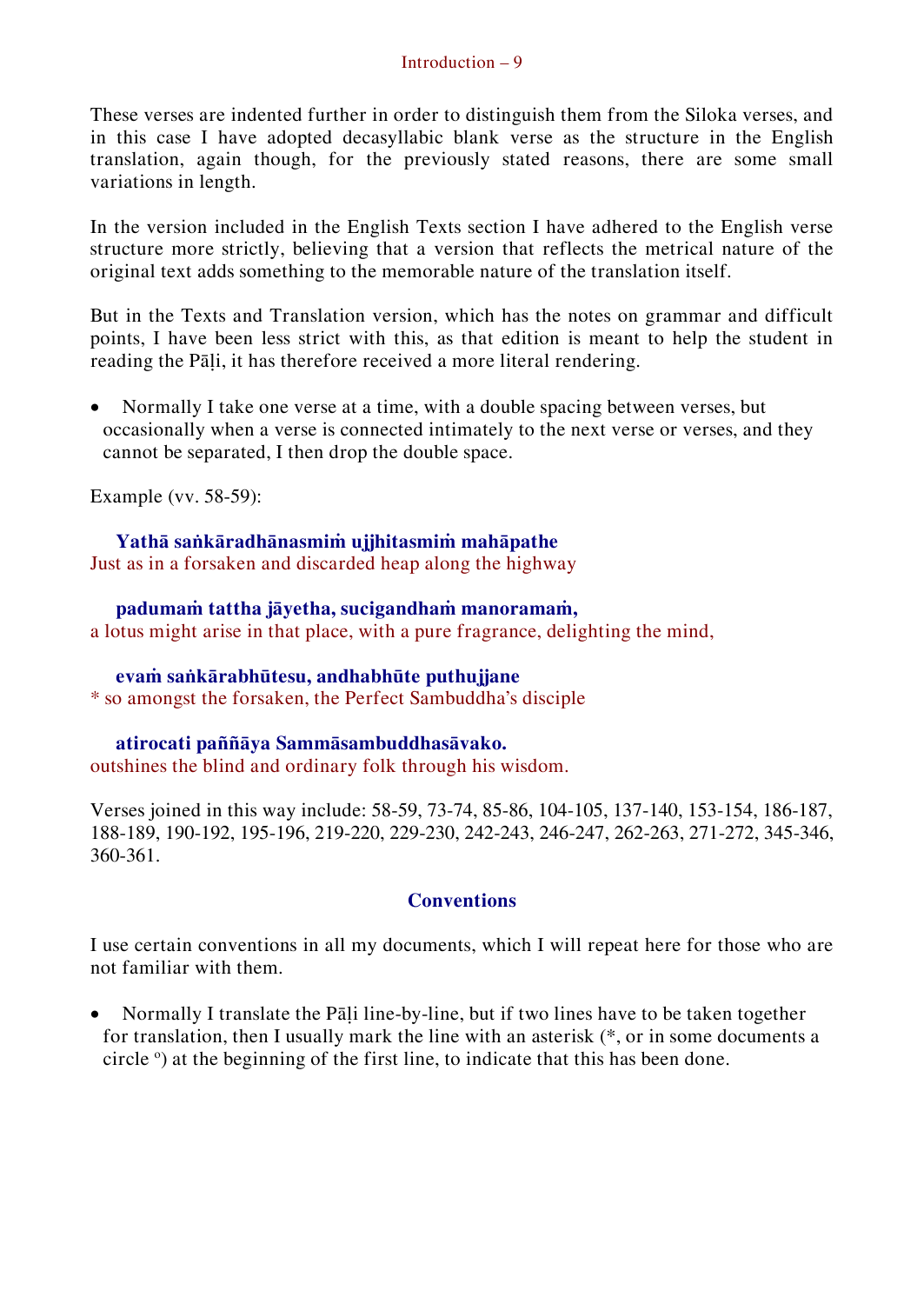Example (v. 35):

**Dunniggahassa lahuno yatthakāmanipātino,**

\* For the mind that is difficult to subdue, flighty, flitting wherever it will,

#### **cittassa damatho sādhu, cittaṁ dantaṁ sukhāvahaṁ.**

restraint is good, a restrained mind brings happiness.

Here, *For the mind*… in the first line translates *cittassa* in the third.

• Occasionally in the Pāḷi one of the vowels will be written in superscript (e.g.  $ar<sup>i</sup>y\bar{a}$ ); this is done when the vowel employed is epenthetic  $(sarabhatti)$ ,<sup>1</sup> and is not pronounced with its full length, owing to the need to fit the metre.

Example (v. 22):

**Etaṁ visesato ñatvā appamādamhi paṇḍitā,**  The wise, fully understanding this in regard to heedfulness,

#### **appamāde pamodanti, Ar<sup>i</sup> yānaṁ gocare ratā.**

rejoice in heedfulness, delight in the domain of the Noble.

Occasionally one of the vowels is marked with a breve, again this is because of the metre, which in this place demands that a syllable that is normally heavy be counted as a light syllable.

Example (from v. 44):

**Kŏ imaṁ paṭhaviṁ vicessati** Who will know this earth

**yamalokañ-ca imaṁ sadevakaṁ?** and the lower realm, together with the gods?

#### **Different Editions**

The present work has been divided into two different editions. The more scholarly is the version found in the Texts and Translations section of the website, which discusses the grammar and the interpretation of the text, and matters connected with the collecting and positioning of the verses in the text, and occasionally shows how the text could have been better written. There I have also collected related verses from the Dhammapada collection at the end of each chapter.

The second is a more popular presentation, placed in the English section, which includes giving a moral to the verse, followed by a synopsis of the commentarial story, the verse in Pāli, and then a metrical translation. The model for this work was my previous Buddhist Wisdom Verses,<sup>2</sup> which contained around fifty of the verses from the Dhammapada.

 $<sup>1</sup>$  A broken, or hardly pronounced, vowel.</sup>

<sup>2</sup> http://bit.ly/ABT-BWV.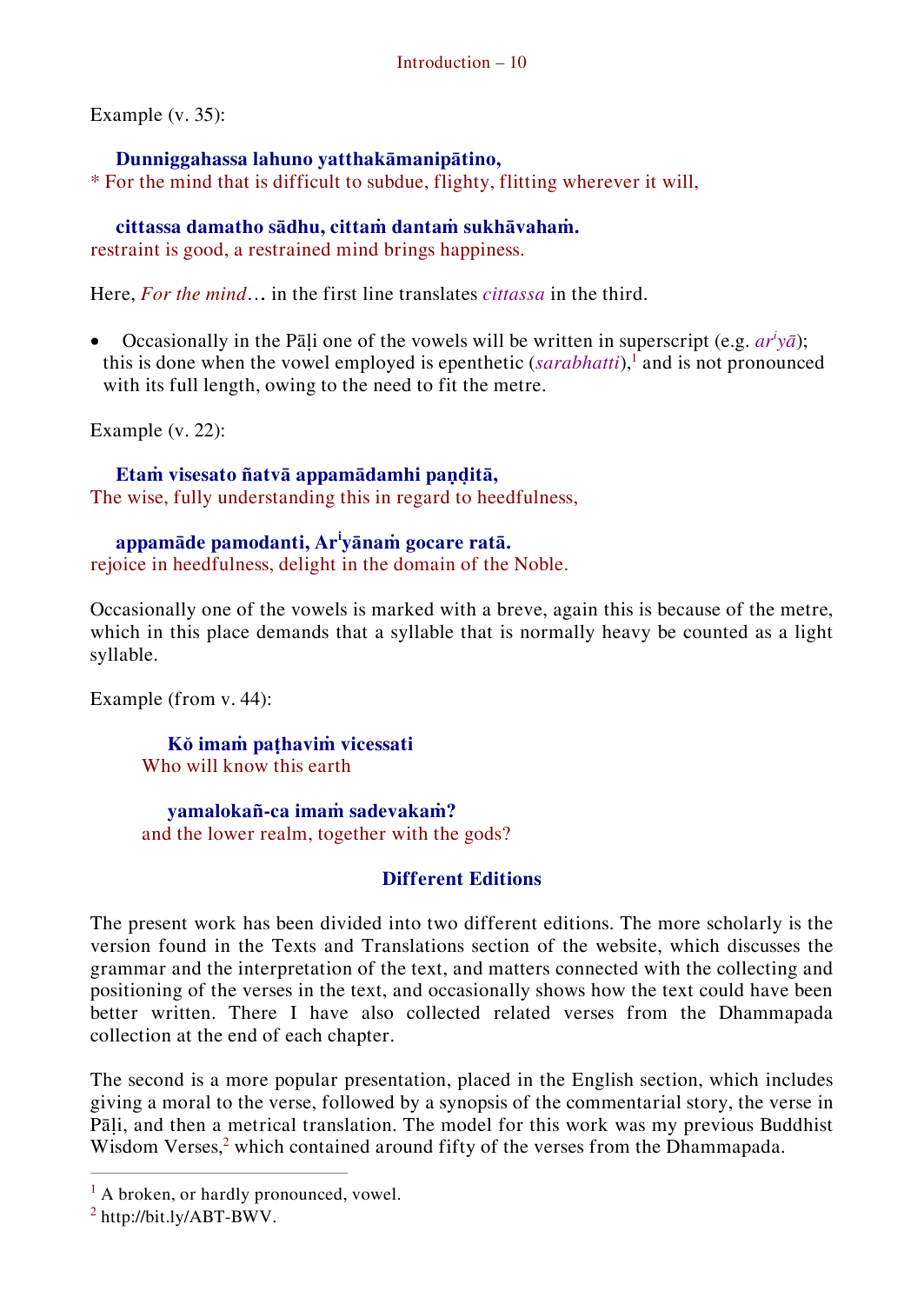#### Introduction – 11

The texts I am publishing here are the culmination of nearly 15 years of work on the Pāḷi Dhammapada, and were preceded by a number of other texts, which I will list below. They give information supplementary to the texts presented here, which I have not repeated in this edition.

The first I worked on was the Romanised transliteration of the Sinhala-letter *Buddha Jayantī Tripiṭaka Granthamālā* text which I prepared around 2002-3. That work set in motion a study of the text that led first to a New Edition of the Dhammapada in  $2004<sup>1</sup>$ which compared the variants in the major printed editions of the Pali text, and also took into consideration the metre. For variant readings and metrical analysis, that is the edition to refer to.

That work then formed the basis for A Comparative Edition of the Dhammapada,<sup>2</sup> which brought together all the known parallels in Middle Indo-Aryan languages, together with studies and extensive indexes. There you will find the same verse, or parts of a verse, given in the ancient languages which were cognate to the Pāḷi, but it is for the advanced student only.

This year when I began work on the current project, I extracted the information from the latter work, and added more to it, listing all the parallels in the Pāḷi Canonical and para-Canonical literature, as well as in other Middle Indo-Aryan languages.<sup>3</sup>

Other works which have been connected to the Dhammapada include publishing online Margaret Cone's Patna Dhammapada, with studies, metrical analysis and indexes;<sup>4</sup> and Franz Bernhard's Udānavarga,<sup>5</sup> in which I made similar additions. I still have it in mind to bring out translations of those texts when I can find time.

#### **Acknowledgements**

I am once again grateful to Ayyā Sudhammā, who went through the text very diligently, and with humour and patience pointed out its manifold shortcomings. I have now managed to remove some of those, but any that remain are of course entirely my own fault.

I hope this work will help to continue the great tradition of providing moral guidance to the present generation in a form that they can find clear and appealing. Any merit accruing form this work I would like to dedicate to my parents: may they be well and happy and peaceful in their new lives

http://bit.ly/ABT-NewDhp.

<sup>2</sup> http://bit.ly/ABT-ComDhp.

<sup>3</sup> http://bit.ly/ABT-DhpParallels.

<sup>4</sup> http://bit.ly/ABT-PatnaDhp.

<sup>5</sup> http://bit.ly/ABT-Udanavarga.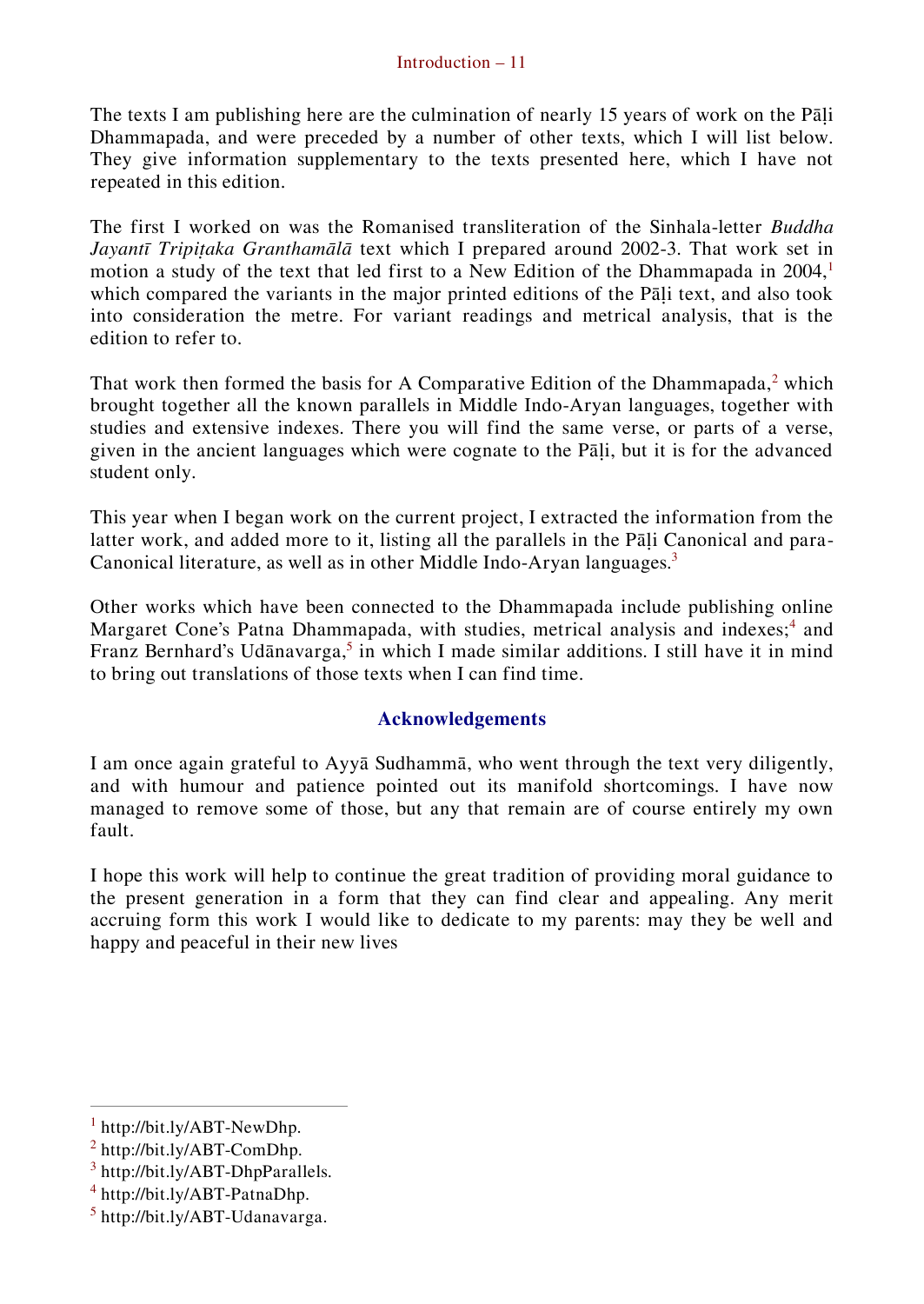#### Introduction – 12

#### **2 nd Edition**

In November 2017 I finished a translation of the Patna Dhammapada. The work on that text reflected back many times on this translation, and I have updated this work accordingly.

Ānandajoti Bhikkhu November, 2017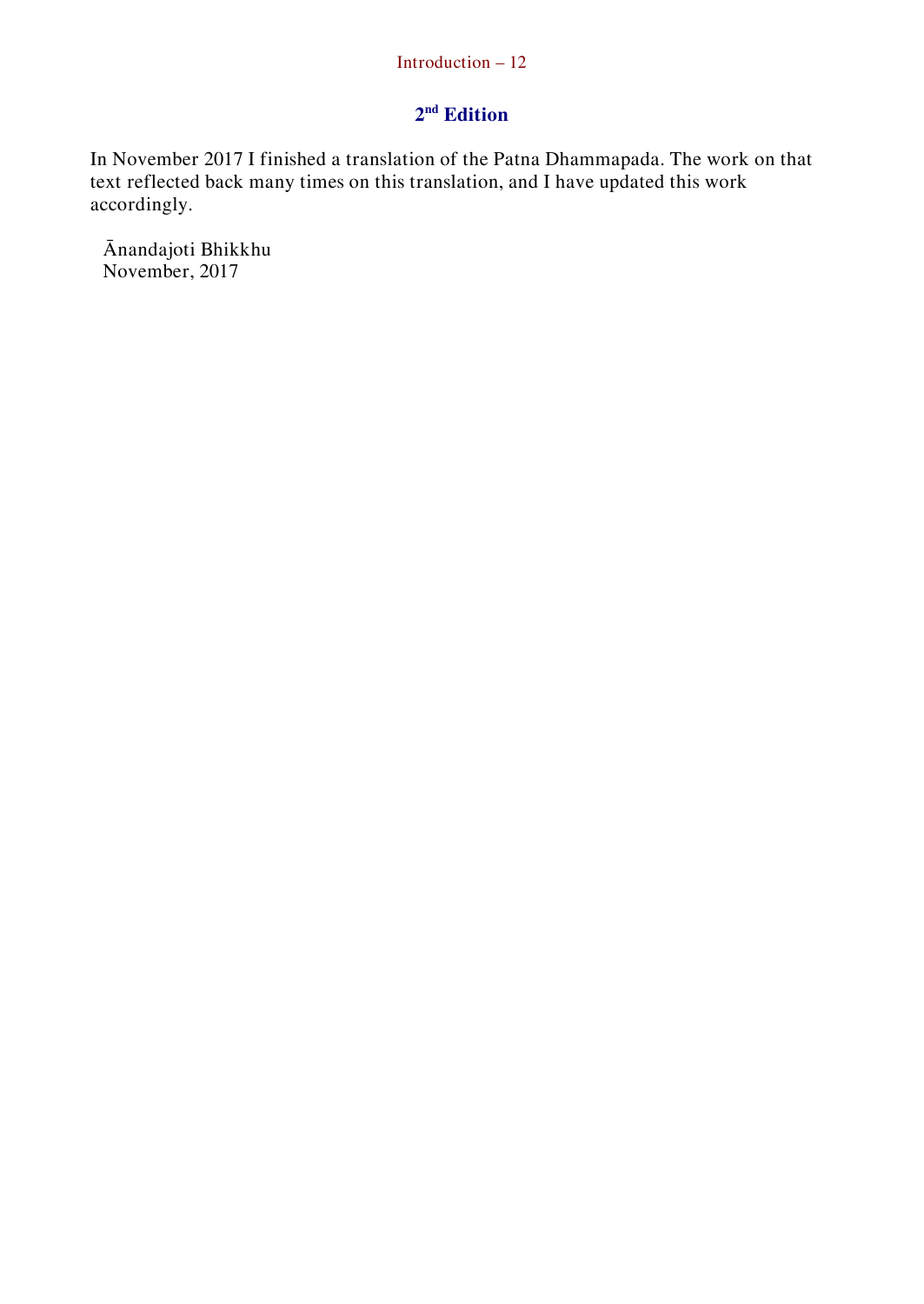## **Dhammapadaṁ<sup>1</sup> Dhamma Verses**

*Namo tassa Bhagavato Arahato Sammāsambuddhassa Reverence to him, the Fortunate One, the Worthy One, the Perfect Sambuddha*

#### <span id="page-13-0"></span>**Yamakavaggo 1. The Chapter about the Pairs**

**Manopubbaṅgamā dhammā, manoseṭṭhā manomayā,** Mind precedes thoughts, mind is their chief, (their quality is)<sup>2</sup> made by mind,<sup>3</sup>

#### **manasā ce paduṭṭhena bhāsati vā karoti vā,**

if with a base mind one speaks or acts,

 $\overline{a}$ 

**tato naṁ dukkham-anveti cakkaṁ va vahato<sup>4</sup> padaṁ.** [1] through that suffering follows him like a wheel (follows)<sup>5</sup> the ox's foot.<sup>6</sup>

<sup>1</sup> The title is extracted from the end title in the original text. It is rather unexpected that *Dhammapadaṁ* is a singular, as this is a collection, and we might have expected *Dhammapadā* or *Dhammapadāni*, plural. For the translation I have opted to give it in plural form. The introductory verse to the Gāndhārī Dharmapada gives the title of that collection in the

singular also.

The so-called Patna Dhammapada has the plural *Dhammapadā* in the end-title, but it does not seem to be used as a title of the collection, despite the given name.

I take it that *pada* here means a *word, a verse, a sentence*; not, as some translations have it, a *path*. The compound is quite rare, but it occurs a number of times in this text, and this is the meaning it has when it occurs at vv. 45, 46, and 102.

 $2$ <sup>2</sup> This meaning of this line has to be understood by reference to the whole verse, which is an ethical statement about the quality of mind bringing suitable returns. I believe many mistranslations have occurred by treating it as a descriptive, quasi-Abhidhammic, statement about the relationship between mind and mental objects.

<sup>3</sup> In parallel versions the reading is always given as *manojavā*, *impelled (or driven) by mind*, which might seem more congruous with the early teaching. This reading also occurs in Peṭakopadesa, PTS p. 164, which reads in the context of this verse: *Manojavā ti yattha mano gacchati tattha ime dhammā gacchantī ti manojavā*; *impelled by mind means wherever the mind goes there these thoughts go, (therefore) impelled by mind is said*.

<sup>4</sup> It is curious that *vahatu*, *an ox*, is not found in PED or CPED.

 $<sup>5</sup>$  We see here and it many other places that the verb is made to work twice; in Pāli the meaning is</sup> clear, but in English we have to restate the verb, otherwise it is ambiguous.

 $6$  This verse evidently belongs with the following one, and must have been composed together, but the commentary assigns very different occasions to their composition. The same could be said about many others pairs of verses, and not only in this Chapter.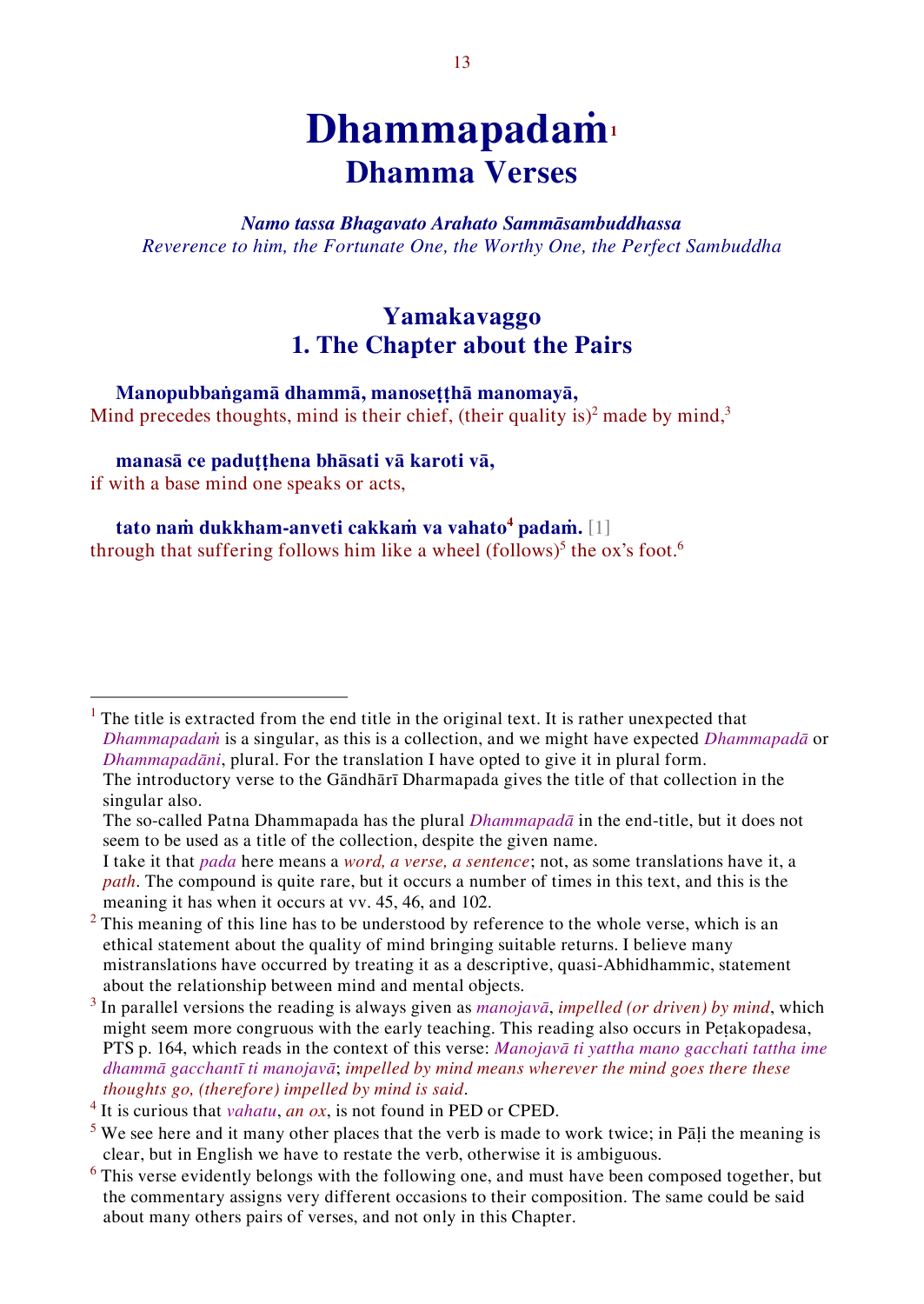#### **Manopubbaṅgamā dhammā, manoseṭṭhā manomayā,**

Mind precedes thoughts, mind is their chief, (their quality is) made by mind,

**manasā ce pasannena bhāsati vā karoti vā,** if with pure mind one speaks or acts,

**tato naṁ sukham-anveti chāyā va anapāyinī.** [2] through that happiness follows him like a shadow which does not depart.

**"Akkocchi maṁ, avadhi maṁ, ajini maṁ, ahāsi me",** "He abused me, he struck at me, he overcame me, he robbed me,"<sup>1</sup>

**ye ca taṁ upanayhanti veraṁ tesaṁ na sammati.** [3] those<sup>2</sup> who bear ill-will towards this their hatred is never appeased.

## **"Akkocchi maṁ, avadhi maṁ, ajini maṁ, ahāsi me",**

"He abused me, he struck at me, he overcame me, he robbed me,"

**ye taṁ na upanayhanti veraṁ tesūpasammati.<sup>3</sup>** [4] those who do not bear ill-will towards this their hatred is appeased.

**Na hi verena verāni sammantīdha kudācanaṁ,** For not by hatred do hatreds cease at any time in this place,

#### **averena ca sammanti, esa dhammo sanantano.<sup>4</sup>** [5]

they only cease with non-hatred, this truth is (surely) eternal.<sup>5</sup>

#### **Pare ca na vijānanti mayam-ettha yamāmase,**

The others do not understand that we should restrain ourselves here,

#### **ye ca tattha vijānanti tato sammanti medhagā.** [6]

but (for) those<sup>6</sup> here who do understand, through that, (their) dissensions do cease.

<sup>1</sup> Presumably *me* is ablative, he took *from* me, he robbed *from* me.

<sup>2</sup> We might have expected the genitive, not the nominative, form here, *yesaṁ*, *for those*..., the line could easily be rewritten to fit the metre: *yesañ-ca upanayhanti*, and in the next line: *yesam na upanayhanti*.

<sup>3</sup> This is an unexpected formation here, we either have *tesaṁ* + *upasammati* giving sandhi *tesūpa*-, or the locative is being used *tesu* + *upasammati*; if it is the former, then we might have expected *tesañ-ca sammati*, to match the verb in the preceding verse.

<sup>4</sup> Interestingly an alternative name for what is now known as Hinduism is the *sanātana* (variant form of *sanantana*) *Dharma*; this is the earliest use of the phrase I know of.

<sup>&</sup>lt;sup>5</sup> This verse and the one that follows do not form a pair, but seem to have been attracted into the collection at this point by word collocation on *vera*.

<sup>6</sup> As in verse three the genitive would have made more sense here: *yesaṁ tattha vijānanti*..., *for those who do understand*...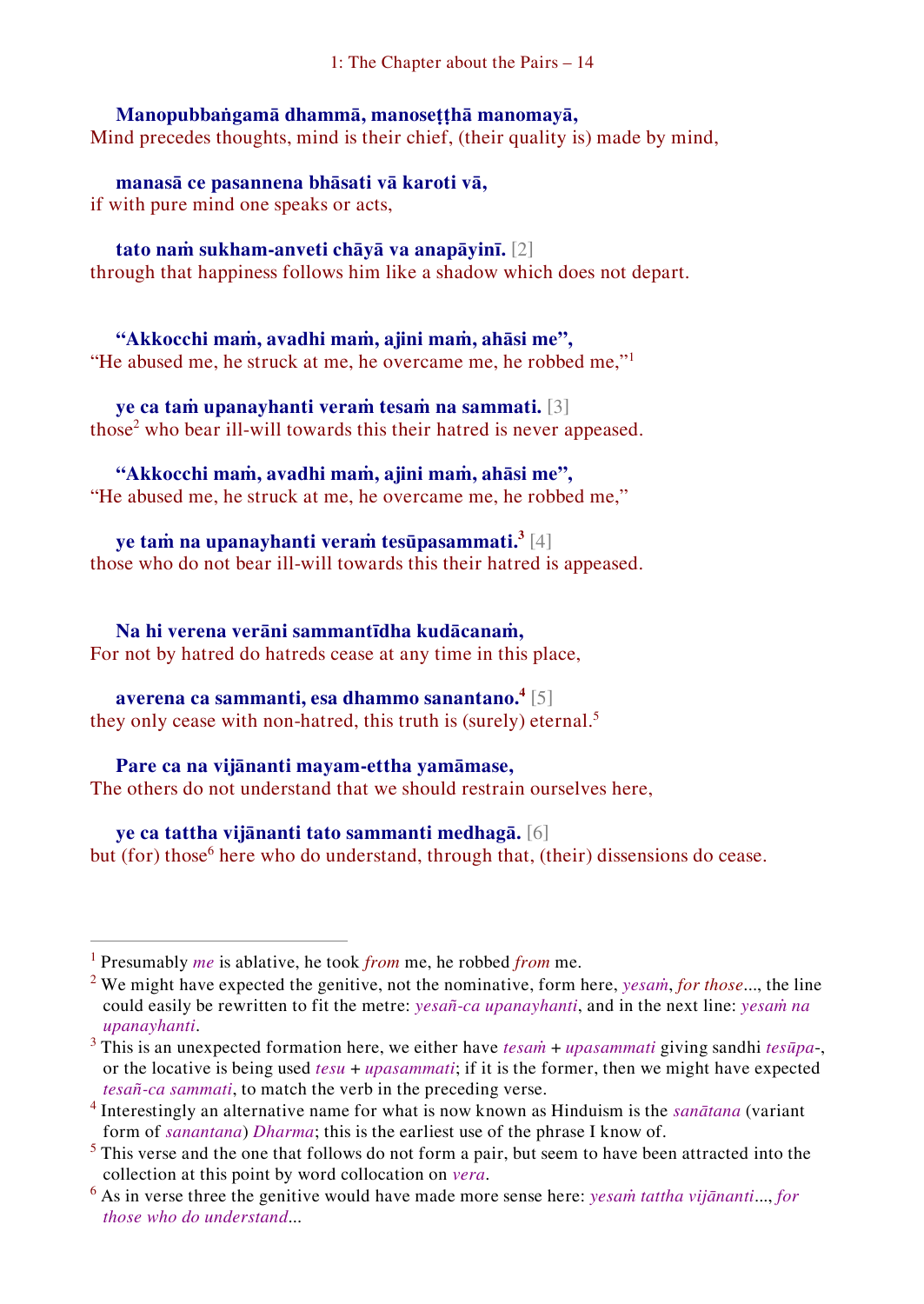#### **Subhānupassiṁ viharantaṁ, indriyesu asaṁvutaṁ,**

Living contemplating<sup>1</sup> what is pleasant, uncontrolled in sense faculties,

**bhojanamhi amattaññuṁ, kusītaṁ hīnavīriyaṁ –** not knowing the limit in food, indolent, low in energy –

#### **taṁ ve pasahati Māro vāto rukkhaṁ va dubbalaṁ.** [7]

Māra surely overthrows that one, like wind (overthrows) a weak tree.

#### **Asubhānupassiṁ vih<sup>a</sup> rantaṁ, indriyesu susaṁvutaṁ,** Living contemplating the unpleasant, well-controlled in sense faculties,

**bhojanamhi ca mattaññuṁ, saddhaṁ āraddhavīriyaṁ –** and knowing the limit in food, faithful, with energy aroused –

#### **taṁ ve nappasahati<sup>2</sup> Māro vāto selaṁ va pabbataṁ.** [8]

Māra does not overthrow that one, just as wind does not (overthrow) a mountain made of rock.

#### **Anikkasāvo<sup>3</sup> kāsāvaṁ yo vatthaṁ paridahessati,** The one who, while still impure, would wear the renunciant's robe,

**apeto damasaccena na so kāsāvam-ar<sup>a</sup>hati.** [9] unendowed with restraint and truth, is not worthy of the renunciant's robe.

#### **Yo ca vantakasāvassa, sīlesu susamāhito,<sup>4</sup>**

 $\overline{a}$ 

The one who, steady in virtue, throws out (any) impurity,

#### **upeto damasaccena sa ve kāsāvam-ar<sup>a</sup>hati.** [10]

endowed with restraint and truth, is indeed worthy of the renunciant's robe.

<sup>1</sup> In the commentary it is clear that *viharantaṁ* belongs with *subhānupassiṁ*, not with *indriyesu asaṁvutaṁ*, as many translations have it. Cf. *kāye kāyānupassī viharati*, etc. from Mahāsatipaṭṭhānasuttaṁ (DN 22), see elsewhere on this website.

<sup>&</sup>lt;sup>2</sup> The form here does not arise through sandhi; *na* is so closely associated with the verb it is modifying it becomes part of it, as we see frequently with the negative.

<sup>&</sup>lt;sup>3</sup> The form is a double negative,  $a + nis + kas\bar{a}va$ ; the word is related is to the one following, the *kāsāva*, or discoloured robe.

<sup>4</sup> It is unexpected that the opposite form, *sīlesu asamāhito*, *unsteady in virtue*, is not found in the corresponding line in the previous verse.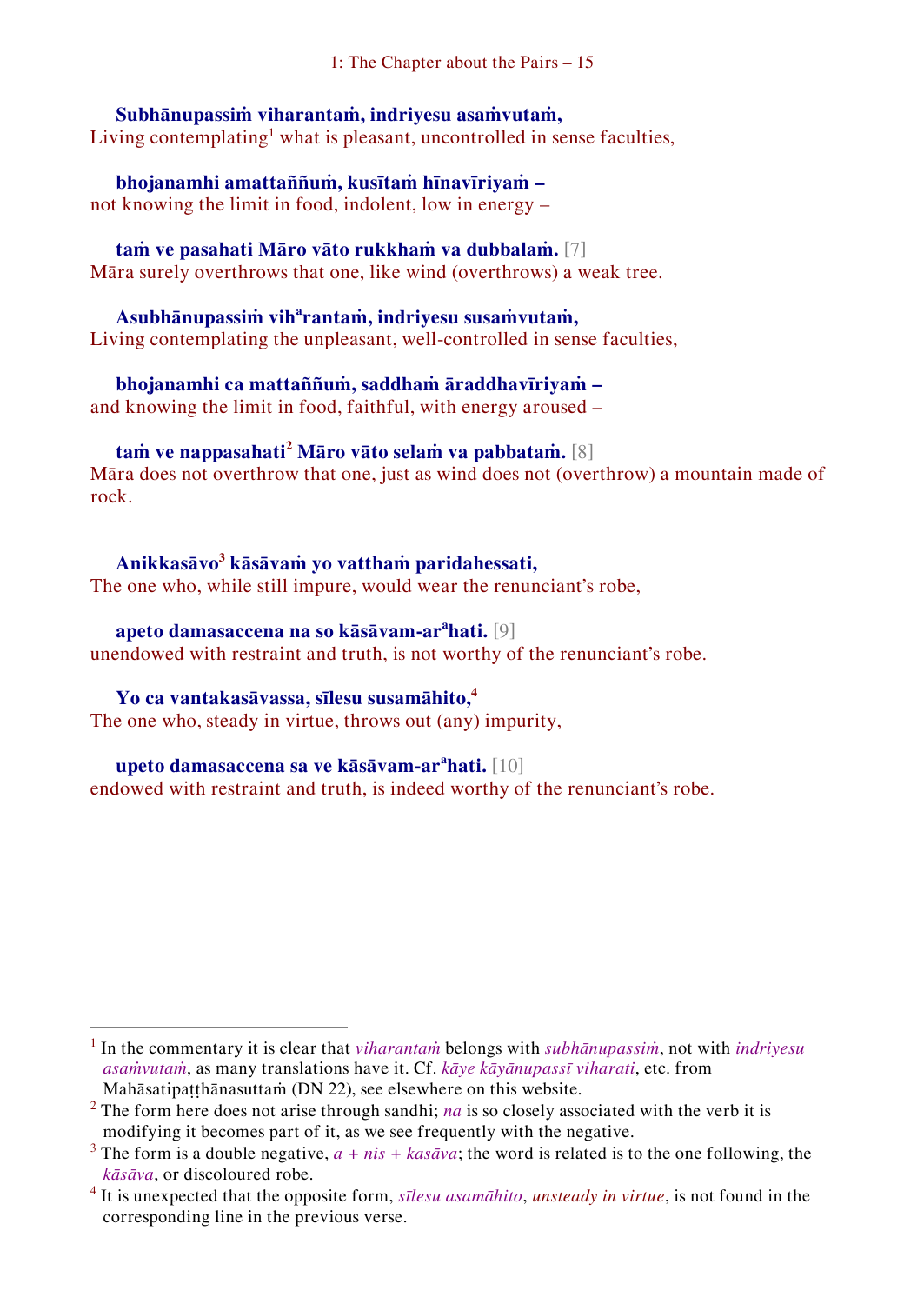#### **Asāre sāramatino, sāre cāsāradassino,<sup>1</sup>**

Finding the essential in what is unessential, and seeing the unessential in what is essential,

**te sāraṁ nādhigacchanti, micchāsaṅkappagocarā.** [11] they do not understand what is the essential, and resort to wrong intention.

#### **Sārañ-ca sārato ñatvā, asārañ-ca asārato,**

Knowing the essential in what is essential,<sup>2</sup> and the unessential in what is unessential,

**te sāraṁ adhigacchanti, sammāsaṅkappagocarā.** [12] they understand what is essential, and resort to right intention.

**Yathā agāraṁ ducchannaṁ vuṭṭhī samativijjhati,** Just as the rain penetrates a house with thatching that is poor,

**evaṁ abhāvitaṁ cittaṁ rāgo samativijjhati.** [13]

so passion penetrates a mind that is undeveloped.

**Yathā agāraṁ succhannaṁ vuṭṭhī na samativijjhati,** Just as rain does not penetrate a house with thatching that is good,

#### **evaṁ subhāvitaṁ cittaṁ rāgo na samativijjhati.** [14]

so passion cannot penetrate a mind that is well-developed.<sup>3</sup>

**Idha socati, pecca socati,**  Here<sup>4</sup> he laments, after death he laments,

**pāpakārī ubhayattha socati,** the wicked one laments in both places,

**so socati, so vihaññati,**  he laments, he suffers vexation,

 $\overline{a}$ 

**disvā kammakiliṭṭham-attano.** [15] seeing the defilement of his own deeds.<sup>5</sup>

<sup>&</sup>lt;sup>1</sup> This parses as  $ca + as\bar{a}ra + dassino$ ; it is not clear to me why *ca* is found here, as it is not needed by the grammar, the meaning or the metre.

 $2$  Interesting use of the ablative here, perhaps indicating the starting point.

<sup>&</sup>lt;sup>3</sup> This is one of the most perfect of the compositions showing reversal of meaning in the two verses.

<sup>4</sup> *Here* means *here in this world*. *Idha* often has this meaning, just as *loke*, in the world, often means simply *here*.

<sup>&</sup>lt;sup>5</sup> Again this and the following verse, which were probably composed together have been separated by the commentary and given different foundation stories.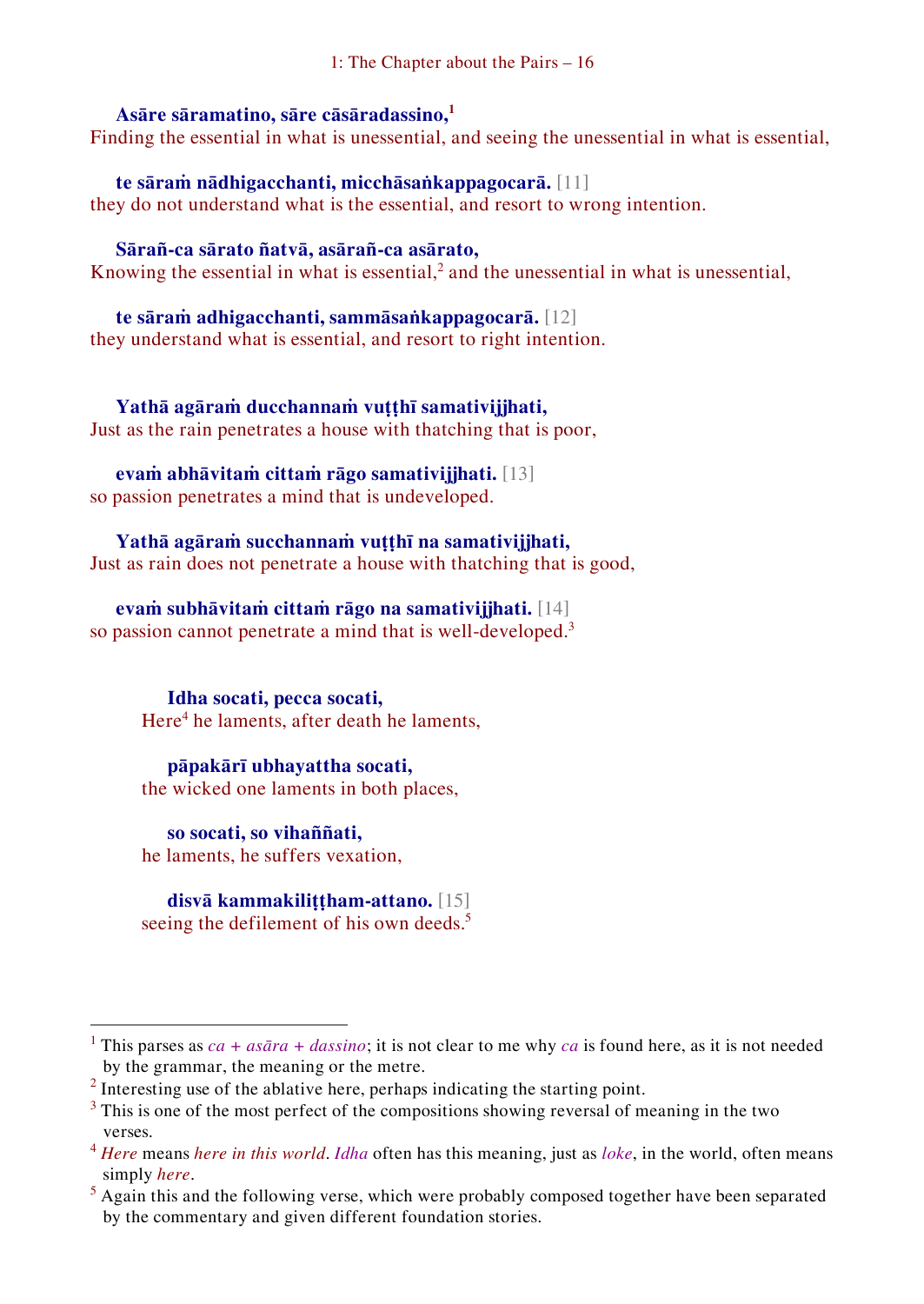#### **Idha modati, pecca modati,**

Here he rejoices, after death he rejoices,

**katapuñño ubhayattha modati,** the meritorious one rejoices in both places,

**so modati, so pamodati,**  he rejoices, he greatly rejoices,

**disvā kammavisuddhim-attano.** [16] seeing the purity of his own deeds.

**Idha tappati, pecca tappati,**  Here he suffers, after death he suffers,

#### **pāpakārī ubhayattha tappati,**

the wicked one suffers in both places,

**"Pāpaṁ mĕ katan"-ti tappati,**  he suffers, thinking: "I have done wickedness,"

**bhiyyo tappati duggatiṁ gato.** [17] gone to a bad fate, he suffers much more.<sup>1</sup>

#### **Idha nandati, pecca nandati,**

Here she is happy,<sup>2</sup> after death she is happy,

#### **katapuñño ubhayattha nandati,**

the righteous one is happy in both places,

**"Puññaṁ mĕ katan"-ti nandati,**  she is happy, thinking: "I have done merit,"

**bhiyyo nandati suggatiṁ gato.** [18] gone to a good fate, she is happy much more.

<sup>&</sup>lt;sup>1</sup> This and the following verse, which again belong together, do not have any parallels in other collections of *Dhammapadāni*, and may have been composed as variations of the preceding pair of verses.

<sup>&</sup>lt;sup>2</sup> According to the commentary the verse was spoken about Anāthapindika's younger sister.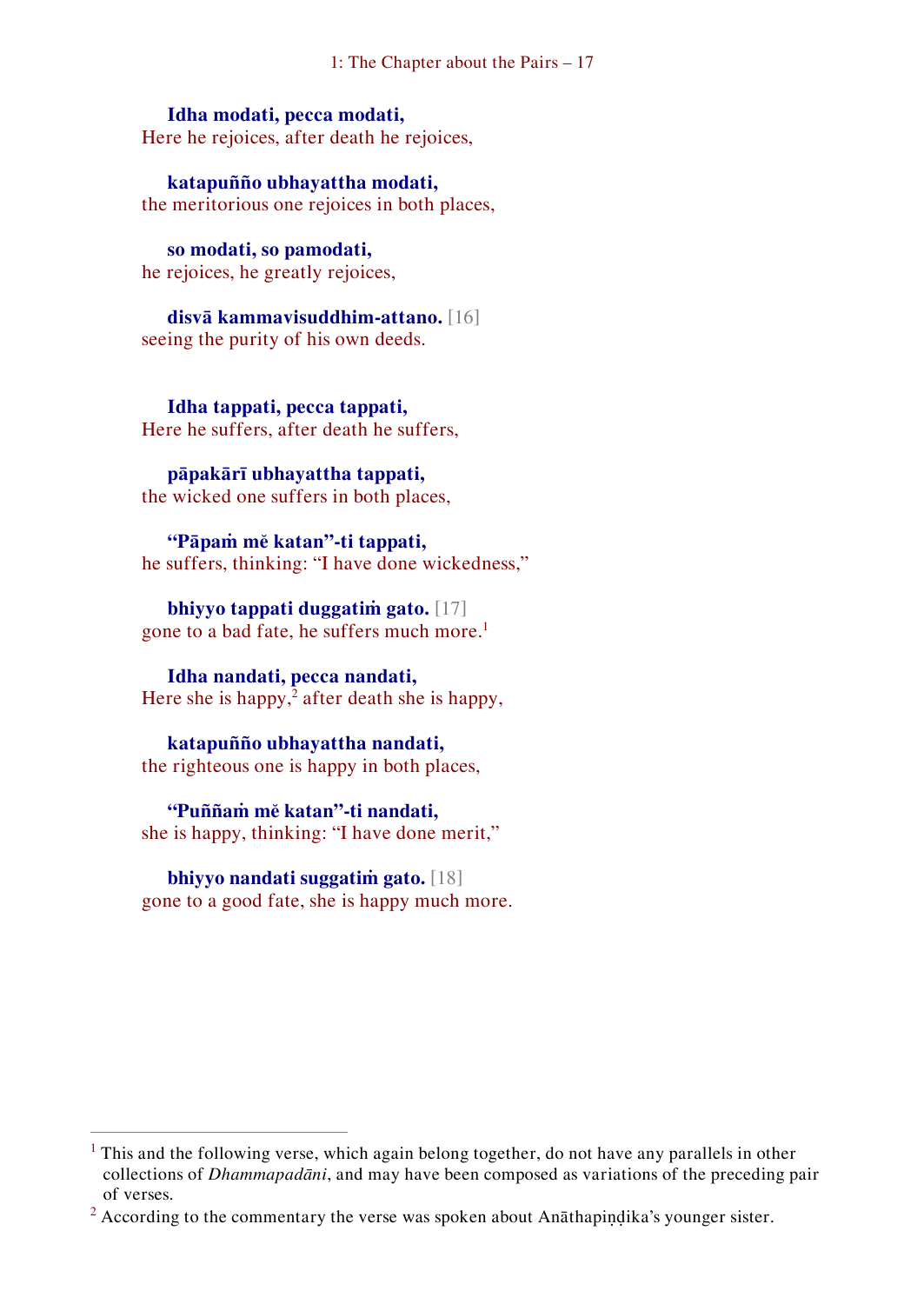#### **Bahum-pi ce sahitaṁ<sup>1</sup> bhāsamāno,**

Even though reciting abundant scriptures,

**na takkaro<sup>2</sup> hoti naro pamatto,** the heedless fellow, who does not do (what they say),

**gopo va gāvo gaṇayaṁ paresaṁ,** like a cowboy counting other's cattle,

**na bhāgavā sāmaññassa hoti.** [19] does not partake of the ascetic life.

**Appam-pi ce sahitaṁ bhāsamāno,** Even though reciting but few scriptures,

#### **Dhammassa hoti anudhammacārī,**

but living righteously in accordance with Dhamma,

**rāgañ-ca dosañ-ca pahāya mohaṁ,** abandoning greed, hate and delusion,

**sammappajāno suvimuttacitto,** understanding aright, with mind well-released,

#### **anupādiyāno idha vā huraṁ vā,**

that one, unattached here and hereafter,

**sa bhāgavā sāmaññassa hoti.** [20] (surely) partakes of the ascetic life.

> *Yamakavaggo Paṭhamo The Chapter about the Pairs, the First*

<sup>&</sup>lt;sup>1</sup> In Sanskrit the Rg Veda is called *samhita* (a variant form of this word), but according to the commentary *sahita* means the Tipitaka here.

 $z^2 = \tan \hat{k}$  *karo*, with assimilation.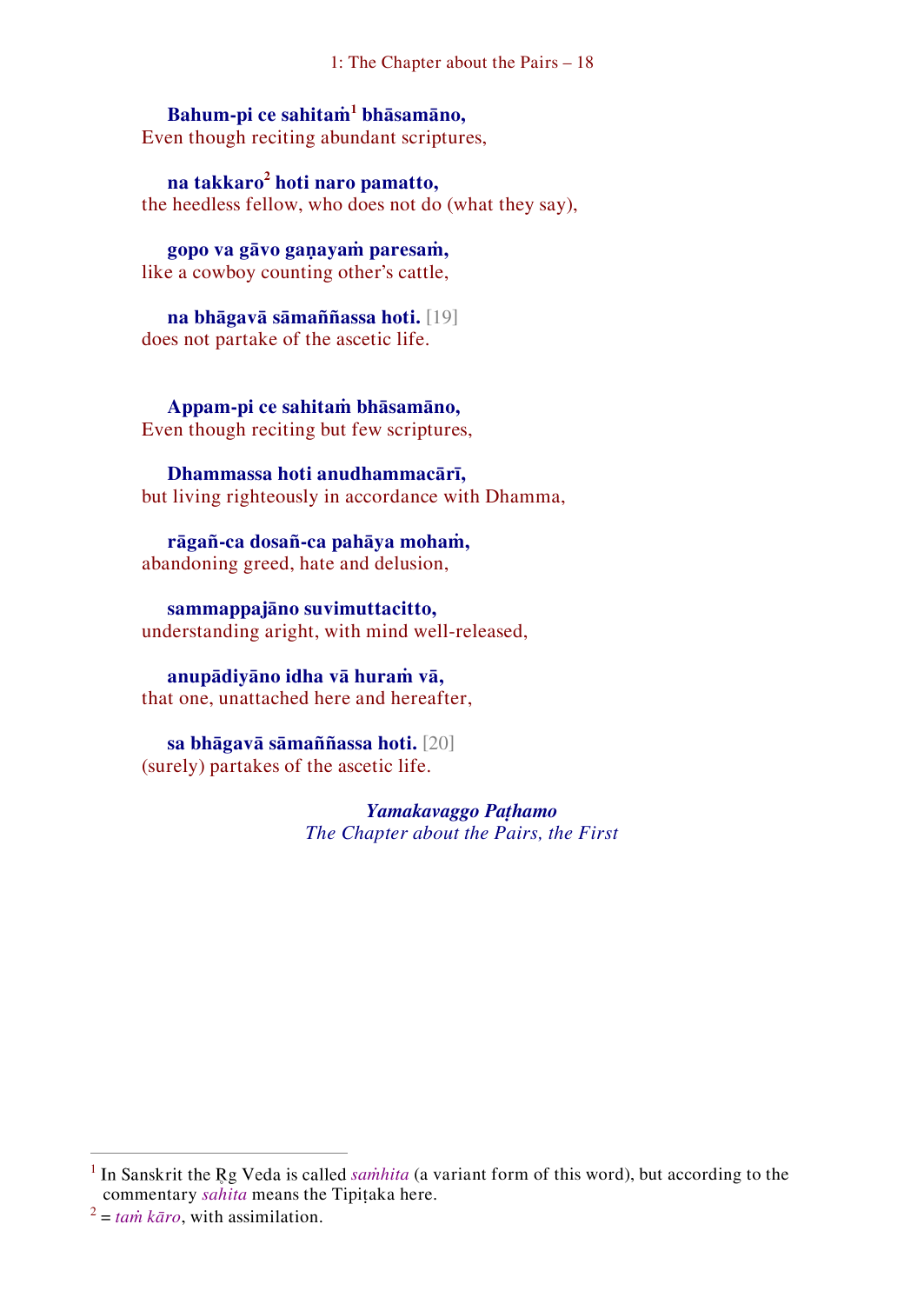#### **Related Verses from the Dhammapada**

**Yathā pi ruciraṁ pupphaṁ vaṇṇavantaṁ agandhakaṁ,**  Just like a beautiful flower, which has colour, but lacks fragrance,

**evaṁ subhāsitā vācā aphalā hoti akubbato.** [51] so are well-spoken words fruitless for the one who acts not (on them).

**Yathā pi ruciraṁ pupphaṁ vaṇṇavantaṁ sagandhakaṁ,**  Just like a beautiful flower, which has colour, and has fragrance,

**evaṁ subhāsitā vācā saphalā hoti pakubbato.** [52] so are well-spoken words fruitful for the one who does act (on them).

**Yāvajīvam-pi ce bālo paṇḍitaṁ pay<sup>i</sup> rupāsati,**  Even if a fool attends on a wise man for his whole life long,

**na so Dhammaṁ vijānāti, dabbī sūparasaṁ yathā.** [64] he does not learn Dhamma, just as spoon learns not the taste of curry.

**Muhuttam-api ce viññū paṇḍitaṁ pay<sup>i</sup> rupāsati,**  If a perceptive man attends on a wise man even for a second,

**khippaṁ Dhammaṁ vijānāti, jivhā sūparasaṁ yathā.** [65] he quickly learns Dhamma, just as the tongue (learns) the taste of curry.

**Na taṁ kammaṁ kataṁ sādhu, yaṁ katvā anutappati,**  That deed is not well done, which, having done, one has regret,

**yassa assumukho rodaṁ, vipākaṁ paṭisevati.** [67] for which he has tears on his face, as the result follows him round.

**Tañ-ca kammaṁ kataṁ sādhu, yaṁ katvā nānutappati,**  But that deed is well done, which, having done, one has no regret,

**yassa patīto sumano, vipākaṁ paṭisevati.** [68] for which he is pleased and happy, as the result follows him round.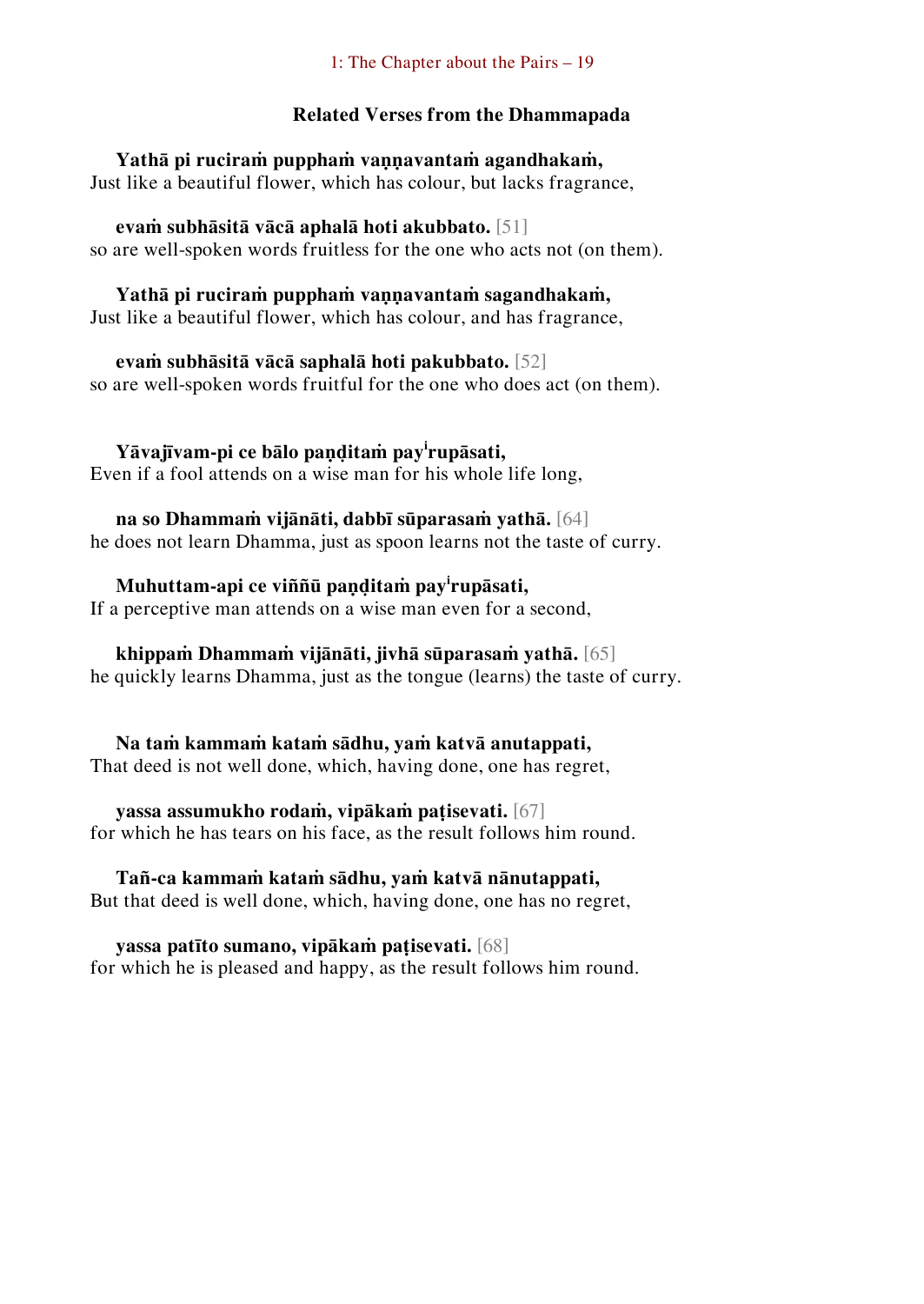#### **Pāpañ-ce puriso kay<sup>i</sup> rā, na taṁ kay<sup>i</sup> rā punappunaṁ,**

Should a person do that which is wicked, he should not do it again and again,

#### **na tamhi chandaṁ kay<sup>i</sup> rātha, dukkho pāpassa uccayo.** [117]

let him not place his intention in it, (for) there is an accumulation of suffering for the wicked one.

#### **Puññañ-ce puriso kay<sup>i</sup> rā, kay<sup>i</sup> rāthetaṁ punappunaṁ,**

If a person should make merit, he should do it again and again,

#### **tamhi chandaṁ kayirātha, sukho puññassa uccayo.** [118]

let him place his intention there, there is an increase of joy for the one who has made merit.

#### **Pāpo pi passati bhadraṁ yāva pāpaṁ na paccati,**

Even the wicked one experiences good fortune while the wickedness does not ripen,

#### **yadā ca paccati pāpaṁ atha pāpo pāpāni passati.** [119]

but when the wickedness ripens then the wicked one experiences wicked things.

#### **Bhadro pi passati pāpaṁ yāva bhadraṁ na paccati,**

Even the fortunate one experiences wickedness as long as the good fortune does not ripen,

#### **yadā ca paccati bhadraṁ atha bhadro bhadrāni passati.** [120]

but when the fortune ripens then the fortunate one experiences good fortune.

#### **Māppamaññetha pāpassa: na maṁ taṁ āgamissati,**

One should not despise a little wickedness (thinking): it will not come to me,

#### **udabindunipātena udakumbho pi pūrati,**

through the falling of water drops the water-pot is (quickly) filled,

#### **bālo pūrati pāpassa, thokaṁ thokam-pi ācinaṁ.** [121]

the fool, gathering bit by bit, becomes full of wickedness.

#### **Māppamaññetha puññassa: na maṁ taṁ āgamissati.**

One should not despise a little merit (thinking): it will not come to me,

#### **udabindunipātena udakumbho pi pūrati,**

through the falling of water drops the water-pot is (quickly) filled,

## **dhīro pūrati puññassa, thokathokam-pi ācinaṁ.** [122]

the wise one, gathering bit by bit, becomes full of merit.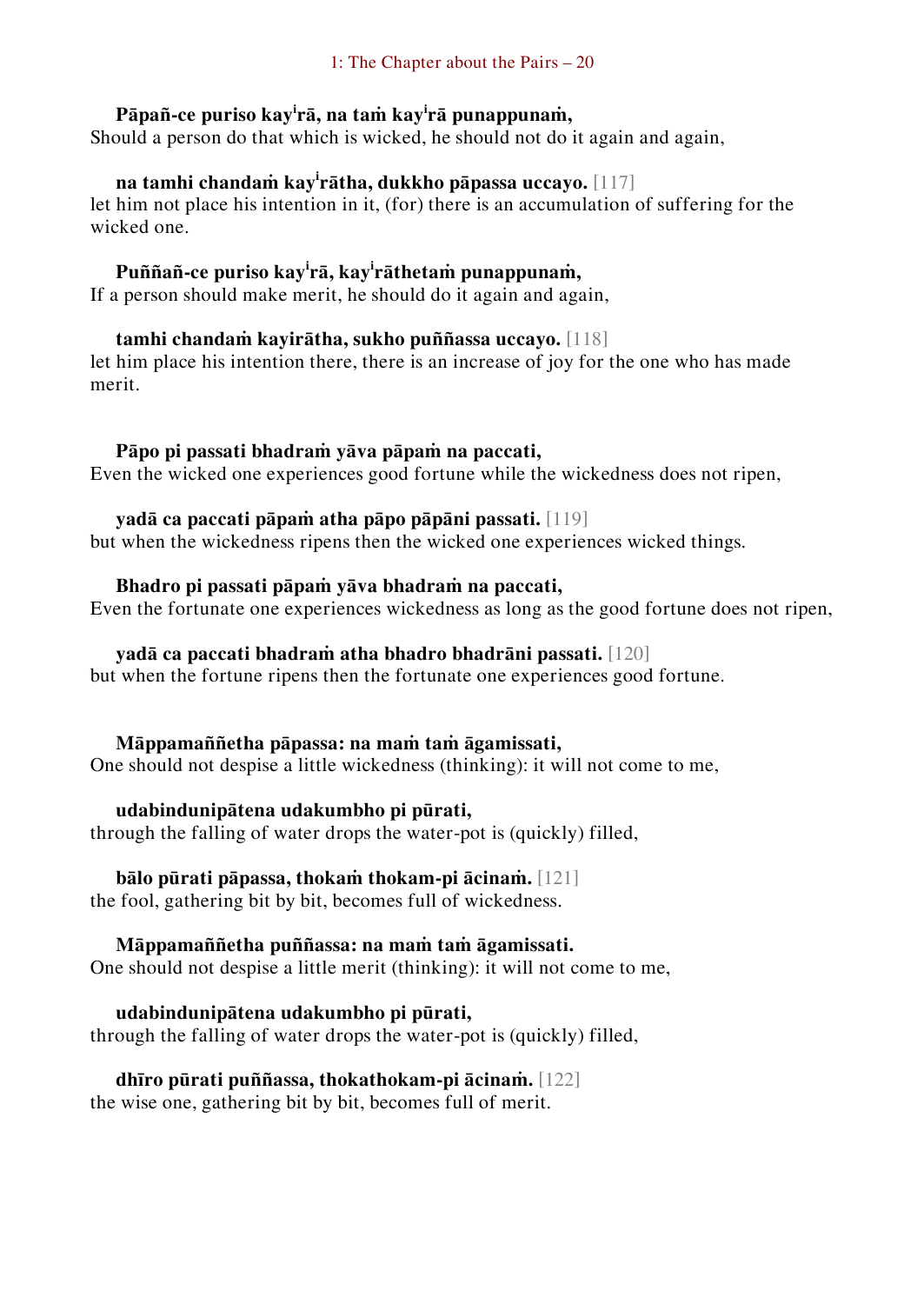#### **Sukhakāmāni bhūtāni yo daṇḍena vihiṁsati,**

One who harms with a stick beings who desire happiness,

**attano sukham-esāno, pecca so na labhate sukhaṁ.** [131] while seeking happiness for himself, won't find happiness after death.

#### **Sukhakāmāni bhūtāni yo daṇḍena na hiṁsati,**

One who harms not with a stick beings who desire happiness,

**attano sukham-esāno, pecca so labhate sukhaṁ.** [132] while seeking happiness for himself, will find happiness after death.

**Avajje vajjamatino, vajje cāvajjadassino,**  Finding blame in what is blameless, not seeing blame in what is blameable,

**micchādiṭṭhisamādānā sattā gacchanti duggatiṁ.** [318]

undertaking wrong views, beings go to a bad destiny.

#### **Vajjañ-ca vajjato ñatvā, avajjañ-ca avajjato,**

Knowing blame in what is blameable, and no blame in what is blameless,

#### **sammādiṭṭhisamādānā sattā gacchanti suggatiṁ.** [319]

undertaking right views, beings go to a good destiny.

#### **Sace labhetha nipakaṁ sahāyaṁ**

If you should find a prudent friend

**saddhiṁcaraṁ sādhuvihāridhīraṁ,**

or companion, one who lives well, a wise one,

#### **abhibhuyya sabbāni parissayāni**

overcoming all your troubles

**careyya tenattamano satīmā.** [328] you should live with that one, glad and mindful.

**No ce labhetha nipakaṁ sahāyaṁ**  If you do not find a prudent friend

**saddhiṁcaraṁ sādhuvihāridhīraṁ,** or companion, one who lives well, a wise one,

**rājā va raṭṭhaṁ vijitaṁ pahāya** like a king who abandons his conquered kingdom

**eko care mātaṅgaraññe va nāgo.** [329] one should live alone like a solitary elephant in the forest.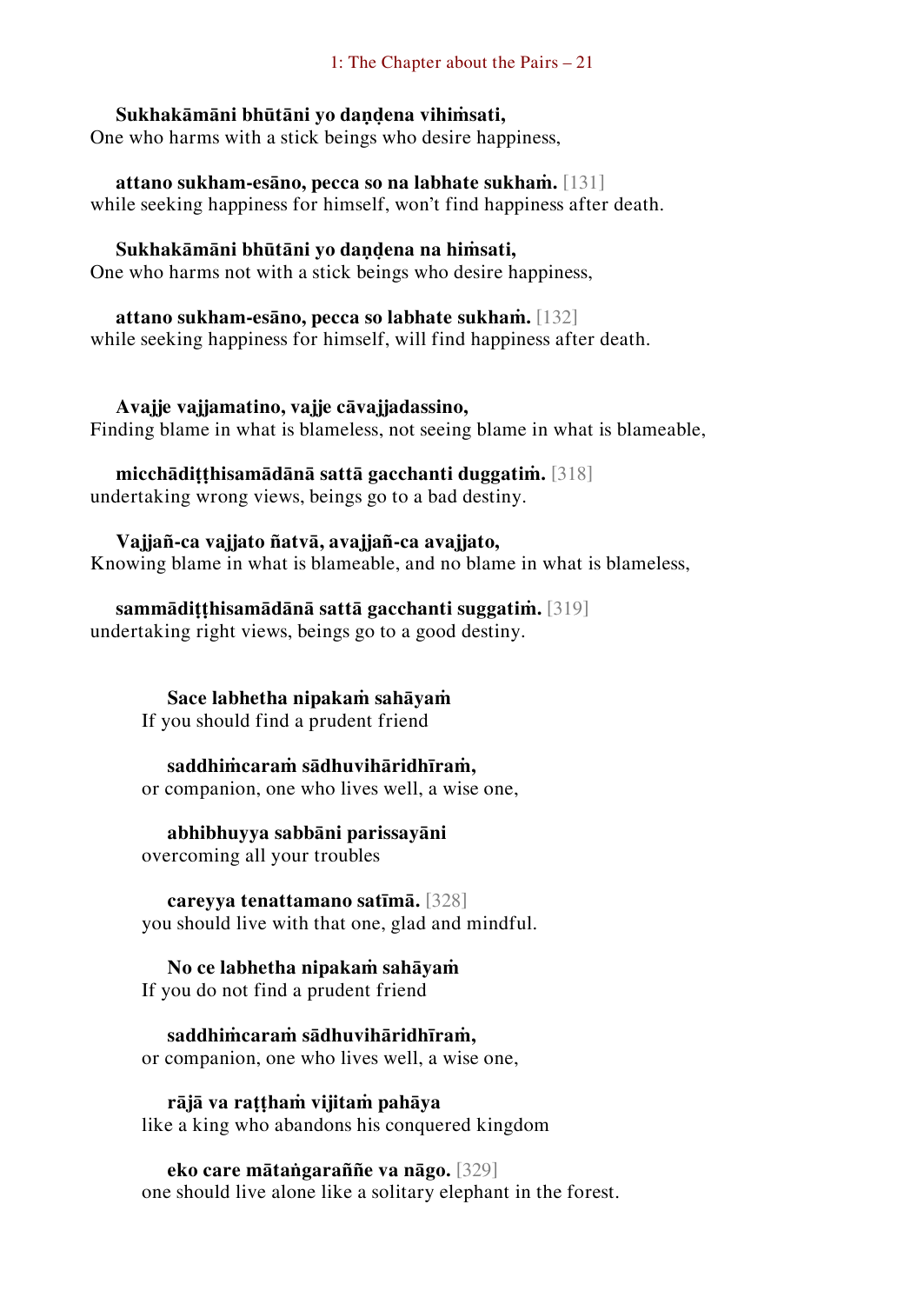#### <span id="page-22-0"></span>**Appamādavaggo 2. The Chapter about Heedfulness**

**Appamādo amatapadaṁ, pamādo maccuno padaṁ,**

Heedfulness is the deathless state, heedlessness the state of the dead,

#### **appamattā na mīyanti, ye pamattā yathā matā.** [21]

the heedful do not die, (but) those who are heedless are as if dead.

**Etaṁ visesato ñatvā appamādamhi paṇḍitā,**  The wise, understanding this difference in regard to heedfulness,

**appamāde pamodanti, Ar<sup>i</sup> yānaṁ gocare ratā.** [22] rejoice in heedfulness, delight in the domain of the Noble Ones.

**Te jhāyino sātatikā, niccaṁ daḷhaparakkamā,** Those who meditate all the time, constant and firm in their effort,

**phusanti dhīrā Nibbānaṁ, yogakkhemaṁ anuttaraṁ.** [23] those wise ones reach Nibbāna, the unsurpassed release from (all) bonds.

**Uṭṭhānavato satīmato,** For he who is active, mindful,

**sucikammassa nisammakārino,** pure in deeds, considerate,

**saññatassa ca Dhammajīvino,**  self-controlled, living by Dhamma,

 $\overline{a}$ 

**appamattassa<sup>1</sup> yasobhivaḍḍhati.** [24] heedful, fame greatly increases.

**Uṭṭhānen' appamādena saṁyamena damena ca,**  Through activity, heedfulness, through self-control and through restraint,

**dīpaṁ kay<sup>i</sup> rātha medhāvī yaṁ ogho nābhikīrati.** [25] the sage should make an island that no flood waters can overcome.

 $<sup>1</sup>$  The string of genitives in this verse allows us to see side by side some of the different forms the</sup> case ending can take: -*vato* (neuter), -*ato* (neuter), -*assa* (masculine) and -*ino* (masculine).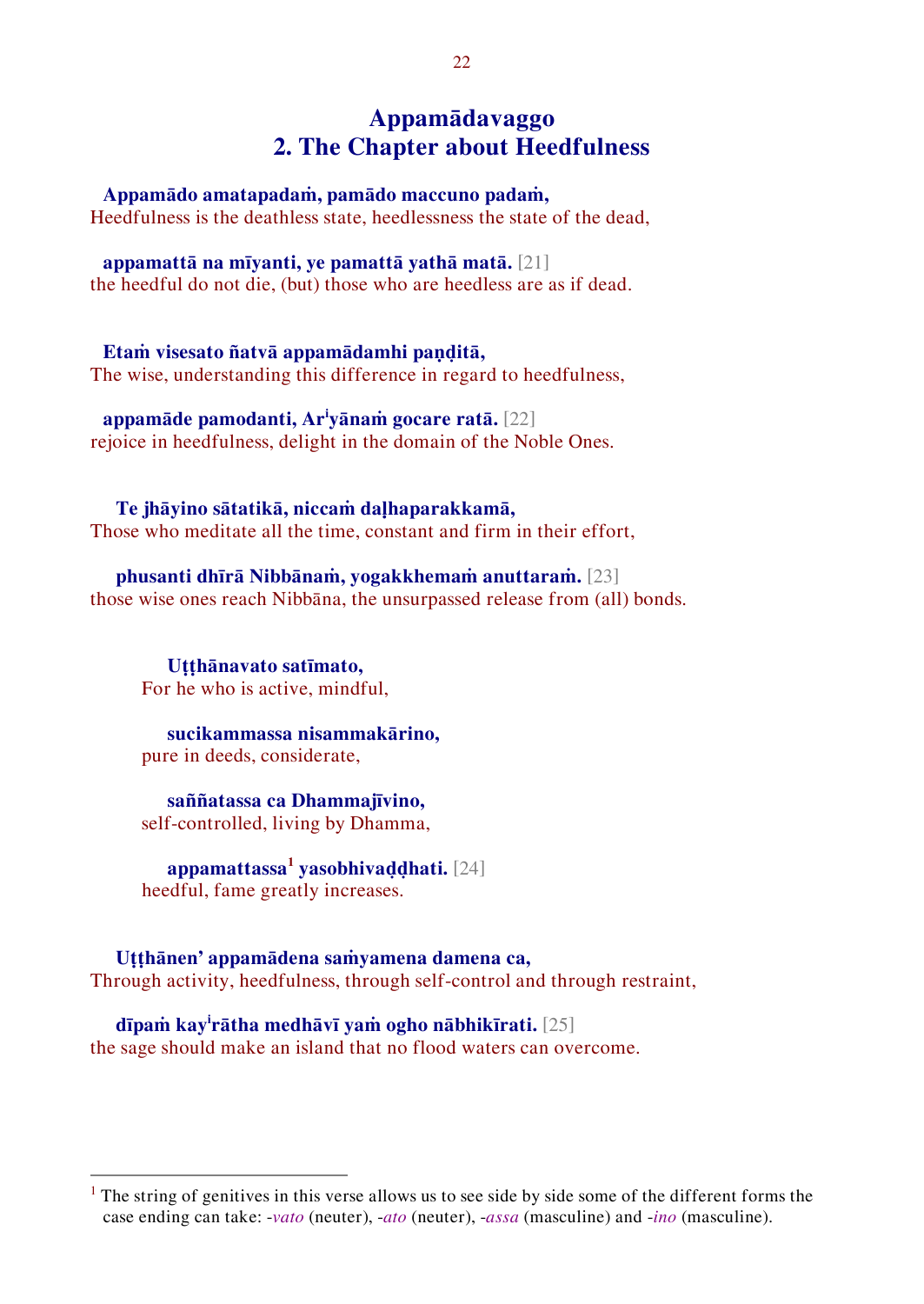#### **Pamādam-anuyuñjanti bālā dummedhino janā,**

The foolish and stupid people cultivate heedlessness,

#### **appamādañ-ca medhāvī dhanaṁ seṭṭhaṁ va rakkhati.** [26]

but the sagacious one guards heedfulness just as his greatest wealth.

#### **Mā pamādam-anuyuñjetha mā kāmaratisanthavaṁ,**

Do not cultivate heedlessness, do not be acquainted with delight in sensual pleasure,

#### **appamatto hi jhāyanto pappoti vipulaṁ sukhaṁ.** [27]

for the heedful one, meditating, (surely) attains great happiness.

#### **Pamādaṁ appamādena yadā nudati paṇḍito,**

When the wise one eliminates heedlessness with his heedfulness,

#### **paññāpāsādam-āruyha, asoko sokiniṁ pajaṁ,**

and mounts the palace of wisdom, griefless, (he looks) on grieving people;

#### **pabbataṭṭho va bhummaṭṭhe dhīro bāle avekkhati.** [28]

the wise one, like one standing on a mountain, looks down on the fools, who are standing on the plains.

#### **Appamatto pamattesu, suttesu bahujāgaro,** Heedful amongst the heedless ones, wakeful amongst the ones who sleep,

**abalassaṁ va sīghasso hitvā, yāti sumedhaso.** [29] like a swift horse who abandons a weak horse, the true sage moves on.

#### **Appamādena Maghavā devānaṁ seṭṭhataṁ gato,** Through heedfulness Maghav $\bar{a}^1$  attained leadership of the gods,

#### **appamādaṁ pasaṁsanti, pamādo gar<sup>a</sup>hito sadā.** [30]

(the good) praise heedfulness, (but) heedlessness is always blamed.

#### **Appamādarato bhikkhu, pamāde bhayadassivā,**

 $\overline{a}$ 

A monastic who delights in heedfulness, seeing danger in heedlessness,

#### **saṁyojanaṁ aṇuṁ-thūlaṁ ḍahaṁ aggīva gacchati.** [31] advances like burning fire against the fetter, $\frac{1}{2}$  small or large.

<sup>&</sup>lt;sup>1</sup> Maghavā is another name for Sakka, how he became Sakka is told in the commentary. The verse assumes the auditor has some knowledge of the legend, or it may be, that the verse is extracted from the story.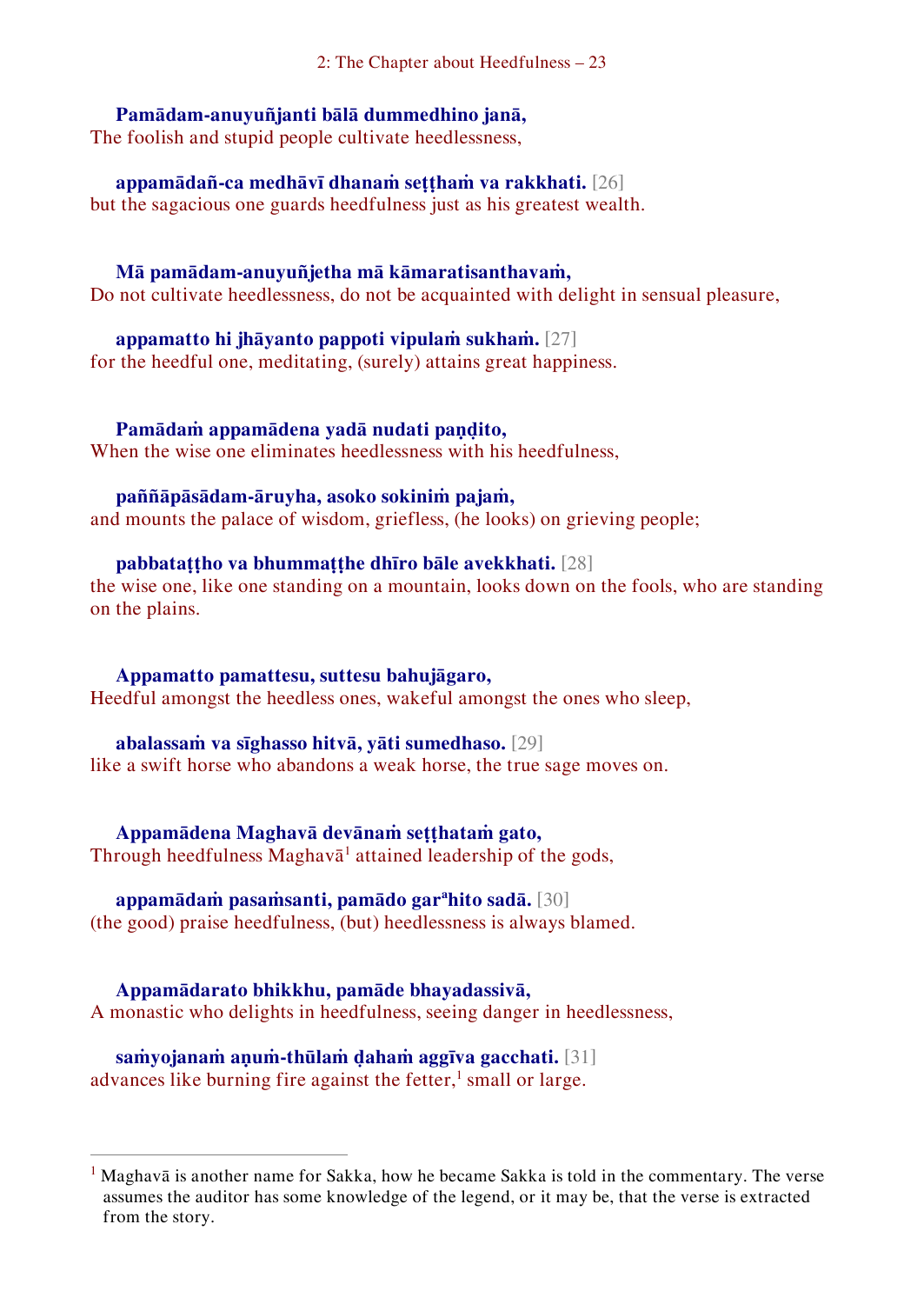2: The Chapter about Heedfulness – 24

#### **Appamādarato bhikkhu, pamāde bhayadassivā,**

A monastic who delights in heedfulness, seeing danger in heedlessness,

#### **abhabbo parihānāya: Nibbānasseva santike.** [32]

is unable to fall away: $^{2}$  he is well-nigh to Nibbana.

#### *Appamādavaggo Dutiyo The Chapter about Heedfulness, the Second*

#### **Related Verses from the Dhammapada**

**Appamādaratā hotha, sacittam-anurakkhatha,**  You should delight in heedfulness, you should always protect your mind,

#### **duggā uddharathattānaṁ paṅke sanno va kuñjaro.** [327]

you should raise yourself from this pit like the tusker sunk in the mud.

<sup>1</sup> It is odd that *saṁyojanaṁ* is singular, where we might have expected a plural, *saṁyojanā*. The commentary defines it as one of the ten kinds of fetter. The idea is that his heedfulness burns the fetter, as a fire burns and consumes whatever it is attached to. Same at v. 221 below.

 $2$  This is the infinitive-like dative, which we also use in English.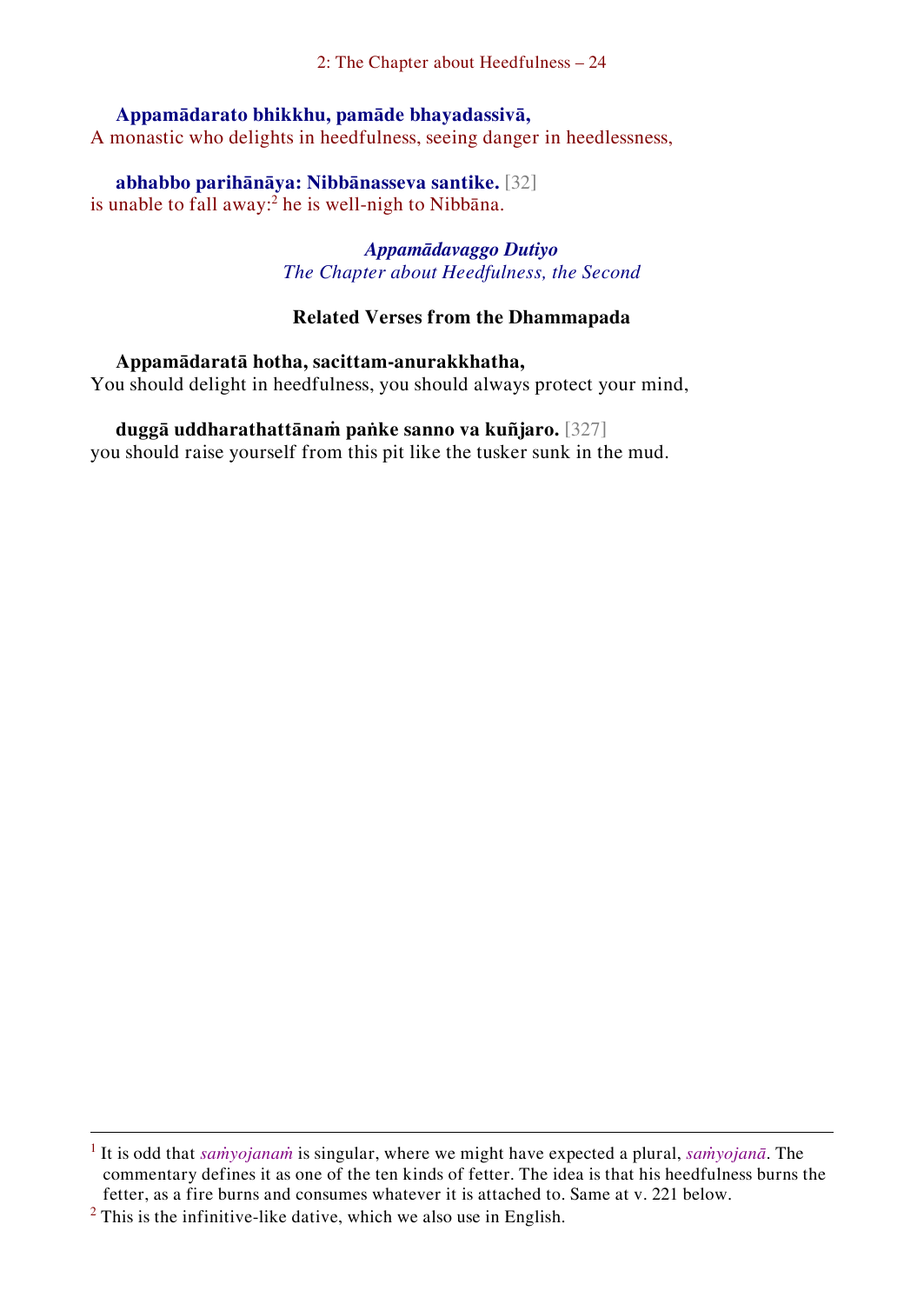#### <span id="page-25-0"></span>**Cittavaggo 3. The Chapter about the Mind**

**Phandanaṁ capalaṁ cittaṁ,<sup>1</sup> dūrakkhaṁ dunnivārayaṁ,** An agitated, unsteady mind, difficult to guard, difficult to ward,

#### **ujuṁ karoti medhāvī, usukāro va tejanaṁ.** [33]

the sagacious one makes straight, as a fletcher does his arrow.

**Vārijo va thale khitto, oka-m-okata ubbhato,** Like a fish thrown up on dry land, pulled out from its watery home,<sup>2</sup>

**pariphandatidaṁ cittaṁ, Māradheyyaṁ pahātave.** [34] the mind is agitated, (one ought) to throw off the sway of Māra.<sup>3</sup>

**Dunniggahassa lahuno yatthakāmanipātino,** \* For the mind that is difficult to subdue, flighty, flitting wherever it will,

**cittassa damatho sādhu, cittaṁ dantaṁ sukhāvahaṁ.** [35] restraint is good, a restrained mind brings happiness.

**Sududdasaṁ sunipuṇaṁ yatthakāmanipātinaṁ,**

Hard to see, very subtle, flitting wherever it will,

**cittaṁ rakkhetha medhāvī, cittaṁ guttaṁ sukhāvahaṁ.** [36] the sage should guard the mind, a guarded mind brings happiness.

**Dūraṅgamaṁ ekacaraṁ, asarīraṁ guhāsayaṁ,** 

\* Those who will restrain the mind that roams far,

**ye cittaṁ saññam-essanti, mokkhanti Mārabandhanā.** [37] is lonesome, without a body, hidden, gain release from the bonds of Māra.

<sup>&</sup>lt;sup>1</sup> In every case in this chapter *citta* is in the singular, and must mean *mind*, not *thoughts* (plural) as many translations have it, which also makes more sense contextually.

<sup>2</sup> *Oka* has both meanings: *water* and *home*.

 $3$  The grammar is not clear here, and words need to be supplied to make good sense, the bold words are added into these translations: Norman: *this thought quivers all over in order to escape the dominion of Māra*; Carter: *This mind flaps; [Fit] to discard [is] Māra's sway*; Burlingame: *These thoughts writhe and quiver in their efforts to shake off the power of Māra*. I think the ethical force of the verse really demands the imperative interpretation.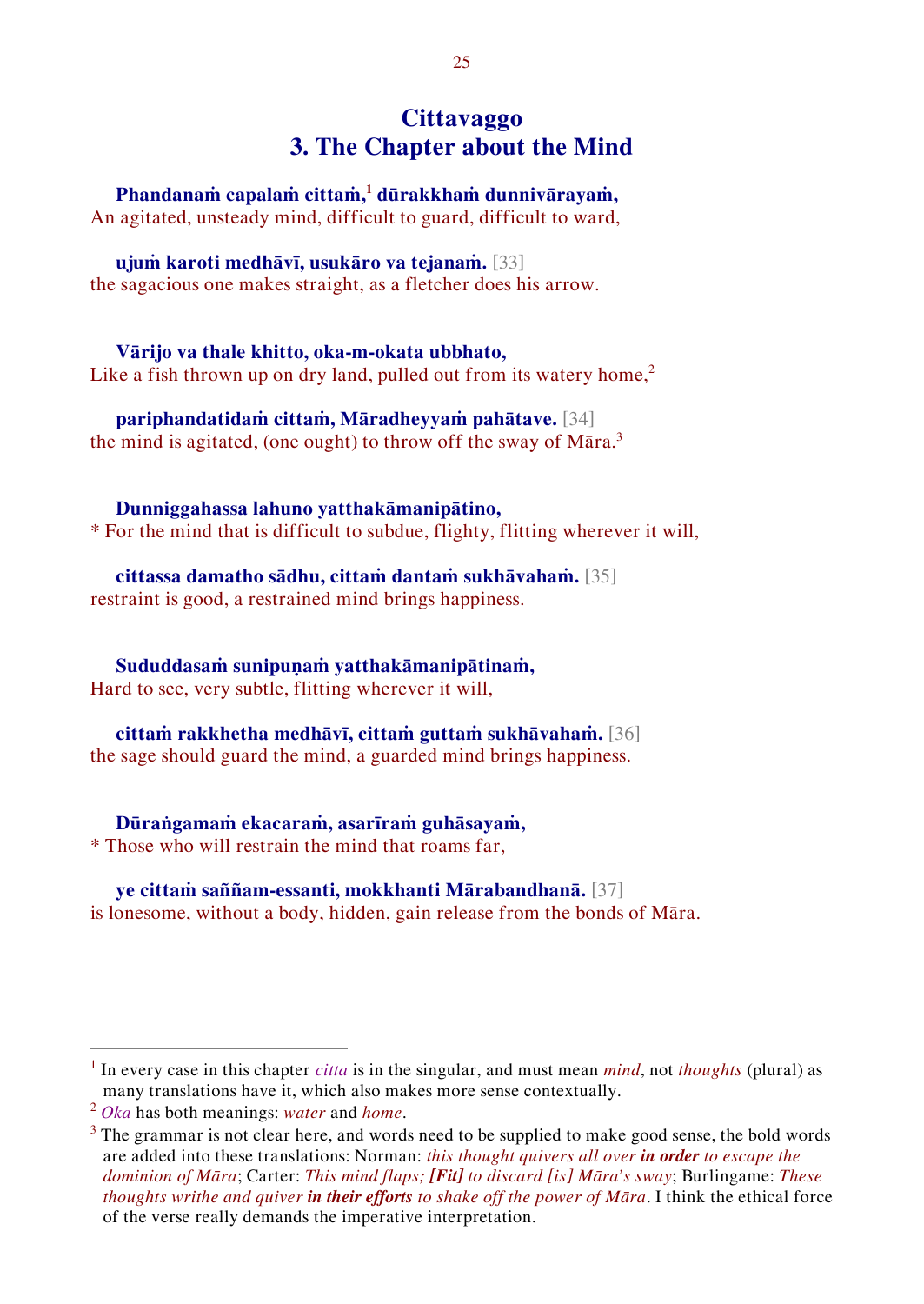3: The Chapter about the Mind – 26

#### **Anavaṭṭhitacittassa, Saddhammaṁ avijānato,**

For the one with unsettled mind, who does not know the True Dhamma,

**pariplavapasādassa, paññā na paripūrati.** [38] whose confidence is wavering, wisdom is unfulfilled.

#### **Anavassutacittassa, ananvāhatacetaso,**

For the one with mind free of lust, for the one with mind unperplexed,

#### **puññapāpapahīnassa natthi jāgarato bhayaṁ.** [39]

for the one who has abandoned making merit and demerit, for the watchful, there is no fear.

**Kumbhūpamaṁ kāyam-imaṁ viditvā,**  Knowing this body (frail) is like a jar,

**nagarūpamaṁ cittam-idaṁ ṭhapetvā,** establishing the mind like a fortress, $<sup>1</sup>$ </sup>

**yodhetha Māraṁ paññāvudhena,** 

fight Māra with the weapon of wisdom,

**jitañ-ca rakkhe, anivesano siyā.** [40] guard your success, and do not be attached.<sup>2</sup>

**Aciraṁ vatayaṁ kāyo paṭhaviṁ adhisessati,**  Before long has passed by, alas, this body will lie on the ground, $3$ 

**chuddho apetaviññāṇo, niratthaṁ va kaliṅgaraṁ.** [41] rejected, without consciousness, just like a useless piece of wood.

**Diso disaṁ yan-taṁ kay<sup>i</sup> rā, verī vā pana verinaṁ –** Whatever an aggressor might do to an aggressor, or an enemy to an enemy  $-$ 

**micchāpaṇihitaṁ cittaṁ pāpiyo naṁ tato kare.** [42] a mind that is badly-directed can do far worse than that to him.

<sup>1</sup> Solid and protected.

<sup>2</sup> I do not understand Norman's translation here of *anivesano siyā* as: *one should take no rest*, as *nivesana* never seems to mean *taking a rest*.

<sup>3</sup> On the ground, or maybe *in* the ground, but burial was not common, either the body was discarded at the charnel ground, to be taken care of by animals and insects, or it was burned, and sometimes disposed of in bodies of water.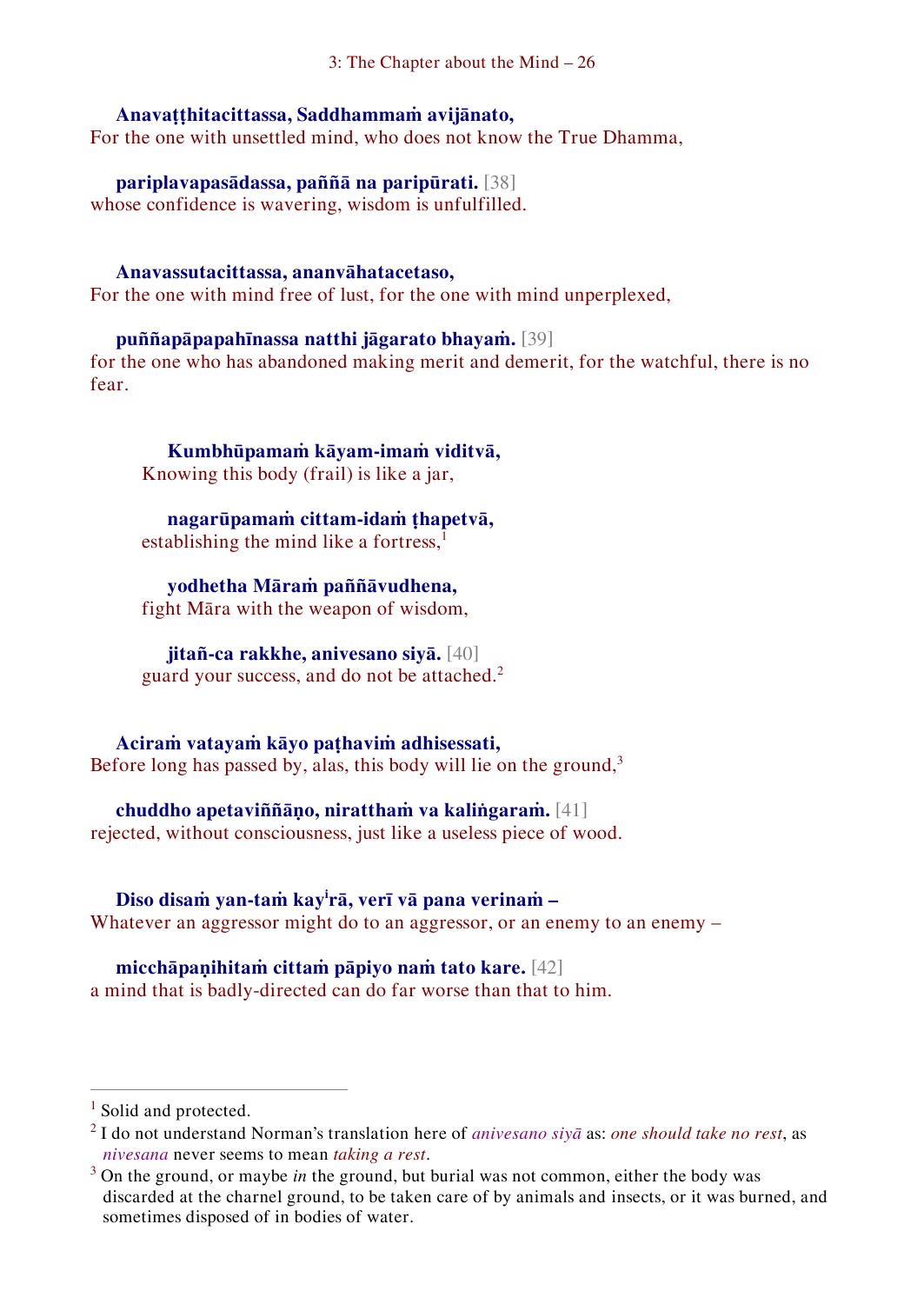3: The Chapter about the Mind – 27

**Na taṁ<sup>1</sup> mātā pitā kay<sup>i</sup> rā, aññe vā pi ca ñātakā,** Mother and father might not do for him, or other relatives,

**sammāpaṇihitaṁ cittaṁ seyyaso naṁ tato kare.** [43] as much good as a mind that is well-directed can do for him.

> *Cittavaggo Tatiyo The Chapter about the Mind, the Third*

#### **Related Verses from the Dhammapada**

**Yathā agāraṁ ducchannaṁ vuṭṭhī samativijjhati,** Just as the rain penetrates a house with thatching that is poor,

**evaṁ abhāvitaṁ cittaṁ rāgo samativijjhati.** [13]

so passion penetrates a mind that is undeveloped.

**Yathā agāraṁ succhannaṁ vuṭṭhī na samativijjhati,** Just as rain does not penetrate a house with thatching that is good,

**evaṁ subhāvitaṁ cittaṁ rāgo na samativijjhati.** [14] so passion cannot penetrate a mind that is well-developed.

#### **Tatrābhiratim-iccheyya, hitvā kāme akiñcano,**

One should desire to delight in that place, having given up sense pleasures, and having no possessions,

**par<sup>i</sup> yodapeyya attānaṁ cittaklesehi paṇḍito.** [88] the wise one should purify the self of defilements of mind.

**Abhittharetha kalyāṇe, pāpā cittaṁ nivāraye,**  Hasten to do wholesome deeds, ward off the mind from wickedness,

#### **dandhaṁ hi karato puññaṁ pāpasmiṁ ramatī mano.** [116] for the mind of the one slow in merit delights in wickedness.

**Sabbapāpassa akaraṇaṁ, kusalassa upasampadā,**  The non-doing of anything wicked, undertaking of what is good,

**sacittapar<sup>i</sup> yodapanaṁ - etaṁ Buddhāna' sāsanaṁ.** [183] the purification of one's mind - this is the teaching of the Buddhas.

<sup>1</sup> We would better read: *Yaṁ taṁ* here, *whatever Mother and Father and other relatives might do for him*.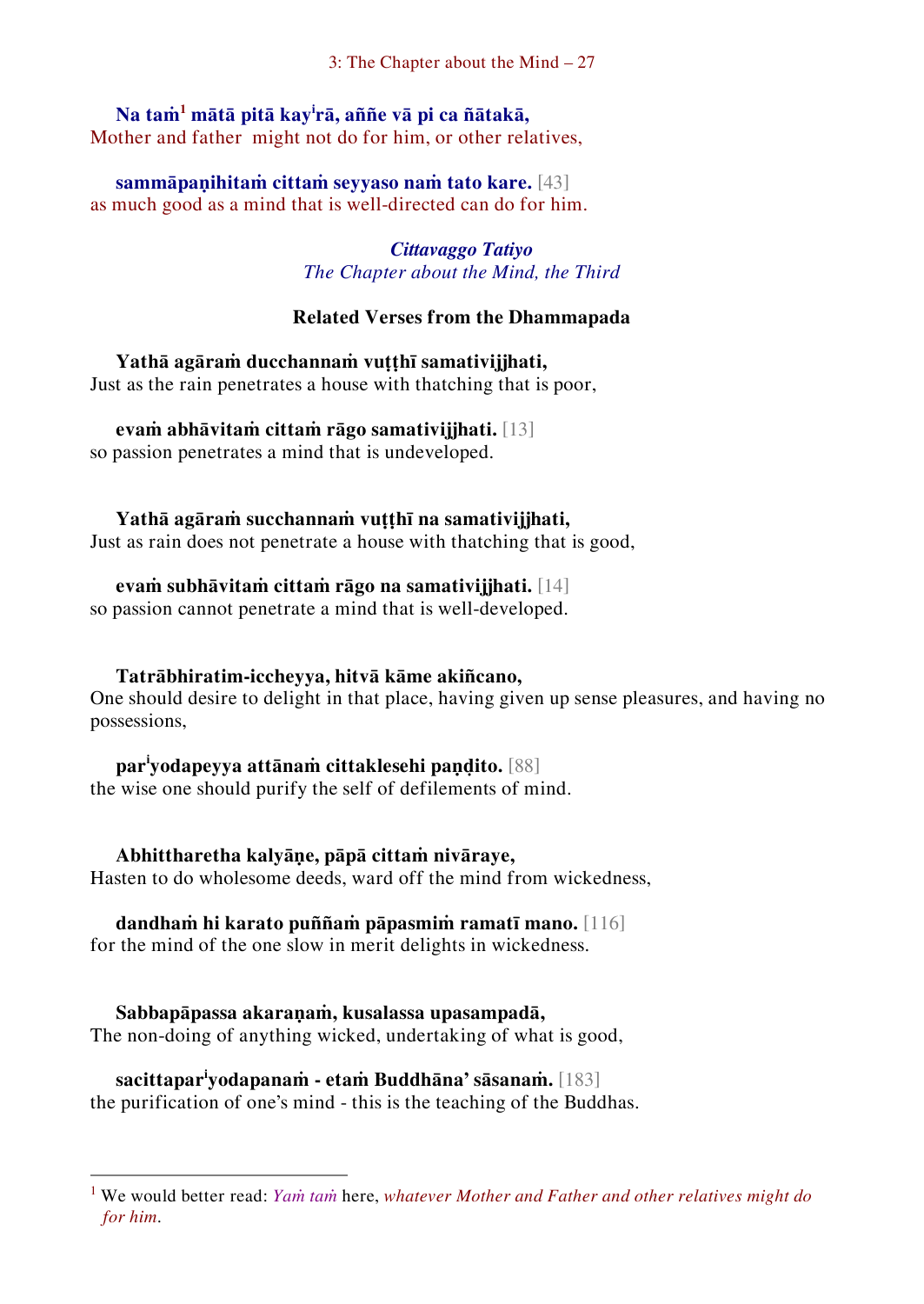#### 3: The Chapter about the Mind – 28

#### **Idaṁ pure cittam-acāri cārikaṁ**

Formerly this wandering mind wandered

**yenicchakaṁ yatthakāmaṁ yathāsukhaṁ,** through desire, pleasure and happiness,

**tad-ajjahaṁ niggahessāmi yoniso,** (but) today I will control it wisely,

**hatthim-pabhinnaṁ viya aṅkusaggaho.** [326] like one with goad an elephant in rut.

#### **Appamādaratā hotha, sacittam-anurakkhatha,**

You should delight in heedfulness, you should always protect your mind,

#### **duggā uddharathattānaṁ paṅke sanno va kuñjaro.** [327]

you should raise yourself from this pit like the tusker sunk in the mud.

#### **Jhāya, bhikkhu, mā ca pāmado,**

Meditate, monastic, do not be heedless,

#### **mā te kāmaguṇe bhamassu cittaṁ,**

do not let your mind swirl around in strands of desire,

#### **mā lohaguḷaṁ gilī, pamatto,**

do not, heedless, swallow a (hot) iron ball,

#### **mā kandi: 'Dukkham-idan'-ti ḍayhamāno.** [371]

do not, while burning, cry: 'This is suffering.'

#### **Suññāgāraṁ paviṭṭhassa, santacittassa bhikkhuno,**

For the one who has entered an empty place, a monastic with a peaceful mind,

#### **amānusī ratī hoti sammā Dhammaṁ vipassato.** [373]

there is superhuman delight from insight into true Dhamma.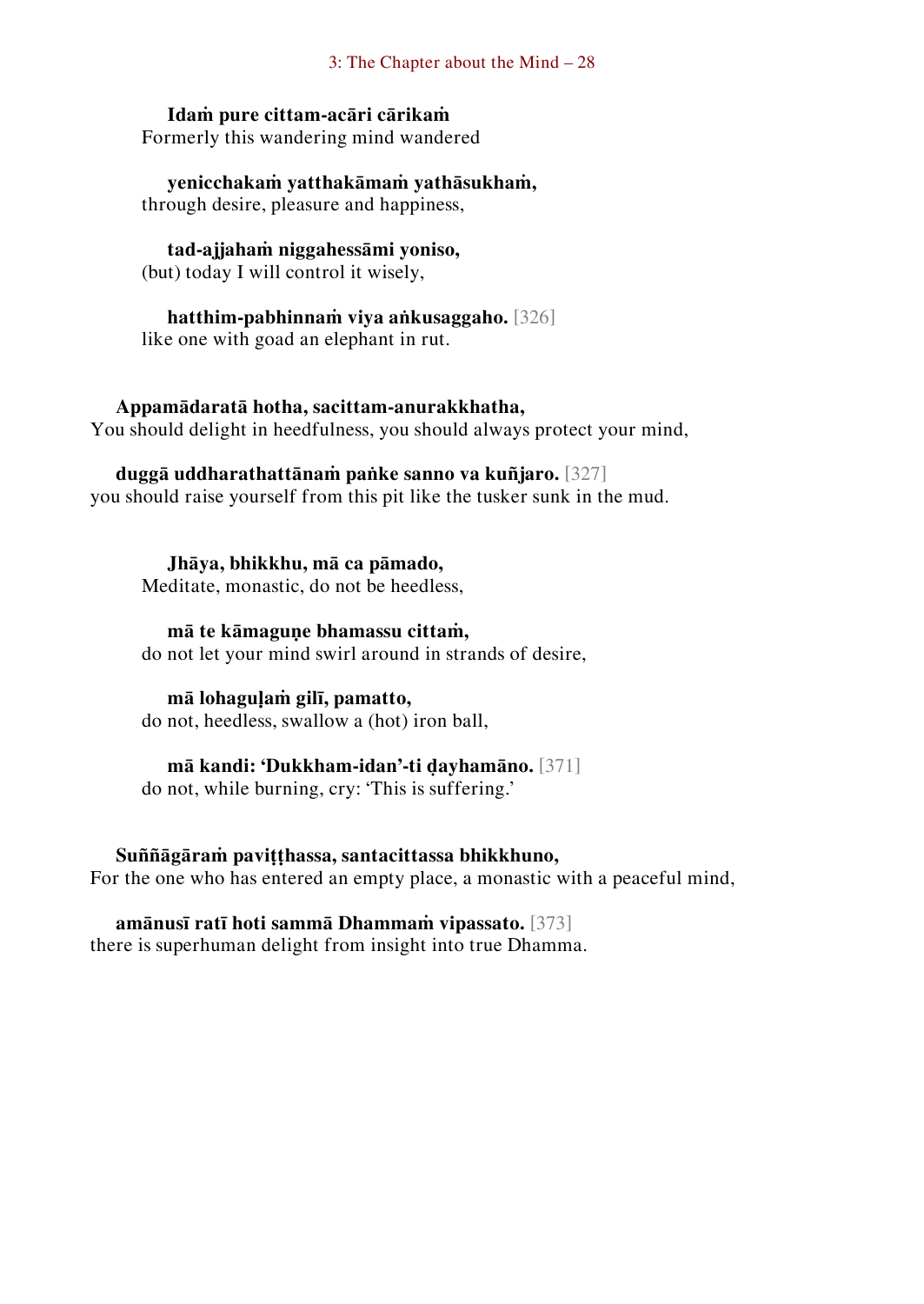#### <span id="page-29-0"></span>**Pupphavaggo 4. The Chapter about Flowers**

**Kŏ imaṁ paṭhaviṁ vicessati** Who will know<sup>1</sup> this earth

**yamalokañ-ca imaṁ sadevakaṁ?** and the lower realm,<sup>2</sup> together with the gods?<sup>3</sup>

**Ko dhammapadaṁ sudesitaṁ** Who (will reflect) <sup>4</sup> on the well-taught verse of Dhamma

**kusalo puppham-ivappacessati?** [44] as a good man reflects on a flower?

**Sekho paṭhaviṁ vicessati**  The trainee<sup>5</sup> will know this earth

**yamalokañ-ca imaṁ sadevakaṁ.** and the lower realm, together with the gods.

**Sekho dhammapadaṁ sudesitaṁ** The trainee (will reflect) on the well-taught verse of Dhamma

**kusalo puppham-ivappacessati.** [45] as a good man reflects on a flower.

<sup>1</sup> Often translated as *overcome*, or *conquer*, as far as I can see the word is unattested with that meaning, unless it be here. Comm: *attano ñāṇena vicinissati vijānissati, paṭivijjhissati, sacchikarissati*; note the similarity in meaning to *pacessati* below.

<sup>2</sup> Comm: *Yamalokañ-cā ti catubbidhaṃ apāyalokaṁ*; *Yama's realm means the fourfold lower realm*.

<sup>&</sup>lt;sup>3</sup> The sentence is evidently meant to encompass the three realms of existence. Norman's translation here: *this world of Yama with its gods* is wrong, as there are no gods in the lower realms of course.

<sup>4</sup> Many times translated as *gather* or *pluck*, the commentary defines it with: *vicinissati vijānissati upaparikkhissati paṭivijjhissati, sacchikarissati*.

<sup>5</sup> *Sekha* is a technical term meaning *one who is training*, having attained at least to Stream-Entry, but not yet to the final stage of Awakening.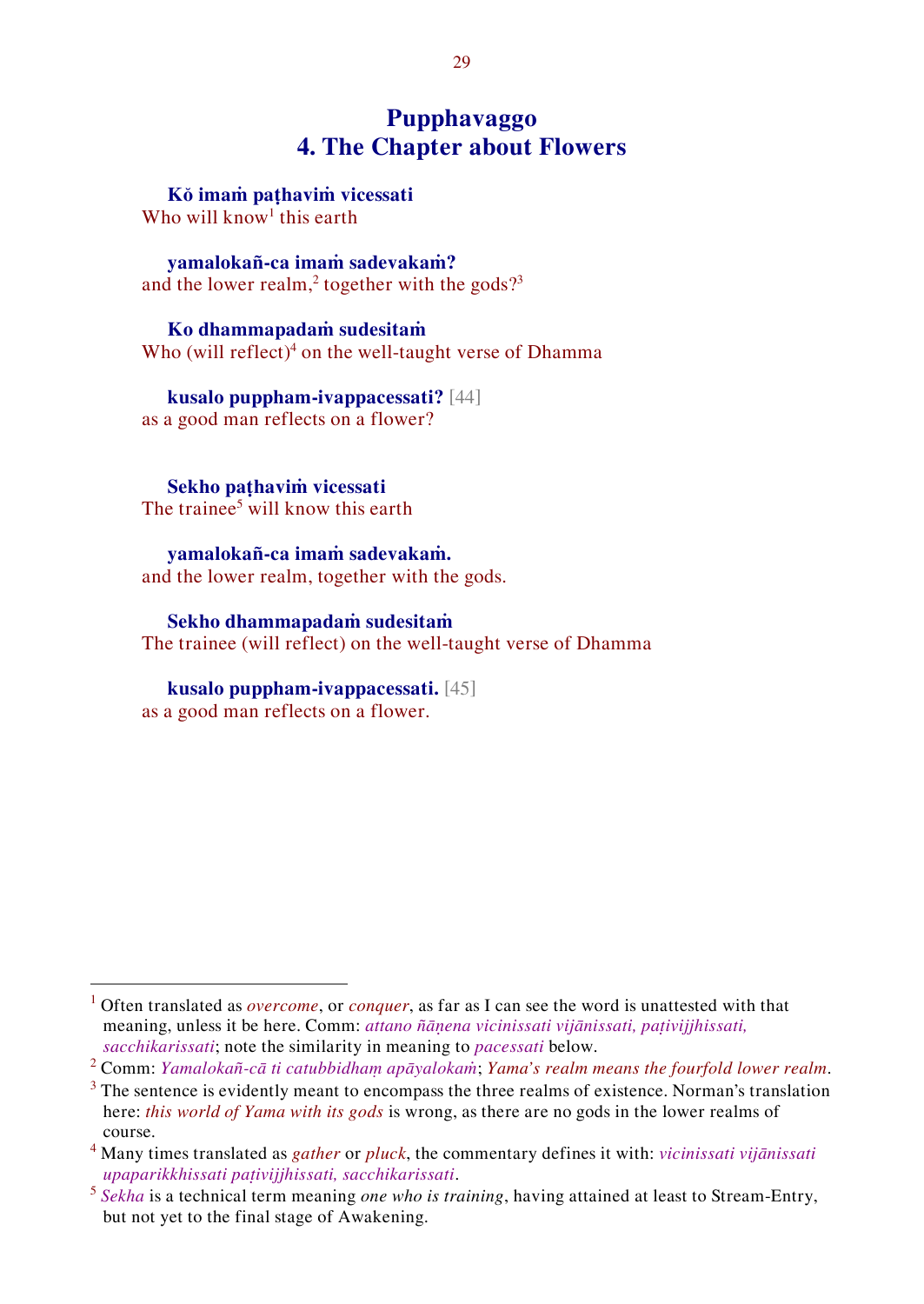4: The Chapter about Flowers – 30

**Pheṇūpamaṁ kāyam-imaṁ viditvā,** Knowing that this body is just like froth, $<sup>1</sup>$ </sup>

**marīcidhammaṁ abhisambudhāno,** understanding it has the nature of a mirage, $2$ 

**chetvāna Mārassa papupphakāni,** cutting off Māra's flower-tipped (arrows),<sup>3</sup>

**adassanaṁ Maccurājassa gacche.** [46] one should go beyond the King of Death's sight.<sup>4</sup>

#### **Pupphāni heva pacinantaṁ byāsattamanasaṁ naraṁ,**

\* Death takes up and carries away the one whose mind is attached to collecting flowers,<sup>5</sup>

**suttaṁ gāmaṁ mahogho va, maccu ādāya gacchati.** [47] like a great flood (carries off) a sleeping village.

#### **Pupphāni heva pacinantaṁ byāsattamanasaṁ naraṁ,**

\* The End-Maker<sup>6</sup> takes control of the one whose mind is attached to collecting flowers,

**atittaṁ yeva kāmesu Antako kurute vasaṁ.** [48] even though he is unsated with sense pleasures.

#### **Yathā pi bhamaro pupphaṁ vaṇṇagandhaṁ aheṭhayaṁ**

Just as a bee, without hurting the flower, its colour or scent,

**paḷeti rasam-ādāya, evaṁ gāme munī care.** [49]

gathers its nectar and escapes,<sup>7</sup> so should the seer roam in the village.

 $<sup>1</sup>$  The emphasis is on its unsubstantiality.</sup>

 $2$  The point here is the illusory nature of permanence.

<sup>3</sup> Or, we might say, *Māra's temptations*.

<sup>4</sup> That is, to Nibbāna, which is something beyond the ken of Māra who is the king of death.

<sup>5</sup> Here metaphorical for the strands of sense-pleasures (*kāmaguṇa*). Comm: *evaṃ pañcakāmaguṇasaṅkhātāni pupphāni eva pacinantaṃ ... kāmaguṇe byāsattamanasaṃ naraṃ*.

<sup>6</sup> *Antaka*, another name for Māra.

<sup>7</sup> An interesting choice of words, implying I think that the *muni* should not only be harmless, but also escape engagement in the village.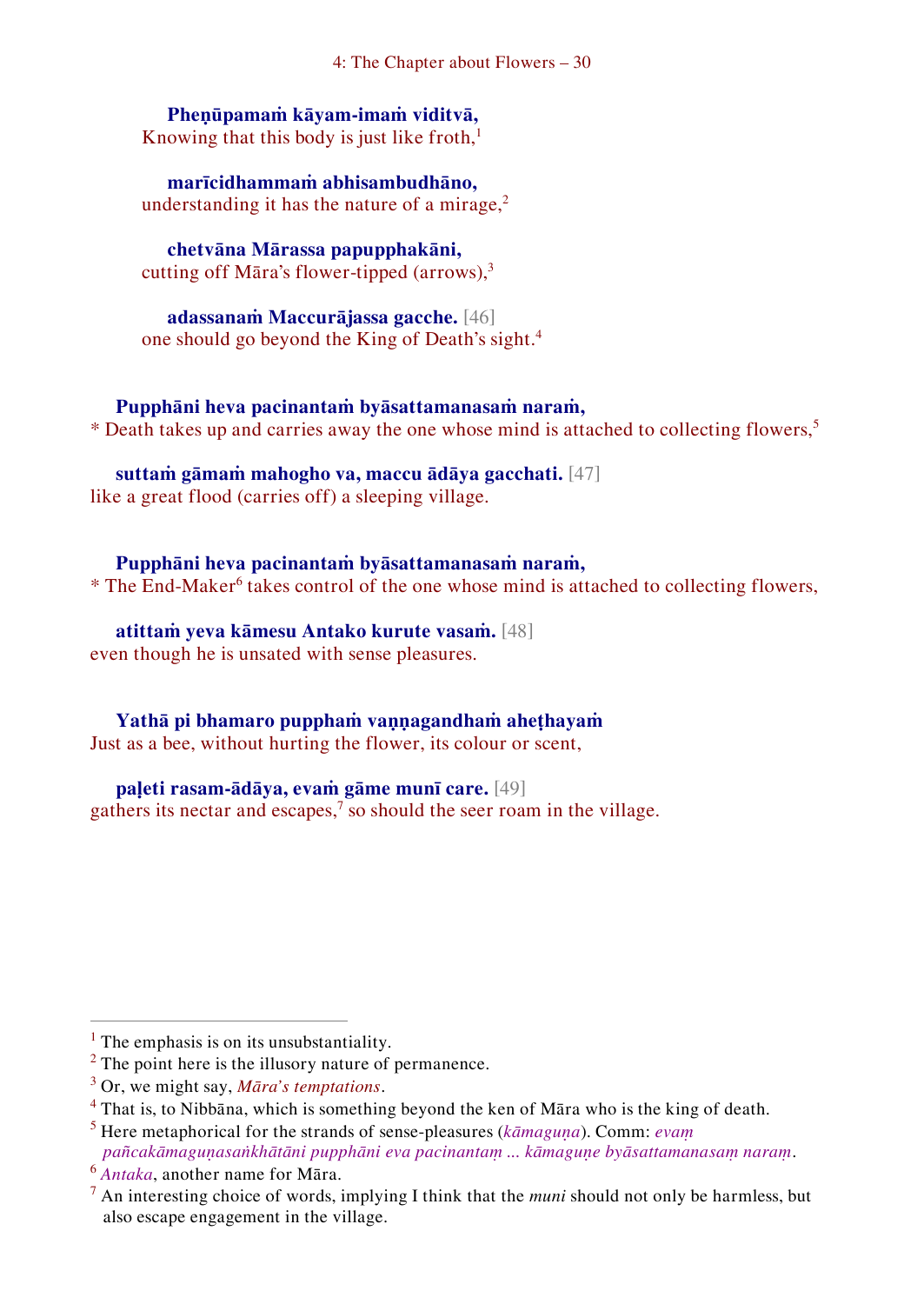4: The Chapter about Flowers – 31

#### **Na paresaṁ vilomāni, na paresaṁ katākataṁ**

Not the wrongs of others, or what others have done or have not done

#### **attano va avekkheyya, katāni akatāni ca.** [50]

one should consider, but what has been done and not done by oneself.<sup>1</sup>

#### Yathā pi ruciram puppham vannavantam agandhakam,

Just like a beautiful flower, which has colour, but lacks fragrance,<sup>2</sup>

#### **evaṁ subhāsitā vācā aphalā hoti akubbato.** [51]

so are well-spoken words fruitless for the one who acts not (on them).

#### **Yathā pi ruciraṁ pupphaṁ vaṇṇavantaṁ sagandhakaṁ,**

Just like a beautiful flower, which has colour, and has fragrance,

#### **evaṁ subhāsitā vācā saphalā hoti pakubbato.** [52]

so are well-spoken words fruitful for the one who does act (on them).

#### **Yathā pi puppharāsimhā kay<sup>i</sup> rā mālāguṇe bahū,**

Just as from a heap of flowers one might make a lot of garlands,

#### **evaṁ jātena maccena kattabbaṁ kusalaṁ bahuṁ.** [53]

so should many good deeds be done by one who is born a mortal.

#### **Na pupphagandho paṭivātam-eti,**

The fragrance of flowers goes not against the wind,

#### **na candanaṁ tagaramallikā vā,**

nor does sandalwood or pinwheel or white jasmine,

#### **satañ-ca gandho paṭivātam-eti,**

but the fragrance<sup>3</sup> of the good goes against the wind,

#### **sabbā disā sappuriso pavāyati.** [54]

the true person's (fragrance) permeates all directions.

<sup>&</sup>lt;sup>1</sup> This verse has no mention of flowers, or anything similar, and also does not seem to be connected by word collocation, so its inclusion here is rather a mystery.

<sup>2</sup> *Gandha*, *fragrance*, is connected to virtue, so the implication is that one who lacks virtue lacks fragrance.

 $3$  Meaning his virtue.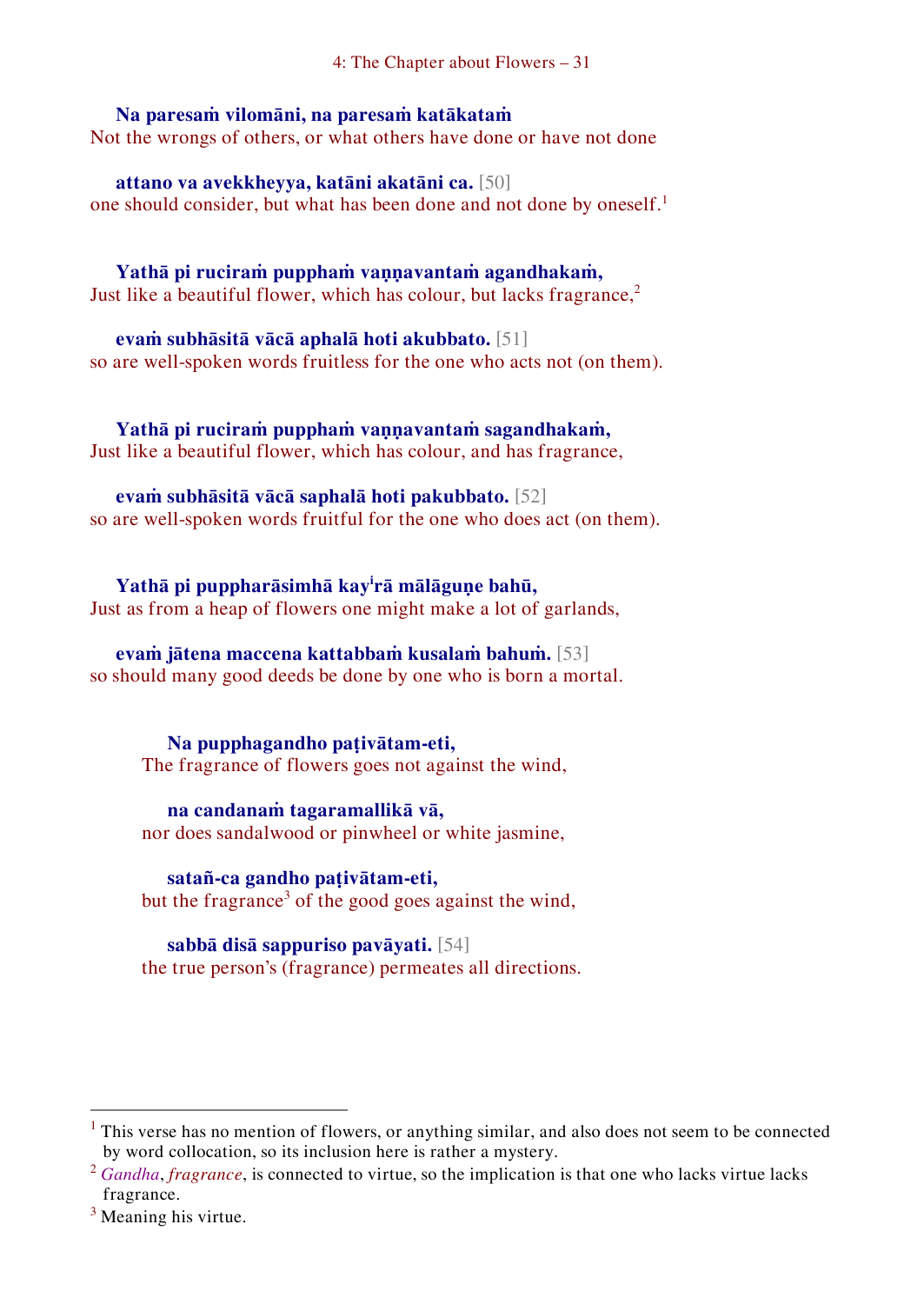#### **Candanaṁ tagaraṁ vā pi, uppalaṁ atha vassikī,**

Sandalwood, pinwheel, then water lily and striped jasmine,

**etesaṁ gandhajātānaṁ sīlagandho anuttaro.** [55] amongst these kinds of fragrance virtue's fragrance is unsurpassed.

**Appamatto ayaṁ gandho yāyaṁ tagaracandanī,**  Pinwheel and sandalwood fragrance are insignificant,

**yo ca sīlavataṁ gandho vāti devesu uttamo.** [56] but the fragrance of one who has virtue flutters<sup>1</sup> supreme amongst the gods.

**Tesaṁ sampannasīlānaṁ, appamādavihārinaṁ,** \* Māra cannot find the path<sup>2</sup> of those endowed with virtue, who live heedfully,

#### **sammad-aññāvimuttānaṁ, Māro maggaṁ na vindati.** [57]

and who are freed through complete and deep knowledge.<sup>3</sup>

**Yathā saṅkāradhānasmiṁ ujjhitasmiṁ mahāpathe** Just as in a forsaken and discarded heap along the highway

#### **padumaṁ tattha jāyetha, sucigandhaṁ manoramaṁ,** [58] a lotus might arise<sup>4</sup> in that place, with a pure fragrance, delighting the mind,

**evaṁ saṅkārabhūtesu, andhabhūte puthujjane** \* so amongst the forsaken, the Perfect Sambuddha's disciple

**atirocati paññāya Sammāsambuddhasāvako.** [59] outshines the blind and ordinary folk through his wisdom.<sup>5</sup>

> *Pupphavaggo Catuttho The Chapter about Flowers, the Fourth*

<sup>1</sup> *Vāti* means both *blow, flutter* and *weave*, and in the commentarial story Sakka takes the form of a weaver.

 $2$  This is a common simile in the discourses also, as Mara can only find what is still inside the rounds of birth and death.

<sup>3</sup> Again this verse has no connection to flowers, there may be word-collocation on *sīla* in the previous verse attracting into this position.

<sup>&</sup>lt;sup>4</sup> Jāyetha is 3rd singular optative in the middle voice.

 $<sup>5</sup>$  The verse lacks the symmetry we might expect.</sup>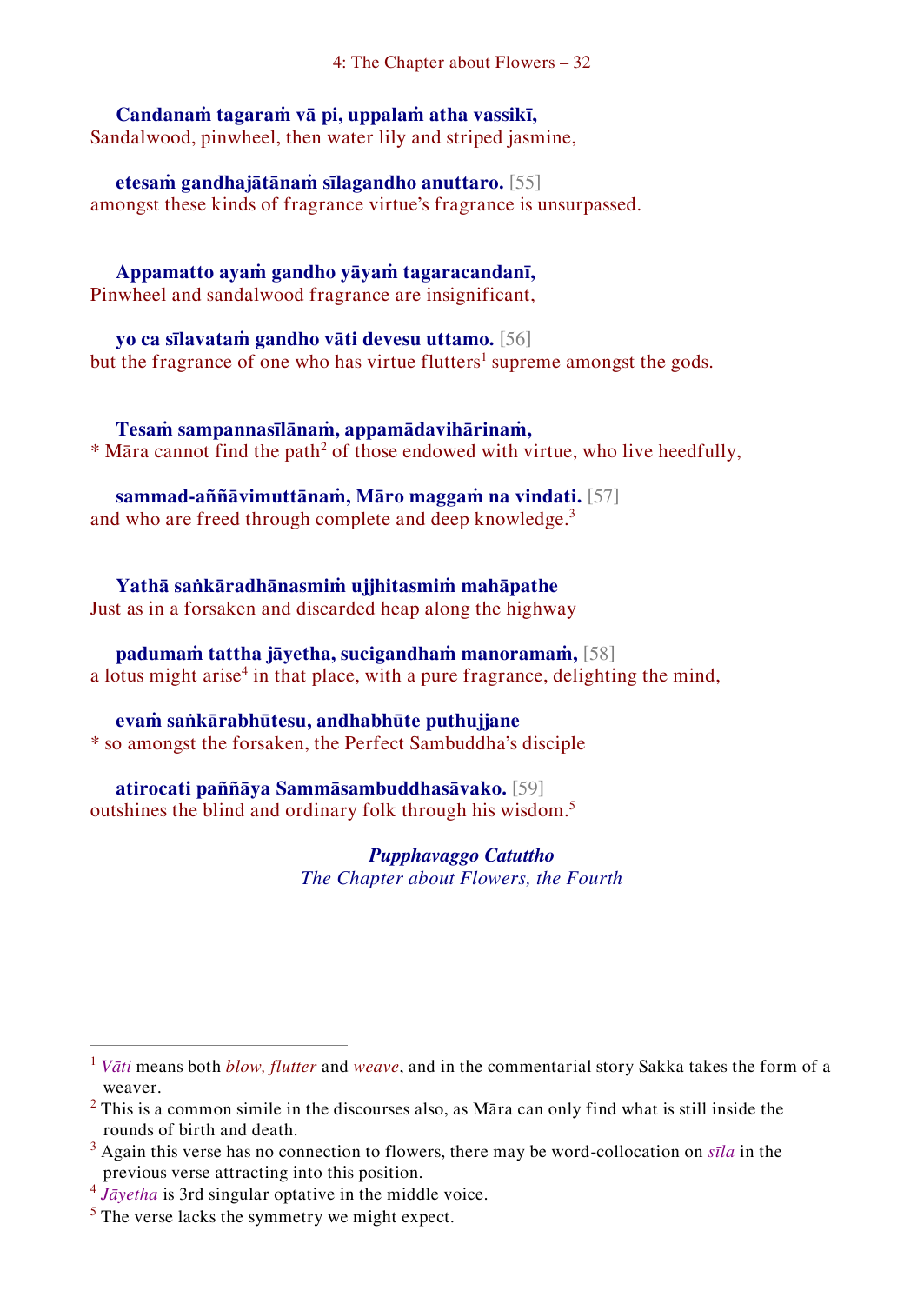#### **Related Verse from the Dhammapada**

#### **Vassikā viya pupphāni maddavāni pamuñcati,**

Just as striped jasmine casts off its withered flowers,

## **evaṁ rāgañ-ca dosañ-ca vippamuñcetha bhikkhavo.** [377]

so, monastics, cast off (all) passion and hatred.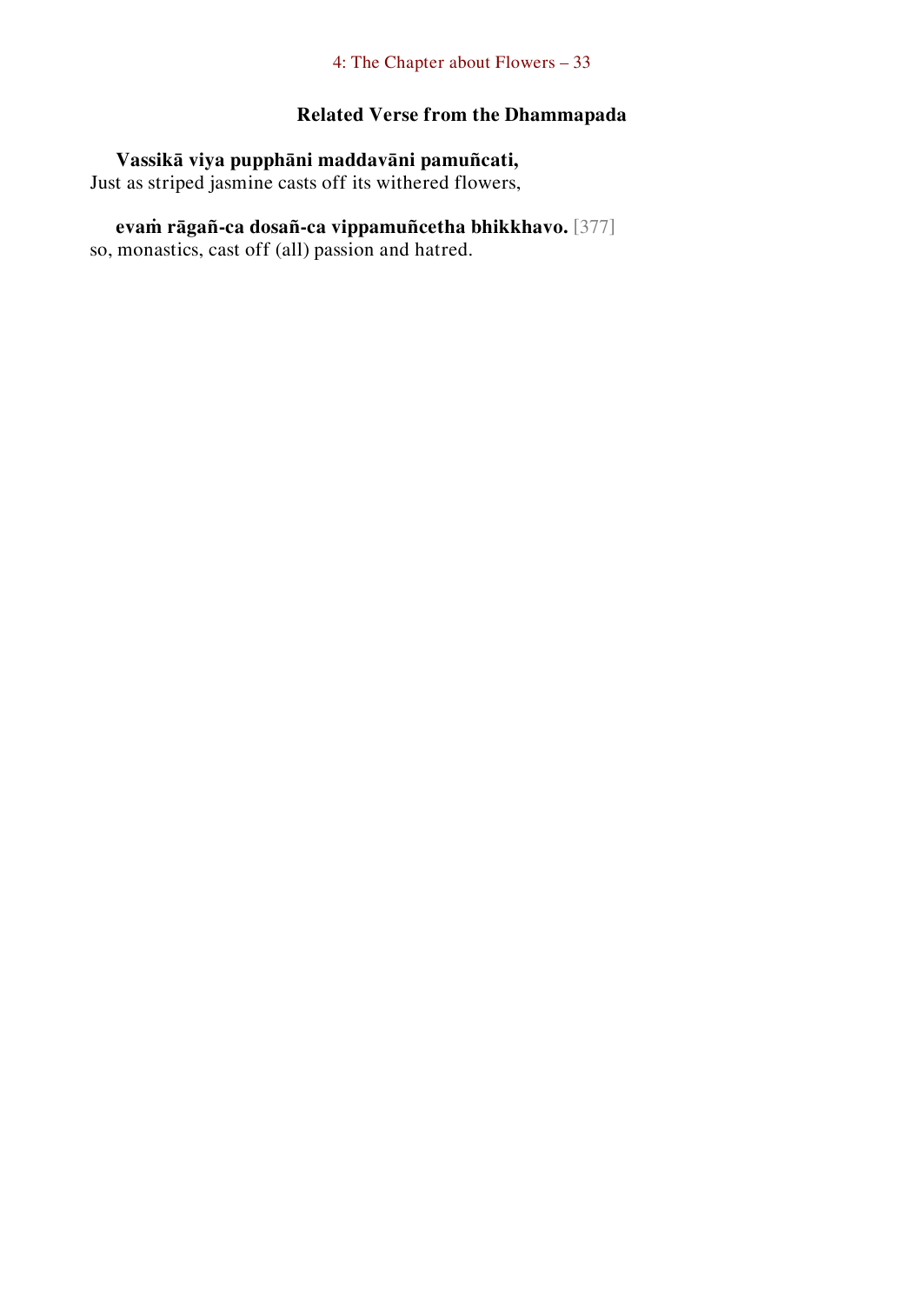#### <span id="page-34-0"></span>**Bālavaggo 5. The Chapter about Fools**

**Dīghā jāgarato ratti, dīghaṁ santassa yojanaṁ,**

Long is the night for one awake, long is a league for one tired,

#### **dīgho bālānaṁ saṁsāro Saddhammaṁ avijānataṁ.** [60]

long is the round of births and deaths for fools who know not True Dhamma.<sup>1</sup>

**Carañ-ce nādhigaccheyya seyyaṁ sadisam-attano,** If while roaming one cannot find one better or the same as oneself,

**ekacar<sup>i</sup> yaṁ daḷhaṁ kay<sup>i</sup> rā: natthi bāle sahāyatā.** [61] one should resolve to go alone: there is no friendship with fools.<sup>2</sup>

#### **"Puttā matthi,<sup>3</sup> dhanam-matthi," iti bālo vihaññati,**

"Sons are mine, riches are mine," so the fool suffers vexation,

**attā hi attano natthi, kuto puttā, kuto dhanaṁ?** [62] when even self is not his own, $4$  how then sons, how then riches?

#### **Yo bālo maññati bālyaṁ, paṇḍito vāpi tena so,**  The fool who knows (his) foolishness, is at least wise in that (matter),

**bālo ca paṇḍitamānī, sa ve bālo ti vuccati.** [63] the fool who is proud of his wisdom, he is said to be a fool indeed.

**Yāvajīvam-pi ce bālo paṇḍitaṁ pay<sup>i</sup> rupāsati,**  Even if a fool attends on a wise man for his whole life long,

**na so Dhammaṁ vijānāti, dabbī sūparasaṁ yathā.** [64]

he does not learn Dhamma, just as spoon learns not the taste of curry.

<sup>1</sup> The similes do not quite match the statement, nights *feel* long, leagues *feel* long, but the continuance in saṁsāra actually *is* long for a fool. The verse provides a good illustration of how adjectives, here *dīgha*, adapt to the nouns they qualify: *ratti*, feminine; *yojana*, neut, and *saṁsāra*, masculine.

 $2$  Although this does express a common Buddhist sentiment, we should remember that in the early Tuvaṭakasuttaṁ of the Aṭṭhakavagga (Sn 4, XIV vs. 4), we are cautioned about thinking of others as better, the same or worse than ourselves.

<sup>3</sup> This parses as *me atthi*.

 $4$  If his self was really his, he would have control over it, and be able to say: let this body be thus, let it not be thus, but he cannot (see Anattalakkhaṇasuttaṁ, http://bit.ly/ABT-Anatta).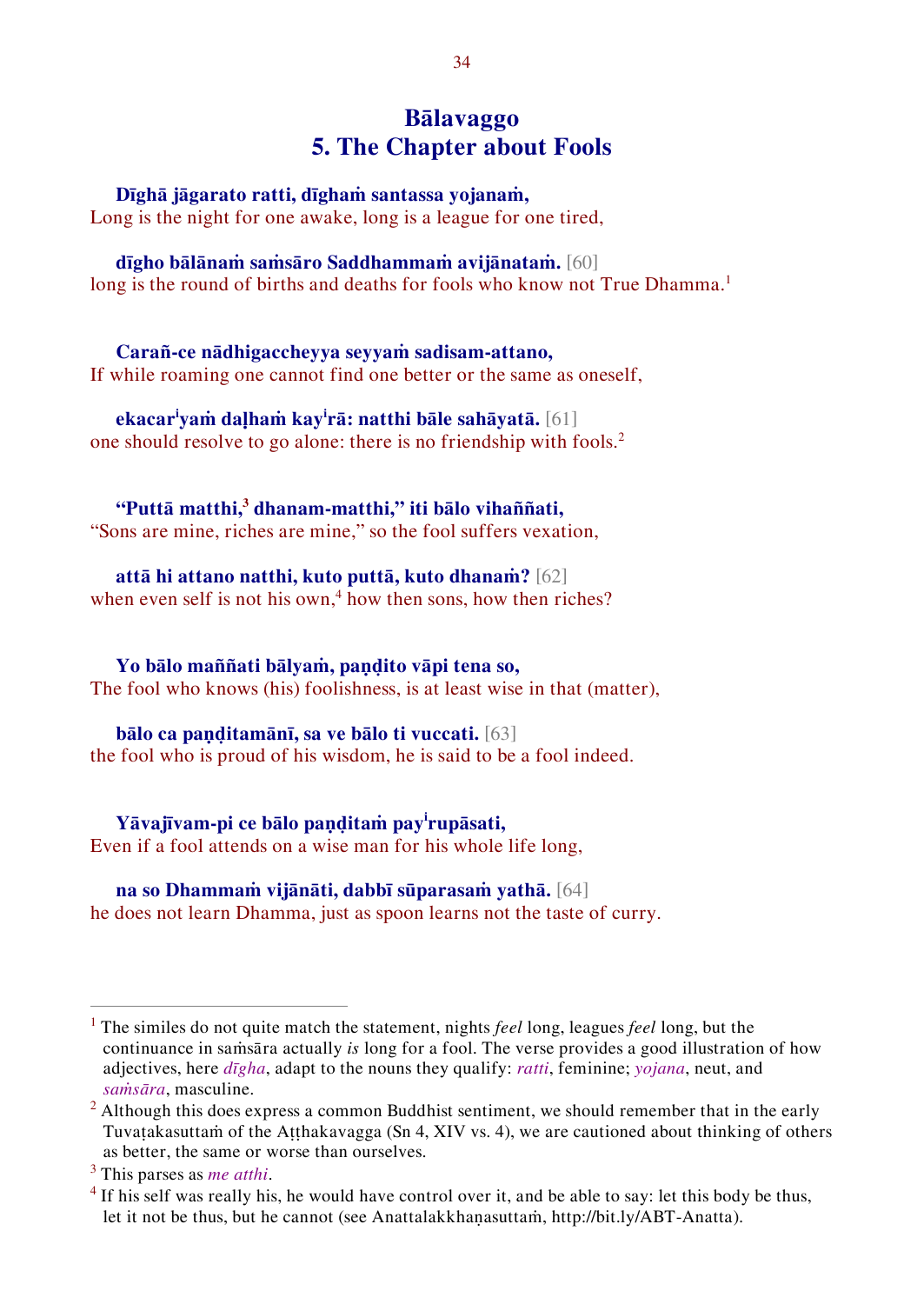#### **Muhuttam-api ce viññū paṇḍitaṁ pay<sup>i</sup> rupāsati,**

If a perceptive man attends on a wise man even for a second,

**khippaṁ Dhammaṁ vijānāti, jivhā sūparasaṁ yathā.** [65] he quickly learns Dhamma, just as the tongue (learns) the taste of curry.

**Caranti bālā dummedhā amitteneva attanā,**  Stupid fools live having themselves as their own foes,

**karontā pāpakaṁ kammaṁ, yaṁ hoti kaṭukapphalaṁ.** [66] committing wicked deeds, which produce bitter fruit.

**Na taṁ kammaṁ kataṁ sādhu, yaṁ katvā anutappati,**  That deed is not well done, which, having done, one has regret,

**yassa assumukho rodaṁ, vipākaṁ paṭisevati.** [67] for which he has tears on his face, as the result follows him round.

**Tañ-ca kammaṁ kataṁ sādhu, yaṁ katvā nānutappati,**  But that deed is well done, which, having done, one has no regret,

**yassa patīto sumano, vipākaṁ paṭisevati.** [68] for which he is pleased and happy, as the result follows him round.<sup>1</sup>

**Madhuvā maññati bālo, yāva pāpaṁ na paccati,** The fool thinks it sweet, as long as the wicked deed does not ripen,

**yadā ca paccati pāpaṁ, bālo dukkhaṁ nigacchati.** [69] but when the wicked deed ripens, the fool undergoes suffering.

 $\overline{a}$ 

**Māse māse kusaggena bālo bhuñjetha bhojanaṁ,**  From month to month the fool may eat food with the tip of kusa-grass,<sup>2</sup>

**na so saṅkhātadhammānaṁ kalaṁ agghati soḷasiṁ.** [70] (but) he is not worth a sixteenth part of those who have mastered Dhamma.

<sup>&</sup>lt;sup>1</sup> These two verses again form a pair, and interestingly neither mention fools, the subject of this chapter, but may have come in through collocation on the word *kamma*.

<sup>&</sup>lt;sup>2</sup> Meaning he may be an ascetic engaging in very strict practices, such as eating very little.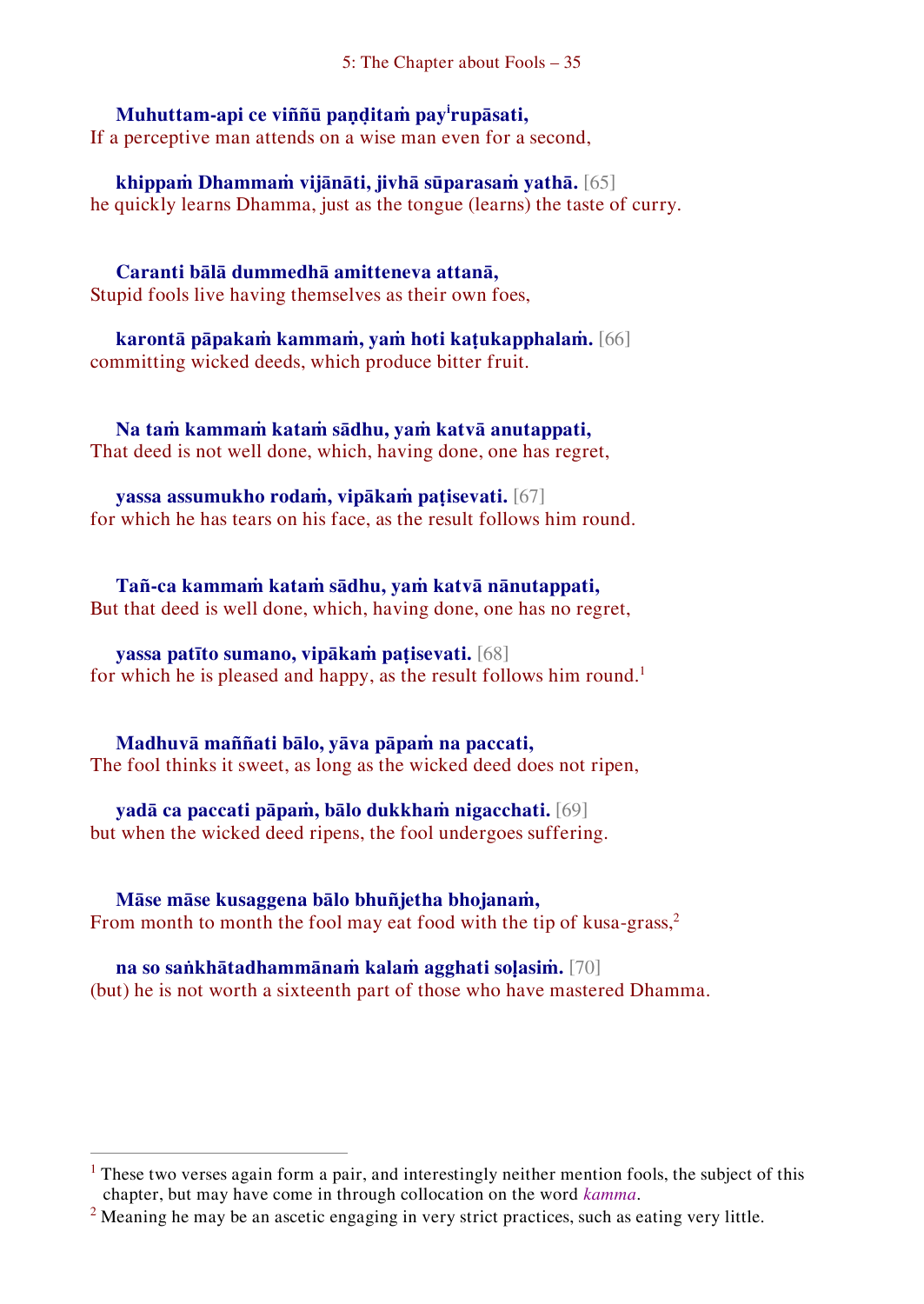# **Na hi pāpaṁ kataṁ kammaṁ, sajju khīraṁ va muccati,**

A wicked deed that has been done, like milk, does not turn all at once,

**ḍahantaṁ bālam-anveti, bhasmacchanno va pāvako.** [71] smouldering,<sup>1</sup> it follows the fool, like a fire covered with ashes.<sup>2</sup>

### **Yāvad-eva anatthāya ñattaṁ bālassa jāyati,**

As far as learning arises for a fool, it is only to his disadvantage,

**hanti bālassa sukkaṁsaṁ, muddham-assa vipātayaṁ.** [72] it destroys the fool's good fortune, and it will destroy his head.<sup>3</sup>

### **Asataṁ bhāvanam-iccheyya, purekkhārañ-ca bhikkhusu,**

He may wish for the respect that is lacking, and status amongst the monastics,

### **āvāsesu ca issar<sup>i</sup> yaṁ, pūjā parakulesu ca:** [73]

for control in the living quarters, and worship amongst good families:

**"Mameva kata' maññantu gihī pabbajitā ubho,**  "Householders and renunciants should both think this was done by me,

**mameva ativasā assu, kiccākiccesu kismici",**

let them (all) be under my sway, in all to be done and not done",

### **iti bālassa saṅkappo, icchā māno ca vaḍḍhati.** [74]

so does the fool think, (meanwhile) his desires and conceit increase.

### **Aññā hi lābhūpanisā, aññā Nibbānagāminī,**

For the means to gains is one thing, the (path) going to Nibbāna another,

### **evam-etaṁ abhiññāya bhikkhu Buddhassa sāvako**

thus knowing this the monastic disciple of the Buddha

# **sakkāraṁ nābhinandeyya, vivekam-anubrūhaye.** [75]

should not delight in honours, (but) practise in solitude.<sup>4</sup>

 $\overline{a}$ 

*Bālavaggo Pañcamo The Chapter about Fools, the Fifth*

<sup>1</sup> *Ḍahati* means *burns*, *smoulders*, *consumes*, *torments*; it is hard to get the force of it over in natural English.

<sup>2</sup> There is a mix of similes in this verse, which don't fit well together.

 $3$  The commentary explains that his head here means his wisdom, though it would have been easy to write *paññam-assa vipātayaṁ* if that was what was intended.

<sup>&</sup>lt;sup>4</sup> Again the verse lacks any mention of fools, and might have been better placed in the *Bhikkhuvagga*.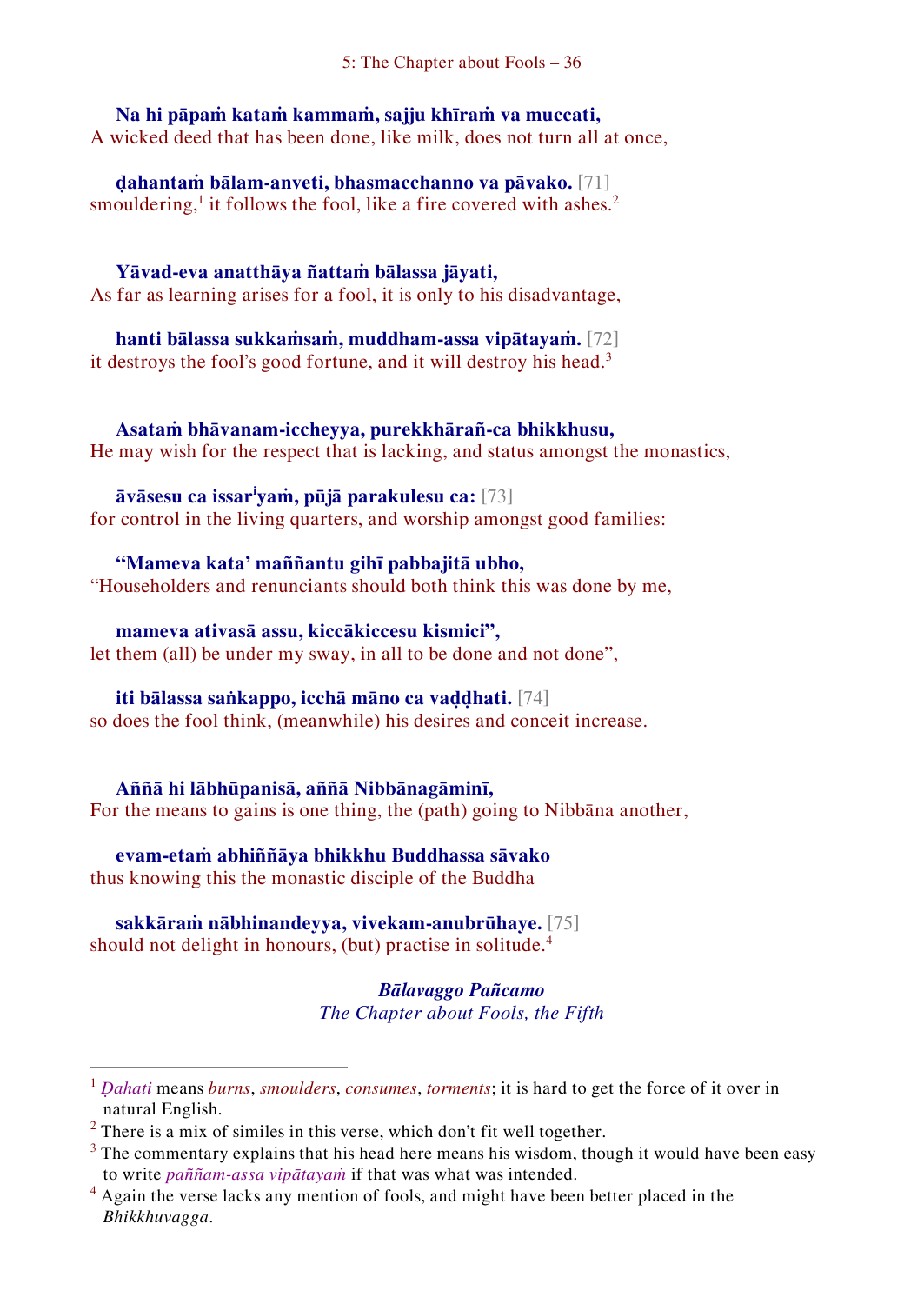### **Related Verses from the Dhammapada**

### **Pamādam-anuyuñjanti bālā dummedhino janā,**

The foolish and stupid people cultivate heedlessness,

### **appamādañ-ca medhāvī dhanaṁ seṭṭhaṁ va rakkhati.** [26]

but the sagacious one guards heedfulness just as his greatest wealth.

### **Pamādaṁ appamādena yadā nudati paṇḍito,**

When the wise one eliminates heedlessness with his heedfulness,

### **paññāpāsādam-āruyha, asoko sokiniṁ pajaṁ,**

and mounts the palace of wisdom, griefless, (he looks) on grieving people;

### **pabbataṭṭho va bhummaṭṭhe dhīro bāle avekkhati.** [28]

the wise one, like one standing on a mountain, looks down on the fools, who are standing on the plains.

### **Māppamaññetha pāpassa: na maṁ taṁ āgamissati,**

One should not despise a little wickedness (thinking): it will not come to me,

### **udabindunipātena udakumbho pi pūrati,**

through the falling of water drops the water-pot is (quickly) filled,

### **bālo pūrati pāpassa, thokaṁ thokam-pi ācinaṁ.** [121]

the fool, gathering bit by bit, becomes full of wickedness.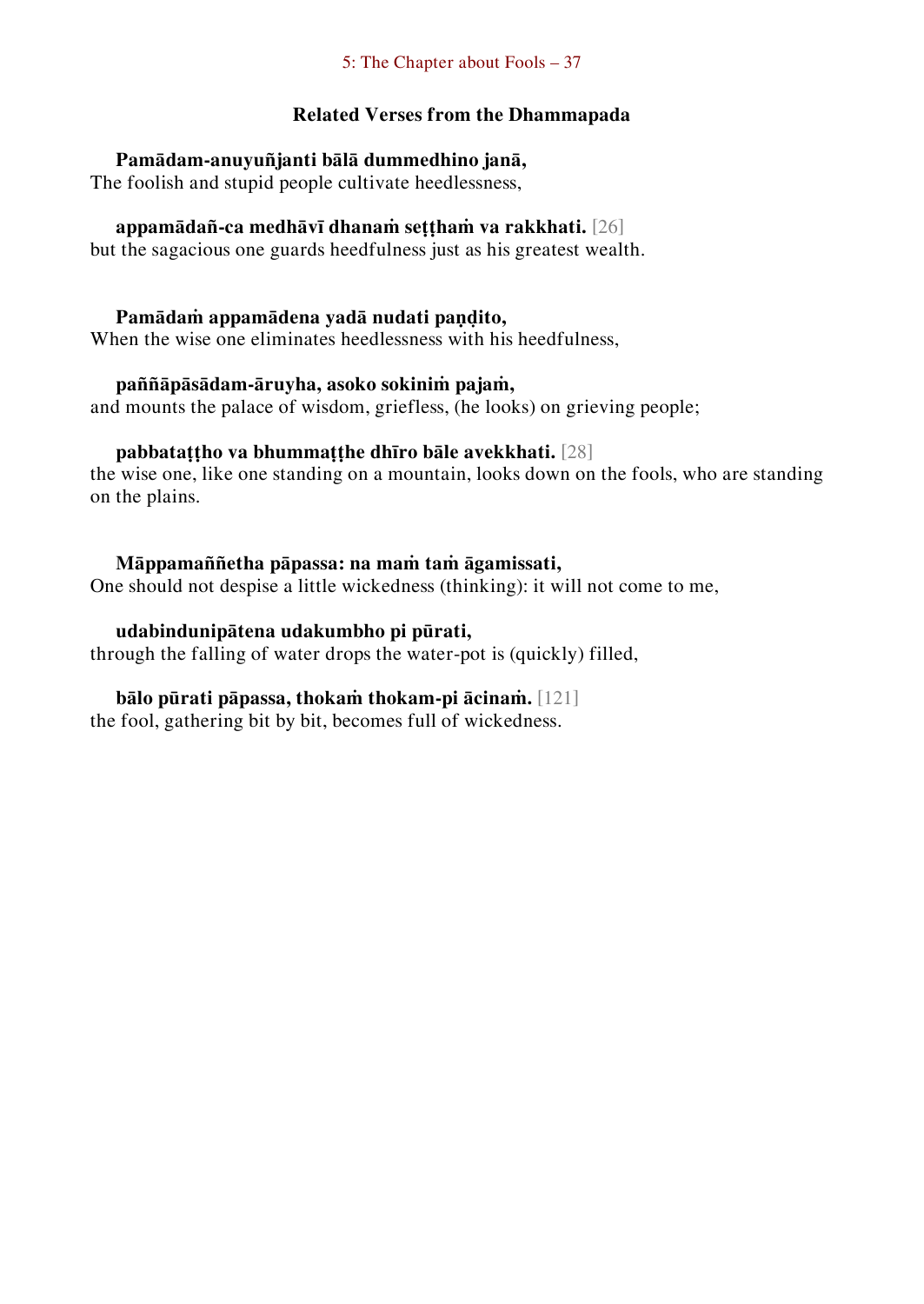**So appaduṭṭhassa narassa dussati,** One offends against the inoffensive one,

**suddhassa posassa anaṅgaṇassa,** a purified and passionless person,

**tam-eva bālaṁ pacceti pāpaṁ,** that wicked deed (then) returns to the fool,

**sukhumo rajo paṭivātaṁ va khitto.** [125] like fine dust that is thrown against the wind.

**Atha pāpāni kammāni karaṁ bālo na bujjhati,**  The fool does not understand the wicked deeds he is doing,

**sehi kammehi dummedho aggidaḍḍho va tappati.** [136] the stupid one is consumed by his deeds as (by) a burning fire.

**Etha passathimaṁ lokaṁ cittaṁ rājarathūpamaṁ,** Come, look upon this world adorned like a king's gilded chariot,

**yattha bālā visīdanti – natthi saṅgo vijānataṁ.** [171] where fools become depressed – there is no bond for those who understand.

**Na ve kadar<sup>i</sup> yā devalokaṁ vajanti,**  The miserly go not to the world of the gods,

**bālā have nappasaṁsanti dānaṁ,** fools surely do not praise giving,

**dhīro ca dānaṁ anumodamāno,** but the wise one rejoices in giving,

**teneva so hoti sukhī parattha.** [177] and through that he is happy hereafter.

**Sāhu dassanam-ar<sup>i</sup> yānaṁ, sannivāso sadā sukho,** Meeting with the noble is good, living together (with them) is always pleasant,

**adassanena bālānaṁ niccam-eva sukhī siyā.** [206] through not meeting foolish people one will constantly be happy.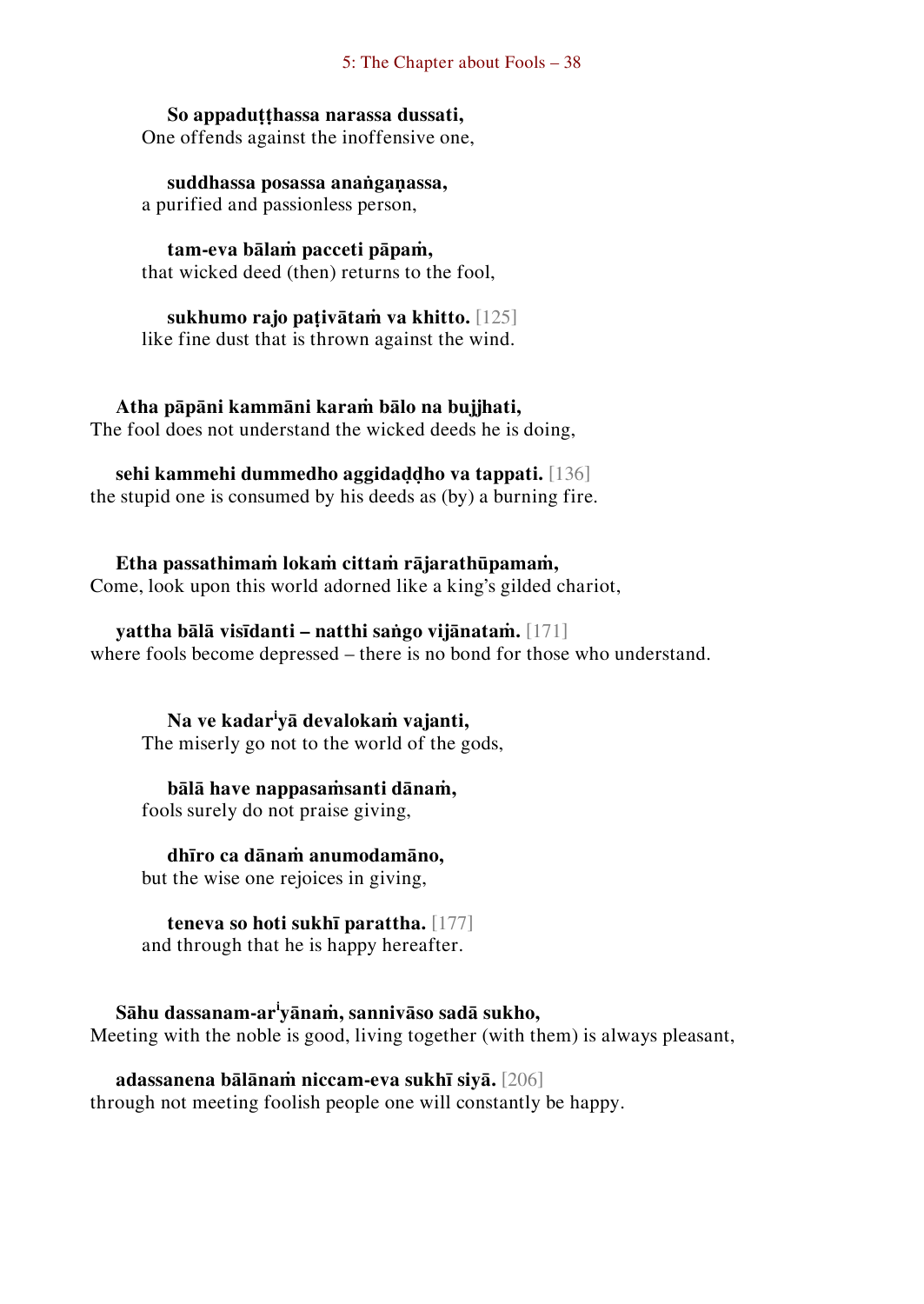### **Bālasaṅgatacārī hi dīgham-addhāna' socati,**

For he who consorts with fools grieves for a long time,

### **dukkho bālehi saṁvāso amitteneva sabbadā,**

dwelling with fools is always suffering as it is with enemies,

### **dhīro ca sukhasaṁvāso ñātīnaṁ va samāgamo.** [207]

the wise one dwells happily as with an assembly of kin.

### **"Idha vassaṁ vasissāmi, idha hemantagimhisu",**

"Here I will dwell during the rains, here during winter and summer",

### **iti bālo vicinteti, antarāyaṁ na bujjhati.** [286] in just such a way a fool thinks, not understanding the danger.

### **Ekassa caritaṁ seyyo, natthi bāle sahāyatā,**

It is better to live alone, there can be no friendship with a fool,

### **eko care na ca pāpāni kay<sup>i</sup> rā,**

one should live alone and not do anything bad,

### **appossukko mātaṅgaraññe va nāgo.** [330]

unconcerned like a solitary elephant in the forest.

### **Suññāgāraṁ paviṭṭhassa, santacittassa bhikkhuno,**

For the one who has entered an empty place, a monastic with a peaceful mind,

### **amānusī ratī hoti sammā Dhammaṁ vipassato.** [373]

there is superhuman delight from insight into true Dhamma.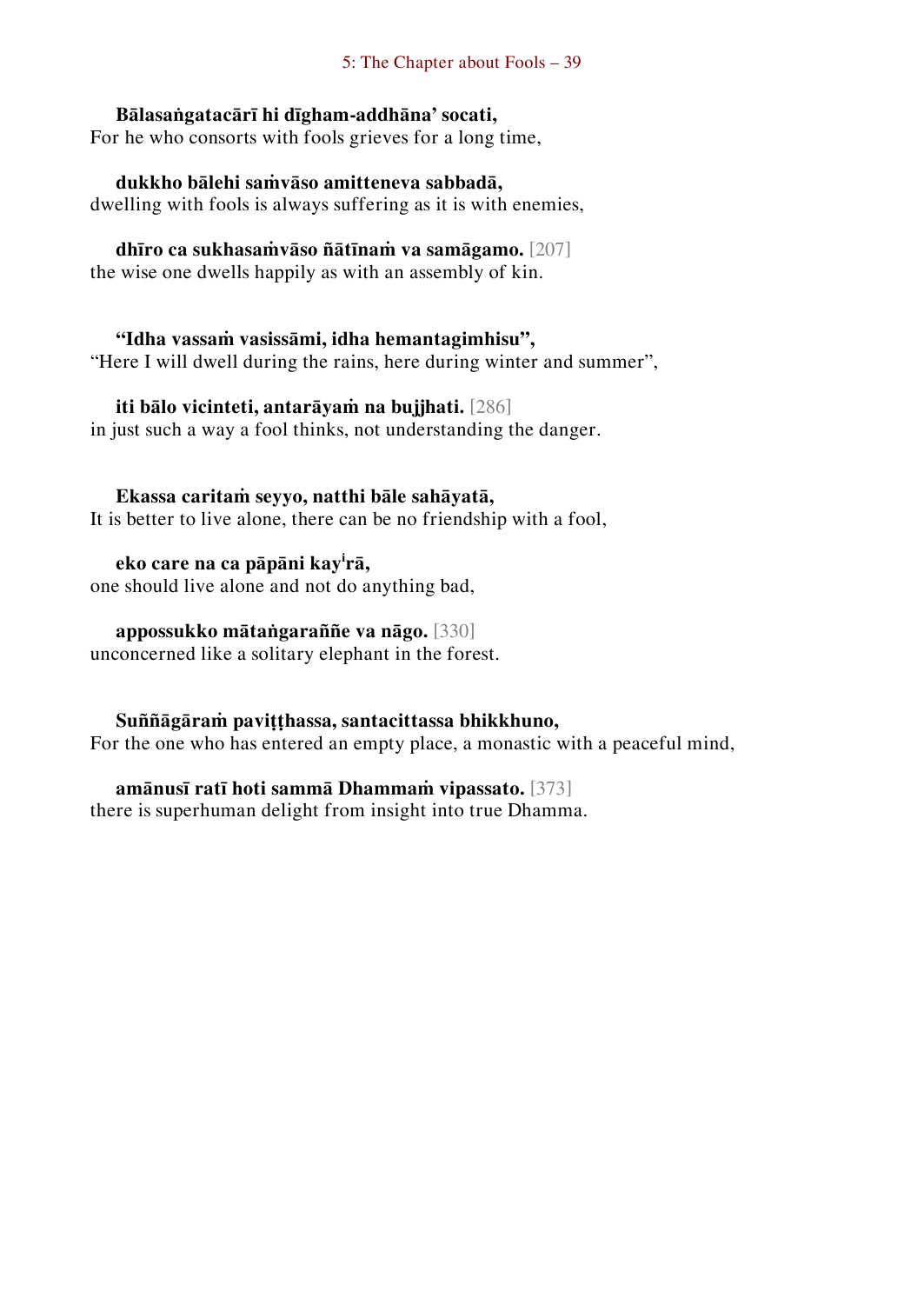### **Paṇḍitavaggo 6. The Chapter about the Wise**

### **Nidhīnaṁ va pavattāraṁ yaṁ passe vajjadassinaṁ,**

One should regard someone who shows your faults just like one who points out hidden treasure,

### **niggayhavādiṁ medhāviṁ tādisaṁ paṇḍitaṁ bhaje;**

one should keep company with such a sagacious, learned person who reproves you;

### **tādisaṁ bhajamānassa seyyo hoti na pāpiyo.** [76]

keeping company with such is (surely) better for you, not worse.

**Ovadeyyānusāseyya, asabbhā ca nivāraye,**  One should advise and instruct, and forbid whatever is vile,

**sataṁ hi so piyo hoti, asataṁ hoti appiyo.** [77] for he is dear to the good,<sup>1</sup> (but) he is not dear to the bad.

#### **Na bhaje pāpake mitte, na bhaje purisādhame,**

One should not keep company with wicked friends, one should not keep company with the ignoble,

#### **bhajetha mitte kalyāṇe, bhajetha purisuttame.** [78]

you should keep company with spiritual friends, you should keep company with superior people.<sup>2</sup>

**Dhammapīti sukhaṁ seti, vippasannena cetasā,**  The one who drinks Dhamma<sup>3</sup> lives well, with a clear mind,

 $\overline{a}$ 

# **Ar<sup>i</sup> yappavedite Dhamme sadā ramati paṇḍito.** [79]

the wise one will always delight in the Dhamma that is made known by the Noble.

 $<sup>1</sup>$  Although the theme of the good person is present, neither this verse nor the next mention the</sup> *paṇḍita*.

<sup>&</sup>lt;sup>2</sup> This is a bit irregular: the first two lines are in the 3rd person singular, and the second two in the 2nd person (polite) plural. It is possible we should take the last two lines as being in middle voice, but it would have been easy to write *bhajeyya* if the change of person wasn't intended. Patna reads *bhajetha* throughout, and Udānavarga reads *bhaje*, probably trying to regularise the reading.

<sup>3</sup> Comm: *Dhammapayako Dhammaṁ pivanto ti attho... ariyasaccāni paṭivijjhanto*; *the one who makes (others) drink Dhamma, who drinks Dhamma... who experiences the Noble truths*. It seems both causative and active meanings may be intended.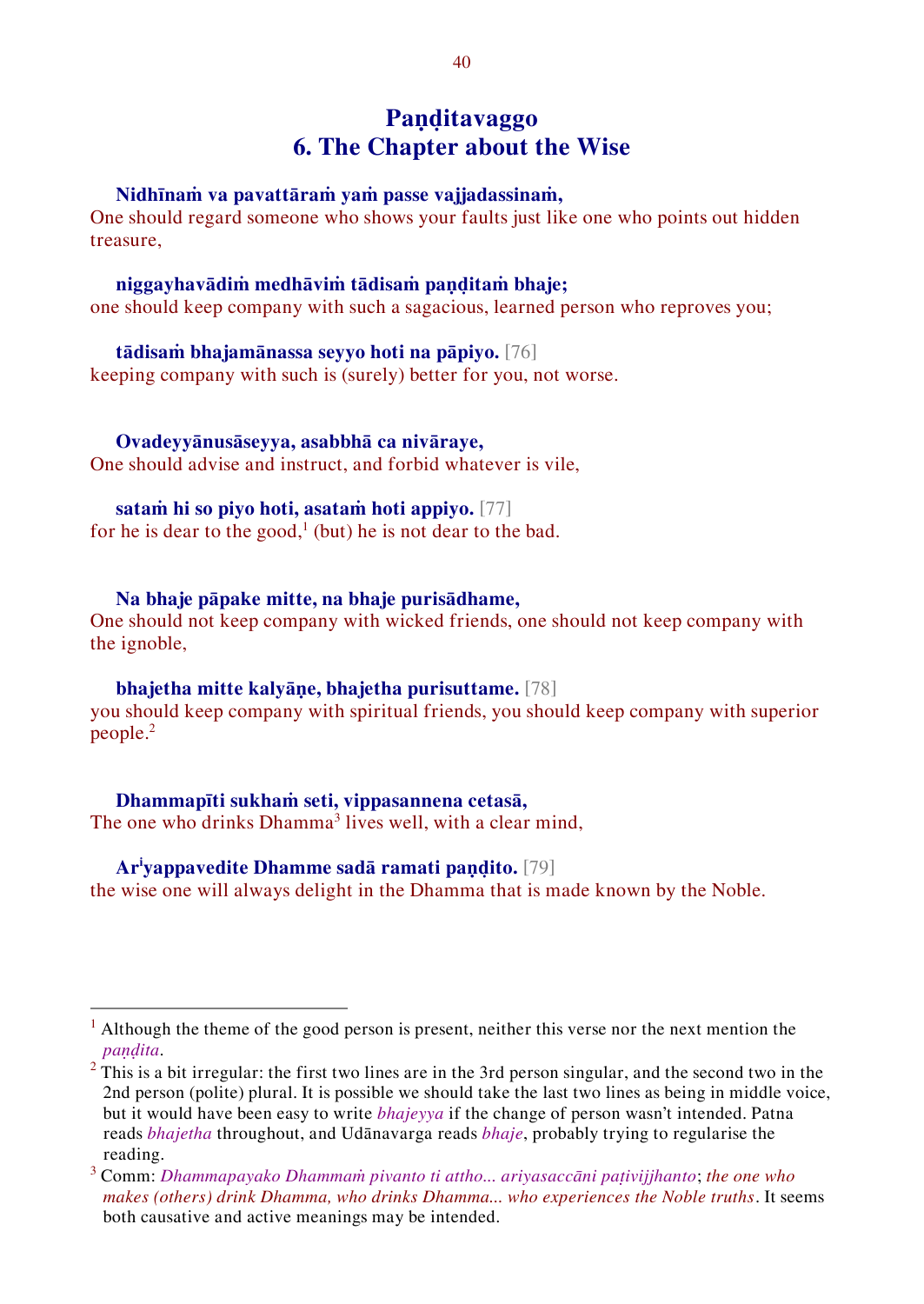6: The Chapter about the Wise – 41

**Udakaṁ hi nayanti nettikā,**  Course-makers lead water,

**usukārā namayanti tejanaṁ,**  fletchers straighten arrows,

**dāruṁ namayanti tacchakā,**  carpenters straighten wood,

**attānaṁ damayanti paṇḍitā.<sup>1</sup>** [80] the wise master themselves.

**Selo yathā ekaghano vātena na samīrati,** Just as solid rock is not shaken by the wind,

**evaṁ nindāpasaṁsāsu na samiñjanti paṇḍitā.** [81] so the wise are not moved by blame or praise.

**Yathā pi r<sup>a</sup>hado gambhīro vippasanno anāvilo,**  Like a lake that is deep, clear and unruffled,

**evaṁ Dhammāni sutvāna vippasīdanti paṇḍitā.** [82] just so the wise are confident<sup>2</sup> after listening to Dhamma.

> **Sabbattha ve sappurisā cajanti,**  True people surely everywhere renounce,

**na kāmakāmā lapayanti santo;**  the good do not talk of desiring sense-pleasures;

**sukhena phuṭṭhā atha vā dukhena,** when touched by pleasure or by suffering,

**noccāvacaṁ paṇḍitā dassayanti.** [83] the wise show neither elation or depression.

 $\overline{a}$ 

 $<sup>1</sup>$  For a variant of this verse, see 145 below.</sup>

<sup>2</sup> There is a play on meaning of the forms derived from *vippasīdati*, it means both *clear* and *confident*.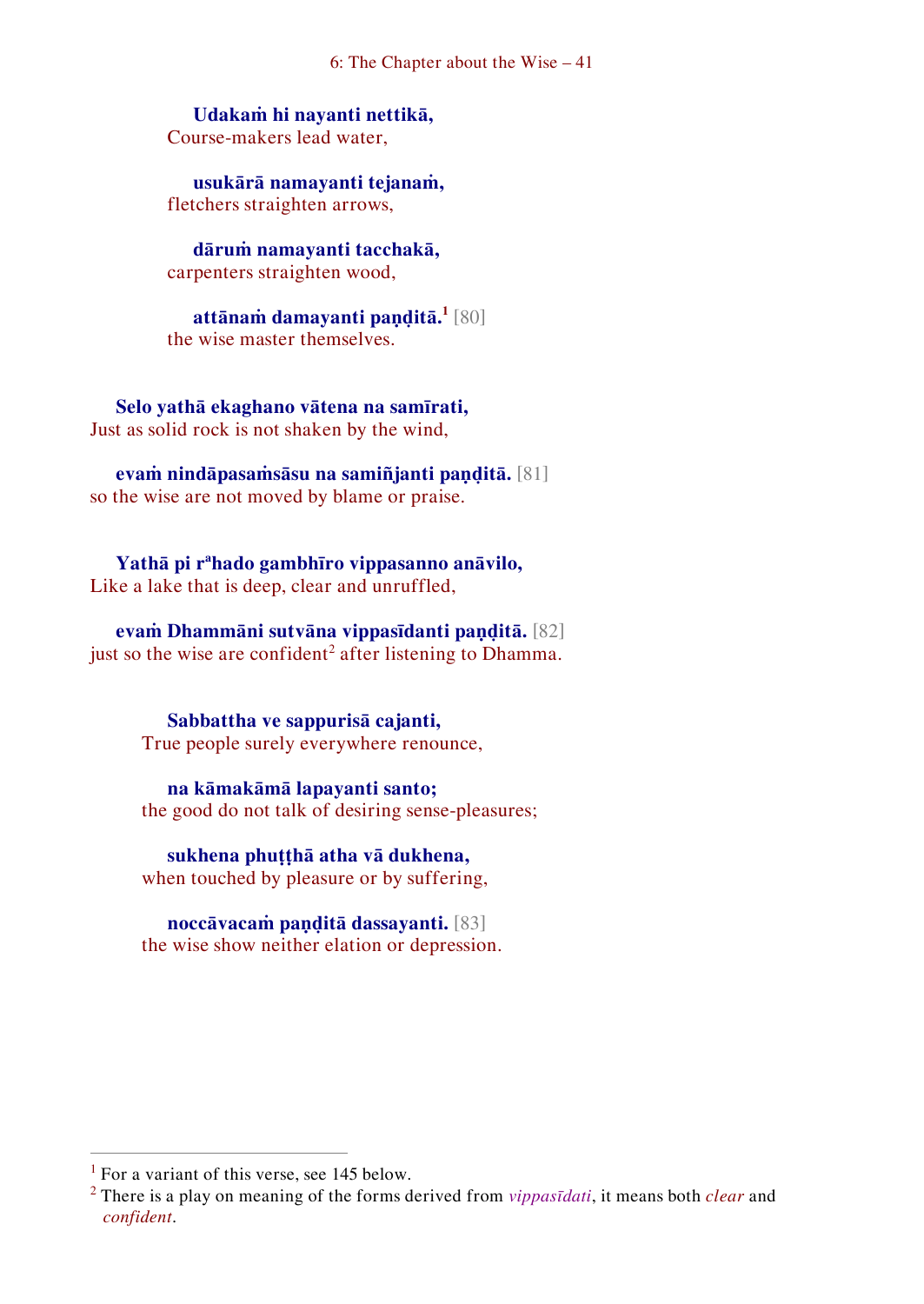6: The Chapter about the Wise – 42

### **Na attahetu na parassa hetu,**

Not for one's own sake and not for another's sake,

**na puttam-icche na dhanaṁ na raṭṭhaṁ –** not desiring a child, riches, or a kingdom –

**na iccheyya adhammena samiddhim-attano;** he should not desire his success through corruption;<sup>1</sup>

**sa sīlavā paññavā dhammiko siyā.** [84] he should be both virtuous and wise and righteous.

**Appakā te manussesu ye janā pāragāmino,**  Amongst humans few people go beyond,

**athāyaṁ itarā pajā tīram-evānudhāvati,** [85] the rest of the people run down the bank,

**ye ca kho sammad-akkhāte Dhamme dhammānuvattino,**  but those who live righteously, conforming with this well-taught Dhamma,

**te janā pāram-essanti, maccudheyyaṁ suduttaraṁ.** [86] those folk will go beyond the realm of death, which is very hard to cross.<sup>2</sup>

**Kaṇhaṁ dhammaṁ vippahāya, sukkaṁ bhāvetha paṇḍito,**  Having abandoned the dark state, the wise one should develop the bright,

**okā anokaṁ āgamma; viveke yattha dūramaṁ,** [87] having gone forth to homelessness from home; in solitude, where it is hard to delight.

**Tatrābhiratim-iccheyya, hitvā kāme akiñcano,** 

One should desire to delight in that place, having given up sense pleasures, and having no possessions,

**par<sup>i</sup> yodapeyya attānaṁ cittaklesehi paṇḍito.** [88] the wise one should purify the self of defilements of mind.

 $\overline{a}$ 

<sup>&</sup>lt;sup>1</sup> Through wrong, unrighteous or corrupt ways.

<sup>&</sup>lt;sup>2</sup> There is no mention of *paṇḍita* in this verse, the closest being those who live righteously.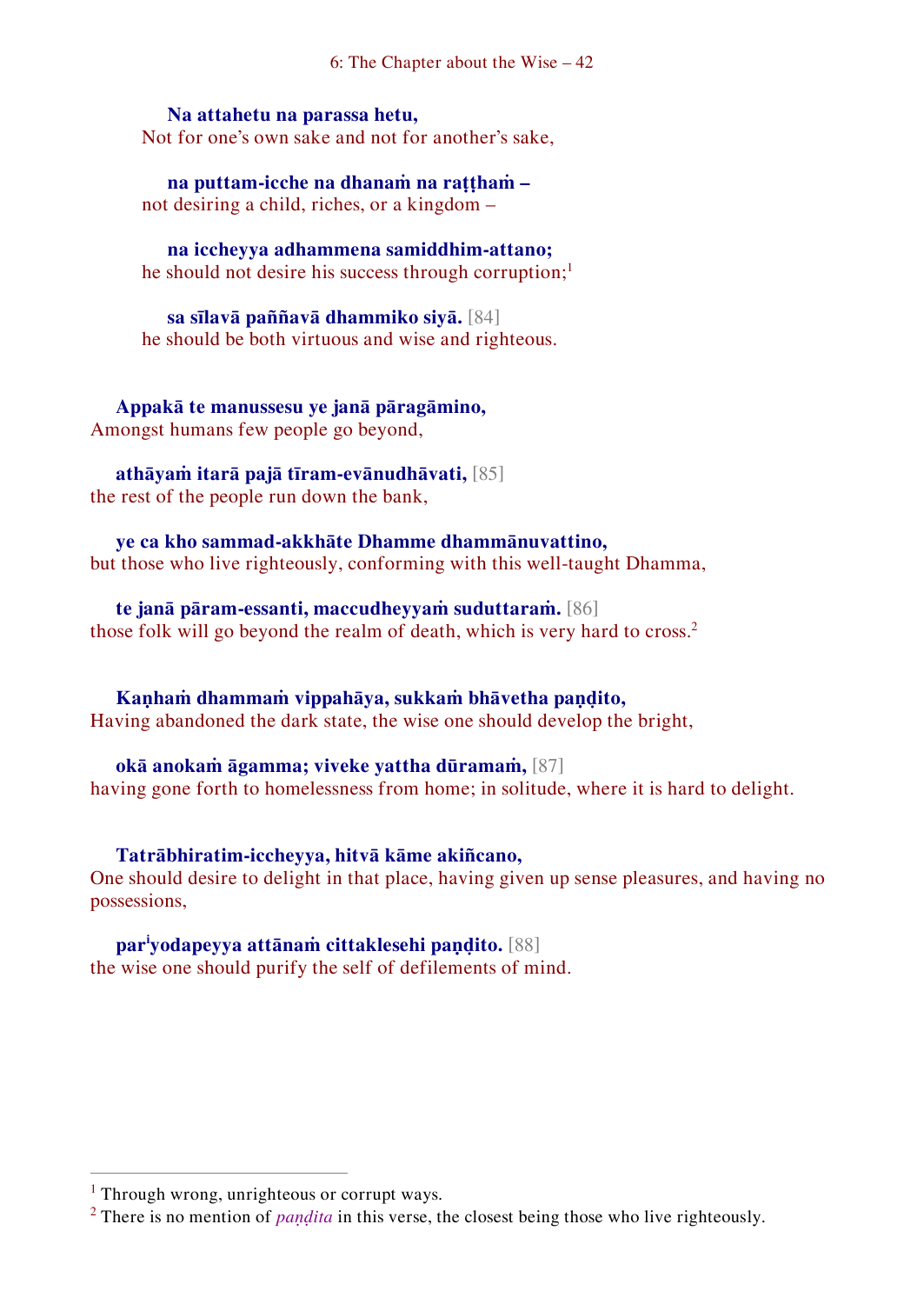### **Yesaṁ sambodhi-aṅgesu sammā cittaṁ subhāvitaṁ,**

For those who have well developed with right mind the factors of complete awakening,

### **ādānapaṭinissagge anupādāya ye ratā,**

having given up grasping, those who delight in being unattached,

### **khīṇāsavā jutimanto, te loke parinibbutā.** [89]

pollutant-free, shining forth, are emancipated in the world.

### *Paṇḍitavaggo Chaṭṭho The Chapter about the Wise, the Sixth*

### **Related Verses from the Dhammapada**

### **Etaṁ visesato ñatvā appamādamhi paṇḍitā,**

The wise, fully understanding this in regard to heedfulness,

### **appamāde pamodanti, Ar<sup>i</sup> yānaṁ gocare ratā.** [22]

rejoice in heedfulness, delight in the domain of the Noble.

### **Pamādaṁ appamādena yadā nudati paṇḍito,**

When the wise one eliminates heedlessness with his heedfulness,

### **paññāpāsādam-āruyha, asoko sokiniṁ pajaṁ,**

and mounts the palace of wisdom, griefless, (he looks) on grieving people;

### **pabbataṭṭho va bhummaṭṭhe dhīro bāle avekkhati.** [28]

the wise one, like one standing on a mountain, looks down on the fools, who are standing on the plains.

### **Yo bālo maññati bālyaṁ, paṇḍito vāpi tena so,**

The fool who knows (his) foolishness, is at least wise in that (matter),

### **bālo ca paṇḍitamānī, sa ve bālo ti vuccati.** [63]

the fool who is proud of his wisdom, he is said to be a fool indeed.

### **Yāvajīvam-pi ce bālo paṇḍitaṁ pay<sup>i</sup> rupāsati,**

Even if a fool attends on a wise man for his whole life long,

### **na so Dhammaṁ vijānāti, dabbī sūparasaṁ yathā.** [64]

he does not learn Dhamma, just as spoon learns not the taste of curry.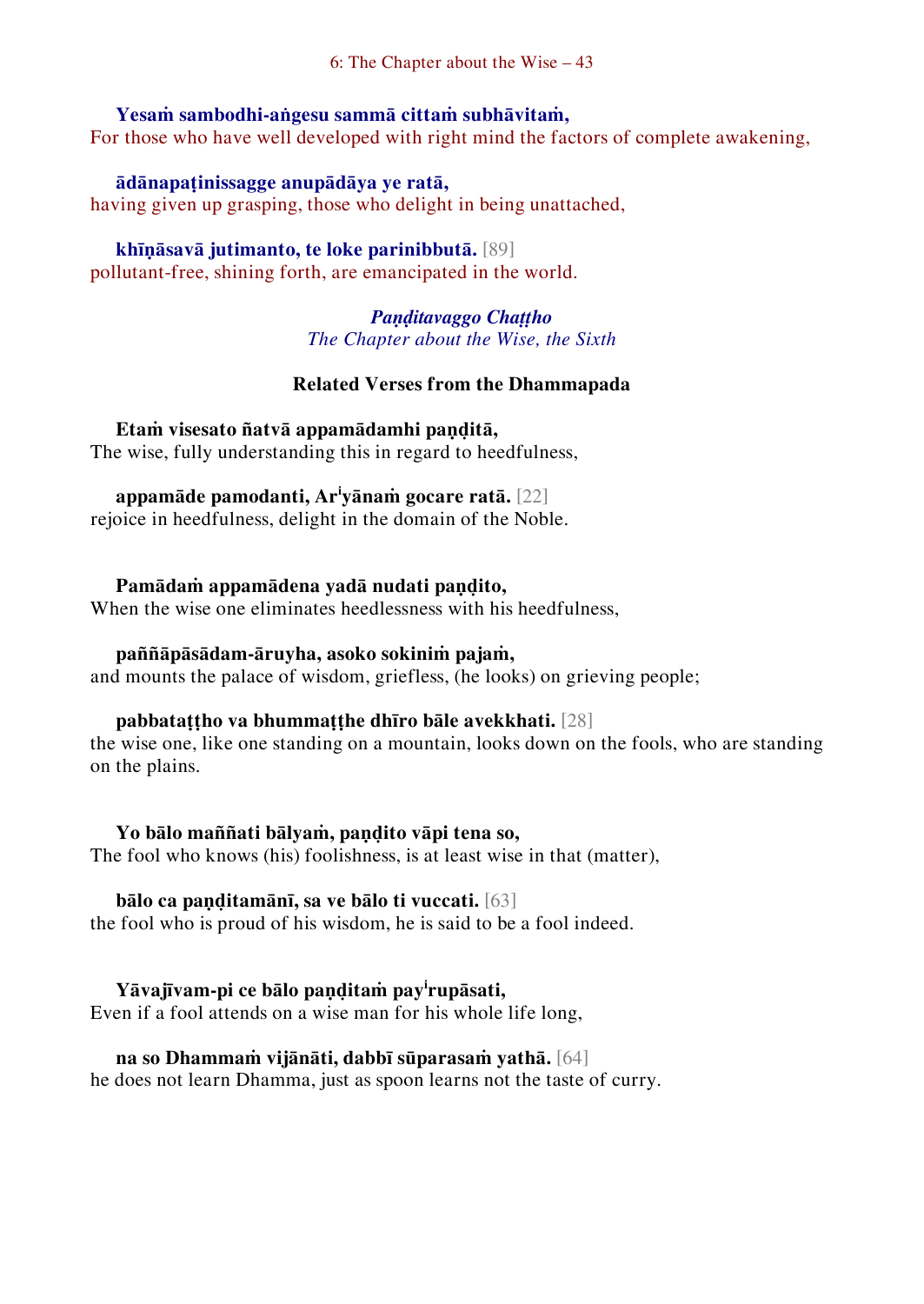### **Muhuttam-api ce viññū paṇḍitaṁ pay<sup>i</sup> rupāsati,**

If a perceptive man attends on a wise man even for a second,

**khippaṁ Dhammaṁ vijānāti, jivhā sūparasaṁ yathā.** [65] he quickly learns Dhamma, just as the tongue (learns) the taste of curry.

### **Attānañ-ce piyaṁ jaññā rakkheyya naṁ surakkhitaṁ,**

If one regards oneself as dear one should guard oneself right well,

### **tiṇṇam-aññataraṁ yāmaṁ paṭijaggeyya paṇḍito.** [157]

during one of the three watches (of the night) the wise one should stay alert.

### **Attānam-eva paṭhamaṁ patirūpe nivesaye,**

First one should establish oneself in what is suitable,

### **athaññam-anusāseyya, na kilisseyya paṇḍito.** [158]

then one can advise another, the wise one should not have (any) defilement.

### **Na kahāpaṇavassena titti kāmesu vijjati,**

Not through a rain of coins is satisfaction found for sense desires,

### **"Appassādā dukhā kāmā," iti viññāya paṇḍito,** [186]

the wise one knowing: "Sense pleasures have little joy, (much) suffering,"

### **api dibbesu kāmesu ratiṁ so nādhigacchati.**

does not find delight even in heavenly pleasures.

### **Taṇhakkhayarato hoti Sammāsambuddhasāvako.** [187]

The disciple of the Perfect Sambuddha delights in craving's destruction.

**So karohi dīpam-attano,**  One should make an island for oneself,

### **khippaṁ vāyama paṇḍito bhava,**

soon the wise one should endeavour,

**niddhantamalo, anaṅgaṇo,**  removing the stain, blemishless,

**dibbaṁ ariyabhūmim-ehisi.** [236] you will go to the divine and noble realm.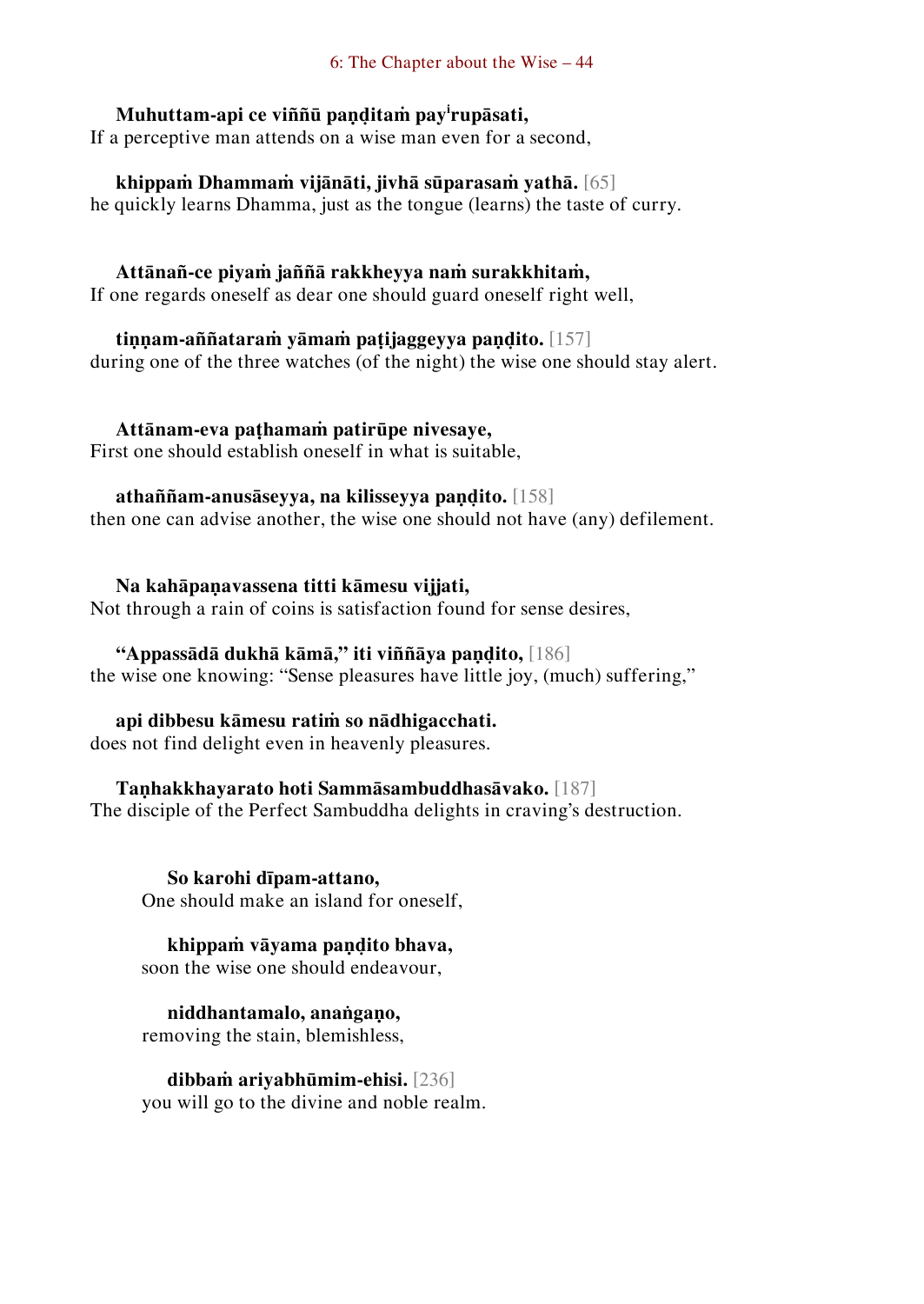### **So karohi dīpam-attano,**

One should make an island for oneself,

**khippaṁ vāyama paṇḍito bhava,**  soon the wise one should endeavour,

**niddhantamalo anaṅgaṇo,** 

removing the stain, blemishless,

**na punaṁ jātijaraṁ upehisi.** [238] you will not come to birth and old age again.

### **Na tena hoti Dhammaṭṭho yenatthaṁ sahasā naye,**

One who would hastily settle a case because of that is not one who stands by Dhamma,

### **yo ca atthaṁ anatthañ-ca ubho niccheyya paṇḍito.** [256]

the wise one should discriminate the two: what is the case and what is not the case.

### **Na tena paṇḍito hoti yāvatā bahu bhāsati;**

One is not a wise person merely because of speaking much;

### **khemī averī abhayo, paṇḍito ti pavuccati.** [258]

being safe, hatred-free, fearless, one is called a wise person.

### **Na monena munī hoti mūḷharūpo aviddasu,**

Not through silence is a deluded fool (considered to be) a seer,

### **yo ca tulaṁ va paggayha, varam-ādāya paṇḍito.** [268]

the wise one, like one holding the balance, takes up what is noble.

### **Etam-atthavasaṁ ñatvā, paṇḍito sīlasaṁvuto,**

Understanding the truth of this the wise one, endowed with virtue,

### **Nibbānagamanaṁ maggaṁ khippam-eva visodhaye.** [289] should quickly purify the path that is leading to Nibbāna.

**Bālasaṅgatacārī hi dīgham-addhāna' socati,**  For he who consorts with fools grieves for a long time,

**dukkho bālehi saṁvāso amitteneva sabbadā,** dwelling with fools is always suffering as it is with enemies,

**dhīro ca sukhasaṁvāso ñātīnaṁ va samāgamo.** [207] the wise one dwells happily as with an assembly of kin.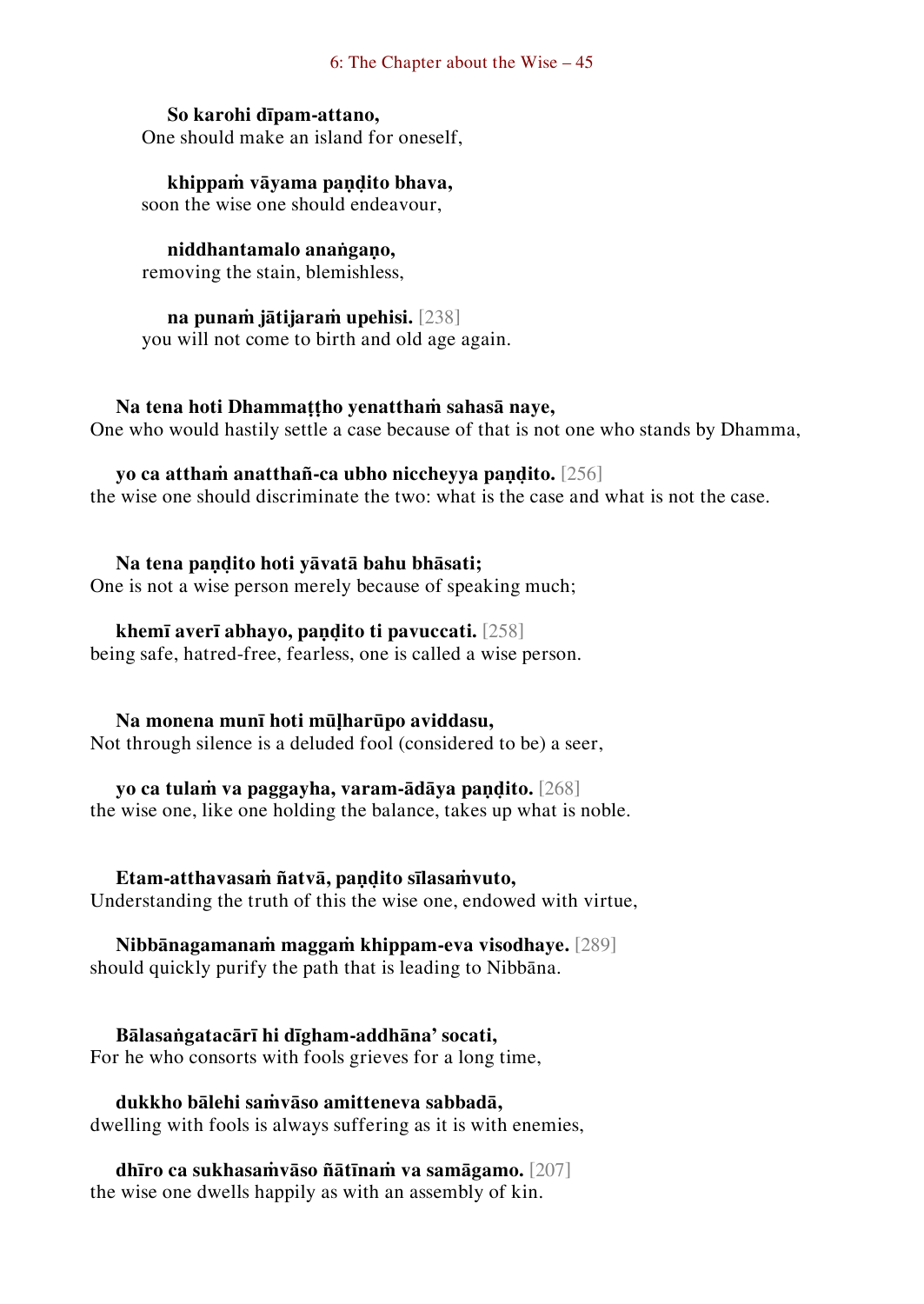### **"Idha vassaṁ vasissāmi, idha hemantagimhisu",**

"Here I will dwell during the rains, here during winter and summer",

### **iti bālo vicinteti, antarāyaṁ na bujjhati.** [286]

in just such a way a fool thinks, not understanding the danger.

### **Ekassa caritaṁ seyyo, natthi bāle sahāyatā,**

It is better to live alone, there can be no friendship with a fool,

### **eko care na ca pāpāni kay<sup>i</sup> rā,**

one should live alone and not do anything bad,

### **appossukko mātaṅgaraññe va nāgo.** [330]

unconcerned like a solitary elephant in the forest.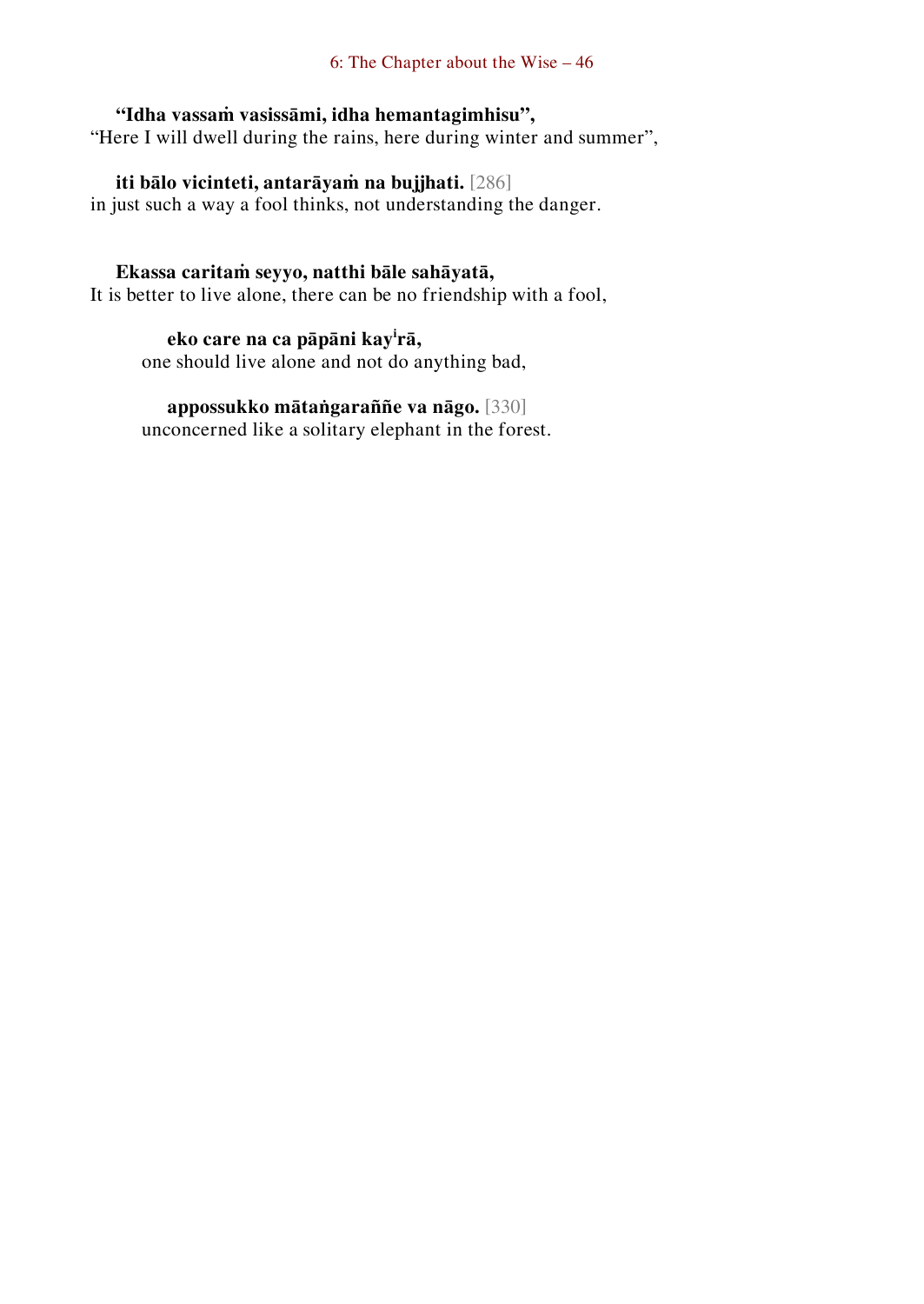## **Arahantavaggo 7. The Chapter about the Arahats**

### **Gataddhino visokassa vippamuttassa sabbadhi,**

For the one who has reached his goal, who grieves not, being released on all sides,

### **sabbaganthappahīnassa, pariḷāho na vijjati.** [90]

who has abandoned all the knots,<sup>1</sup> no consuming fever<sup>2</sup> is found.

### **Uyyuñjanti satīmanto na nikete ramanti te,**

The mindful ones who are striving do not delight in a dwelling,

### **haṁsā va pallalaṁ hitvā, okam-okaṁ jahanti te.** [91]

like geese who abandon a lake, they abandon fondness for homes.<sup>3</sup>

### **Yesaṁ sannicayo natthi, ye pariññātabhojanā,**

For those who have no stores,<sup>4</sup> those who comprehend food aright,<sup>5</sup>

### **suññato animitto ca vimokkho yesa' gocaro,**

for those whose resort is the liberation that is empty or signless.<sup>6</sup>

### **ākāse va sakuntānaṁ, gati tesaṁ durannayā.** [92] like the birds in the sky, their track<sup>7</sup> is hard to find.

 $\overline{a}$ 

<sup>1</sup> Usually enumerated as four: *abhijjhā*-, *byāpāda*-, *sīlabbataparāmāsa*-, *idaṁsaccābhinivesagantha*; the *knots of avarice*, *ill-will*, *grasping at virtue and practices*, and *inclination to (insisting that) 'this is the truth'*.

 $2$  Passion is the consuming fever which is implied here.

<sup>3</sup> It is hard to get across all the double meanings in this verse, but *niketa* means: *home*, *company* and *attachment*; and *oka* means *water*, *home* and *attachment*.

<sup>4</sup> The commentary defines this as having stores of *kamma*, which would lead to rebirth; the Arahat of course has no such stores.

<sup>&</sup>lt;sup>5</sup> Seeing its disgusting nature.

 $6$  This is a reference to the three liberations ( $\textit{vimokkha}$ ), which are defined as being signless (*animitta*), desireless (*apanihita*) and empty (*suññatā*). The second is implied, rather than stated here.

<sup>7</sup> *Gati* may mean their *course*, *track* or *destiny*; it means that they cannot be known either in this world, or when gone beyond.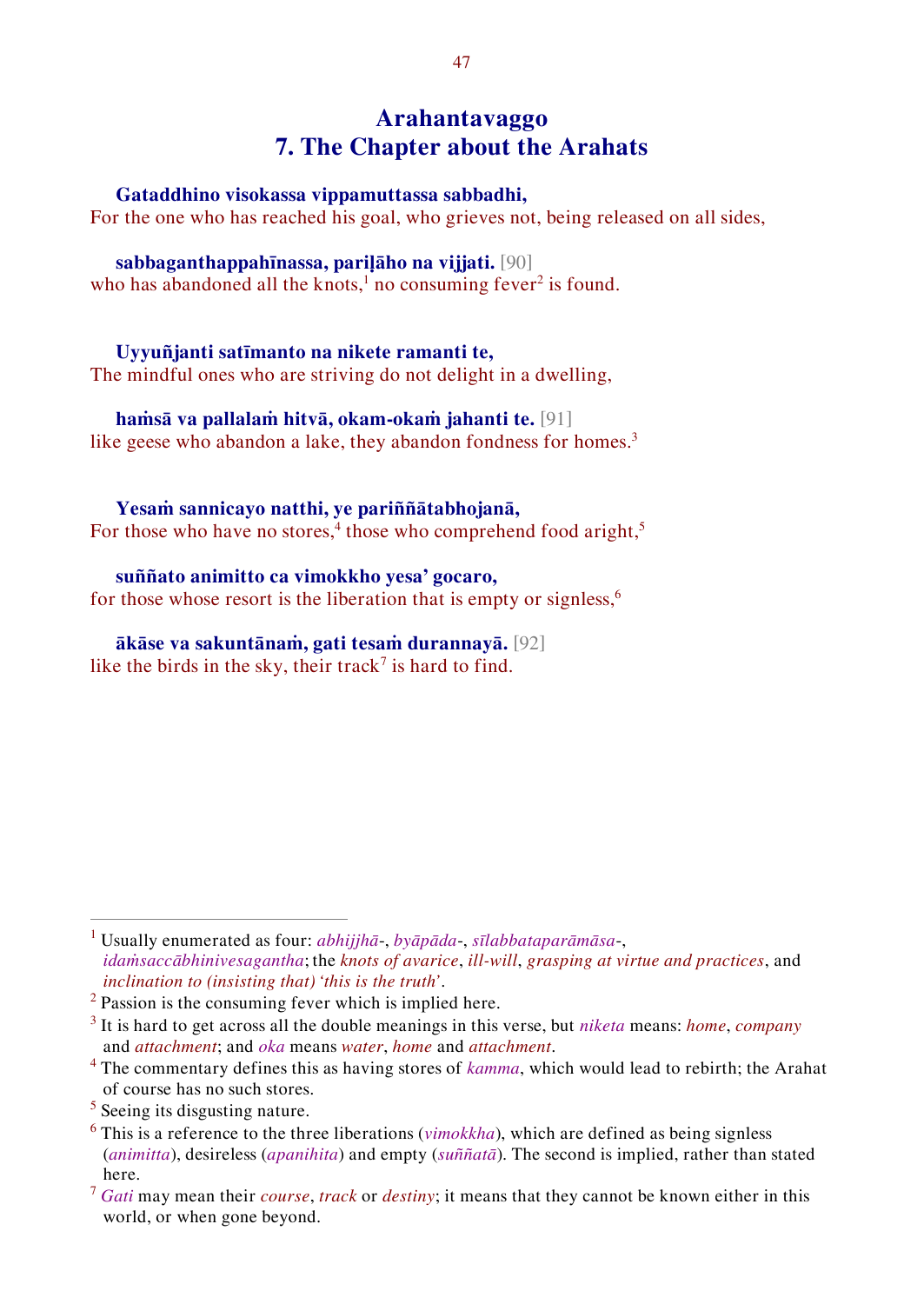7: The Chapter about the Arahats – 48

### **Yassāsavā parikkhīṇā, āhāre ca anissito,**

For him whose pollutants are destroyed, who is not dependent on the foods,<sup>1</sup>

**suññato animitto ca vimokkho yassa gocaro,** for him whose resort is the liberation that is empty or signless,

### **ākāse va sakuntānaṁ, padaṁ tassa durannayaṁ.** [93]

like the birds in the sky, his footprint<sup>2</sup> is hard to find.

**Yassindriyāni samathaṁ gatāni,**  For the one whose senses are stilled,

**assā yathā sārathinā sudantā,** like horses well-trained by their charioteer,

**pahīnamānassa anāsavassa –**

who has abandoned conceit, who is without pollutants –

**devā pi tassa pihayanti tādino.** [94] even the gods envy such a one.

**Paṭhavisamo no virujjhati,**  One untroubled just like the earth,

### **indakhīlūpamŏ tādi subbato,**

steadfast just like a city-post,

### **r <sup>a</sup>hado va apetakaddamo –**

like a lake mud-free –

 $\overline{a}$ 

**saṁsārā na bhavanti tādino.** [95] such a one continues not in births and deaths.

**Santaṁ tassa manaṁ hoti, santā vācā ca kamma' ca,**  His mind is calm, his speech and his actions are also calm,

**sammad-aññāvimuttassa, upasantassa tādino.** [96] liberated by right knowledge, such a one is (truly) peaceful.

<sup>1</sup> The commentary says it means *the foods of craving and views*.

<sup>2</sup> *Pada* may mean his *footprint* or his *state*; again it means that they cannot be known either in this world, or when gone beyond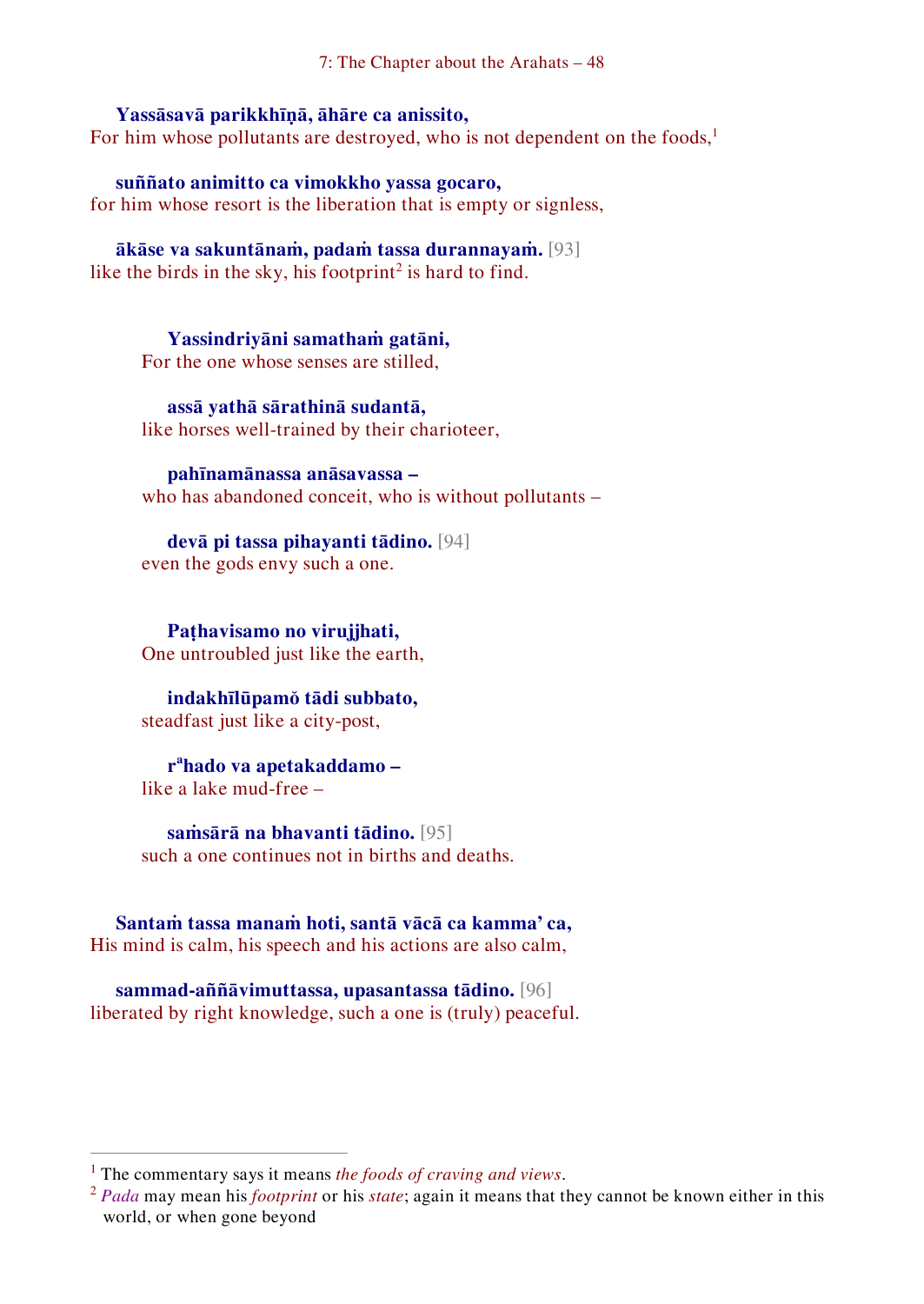### **Assaddho akataññū ca sandhicchedo ca yo naro,**

The person who is beyond (mere) faith,<sup>1</sup> who knows that which is unmade,<sup>2</sup> who has cut off (rebirth-)linking, $3$ 

### **hatāvakāso vantāso, sa ve uttamaporiso.** [97]

who has destroyed the occasion,<sup>4</sup> who has thrown out hope and desire,<sup>5</sup> is surely the person supreme.

### **Gāme vā yadi vāraññe, ninne vā yadi vā thale,**

Whether in the village or wilds, whether on low or on high ground,

### **yatthar<sup>a</sup>hanto viharanti, taṁ bhūmiṁ rāmaṇeyyakaṁ.** [98] wherever the Arahats live,<sup>6</sup> that ground is (surely) delightful.

### **Ramaṇīyāni araññāni yattha na ramatī jano,**

The delightful wildernesses where the people do not delight,

# **vītarāgā ramissanti, na te kāmagavesino.** [99]

those without passion will take delight, (but) not those who seek sense pleasures.

*Arahantavaggo Sattamo The Chapter about Arahats, the Seventh*

### **Related Verse from the Dhammapada**

### **Yassa gatiṁ na jānanti devā gandhabbamānusā –** For the one whose destiny is unknown to gods, gandhabbas and men –

### **khīṇāsavaṁ Arahantaṁ, tam-ahaṁ brūmi brāhmaṇaṁ.** [420] being pollutant-free, an Arahat, that one I say is a brahmin.

 $\overline{a}$ 

 $<sup>1</sup>$  Because he has seen the truth for himself.</sup>

<sup>2</sup> Nibbāna.

<sup>3</sup> *Sandhi* here is short for *paṭisandhi*, *rebirth-linking*.

<sup>4</sup> *Destroyed the occasion for good and bad deeds*.

<sup>5</sup> *Āsa*, *hope*, *desire*, is here a synonym for *craving*.

 $6$  This is the only verse in this chapter which actually speaks of Arahats.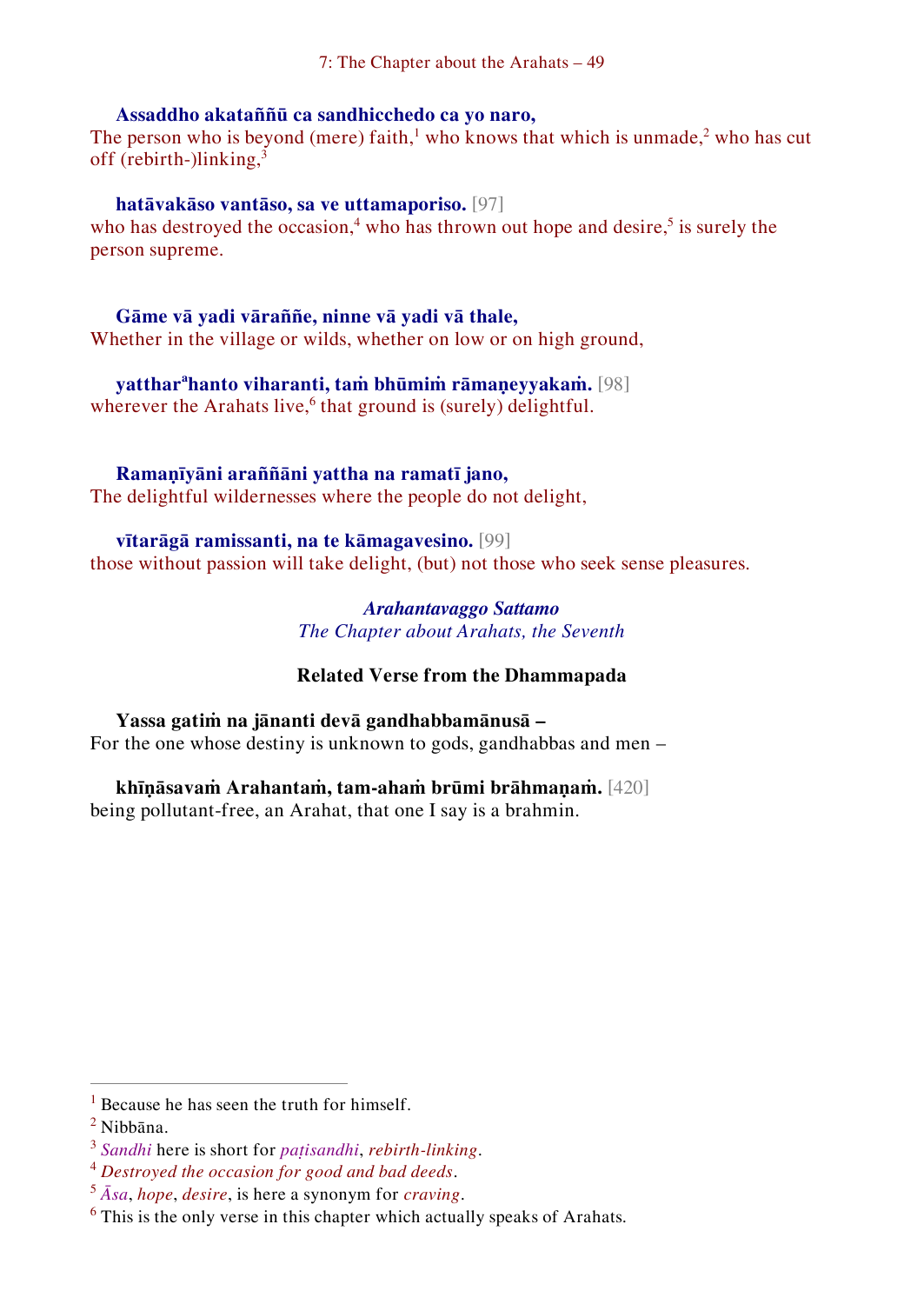### **Sahassavaggo 8. The Chapter about the Thousands**

**Sahassam-api ce vācā anatthapadasaṁhitā,** 

Though there are a thousand sayings consisting of useless words,

**ekaṁ atthapadaṁ seyyo yaṁ sutvā upasammati.** [100] better is one useful word hearing which one is brought to peace.

**Sahassam-api ce gāthā anatthapadasaṁhitā,**  Though there are a thousand verses consisting of useless words,

**ekaṁ gāthāpadaṁ seyyo yaṁ sutvā upasammati.** [101] better is one word of a verse hearing which one is brought to peace.

**Yo ce gāthāsataṁ bhāse anatthapadasaṁhitā,**  One may speak a thousand verses consisting of useless words,

**ekaṁ Dhammapadaṁ seyyo, yaṁ sutvā upasammati.** [102] better is one verse of Dhamma, hearing which one is brought to peace.

**Yo sahassaṁ sahassena saṅgāme mānuse jine,**  One may conquer a thousand men a thousand times in a battle,

**ekañ-ca jeyya attānaṁ, sa ve saṅgāmajuttamo.** [103] but having conquered one's own self, one would surely be supreme in battle.

**Attā have jitaṁ seyyo yā cāyaṁ itarā pajā,** Conquest over self is better than that over other people,

**attadantassa posassa, niccaṁ saññatacārino,** [104] for the person who conquers himself, who lives constantly well-restrained,

**neva devo na gandhabbo, na Māro saha Brahmunā,**  neither gods, nor gandhabbas, nor Māra together with Brahmās,

**jitaṁ apajitaṁ kay<sup>i</sup> rā tathārūpassa jantuno.** [105] can turn conquest into defeat for a person who is like this.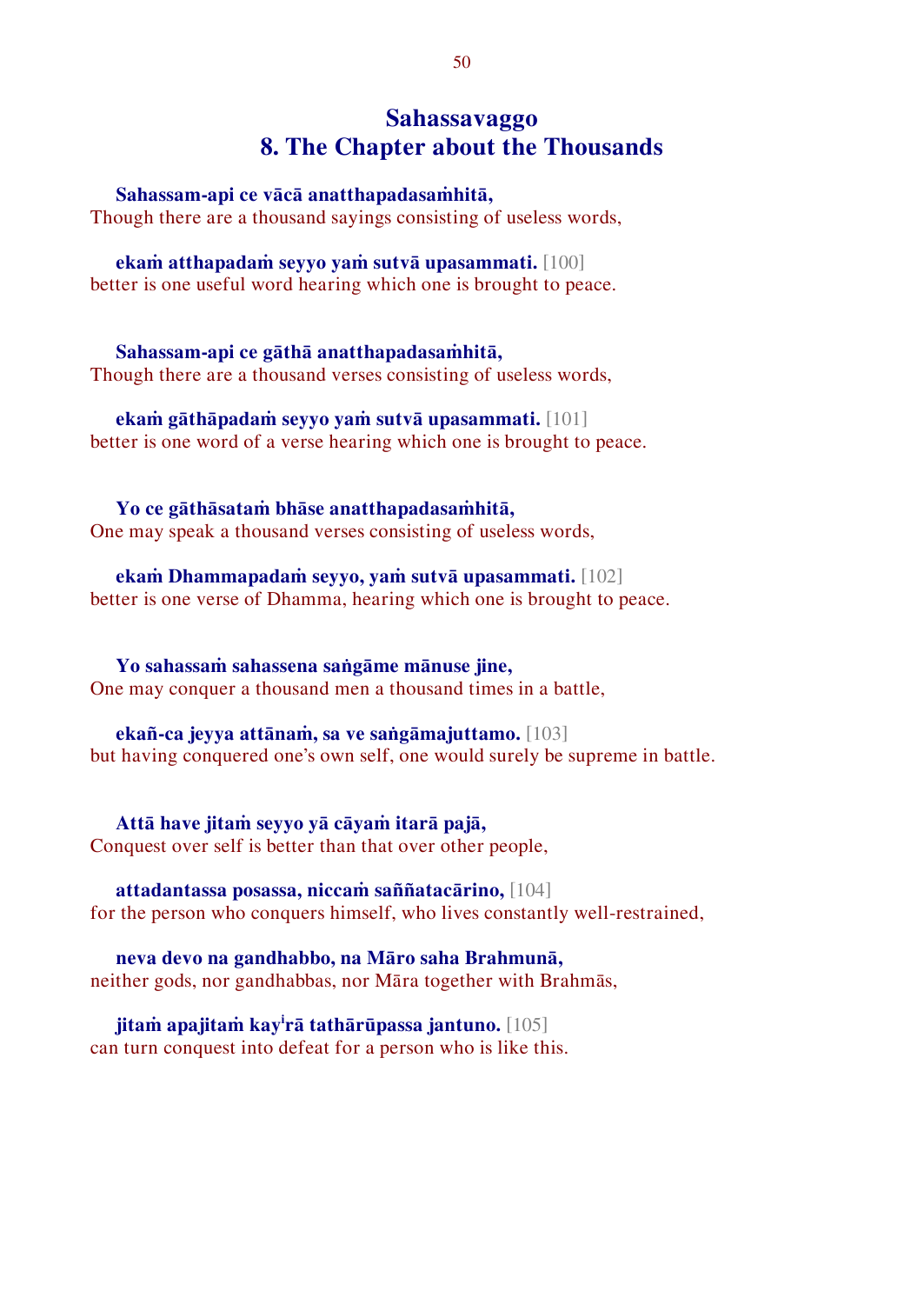### **Māse māse sahassena yo yajetha sataṁ samaṁ;**

One might give alms impartially<sup>1</sup> with a thousand (coins of money) month by month for a hundred (years);

**ekañ-ca bhāvitattānaṁ muhuttam-api pūjaye –** and one might worship someone with developed self<sup>2</sup> for a second  $-$ 

**sā yeva pūjanā seyyo yañ-ce vassasataṁ hutaṁ.** [106]

that worship is surely better than the hundred-year sacrifice.

**Yo ca vassasataṁ jantu aggiṁ paricare vane;**  One person might care for the fire in the woods for a hundred years;

**ekañ-ca bhāvitattānaṁ muhuttam-api pūjaye –** and one might worship someone with developed self for a second –

**sā yeva pūjanā seyyo yañ-ce vassasataṁ hutaṁ.** [107] that worship is surely better than the hundred-year sacrifice.

> **Yaṁ kiñci yiṭṭhaṁ ca hutaṁ ca loke** Whatever the alms or the sacrifice in the world

**saṁvaccharaṁ yajetha puññapekkho,** the one seeking merit may give for a year,

**sabbam-pi taṁ na catubhāgam-eti –** all that comes not to a quarter (of the merit) –

**abhivādanā ujjugatesu seyyo.** [108] better is the worship of the upright.

### **Abhivādanasīlissa niccaṁ vaddhāpacāyino,**

 $\overline{a}$ 

For the one who is constantly worshipping honourable elders,

**cattāro dhammā vaḍḍhanti: āyu vaṇṇo sukhaṁ balaṁ.** [109] four things increase: the length of life, beauty, happiness, and strength.

<sup>1</sup> Other translations seem to take *samaṁ* as meaning *year*, perhaps following the paraphrase in the commentary; however, it doesn't seem to be attested in that meaning, and the singular number would be wrong, both of which are against it. Rather is seems we should take it as an adjective with the meaning, *equally*, *indifferently*, *impartially*.

<sup>&</sup>lt;sup>2</sup> The commentary says it means anyone who is a Noble Person or one who has attained any of the four stages of Awakening.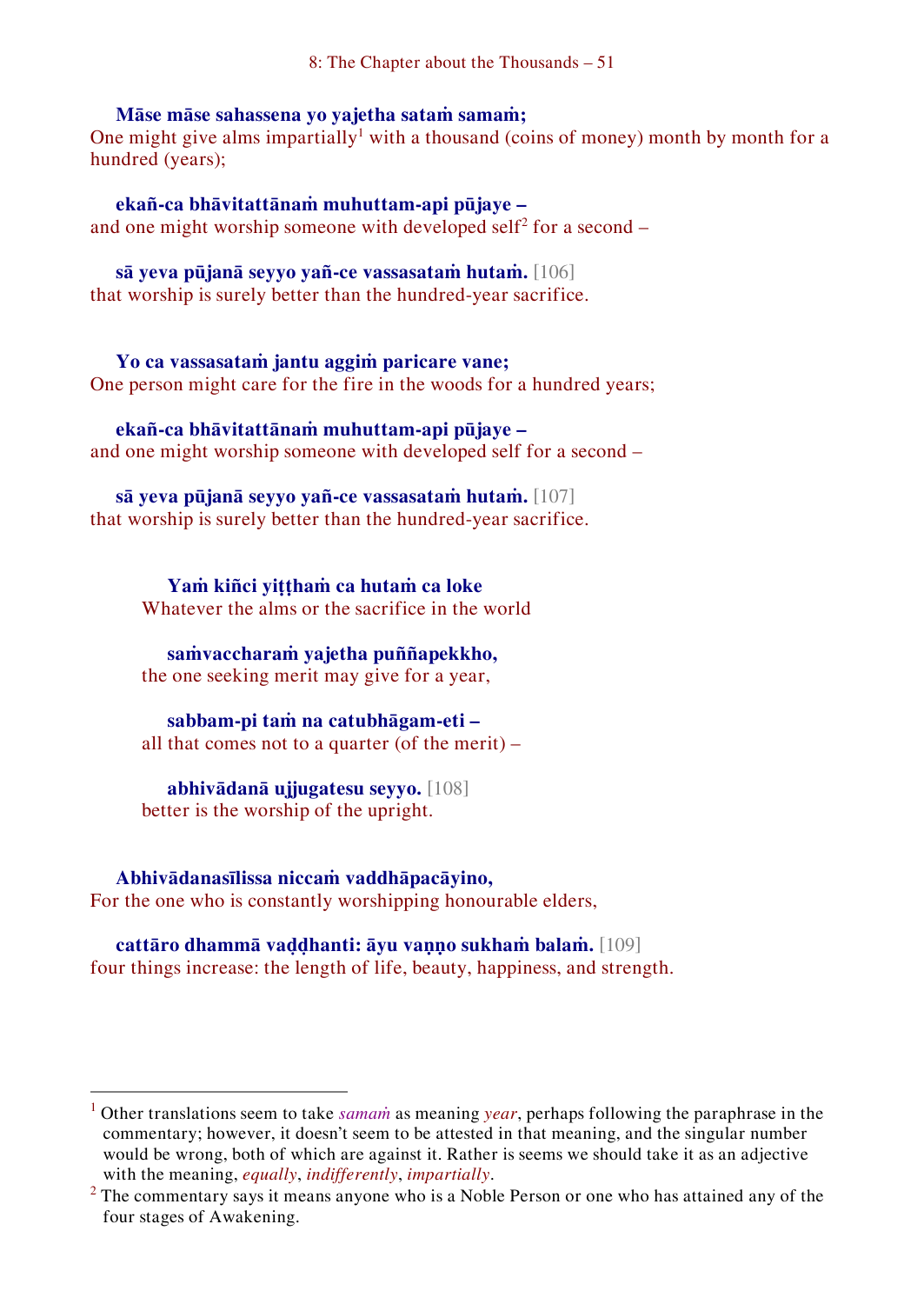8: The Chapter about the Thousands – 52

### **Yo ca vassasataṁ jīve, dussīlo asamāhito,**

One might live for a hundred years, unvirtuous and uncomposed,

**ekāhaṁ jīvitaṁ seyyo, sīlavantassa jhāyino.** [110] (but) a life of one day is better, for one with virtue and meditation.

### **Yo ca vassasataṁ jīve, duppañño asamāhito,**

One might live for a hundred years, lacking in wisdom and uncomposed,

**ekāhaṁ jīvitaṁ seyyo, paññavantassa jhāyino.** [111] (but) a life of one day is better, for one endowed with wisdom and meditation.

**Yo ca vassasataṁ jīve, kusīto hīnavīriyo,**  One might live for a hundred years, indolent, with less energy,

### **ekāhaṁ jīvitaṁ seyyo, vir<sup>i</sup> yam-ārabhato daḷhaṁ.** [112]

(but) a life of one day is better, for one with energy set up and firm.

**Yo ca vassasataṁ jīve apassaṁ udayabbayaṁ,**  One might live for a hundred years without seeing rise and fall,

### **ekāhaṁ jīvitaṁ seyyo passato udayabbayaṁ.** [113]

(but) a life of one day is better (for the one) seeing rise and fall.

**Yo ca vassasataṁ jīve apassaṁ amataṁ padaṁ,**  One might live for a hundred years without seeing the deathless state,

**ekāhaṁ jīvitaṁ seyyo passato amataṁ padaṁ.** [114] (but) a life of one day is better (for one) seeing the deathless state.

### **Yo ca vassasataṁ jīve apassaṁ dhammam-uttamaṁ,**

One might live for a hundred years without seeing the supreme state,

**ekāhaṁ jīvitaṁ seyyo passato dhammam-uttamaṁ.** [115] (but) a life of one day is better (for one) seeing the supreme state.

### *Sahassavaggo Aṭṭhamo he Chapter about the Thousands, the Eighth*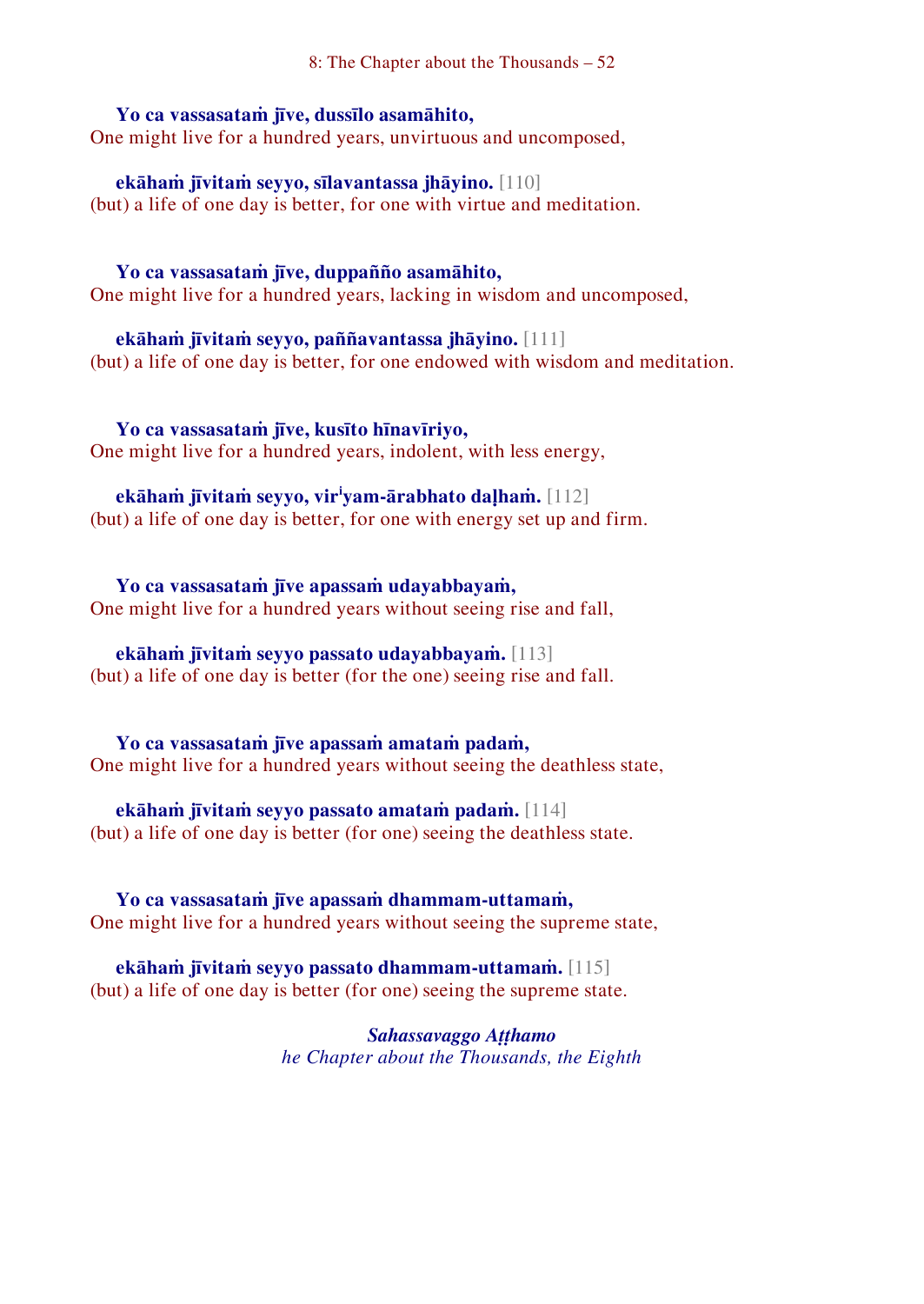### **Pāpavaggo 9. The Chapter about Wickedness**

### **Abhittharetha kalyāṇe, pāpā cittaṁ nivāraye,**

Hasten to do wholesome deeds, ward off the mind from wickedness,

### **dandhaṁ hi karato puññaṁ pāpasmiṁ ramatī mano.** [116]

for the mind of the one slow in merit delights in wickedness.

### **Pāpañ-ce puriso kay<sup>i</sup> rā, na taṁ kay<sup>i</sup> rā punappunaṁ,**

Should a person do that which is wicked, he should not do it again and again,

### **na tamhi chandaṁ kay<sup>i</sup> rātha, dukkho pāpassa uccayo.** [117]

let him not place his intention in it, (for) there is an accumulation of suffering for the wicked one.

### **Puññañ-ce puriso kay<sup>i</sup> rā, kay<sup>i</sup> rāthetaṁ punappunaṁ,**

If a person should make merit, he should do it again and again,

### **tamhi chandaṁ kayirātha, sukho puññassa uccayo.** [118]

let him place his intention there, there is an increase of joy for the one who has made merit.

### **Pāpo pi passati bhadraṁ yāva pāpaṁ na paccati,**

Even the wicked one experiences good fortune while the wickedness does not ripen,

### **yadā ca paccati pāpaṁ atha pāpo pāpāni passati.** [119]

but when the wickedness ripens then the wicked one experiences wicked things.

### **Bhadro pi passati pāpaṁ yāva bhadraṁ na paccati,**

Even the fortunate one experiences wickedness as long as the good fortune does not ripen,

### **yadā ca paccati bhadraṁ atha bhadro bhadrāni passati.** [120]

but when the fortune ripens then the fortunate one experiences good fortune.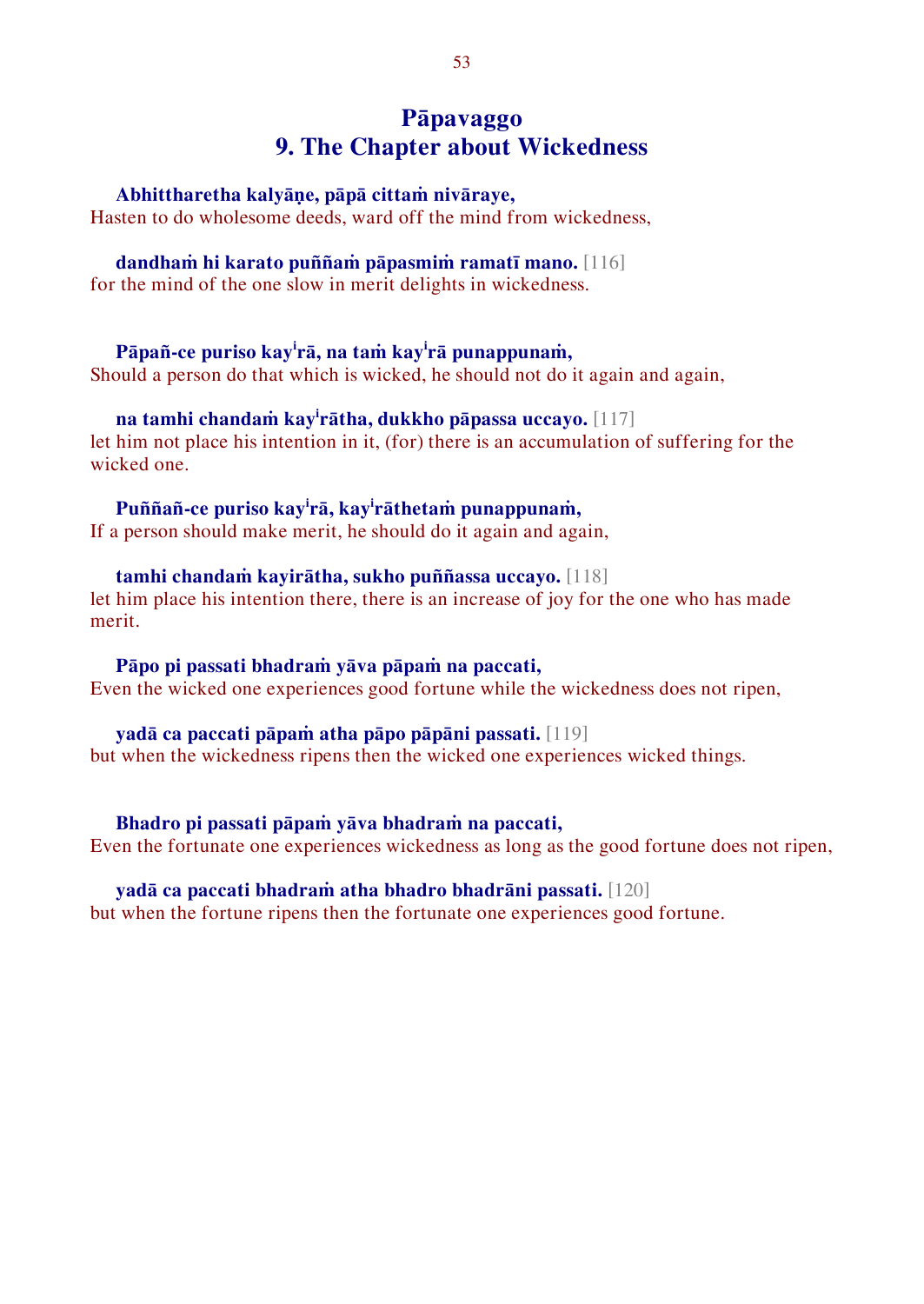### **Māppamaññetha pāpassa: na maṁ taṁ āgamissati,**

One should not despise a little wickedness (thinking): it will not come to me,

**udabindunipātena udakumbho pi pūrati,** through the falling of water drops the water-pot is (quickly) filled,

### **bālo pūrati pāpassa, thokaṁ thokam-pi ācinaṁ.** [121]

the fool, gathering bit by bit, becomes full of wickedness.

**Māppamaññetha puññassa: na maṁ taṁ āgamissati.**  One should not despise a little merit (thinking): it will not come to me,

**udabindunipātena udakumbho pi pūrati,** through the falling of water drops the water-pot is (quickly) filled,

### **dhīro pūrati puññassa, thokathokam-pi ācinaṁ.** [122]

the wise one, gathering bit by bit, becomes full of merit.

**Vāṇijo va bhayaṁ maggaṁ, appasattho mahaddhano,** Like a merchant on a fearful path, with few friends and great wealth,

### **visaṁ jīvitukāmo va, pāpāni parivajjaye.** [123]

as one loving life (would avoid) poison, (so) should one avoid wicked deeds.

### **Pāṇimhi ce vaṇo nāssa hareyya pāṇinā visaṁ,**

If there is no wound in his hand he can carry poison with his hand,

### **nābbaṇaṁ visam-anveti, natthi pāpaṁ akubbato.** [124]

poison does not enter without a wound, there is no bad result for the one who does no (wrong).

**So appaduṭṭhassa narassa dussati,** One offends against the inoffensive one,

**suddhassa posassa anaṅgaṇassa,** a purified and passionless person,

**tam-eva bālaṁ pacceti pāpaṁ,** that wicked deed (then) returns to the fool,

**sukhumo rajo paṭivātaṁ va khitto.** [125] like fine dust that is thrown against the wind.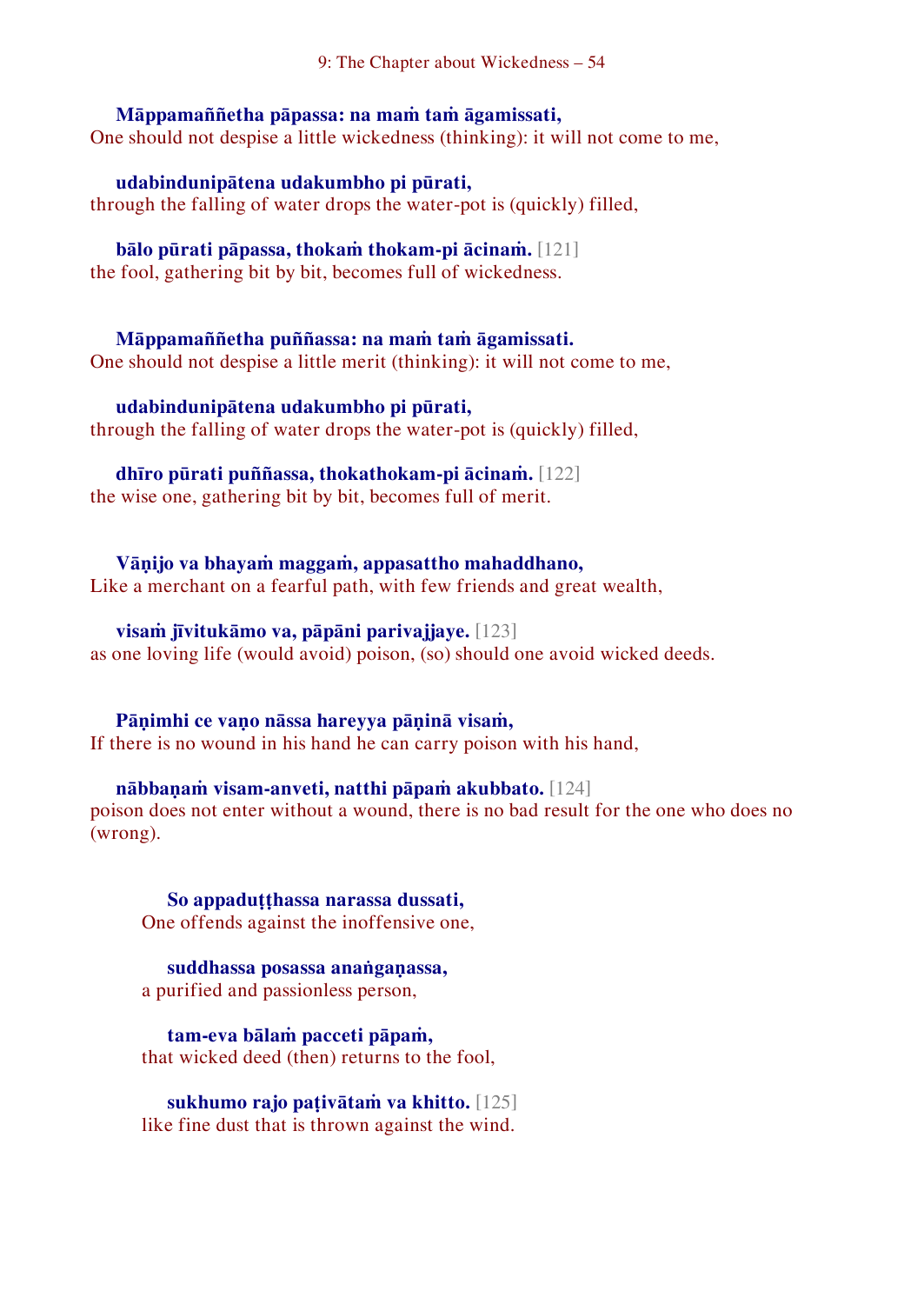### **Gabbham-eke 'papajjanti, nirayaṁ pāpakammino,**

Some are reborn in the womb, (but) those who are wicked in the underworld,

**saggaṁ sugatino yanti, parinibbanti anāsavā.** [126] the righteous go to heaven, those who are pollutant-free are emancipated.

**Na antalikkhe, na samuddamajjhe,** Neither in the sky, nor in the middle of the ocean,

**na pabbatānaṁ vivaraṁ pavissa:** nor after entering a mountain cleft:

**na vijjatī so jagatippadeso** there is no place found on this earth

**yatthaṭṭhito mucceyya pāpakammā.** [127] where one can be free from (the results of) wicked deeds.

**Na antalikkhe, na samuddamajjhe,** Neither in the sky, nor in the middle of the ocean,

**na pabbatānaṁ vivaraṁ pavissa:** nor after entering a mountain cleft:

### **na vijjatī so jagatippadeso,**

there is no place found on this earth,

### **yatthaṭṭhitaṁ nappasahetha maccu.** [128]

in which death does not overcome one.

*Pāpavaggo Navamo The Chapter about Wickedness, the Ninth*

### **Related Verses from the Dhammapada**

**Attanā va kataṁ pāpaṁ, attajaṁ attasambhavaṁ,**  That wickedness done by oneself, born in oneself, arising in oneself,

**abhimatthati dummedhaṁ vaj<sup>i</sup> raṁ vasmamayaṁ maṇiṁ.** [161] crushes the one who is stupid, as a diamond (crushes) a rock-jewel.

**Attanā va kataṁ pāpaṁ, attanā saṅkilissati,**  By oneself alone is a wicked deed done, by oneself is one defiled,

**attanā akataṁ pāpaṁ, attanā va visujjhati,** by oneself is a wicked deed left undone, by oneself is one purified,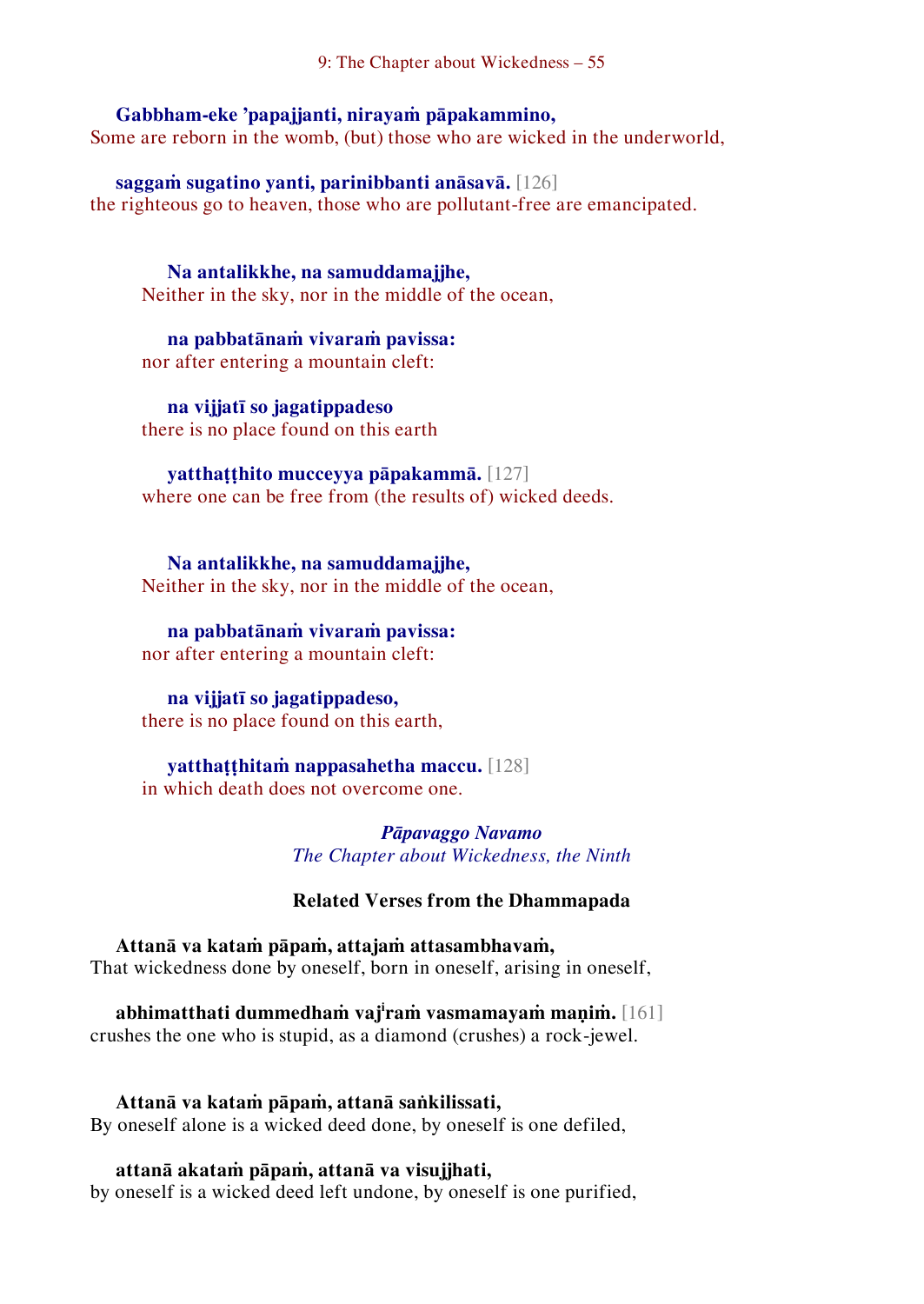### **suddhī asuddhī paccattaṁ, nāñño aññaṁ visodhaye.** [165]

purity and impurity come from oneself, (for) no one can purify another.

**Yassa pāpaṁ kataṁ kammaṁ kusalena pithīyati –** The one whose wicked deed is covered over by a good deed –

### **sŏ imaṁ lokaṁ pabhāseti abbhā mutto va candimā.** [173]

that one shines brightly on this world like the moon released from a cloud.

**Ekaṁ dhammaṁ atītassa, musāvādissa jantuno,** For the person speaking falsely, who has transgressed in this one thing,

**vitiṇṇaparalokassa, natthi pāpaṁ akāriyaṁ.** [176] who has abandoned the next world, there is no wickedness left undone.

**Sabbapāpassa akaraṇaṁ, kusalassa upasampadā,**  The non-doing of anything wicked, undertaking of what is good,

**sacittapar<sup>i</sup> yodapanaṁ - etaṁ Buddhāna' sāsanaṁ.** [183] the purification of one's mind - this is the teaching of the Buddhas.

**Malitthiyā duccaritaṁ, maccheraṁ dadato malaṁ,** Bad conduct is a woman's stain, stinginess is a giver's stain,

**malā ve pāpakā dhammā asmiṁ loke paramhi ca.** [242] wicked actions are indeed stains both in this world and in the next.

**Yo ca sameti pāpāni, aṇuṁ-thūlāni sabbaso –** The one who pacifies wicked deeds, small and great, in every way –

**samitattā hi pāpānaṁ samaṇo ti pavuccati.** [265] through the pacifying of wicked deeds he is said to be an ascetic.

**Pāpāni parivajjeti sa munī tena so muni,**  The seer who rejects wicked deeds through that is (considered) a seer,

**yo munāti ubho loke muni tena pavuccati.** [269]

whoever understands both worlds because of that is said to be a seer.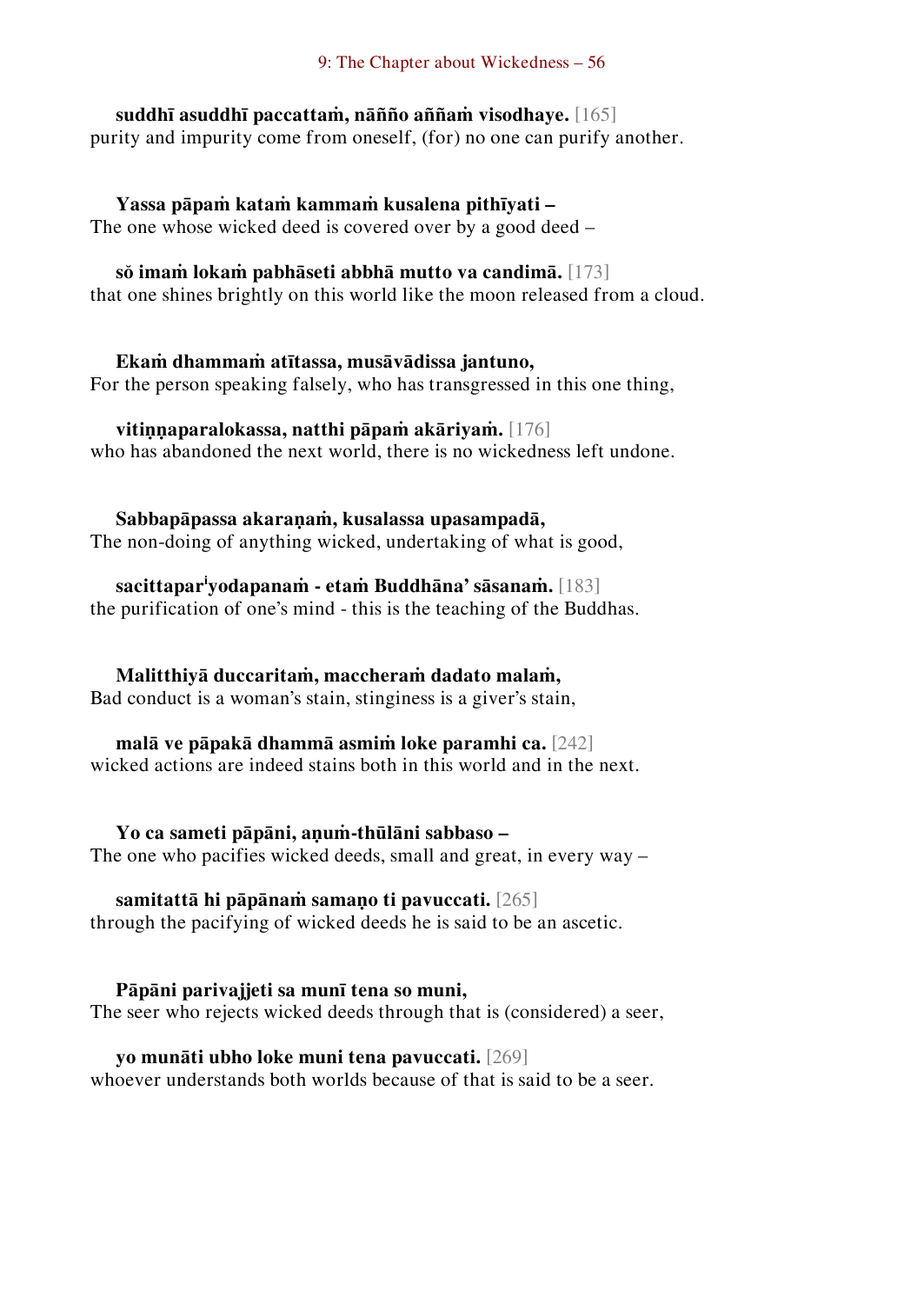### **Kāsāvakaṇṭhā bahavo pāpadhammā asaññatā,**

Many wearing the monastic robe around their necks are wicked, unrestrained,

**pāpā pāpehi kammehi nirayaṁ te upapajjare.** [307] the wicked through their wicked deeds re-arise in the underworld.

### **Ekassa caritaṁ seyyo, natthi bāle sahāyatā,**

It is better to live alone, there can be no friendship with a fool,

### **eko care na ca pāpāni kay<sup>i</sup> rā,**

one should live alone and not do wicked things,

### **appossukko mātaṅgaraññe va nāgo.** [330]

unconcerned like a solitary elephant in the forest.

### **Sukhaṁ yāva jarā sīlaṁ, sukhā saddhā patiṭṭhitā,**

Virtuous conduct till old age is good, the establishing of faith is good,

### **sukho paññāya paṭilābho, pāpānaṁ akaraṇaṁ sukhaṁ.** [333]

the acquisition of wisdom is good, doing nothing wicked is good.

### **Bāhitapāpo ti brāhmaṇo,**

Warding off wickedness one is called a brahmin,

### **samacar<sup>i</sup> yā samaṇo ti vuccati,**

one living austerely is said to be an ascetic,

### **pabbājayam-attano malaṁ**

\* because of driving forth (all) stain from oneself

### **tasmā pabbajito ti vuccati.** [388]

one is said to be one who has gone forth.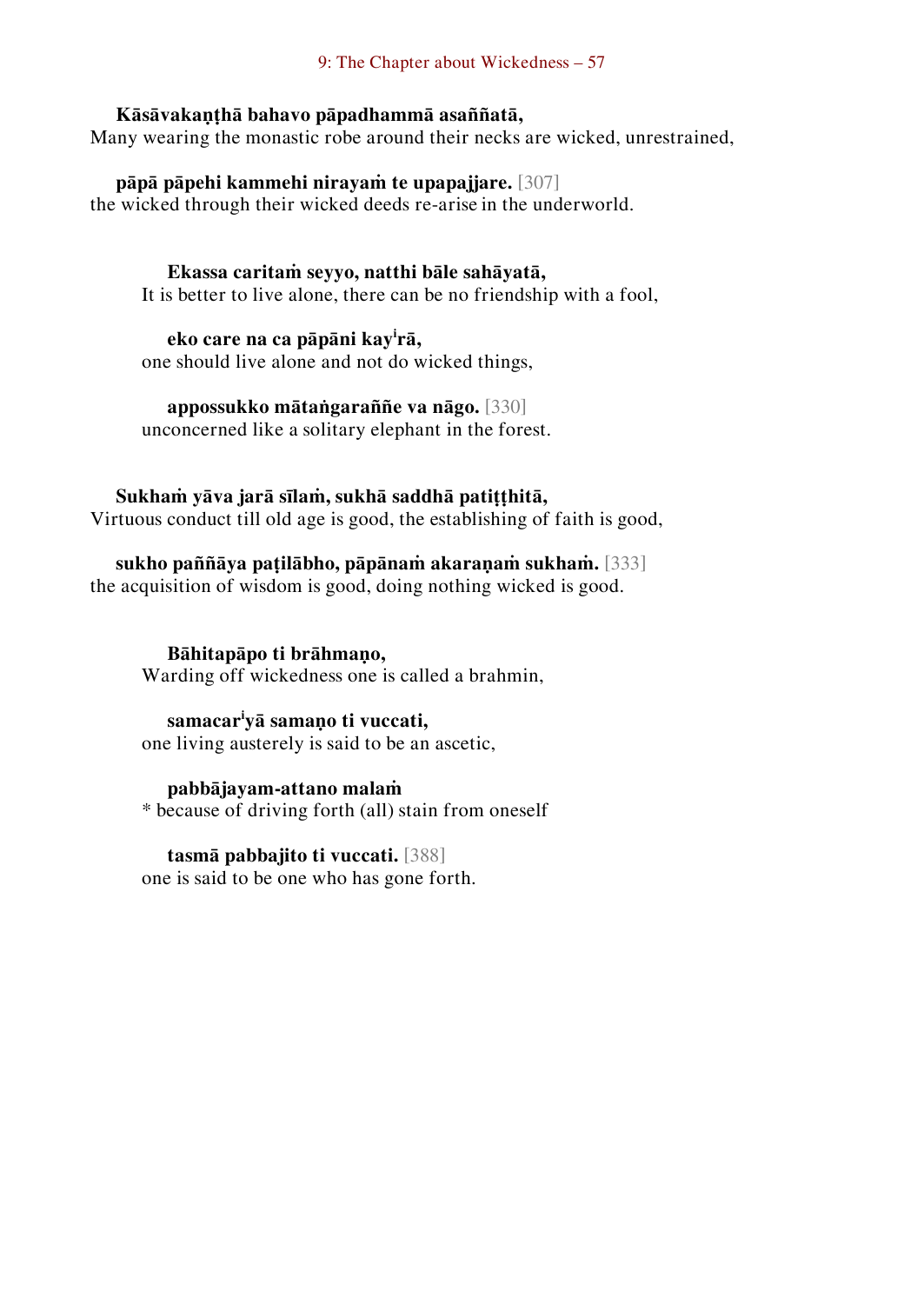### **Daṇḍavaggo 10. The Chapter about the Stick**

**Sabbe tasanti daṇḍassa, sabbe bhāyanti maccuno,**

Everyone trembles at the stick, everyone is in fear of death,

**attānaṁ upamaṁ katvā, na haneyya na ghātaye.** [129] comparing oneself (with others), one should not hurt or have (them) hurt.

**Sabbe tasanti daṇḍassa, sabbesaṁ jīvitaṁ piyaṁ,** Everyone trembles at the stick, for all of them life is dear,

**attānaṁ upamaṁ katvā, na haneyya na ghātaye.** [130] comparing oneself (with others), one should not hurt or have (them) hurt.

**Sukhakāmāni bhūtāni yo daṇḍena vihiṁsati,** One who harms with a stick beings who desire happiness,

**attano sukham-esāno, pecca so na labhate sukhaṁ.** [131] while seeking happiness for himself, won't find happiness after death.

**Sukhakāmāni bhūtāni yo daṇḍena na hiṁsati,**  One who harms not with a stick beings who desire happiness,

**attano sukham-esāno, pecca so labhate sukhaṁ.** [132] while seeking happiness for himself, will find happiness after death.

**Māvoca pharusaṁ kañci, vuttā paṭivadeyyu' taṁ,**  Do not say anything harsh, spoken to they might answer back to you,

**dukkhā hi sārambhakathā, paṭidaṇḍā phuseyyu' taṁ.** [133] for arrogant talk entails misery, and they might strike you back with a stick.

**Sace neresi attānaṁ kaṁso upahato yathā,**  If you make no sound like a gong that is broken,

**esa pattosi Nibbānaṁ, sārambho te na vijjati.** [134] you are (like) one who has attained Nibbāna, contention is not found in you.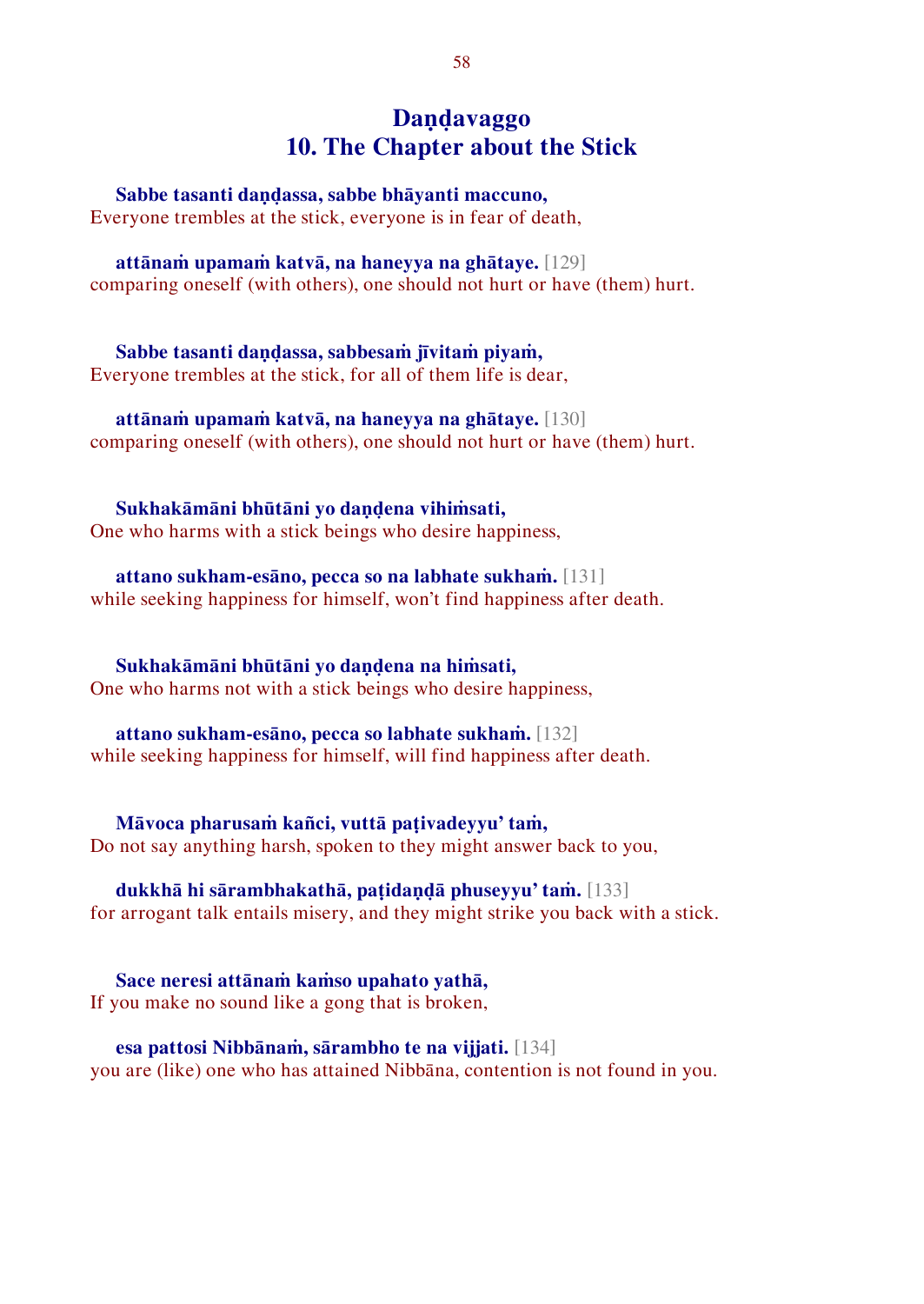**Yathā daṇḍena gopālo gāvo pāceti gocaraṁ,**  Like a cowherd with a stick drives cattle to pasture,

**evaṁ jarā ca maccu ca āyuṁ pācenti pāṇinaṁ.** [135] so do old age and death drive life out of beings.

**Atha pāpāni kammāni karaṁ bālo na bujjhati,**  The fool does not understand the wicked deeds he is doing,

**sehi kammehi dummedho aggidaḍḍho va tappati.** [136] the stupid one is consumed by his deeds as (by) a burning fire.

**Yo daṇḍena adaṇḍesu appaduṭṭhesu dussati** Whoever offends with a stick those who are inoffensive and harmless

**dasannam-aññataraṁ ṭhānaṁ khippam-eva nigacchati:** [137] will quickly fall into one of ten states:

**vedanaṁ pharusaṁ, jāniṁ, sarīrassa ca bhedanaṁ,** harsh feelings, loss (of his wealth), and the break up of the body,

**garukaṁ vā pi ābādhaṁ, cittakkhepaṁ va pāpuṇe,** [138] or even heavy affliction, or surely he will lose his mind,

**rājato vā upassaggaṁ, abbhakkhānaṁ va dāruṇaṁ,** (there may be) danger from the King, or slander that is terrible,

**parikkhayaṁ va ñātīnaṁ, bhogānaṁ va pabhaṅguraṁ,** [139] (he may suffer from) loss of kin, or (from) the destruction of wealth,

**atha vāssa agārāni aggi ḍahati pāvako,** also his houses may be consumed by flames and fire,

**kāyassa bhedā duppañño nirayaṁ so upapajjati.** [140] and at the break-up of the body that one lacking in wisdom will arise in the underworld.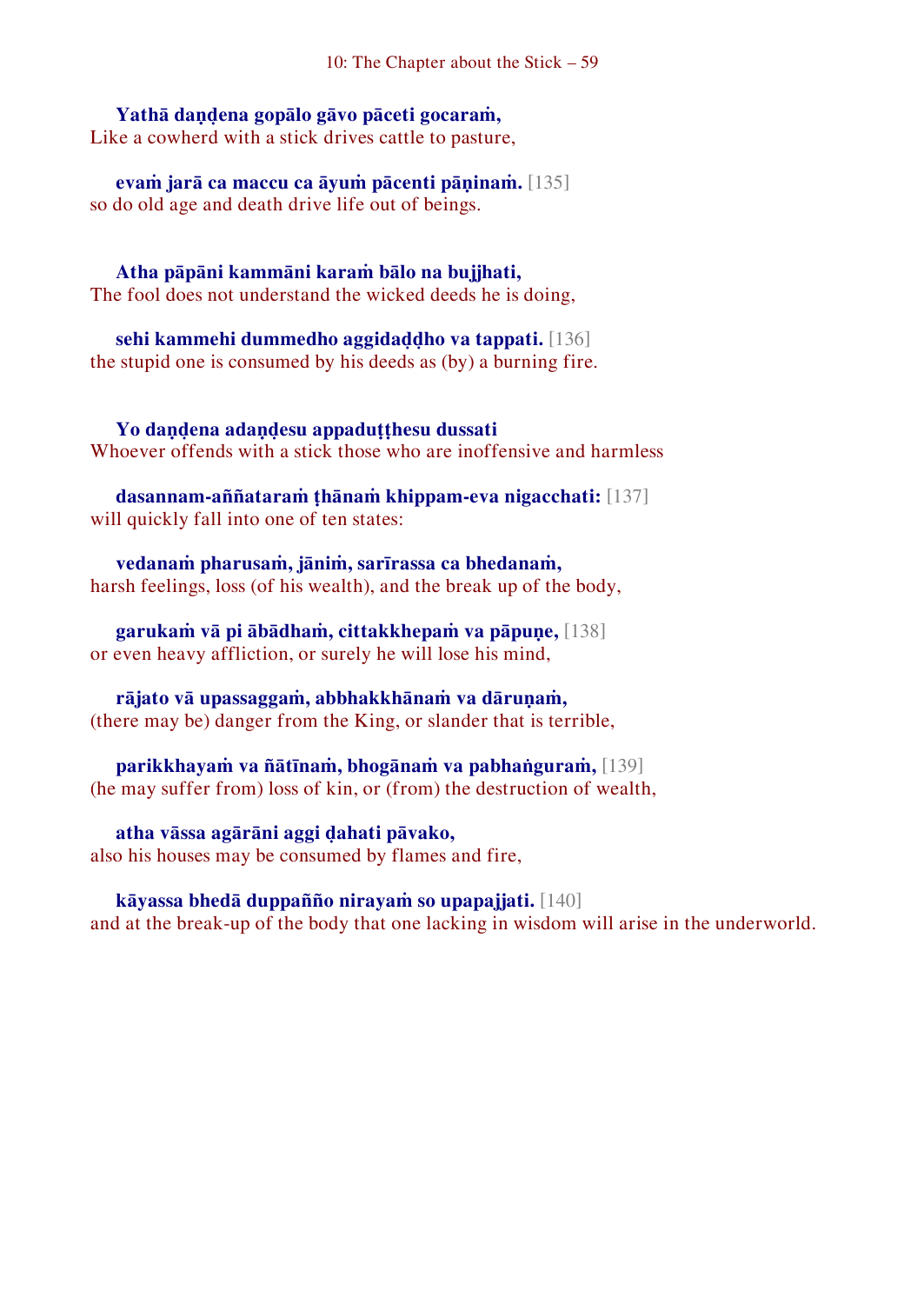10: The Chapter about the Stick – 60

**Na naggacar<sup>i</sup> yā na jaṭā na paṅkā,**  Not going naked, nor matted hair, nor mud,

**nānāsakā thaṇḍilasāyikā vā,** nor fasting or lying on stony ground,

**rājo ca jallaṁ ukkuṭikappadhānaṁ,** dust and dirt, (or) striving while squatting,

**sodhenti maccaṁ avitiṇṇakaṅkhaṁ.** [141] can purify a mortal who has not removed uncertainty.<sup>1</sup>

**Alaṅkato ce pi samaṁ careyya,**  Even if he were to adorn himself,

**santo danto niyato brahmacārī,** (but) is peaceful, trained, settled, spiritual,

**sabbesu bhūtesu nidhāya daṇḍaṁ,** and has put aside the stick<sup>2</sup> towards all beings,

**so brāhmaṇo so samaṇo sa bhikkhu.** [142] he is a brahmin, an ascetic, a monastic.

**Hirīnisedho puriso koci lokasmi' vijjati,**  Whatever person in the world is found restrained by conscience,

**yo nindaṁ appabodhati, asso bhadro kasām-iva.** [143] and is aware of his fault, is like a good horse that is (restrained) by a whip.

**Asso yathā bhadro kasāniviṭṭho,**  Like a good horse restrained by the whip,

**ātāpino saṁvegino bhavātha.** you should be ardent and spiritually intense.

**Saddhāya sīlena ca vīriyena ca,** Having faith, virtue and energy,

 $\overline{a}$ 

**samādhinā Dhammavinicchayena ca.** concentration and investigation of the Dhamma.

<sup>&</sup>lt;sup>1</sup> There seems to be no particular reason this is in the Chapter about the Stick.

<sup>2</sup> This could also be translated as *has put aside violence towards all beings*.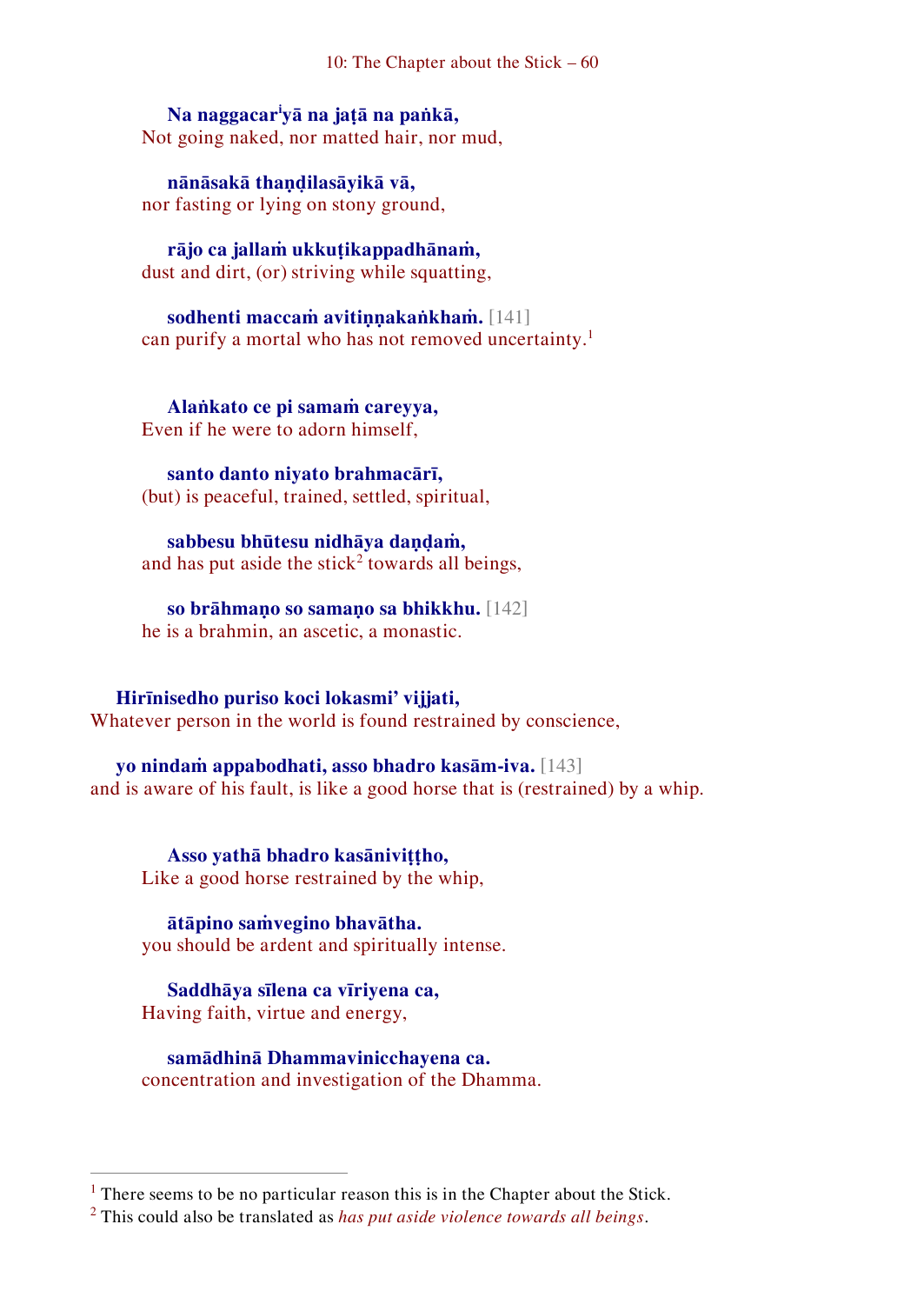10: The Chapter about the Stick – 61

### **Sampannavijjācaraṇā patissatā,**

One who has understanding and good conduct, mindfulness,

**pahassatha dukkham-idaṁ anappakaṁ.** [144] will abandon this not insignificant suffering.<sup>1</sup>

**Udakaṁ hi nayanti nettikā,**  Course-makers lead water,

**usukārā namayanti tejanaṁ,**  fletchers straighten arrows,

**dāruṁ namayanti tacchakā,**  carpenters straighten wood,

**attānaṁ damayanti subbatā.** [145] the mild master themselves.<sup>2</sup>

> *Daṇḍavaggo Dasamo The Chapter about the Stick, the Tenth*

### **Related Verses from the Dhammapada**

### **Apuññalābho ca gatī ca pāpikā,**

Gaining demerit and a bad destiny,

#### **bhītassa bhītāya ratī ca thokikā,**

and (only) the small delight of a scared man with a scared woman,

**rājā ca daṇḍaṁ garukaṁ paṇeti,**

and kings who apply heavy punishment,

**tasmā naro paradāraṁ na seve.** [310]

a man therefore should not consort with another's wife.

### **Nidhāya daṇḍaṁ bhūtesu tasesu thāvaresu ca,**

\* Whoever has laid down the stick (used) against fearful and fearless beings,

### **yo na hanti na ghāteti, tam-ahaṁ brūmi brāhmaṇaṁ.** [405]

who neither hurts nor kills, that one I say is a brahmin.

 $\overline{a}$ 

 $<sup>1</sup>$  Again these two verses have no connection to a stick, but also do not fit in thematically with any</sup> other chapter either.

 $2$  For a variant of this verse, see verse 80 above.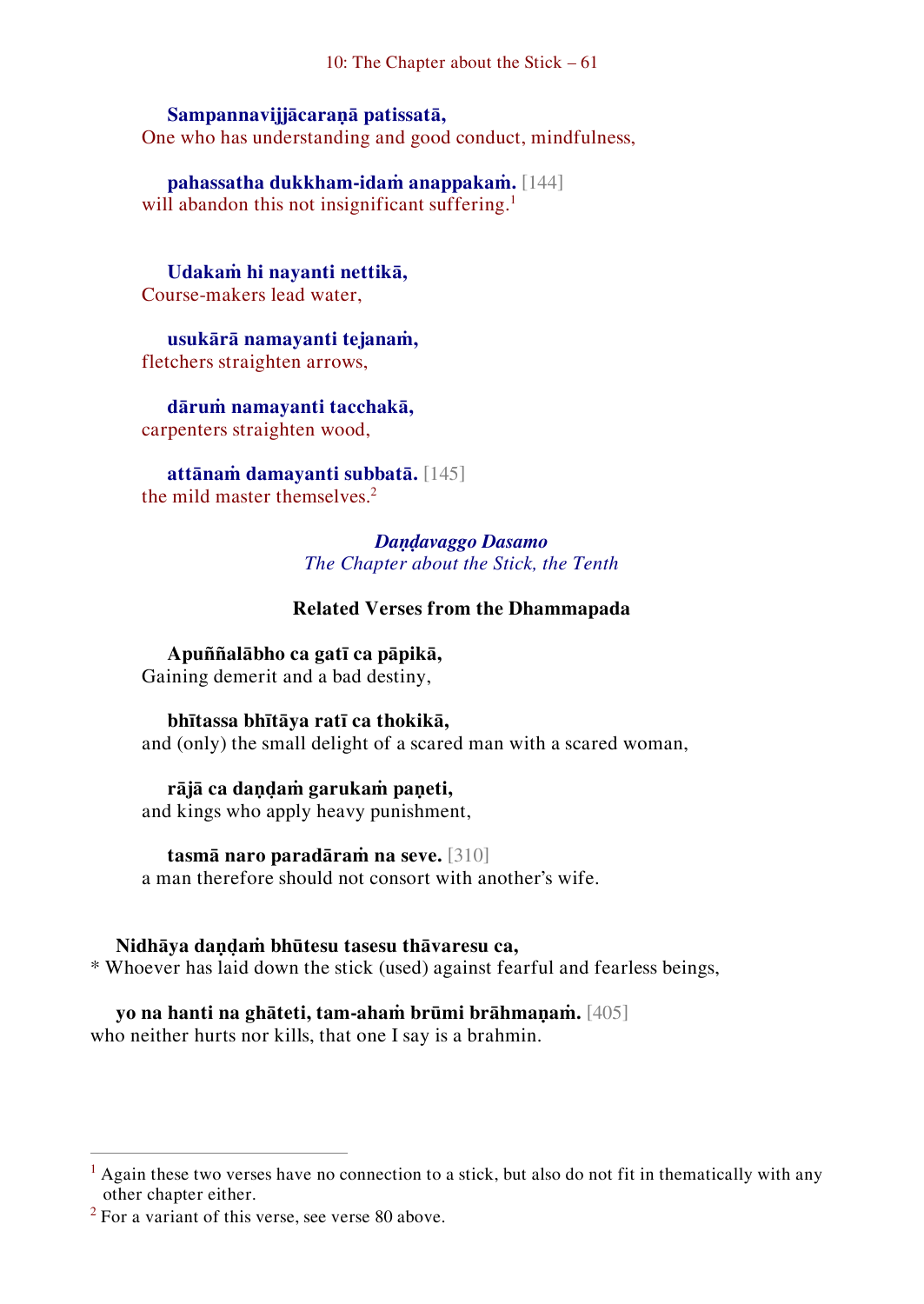### **Aviruddhaṁ viruddhesu, attadaṇḍesu nibbutaṁ,**

Being friendly with the hostile, calm amongst those holding a stick,

**sādānesu anādānaṁ, tam-ahaṁ brūmi brāhmaṇaṁ.** [406] not attached amongst those attached, that one I say is a brahmin.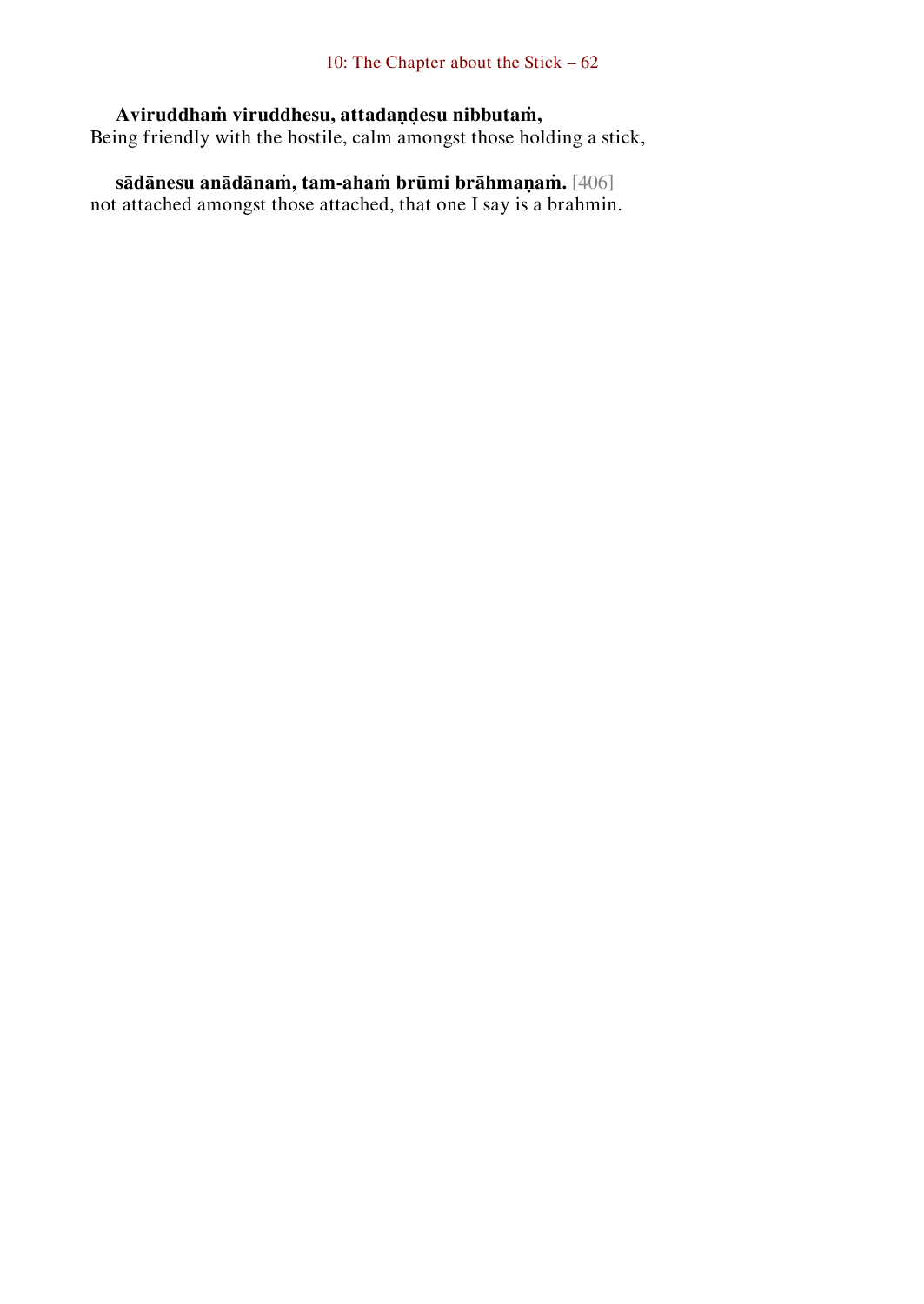### **Jarāvaggo 11. The Chapter about Old Age**

**Ko nu hāso, kim-ānando, niccaṁ pajjalite sati,** 

Why this laughter, why this joy, when the world is constantly burning,

**andhakārena onaddhā, padīpaṁ na gavesatha?** [146] why, when enveloped by darkness, do you not seek for a light?

**Passa cittakataṁ bimbaṁ, arukāyaṁ samussitaṁ,** See this beautified manikin, a heap of sores that is raised up,

**āturaṁ bahusaṅkappaṁ, yassa natthi dhuvaṁ ṭhiti.** [147] sick, imagined in many ways, $<sup>1</sup>$  which has nothing stable or firm.</sup>

**Parijiṇṇam-idaṁ rūpaṁ, roganīḷaṁ pabhaṅguraṁ,**  This body is worn out, a nest of disease, perishing,

**bhijjati pūtisandeho, maraṇantaṁ hi jīvitaṁ.** [148] the putrid body comes to destruction, for life ends in death.

**Yānimāni apatthāni alāpūneva sārade**  Like discarded white gourds<sup>2</sup> thrown away in autumn

**kāpotakāni aṭṭhīni, tāni disvāna kā rati?** [149] are these grey bones; seeing them, why is there delight?

> **Aṭṭhīnaṁ nagaraṁ kataṁ,** This fortress is made out of bones,

**maṁsalohitalepanaṁ,**  plastered over with flesh and blood,

**yattha jarā ca maccu ca,** but hidden within lie old age,

 $\overline{a}$ 

**māno makkho ca ohito.** [150] death, also conceit and anger.<sup>3</sup>

 $<sup>1</sup>$  It is very unclear how we should read this, as we are talking about the body it seems translations</sup> indicating it has many intentions are incorrect. The comm. says: *mahājanena bahudhā saṅkappaṁ*, which I follow.

 $2$  The comm. positions the Buddha as pointing out discarded corpses as he says this; the word specifically means white gourds.

 $3$  It seems strange to say that the mental states of conceit and anger lie hidden in the body here.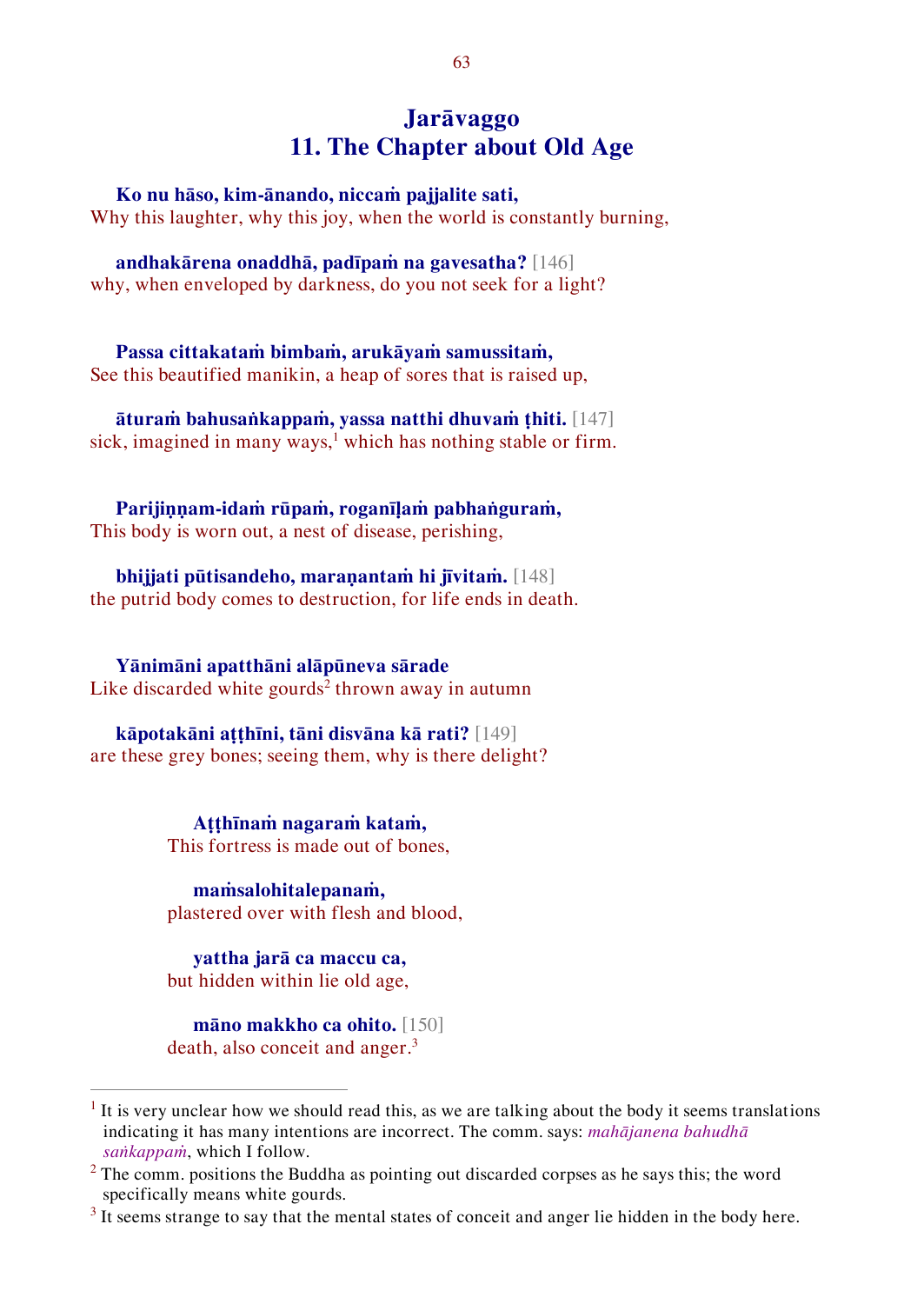11: The Chapter about Old Age – 64

**Jīranti ve rājarathā sucittā,**  Decorated royal chariots decay,

**atho sarīram-pi jaraṁ upeti,**  and the body also decays,

**satañ-ca Dhammo na jaraṁ upeti,** but the good Dhamma does not decay,

**santo have sabbhi pavedayanti.** [151] the good surely pass it on to the good.

**Appassutāyaṁ puriso balivaddo va jīrati,** 

The person of little learning increases in age like an ox,

**maṁsāni tassa vaḍḍhanti, paññā tassa na vaḍḍhati.** [152]

(for although) his flesh does increase, his wisdom does not increase.

**Anekajātisaṁsāraṁ sandhāvissaṁ anibbisaṁ**  Through the round of countless births and deaths I have wandered without finding

**gahakārakaṁ gavesanto: dukkhā jāti punappunaṁ.** [153] the housebuilder I was seeking: born and suffering once again.

### **Gahakāraka diṭṭhosi! Puna gehaṁ na kāhasi:**

O housebuilder, now you are seen! You will not build the house again:

**sabbā te phāsukā bhaggā, gahakūṭaṁ visaṅkhitaṁ,**

all your rafters have been broken, and the ridgepole has been destroyed,

### **visaṅkhāragataṁ cittaṁ, taṇhānaṁ khayam-ajjhagā.** [154]

my mind has reached the unconditioned, and craving's end has been achieved.

**Acaritvā brahmacar<sup>i</sup> yaṁ, aladdhā yobbane dhanaṁ,** Not having lived the holy life, not having gained wealth in their youth,

**jiṇṇakoñcā ca jhāyanti khīṇamacche va pallale.** [155] they waste away like herons in a small lake devoid of fish.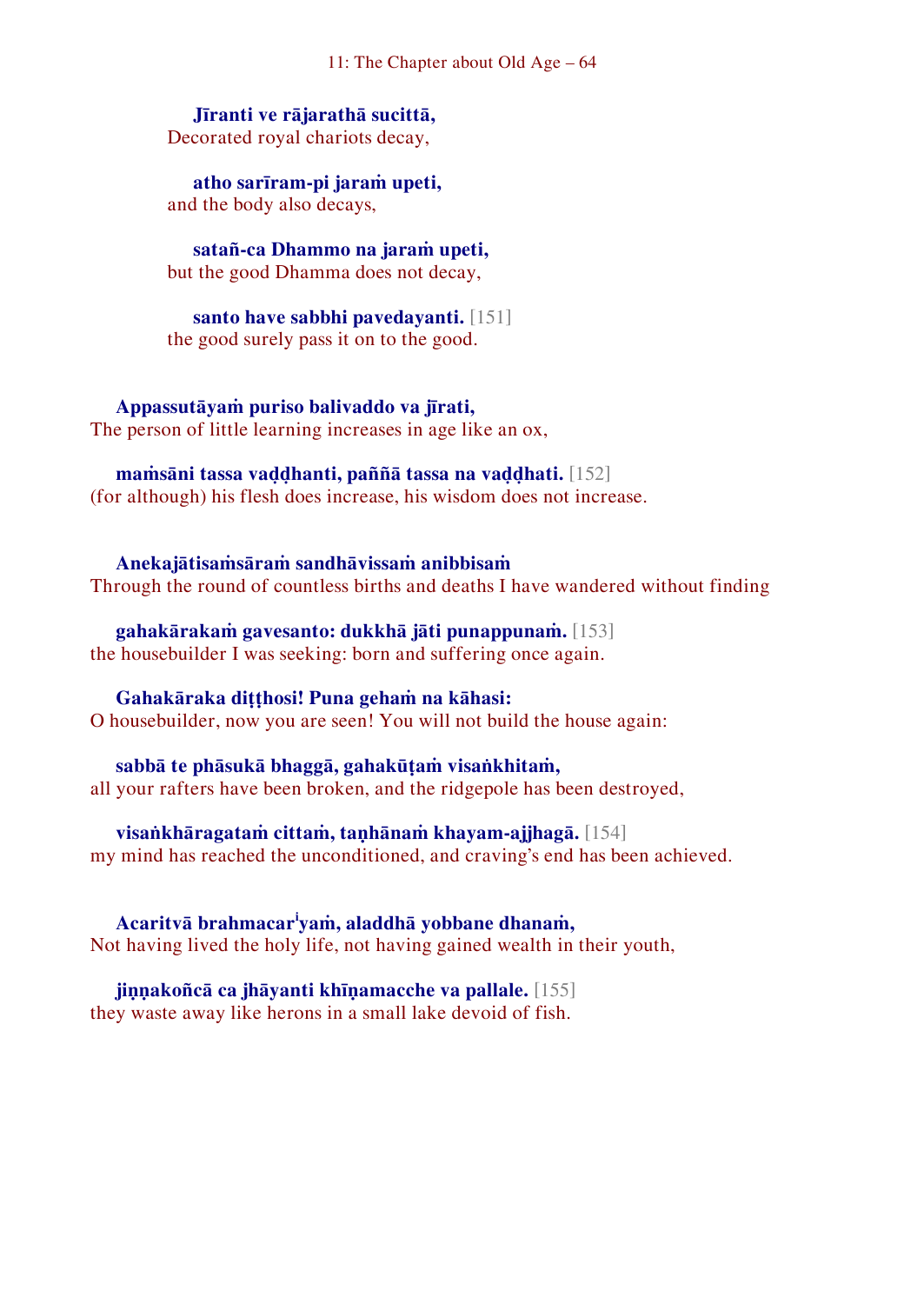11: The Chapter about Old Age – 65

### **Acaritvā brahmacar<sup>i</sup> yaṁ aladdhā yobbane dhanaṁ**  Not having lived the holy life, not having gained wealth in their youth,

**senti cāpātikhittā va, purāṇāni anutthunaṁ.** [156] they lie like (shafts) shot from a bow, wailing about things in the past.

### *Jarāvaggo Ekādasamo The Chapter about Old Age, the Eleventh*

### **Related Verses from the Dhammapada**

**Yathā daṇḍena gopālo gāvo pāceti gocaraṁ,**  Like a cowherd with a stick drives cattle to pasture,

### **evaṁ jarā ca maccu ca āyuṁ pācenti pāṇinaṁ.** [135]

so do old age and death drive life out of beings.

### **Sukhaṁ yāva jarā sīlaṁ, sukhā saddhā patiṭṭhitā,**

Virtuous conduct till old age is good, the establishing of faith is good,

**sukho paññāya paṭilābho, pāpānaṁ akaraṇaṁ sukhaṁ.** [333] the acquisition of wisdom is good, doing nothing wicked is good.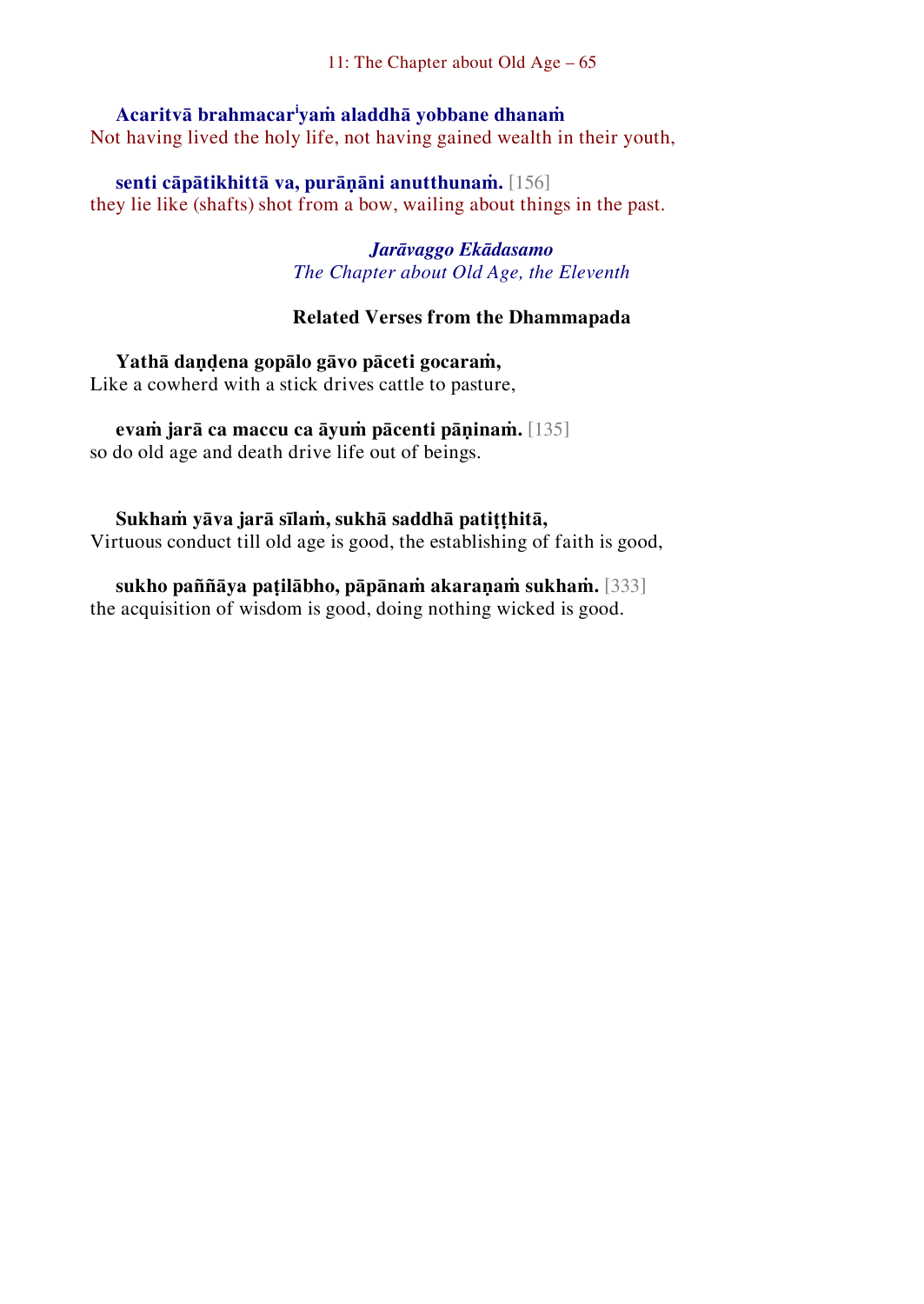## **Attavaggo 12. The Chapter about the Self**

### **Attānañ-ce piyaṁ jaññā rakkheyya naṁ surakkhitaṁ,**

If one regards oneself as dear one should guard oneself right well,

### **tiṇṇam-aññataraṁ yāmaṁ paṭijaggeyya paṇḍito.** [157]

during one of the three watches (of the night) the wise one should stay alert.<sup>1</sup>

### **Attānam-eva paṭhamaṁ patirūpe nivesaye,**

First one should establish oneself in what is suitable,

### **athaññam-anusāseyya, na kilisseyya paṇḍito.** [158]

then one can advise another, the wise one should not have (any) defilement.

### **Attānañ-ce tathā kay<sup>i</sup> rā yathaññam-anusāsati,**

He should do himself as he would advise another (to do),

### **sudanto vata dametha, attā hi kira duddamo.** [159]

being well-trained, he could surely train (another), for it is said the self is difficult to train.

### **Attā hi attano nātho, ko hi nātho paro siyā?**

 $\overline{a}$ 

For the self is the friend of self, for what other friend would there be?

### **Attanā va sudantena nāthaṁ labhati dullabhaṁ.** [160]

When the self is well-trained, one finds a friend that is hard to find.

### **Attanā va kataṁ pāpaṁ, attajaṁ attasambhavaṁ,**

That wickedness done by oneself, born in oneself, arising in oneself,

### **abhimatthati dummedhaṁ vaj<sup>i</sup> raṁ vasmamayaṁ maṇiṁ.** [161] crushes the one who is stupid, as a diamond (crushes) a rock-jewel.<sup>2</sup>

<sup>1</sup> The commentary takes *yāma* as meaning *one of the three periods (of life)*: youth, adulthood and old age; but the Buddha often recommended that one watch of the night should be spent in meditation, and this is the meaning I follow here.

 $2$  It seems odd to compare wickedness to a diamond and the self to a rock-jewel (presumably meaning a fake jewel), and the simile is not convincing. It is presumably the ease with which a diamond crushes a fake jewel which is being highlighted.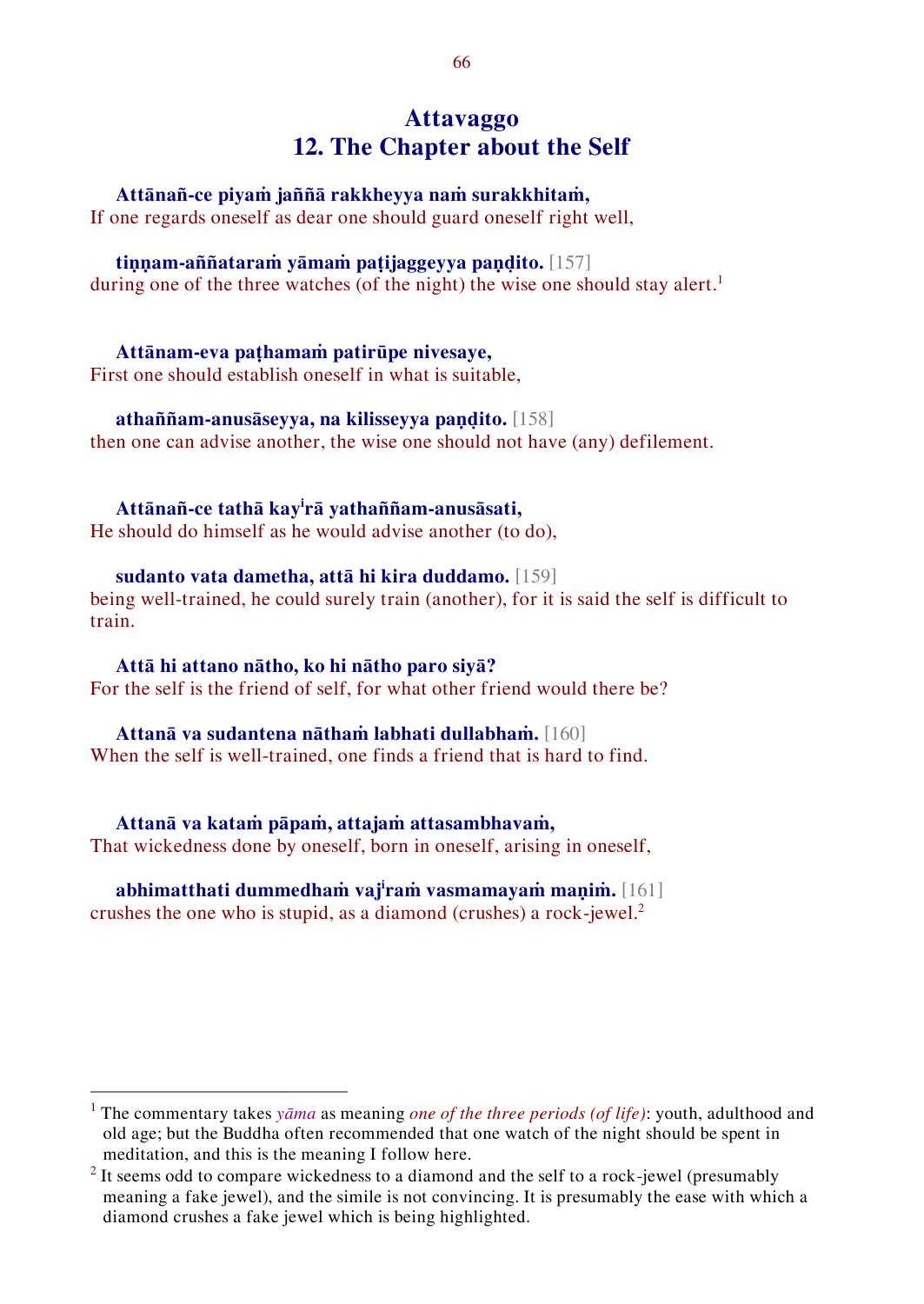### **Yassa accantadussīlyaṁ, māluvā Sālam-ivotataṁ,**

The one who has an exceeding lack of virtue, like a deadly creeper covering a Sal tree,

**karoti so tathattānaṁ yathā naṁ icchatī diso.** [162] makes himself the same as his enemy wishes him to be.

**Sukarāni asādhūni, attano ahitāni ca,** Easily done are things not good, and unbeneficial for oneself,

**yaṁ ve hitañ-ca sādhuñ-ca taṁ ve paramadukkaraṁ.** [163] but that which is beneficial and good is supremely hard to do.

**Yo sāsanaṁ arahataṁ Ar<sup>i</sup> yānaṁ Dhammajīvinaṁ** \* Whoever reviles the worthy teaching of the Noble Ones who live by Dhamma,

### **paṭikkosati dummedho diṭṭhiṁ nissāya pāpikaṁ,**

that stupid one, depending on wicked views,

**phalāni kaṭṭhakasseva attaghaññāya phallati.** [164] like the bamboo when it bears fruit, brings about his own destruction.<sup>1</sup>

**Attanā va kataṁ pāpaṁ, attanā saṅkilissati,** 

By oneself alone is a wicked deed done, by oneself is one defiled,

### **attanā akataṁ pāpaṁ, attanā va visujjhati,**

by oneself is a wicked deed left undone, by oneself is one purified,

### **suddhī asuddhī paccattaṁ, nāñño aññaṁ visodhaye.** [165]

purity and impurity come from oneself, (for) no one can purify another.

### **Atta-d-atthaṁ paratthena bahunā pi na hāpaye;**

 $\overline{a}$ 

One should not neglect one's own good for another's, however great;

### **atta-d-attham-abhiññāya sa-d-atthapasuto siyā.** [166]

knowing what is good for oneself one should be intent on that good.

*Attavaggo Dvādasamo The Chapter about the Self, the Twelfth*

<sup>&</sup>lt;sup>1</sup> The bamboo flowers only after a very great length of time (often  $60+$  years or more), and then dies.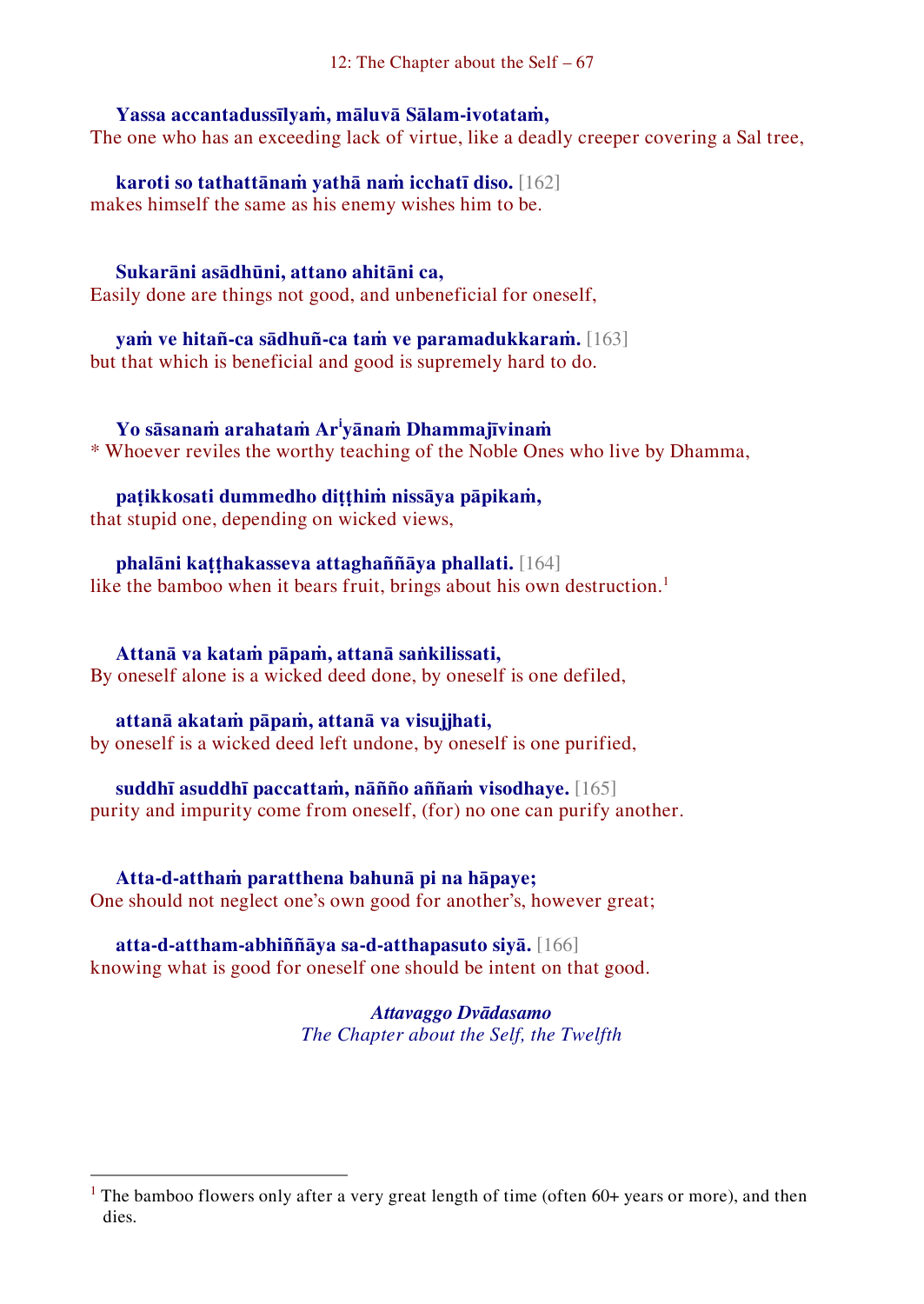#### 12: The Chapter about the Self – 68

### **Related Verses from the Dhammapada**

**Na paresaṁ vilomāni, na paresaṁ katākataṁ** Not the wrongs of others, or what others have done or have not done

**attano va avekkheyya, katāni akatāni ca.** [50] one should consider, but what has been done and not done by oneself.

**Carañ-ce nādhigaccheyya seyyaṁ sadisam-attano,** If while roaming one cannot find one better or the same as oneself,

**ekacar<sup>i</sup> yaṁ daḷhaṁ kay<sup>i</sup> rā: natthi bāle sahāyatā.** [61] one should resolve to go alone: there is no friendship with fools.

**"Puttā matthi, dhanam-matthi," iti bālo vihaññati,**  "Sons are mine, riches are mine," so the fool suffers vexation,

**attā hi attano natthi, kuto puttā, kuto dhanaṁ?** [62] when even self is not his own, how then sons, how then riches?

**Caranti bālā dummedhā amitteneva attanā,** 

Stupid fools live having themselves as their own foes,

**karontā pāpakaṁ kammaṁ, yaṁ hoti kaṭukapphalaṁ.** [66] committing wicked deeds, which produce bitter fruit.

**Udakaṁ hi nayanti nettikā,**  Course-makers lead water,

**usukārā namayanti tejanaṁ,**  fletchers straighten arrows,

**dāruṁ namayanti tacchakā,**  carpenters straighten wood,

**attānaṁ damayanti paṇḍitā.** [80] the wise master themselves.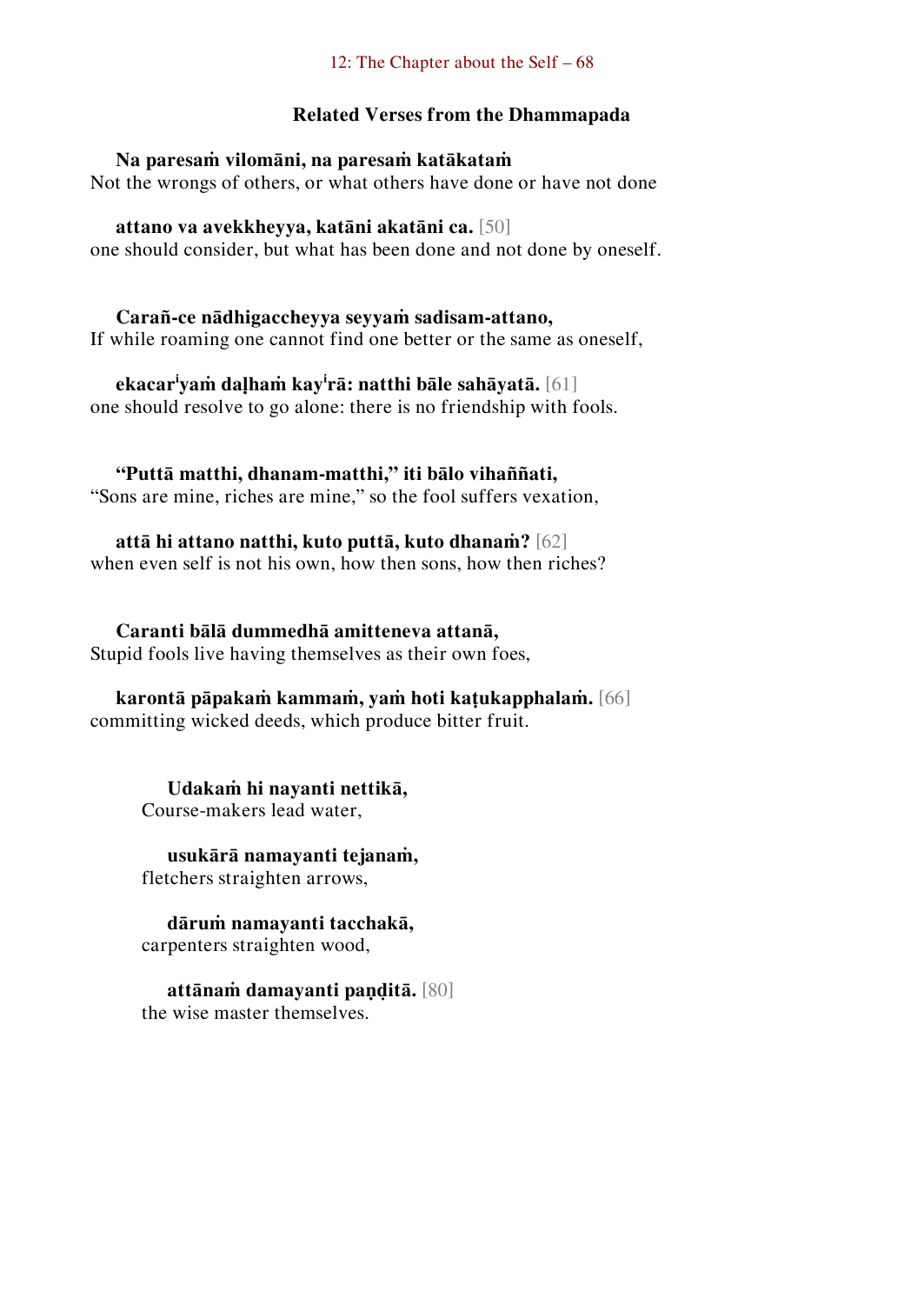#### 12: The Chapter about the Self – 69

### **Na attahetu na parassa hetu,**

Not for one's own sake and not for another's sake,

**na puttam-icche na dhanaṁ na raṭṭhaṁ –** not desiring a child, riches, or a kingdom –

### **na iccheyya adhammena samiddhim-attano;**

he should not desire his success through corruption;

**sa sīlavā paññavā dhammiko siyā.** [84]

he should be both virtuous and wise and righteous.

#### **Tatrābhiratim-iccheyya, hitvā kāme akiñcano,**

One should desire to delight in that place, having given up sense pleasures, and having no possessions,

### **par<sup>i</sup> yodapeyya attānaṁ cittaklesehi paṇḍito.** [88]

the wise one should purify the self of defilements of mind.

**Yo sahassaṁ sahassena saṅgāme mānuse jine,**  One may conquer a thousand men a thousand times in a battle,

#### **ekañ-ca jeyya attānaṁ, sa ve saṅgāmajuttamo.** [103]

but having conquered one's own self, one would surely be supreme in battle.

### **Attā have jitaṁ seyyo yā cāyaṁ itarā pajā,**

Conquest over self is better than that over other people,

**attadantassa posassa, niccaṁ saññatacārino,** [104]

for the person who conquers himself, who lives constantly well-restrained,

### **neva devo na gandhabbo, na Māro saha Brahmunā,**

neither gods, nor gandhabbas, nor Māra together with Brahmās,

**jitaṁ apajitaṁ kay<sup>i</sup> rā tathārūpassa jantuno.** [105] can turn conquest into defeat for a person who is like this.

**Sabbe tasanti daṇḍassa, sabbe bhāyanti maccuno,** Everyone trembles at the stick, everyone is in fear of death,

**attānaṁ upamaṁ katvā, na haneyya na ghātaye.** [129] comparing oneself (with others), one should not hurt or have (them) hurt.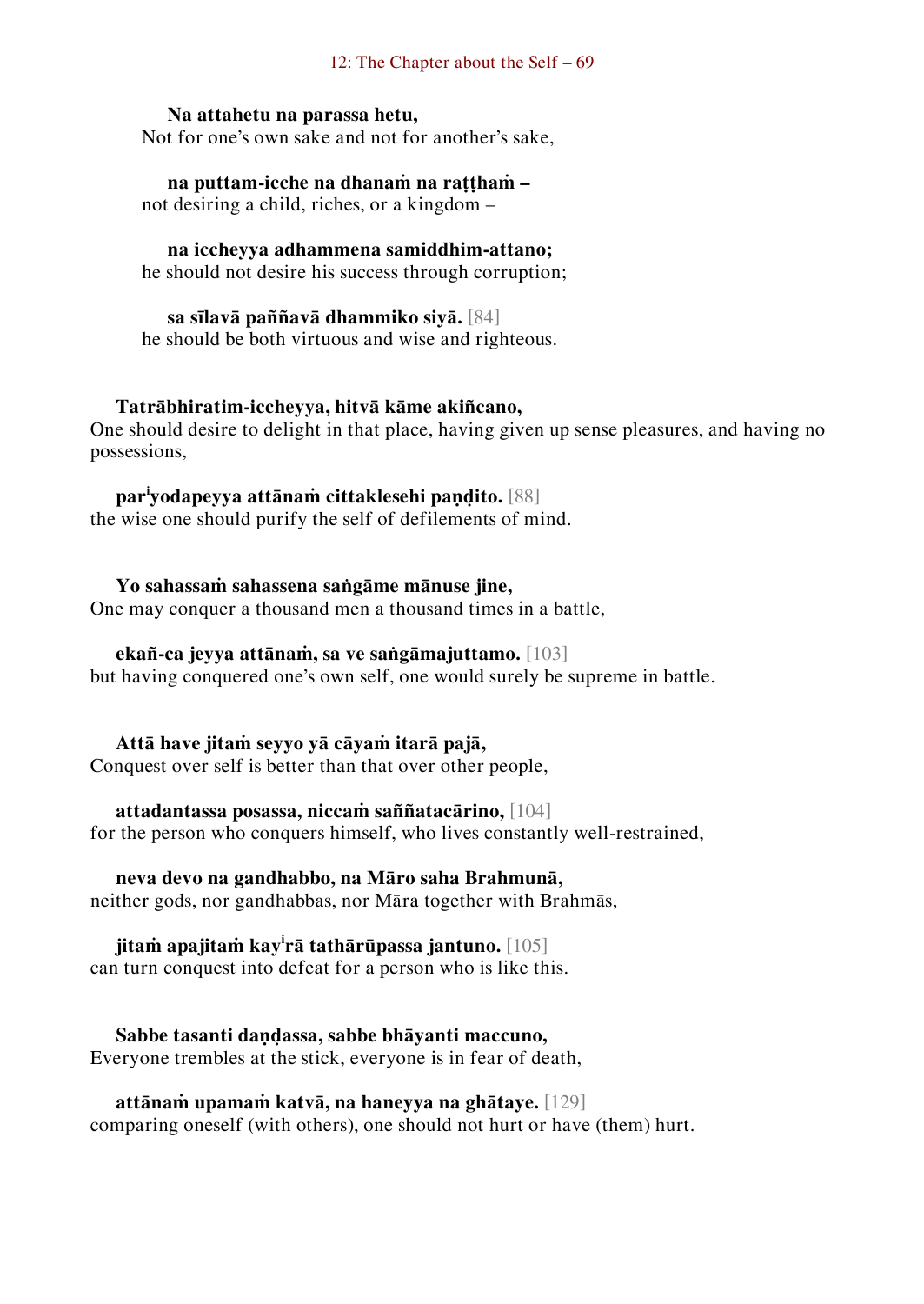### **Sabbe tasanti daṇḍassa, sabbesaṁ jīvitaṁ piyaṁ,**

Everyone trembles at the stick, for all of them life is dear,

**attānaṁ upamaṁ katvā, na haneyya na ghātaye.** [130] comparing oneself (with others), one should not hurt or have (them) hurt.

### **Sukhakāmāni bhūtāni yo daṇḍena vihiṁsati,**

One who harms with a stick beings who desire happiness,

### **attano sukham-esāno, pecca so na labhate sukhaṁ.** [131] while seeking happiness for himself, won't find happiness after death.

### **Sukhakāmāni bhūtāni yo daṇḍena na hiṁsati,**

One who harms not with a stick beings who desire happiness,

### **attano sukham-esāno, pecca so labhate sukhaṁ.** [132]

while seeking happiness for himself, will find happiness after death.

**Udakaṁ hi nayanti nettikā,**  Course-makers lead water,

**usukārā namayanti tejanaṁ,**  fletchers straighten arrows,

**dāruṁ namayanti tacchakā,**  carpenters straighten wood,

#### **attānaṁ damayanti subbatā.** [145] the mild master themselves.

### **So karohi dīpam-attano,**

One should make an island for oneself,

### **khippaṁ vāyama paṇḍito bhava,**  soon the wise one should endeavour,

**niddhantamalo, anaṅgaṇo,**  removing the stain, blemishless,

**dibbaṁ ariyabhūmim-ehisi.** [236] you will go to the divine and noble realm.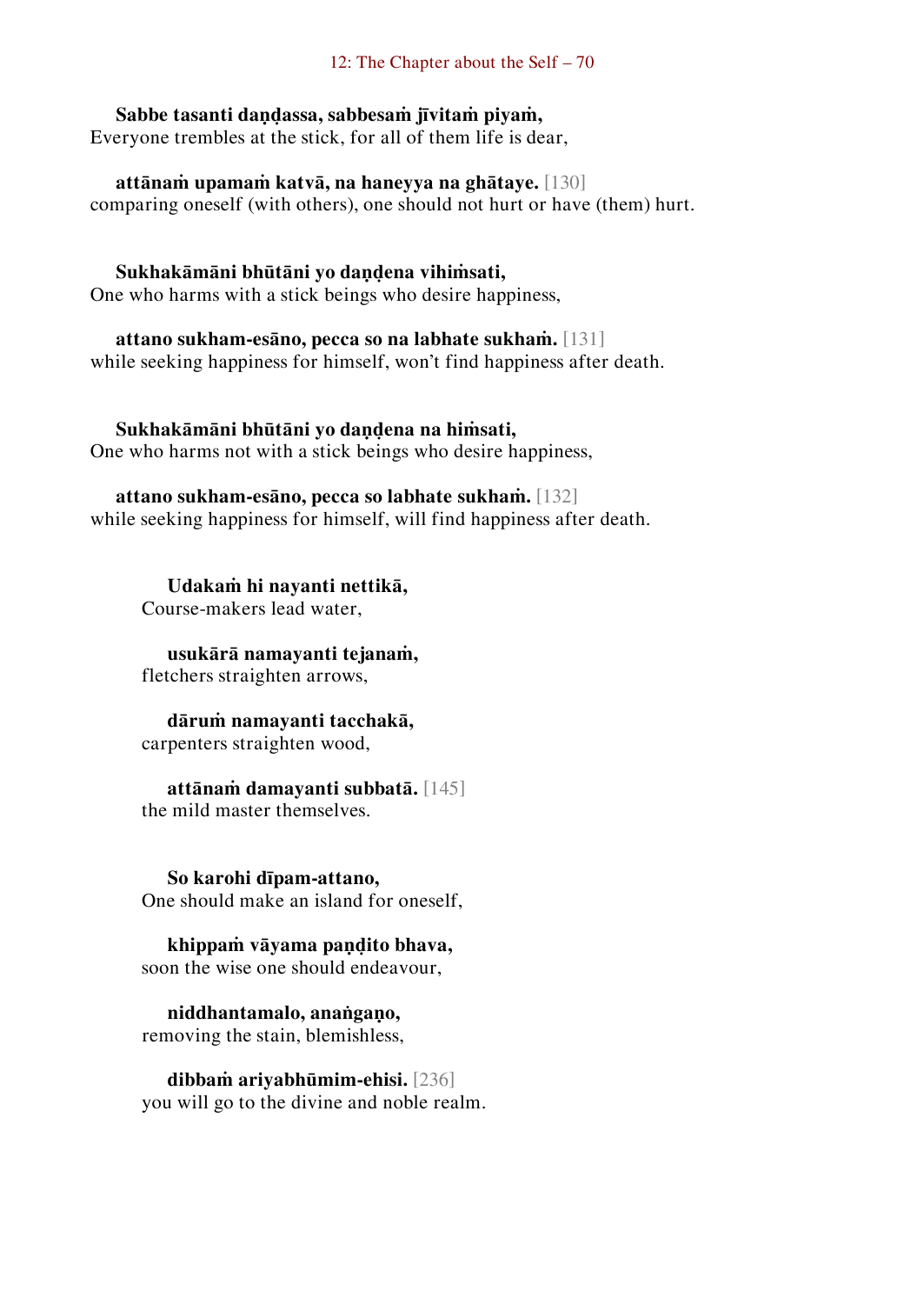### **So karohi dīpam-attano,**

One should make an island for oneself,

**khippaṁ vāyama paṇḍito bhava,**  soon the wise one should endeavour,

**niddhantamalo anaṅgaṇo,**  removing the stain, blemishless,

**na punaṁ jātijaraṁ upehisi.** [238] you will not come to birth and old age again.

**Anupubbena medhāvī, thokathokaṁ khaṇe khaṇe,**  The sage gradually, little by little, moment by moment,

**kammāro rajatasseva, niddhame malam-attano.** [239] should remove the stain from himself, like a smith (removes the stain) from silver.

### **Sabbe dhammā anattā ti, yadā paññāya passati,**  All components (of mind and body) are without self, when one sees this with wisdom,

**atha nibbindatī dukkhe – esa maggo visuddhiyā.** [279] then one grows tired of suffering – this is the path to purity.

> **Ucchinda sineham-attano,**  Cut off (any) affection for one's self,

**kumudaṁ sāradikaṁ va pāṇinā,**  like an autumn lotus (plucked) with the hand,

**santimaggam-eva brūhaya**  develop fully the path to peace and

**Nibbānaṁ Sugatena desitaṁ.** [285] Nibbāna taught by the Happy One.

# **Paradukkhūpadānena attano sukham-icchati,**

One who desires happiness for oneself by causing suffering for another,

**verasaṁsaggasaṁsaṭṭho, verā so na parimuccati.** [291] being associated thus with hatred, is not fully released from that hatred.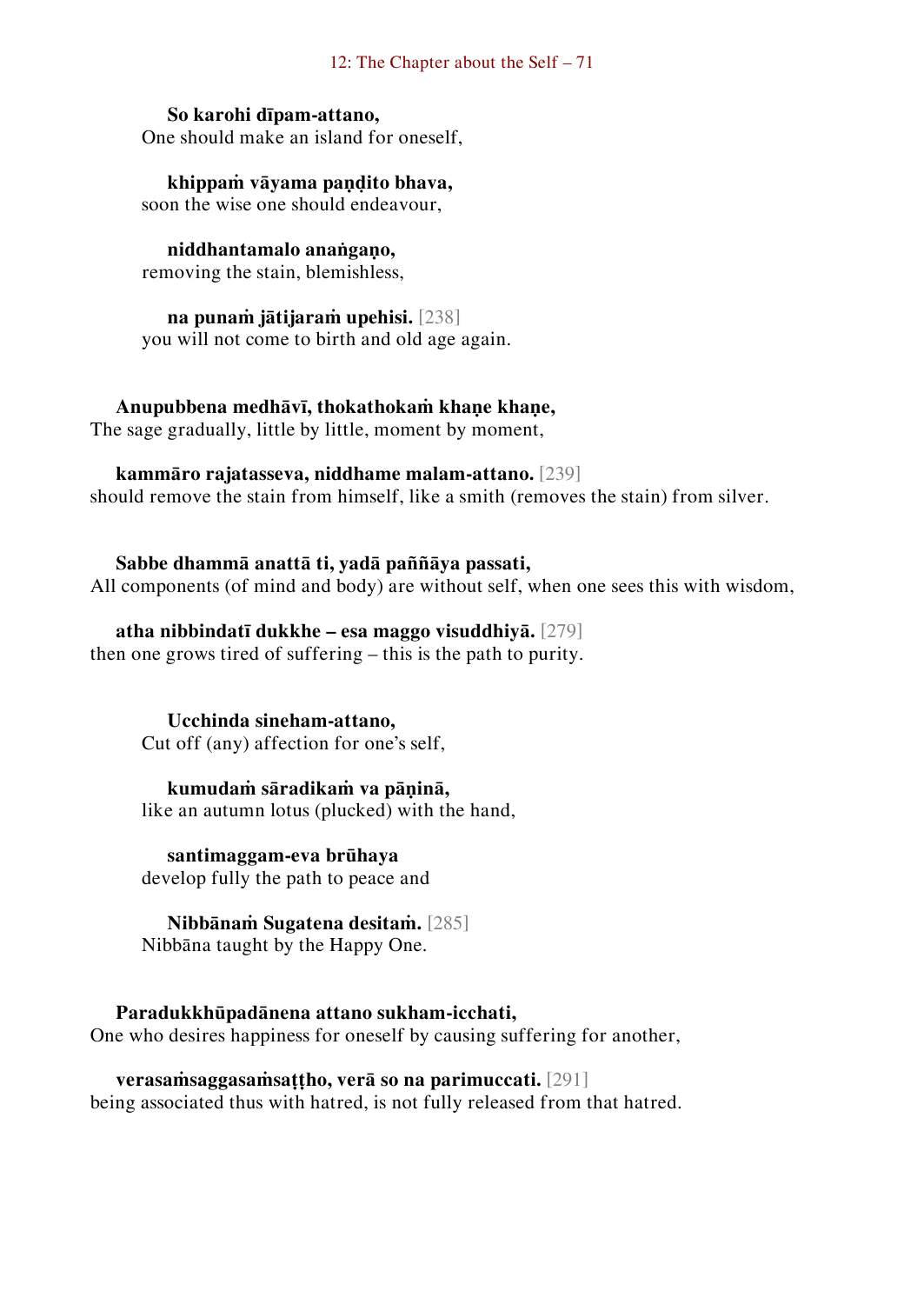#### **Nagaraṁ yathā paccantaṁ guttaṁ santarabāhiraṁ,**

As a border town is guarded on the inside and the outside,

#### **evaṁ gopetha attānaṁ, khaṇo vo mā upaccagā,**

so one should watch over oneself, and you should not let the moment pass,

#### **khaṇātītā hi socanti nirayamhi samappitā.** [315]

for when the chance has passed they grieve when consigned to the underworld.

#### **Varam-assatarā dantā, ājānīyā ca Sindhavā,**

Noble are the well-trained horses, the well-bred horses from Sindh,

#### **kuñjarā ca mahānāgā, attadanto tato varaṁ.** [322]

and the great tusker elephants, (and even) more noble than that is the one who has trained himself.

#### **Na hi etehi yānehi gaccheyya agataṁ disaṁ,**

Not by these vehicles can one go to the place beyond destinations,

#### **yathattanā sudantena, danto dantena gacchati.** [323]

as one through training himself well, being trained by the training, goes.

#### **Attanā codayattānaṁ, paṭimāsettam-attanā,**

By oneself one should censure self, by oneself one should be controlled,

#### **so attagutto satimā sukhaṁ bhikkhu vihāhisi.** [379]

he who guards himself, mindful, will live happily, monastic.

#### **Attā hi attano nātho, attā hi attano gati,**

Self is the protector of self, self is the refuge of self,

#### **tasmā saṁyamayattānaṁ assaṁ bhadraṁ va vāṇijo.** [380]

therefore one should restrain oneself, as a merchant his noble horse.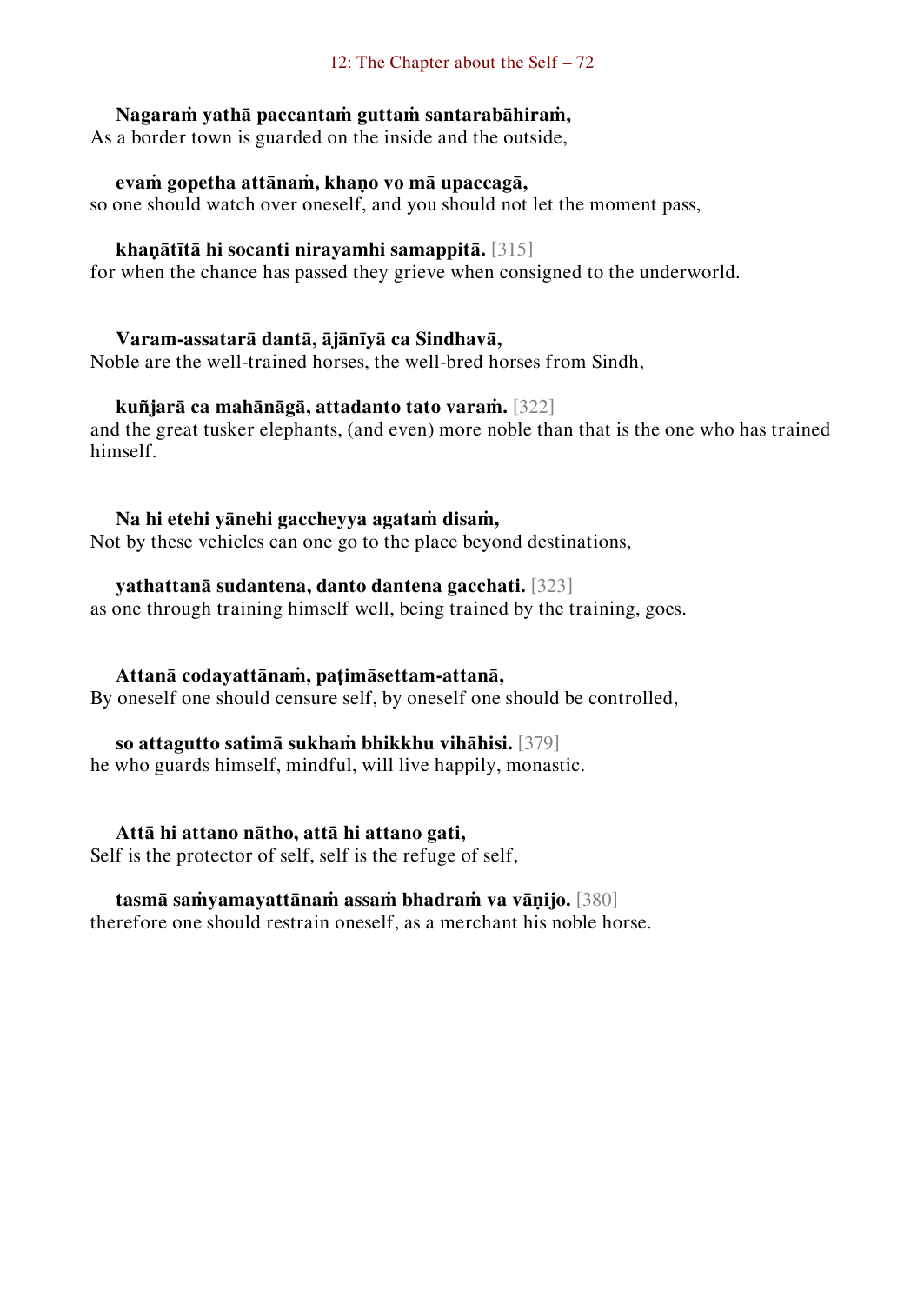#### 12: The Chapter about the Self – 73

# **Bāhitapāpo ti brāhmaṇo,**

Warding off wickedness one is called a brahmin,

#### **samacar<sup>i</sup> yā samaṇo ti vuccati,**

one living austerely is said to be an ascetic,

# **pabbājayam-attano malaṁ**

\* because of driving forth (all) stain from oneself

# **tasmā pabbajito ti vuccati.** [388]

one is said to be one who has gone forth.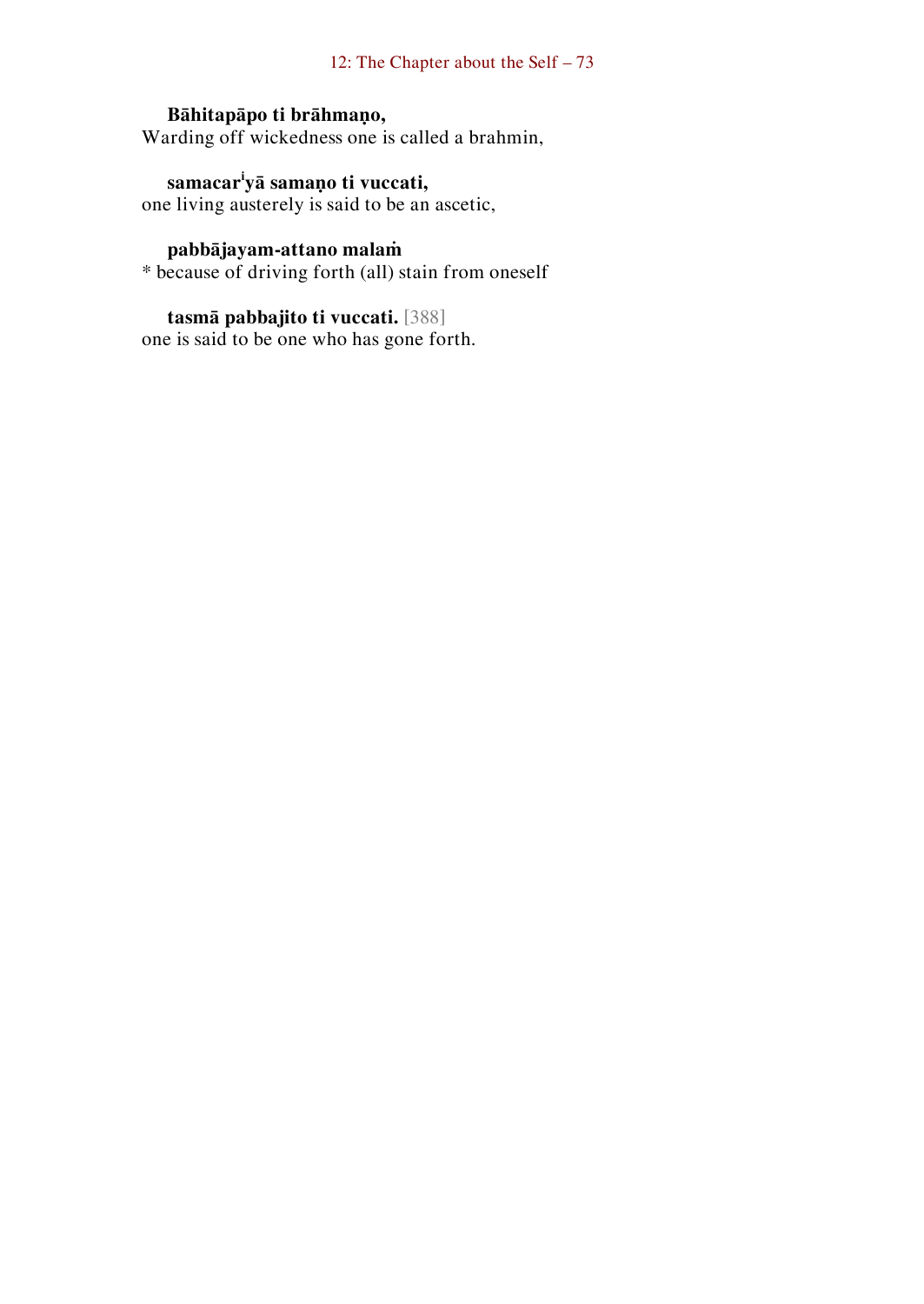# **Lokavaggo 13. The Chapter about the World**

**Hīnaṁ dhammaṁ na seveyya, pamādena na saṁvase,**  One should not follow lowly things, $<sup>1</sup>$  one should not abide heedlessly,</sup>

**micchādiṭṭhiṁ na seveyya, na siyā lokavaḍḍhano.** [167] one should not follow a wrong view, one should not foster worldliness.

**Uttiṭṭhe nappamajjeyya, Dhammaṁ sucaritaṁ care,**  One should strive, not be heedless, one should live by Dhamma, with good conduct,

**Dhammacārī sukhaṁ seti asmiṁ loke paramhi ca.** [168] living by Dhamma one lives at ease in this world and the next.

**Dhammaṁ care sucaritaṁ, na naṁ duccaritaṁ care,**  One should live by Dhamma, with good conduct, not with bad conduct,

**Dhammacārī sukhaṁ seti asmiṁ loke paramhi ca.** [169] living by Dhamma one lives at ease in this world and the next.

**Yathā bubbulakaṁ passe, yathā passe marīcikaṁ,**  One should see it as a bubble, one should see it as a mirage,

**evaṁ lokaṁ avekkhantaṁ Maccurājā na passati.** [170] looking on the world in this way the King of Death does not see (one).

**Etha passathimaṁ lokaṁ cittaṁ rājarathūpamaṁ,** Come, look upon this world adorned like a king's gilded chariot,

**yattha bālā visīdanti – natthi saṅgo vijānataṁ.** [171] where fools become depressed – there is no bond for those who understand.

**Yo ca pubbe pamajjitvā, pacchā so nappamajjati,**  Whoever was heedless before, but later is not heedless,

**sŏ imaṁ lokaṁ pabhāseti abbhā mutto va candimā.** [172] that one shines brightly on this world like the moon released from a cloud.

 $<sup>1</sup>$  Defined as being the five strands of sense pleasure.</sup>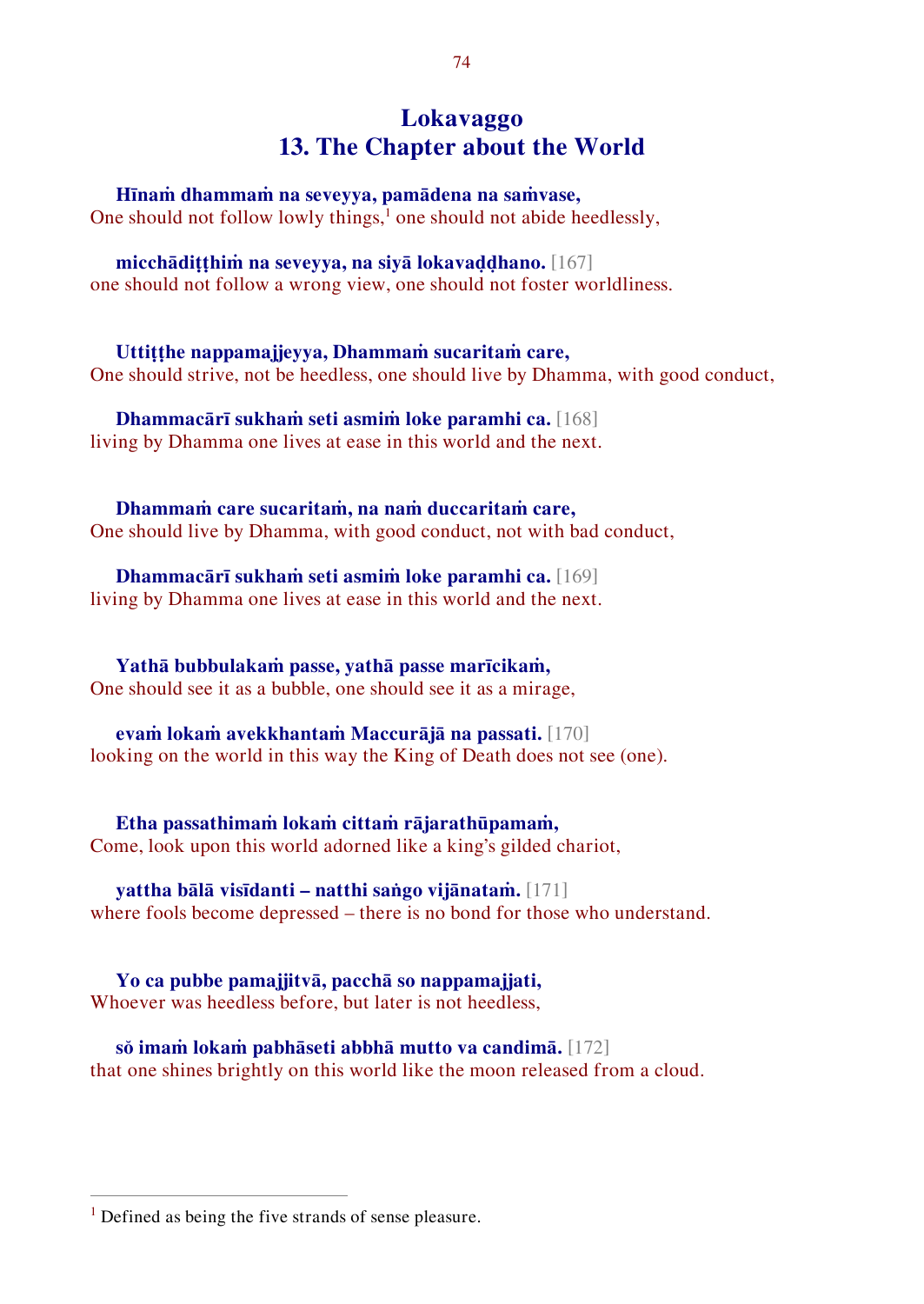**Yassa pāpaṁ kataṁ kammaṁ kusalena pithīyati –** The one whose wicked deed is covered over by a good deed –

**sŏ imaṁ lokaṁ pabhāseti abbhā mutto va candimā.** [173] that one shines brightly on this world like the moon released from a cloud.

**Andhabhūto ayaṁ loko, tanukettha vipassati,**  This world is blind, few here have true insight,

**sakunto jālamutto va appo saggāya gacchati.** [174] as few go to heaven as birds that escape from the net.

**Haṁsādiccapathe yanti, ākāse yanti iddhiyā,**  Geese go through the path of the sky, they go through the firmament by their power,

**nīyanti dhīrā lokamhā, jetvā Māraṁ savāhanaṁ.** [175] the wise are led out of the world, after beating Māra and his host.

**Ekaṁ dhammaṁ atītassa, musāvādissa jantuno,** For the person speaking falsely, who has transgressed in this one thing,

**vitiṇṇaparalokassa, natthi pāpaṁ akāriyaṁ.** [176] who has abandoned the next world, there is no wickedness left undone.

**Na ve kadar<sup>i</sup> yā devalokaṁ vajanti,**  The miserly go not to the world of the gods,

**bālā have nappasaṁsanti dānaṁ,** fools surely do not praise giving,

**dhīro ca dānaṁ anumodamāno,** but the wise one rejoices in giving,

**teneva so hoti sukhī parattha.** [177] and through that he is happy hereafter.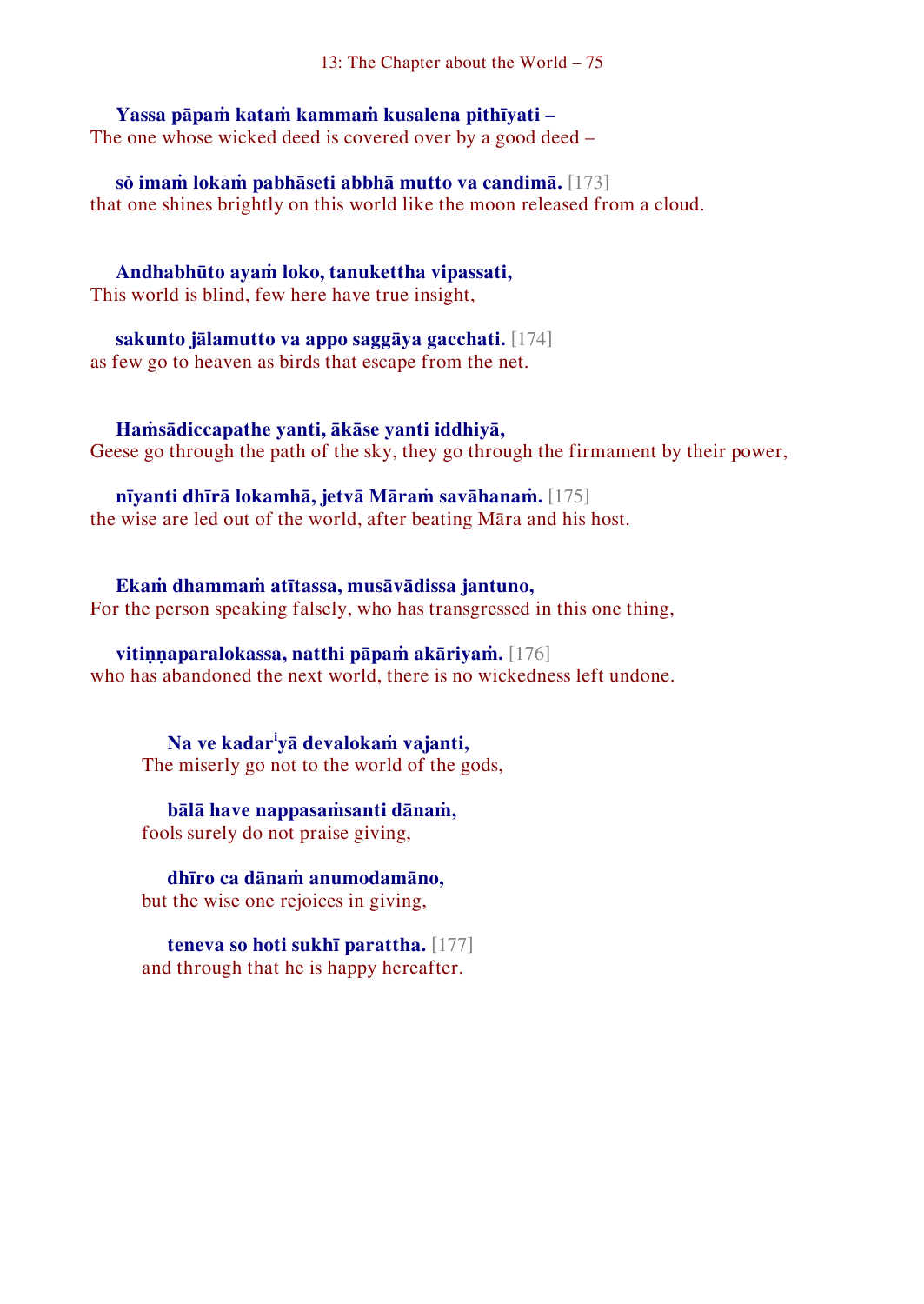13: The Chapter about the World – 76

#### **Pathavyā ekarajjena, saggassa gamanena vā,**  Having sole sovereignty over the earth, or going to heaven,

**sabbalokādhipaccena<sup>1</sup> – sotāpattiphalaṁ varaṁ.** [178] or lordship over the whole world – better is the fruit of stream-entry.

> *Lokavaggo Terasamo The Chapter about the World, the Thirteenth*

# **Related Verses from the Dhammapada**

**Yesaṁ sambodhi-aṅgesu sammā cittaṁ subhāvitaṁ,**  For those who have well developed with right mind the factors of complete awakening,

**ādānapaṭinissagge anupādāya ye ratā,** having given up grasping, those who delight in being unattached,

# **khīṇāsavā jutimanto, te loke parinibbutā.** [89]

pollutant-free, shining forth, are emancipated in the world.

**Yaṁ kiñci yiṭṭhaṁ ca hutaṁ ca loke** Whatever the alms or the sacrifice in the world

### **saṁvaccharaṁ yajetha puññapekkho,**

the one seeking merit may give for a year,

#### **sabbam-pi taṁ na catubhāgam-eti –**

all that comes not to a quarter (of the merit) –

**abhivādanā ujjugatesu seyyo.** [108] better is the worship of the upright.

# **Hirīnisedho puriso koci lokasmi' vijjati,**

 $\overline{a}$ 

Whatever person in the world is found restrained by conscience,

**yo nindaṁ appabodhati, asso bhadro kasām-iva.** [143] and is aware of his fault, is like a good horse that is (restrained) by a whip.

**Tatheva katapuññam-pi asmā lokā paraṁ gataṁ,**  Just so, when one who has performed merit goes from this world unto the next,

**puññāni paṭigaṇhanti piyaṁ ñātīva āgataṁ.** [220]

his merits are received just as relatives come to their loved one.

<sup>1</sup> These three terms (*ekarajjena, gamanena, ādhipaccena*) are ablative-like instrumentals.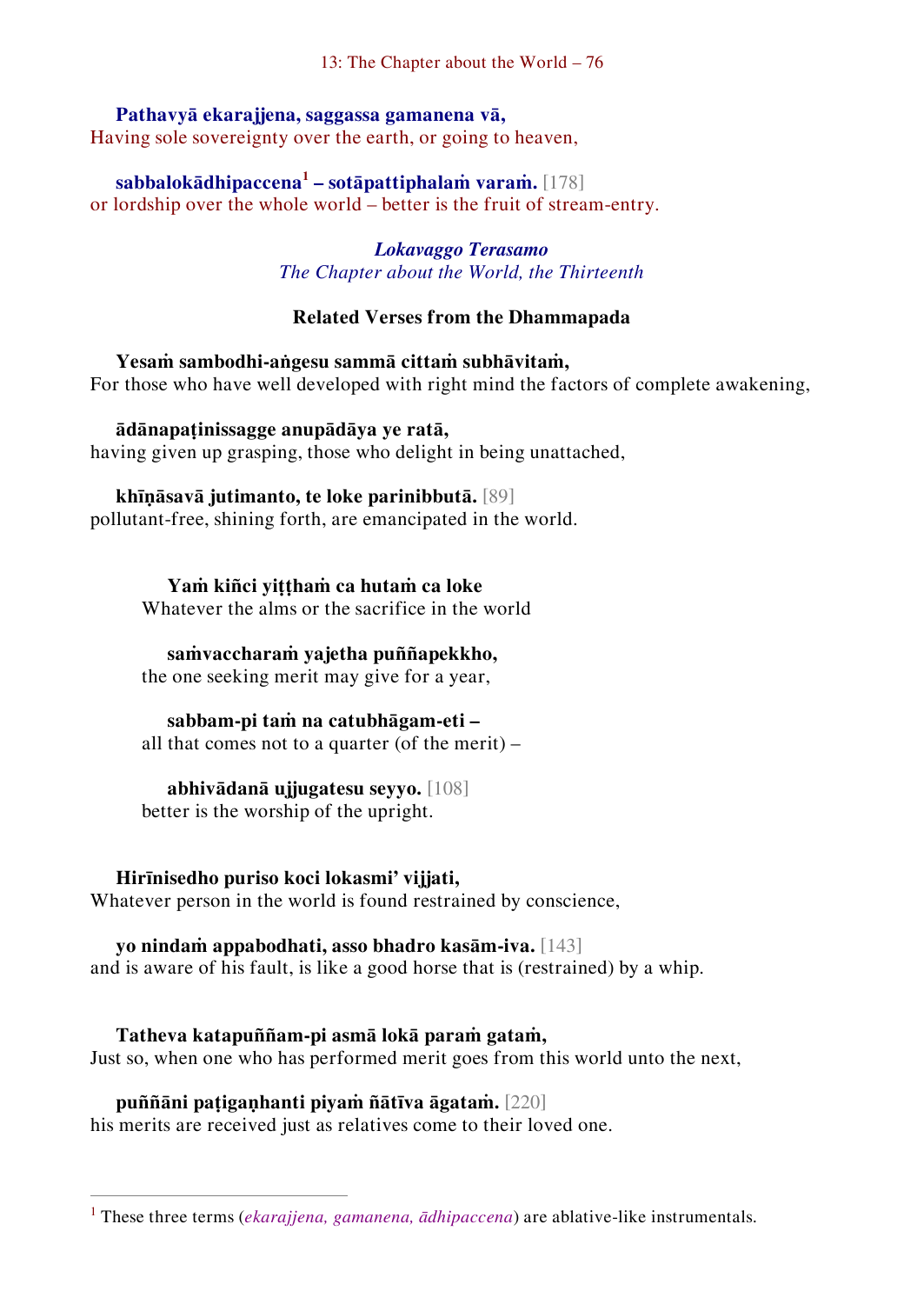#### 13: The Chapter about the World – 77

#### **Porāṇam-etaṁ, Atula, netaṁ ajjatanām-iva:**

This is something of old, Atula, this is not something of today:

#### **nindanti tuṇhim-āsīnaṁ, nindanti bahubhāṇinaṁ,**

they blame the one who sits silently, they blame the one who talks a lot,

#### **mitabhāṇim-pi nindanti, natthi loke anindito.** [227]

they blame the one who talks in moderation, there is no one in the world not blamed.

# **Malitthiyā duccaritaṁ, maccheraṁ dadato malaṁ,**

Bad conduct is a woman's stain, stinginess is a giver's stain,

**malā ve pāpakā dhammā asmiṁ loke paramhi ca.** [242] wicked actions are indeed stains both in this world and in the next.

#### **Yo pāṇam-atipāteti, musāvādañ-ca bhāsati,**

Whoever kills a living being, and speaks a word that is not true,

**loke adinnaṁ ādiyati, paradārañ-ca gacchati,** [246]

takes what is not given here, and goes to another's wife,

### **surāmerayapānañ-ca yo naro anuyuñjati,**

that person who is devoted to a drink of liquor and wine,

# **idhevam-eso lokasmiṁ mūlaṁ khaṇati attano.** [247]

digs up his own root right here in the world.

# **Yodha puññañ-ca pāpañ-ca bāhetvā brahmacar<sup>i</sup> yavā,**

\* If he is one who lives the holy life here, warding off both merit and demerit,

#### **saṅkhāya loke carati sa ce, bhikkhū ti vuccati.** [267]

and wanders with discrimination in the world, that one is said to be a monastic.

#### **Pāpāni parivajjeti sa munī tena so muni,**

The seer who rejects wicked deeds through that is (considered) a seer,

#### **yo munāti ubho loke muni tena pavuccati.** [269]

whoever understands both worlds because of that is said to be a seer.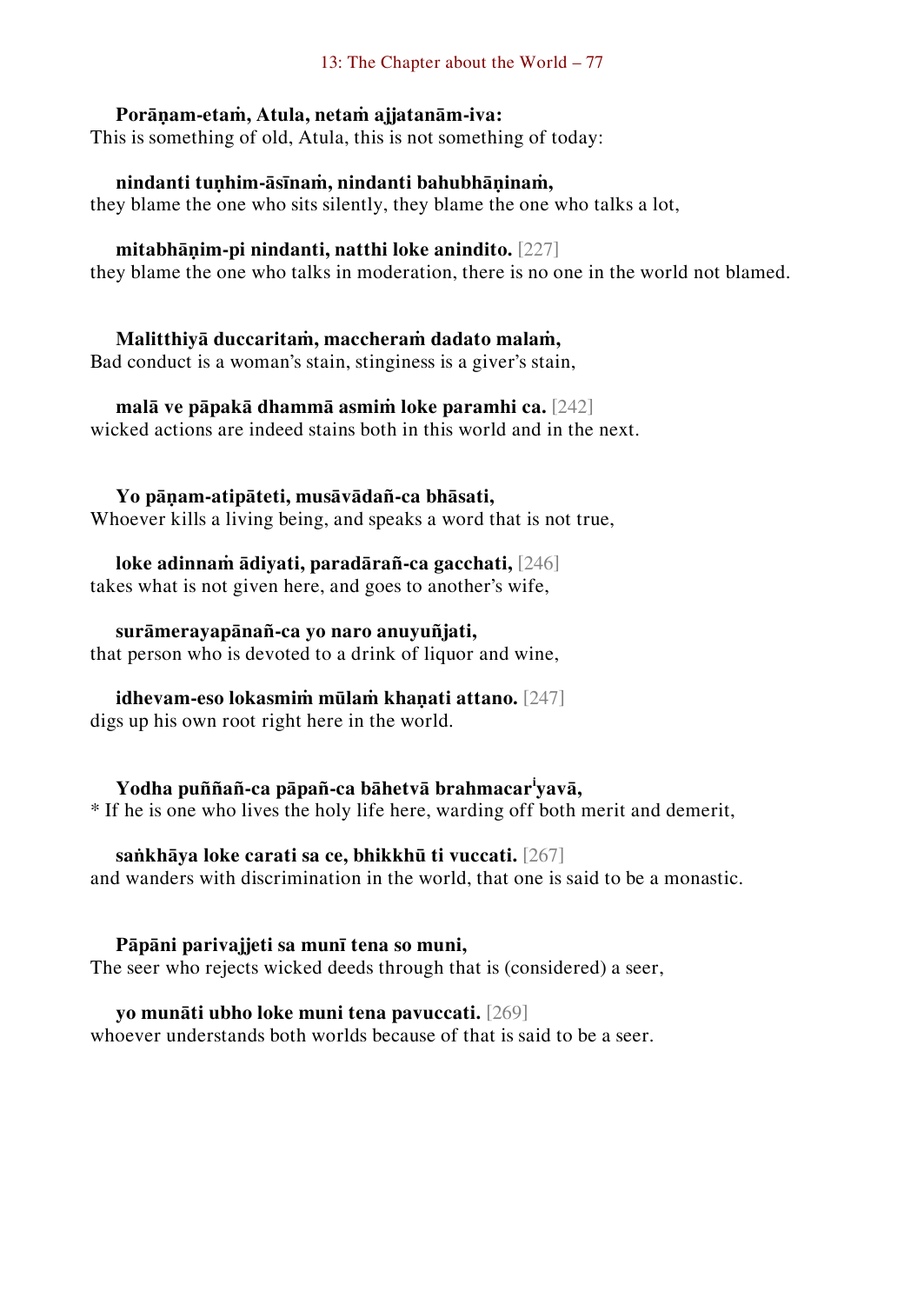#### **Sukhā matteyyatā loke, atho petteyyatā sukhā,**

Respecting one's mother is good in the world, also respecting one's father is good,

#### **sukhā sāmaññatā loke, atho brahmaññatā sukhā.** [332]

respecting ascetics is good in the world, also respecting (true) brahmins is good.

#### **Yaṁ esā sahatī jammī taṇhā loke visattikā,**

That one who is overcome by these low cravings and attachments in the world,

#### **sokā tassa pavaḍḍhanti abhivaṭṭhaṁ va bīraṇaṁ.** [335]

for him griefs increase like grass that has had heavy rain.

### **Yo cetaṁ sahatī jammiṁ taṇhaṁ loke duraccayaṁ,**

Whoever overcomes this low craving in the world, which is difficult to get past,

#### **sokā tamhā papatanti udabindu va pokkharā.** [336]

griefs fall from him like a drop of water from a lotus.

#### **Santakāyo santavāco, santavā susamāhito,**

Calm in body and calm in speech, having calmness and composure,

#### **vantalokāmiso bhikkhu upasanto ti vuccati.** [378]

having thrown off worldly gain the monastic is called one at peace.

# **Yo have daharo bhikkhu yuñjati Buddhasāsane,**

That young monastic who is devoted to the Buddha's dispensation,

#### **sŏ imaṁ lokaṁ pabhāseti, abbhā mutto va candimā.** [382]

shines forth in this world, like the moon freed from a cloud.

#### **Yodha dīghaṁ va rassaṁ vā aṇuṁ-thūlaṁ subhāsubhaṁ,**

\* Whoever in the world does not take what is not given, long, short,

**loke adinnaṁ nādiyati, tam-ahaṁ brūmi brāhmaṇaṁ.** [409] small, large, attractive or unattractive, that one I say is a brahmin.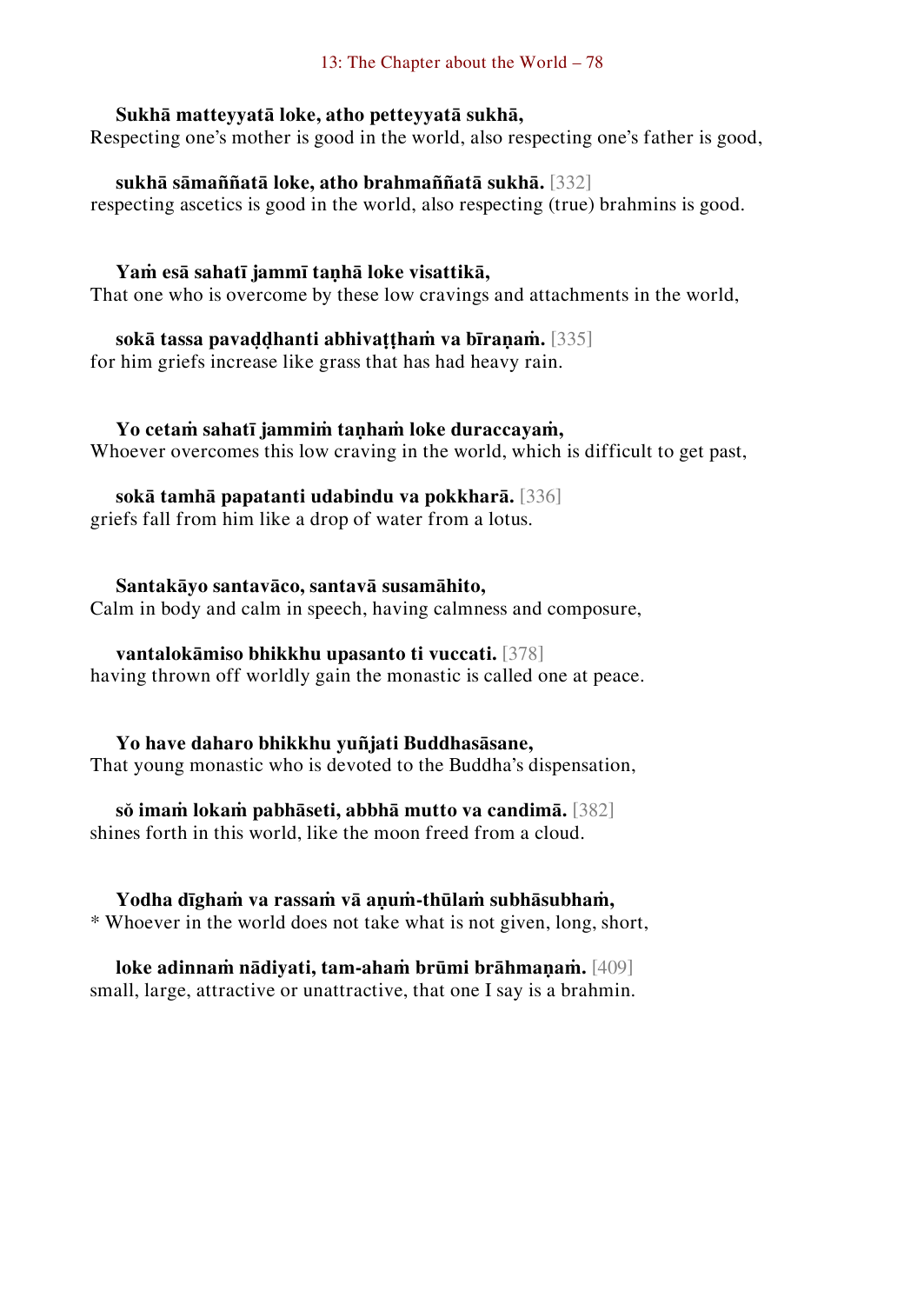# **Āsā yassa na vijjanti asmiṁ loke paramhi ca,**

For the one who has no longings in this world or in the next world,

**nirāsayaṁ visaṁyuttaṁ, tam-ahaṁ brūmi brāhmaṇaṁ.** [410] being without longings, detached, that one I say is a brahmin.

#### **Hitvā ratiñ-ca aratiñ-ca, sītibhūtaṁ nirūpadhiṁ,**

Abandoning delight and aversion, cooled off and free from cleaving,

**sabbalokābhibhuṁ vīraṁ, tam-ahaṁ brūmi brāhmaṇaṁ.** [418] a hero who vanquished the whole world, that one I say is a brahmin.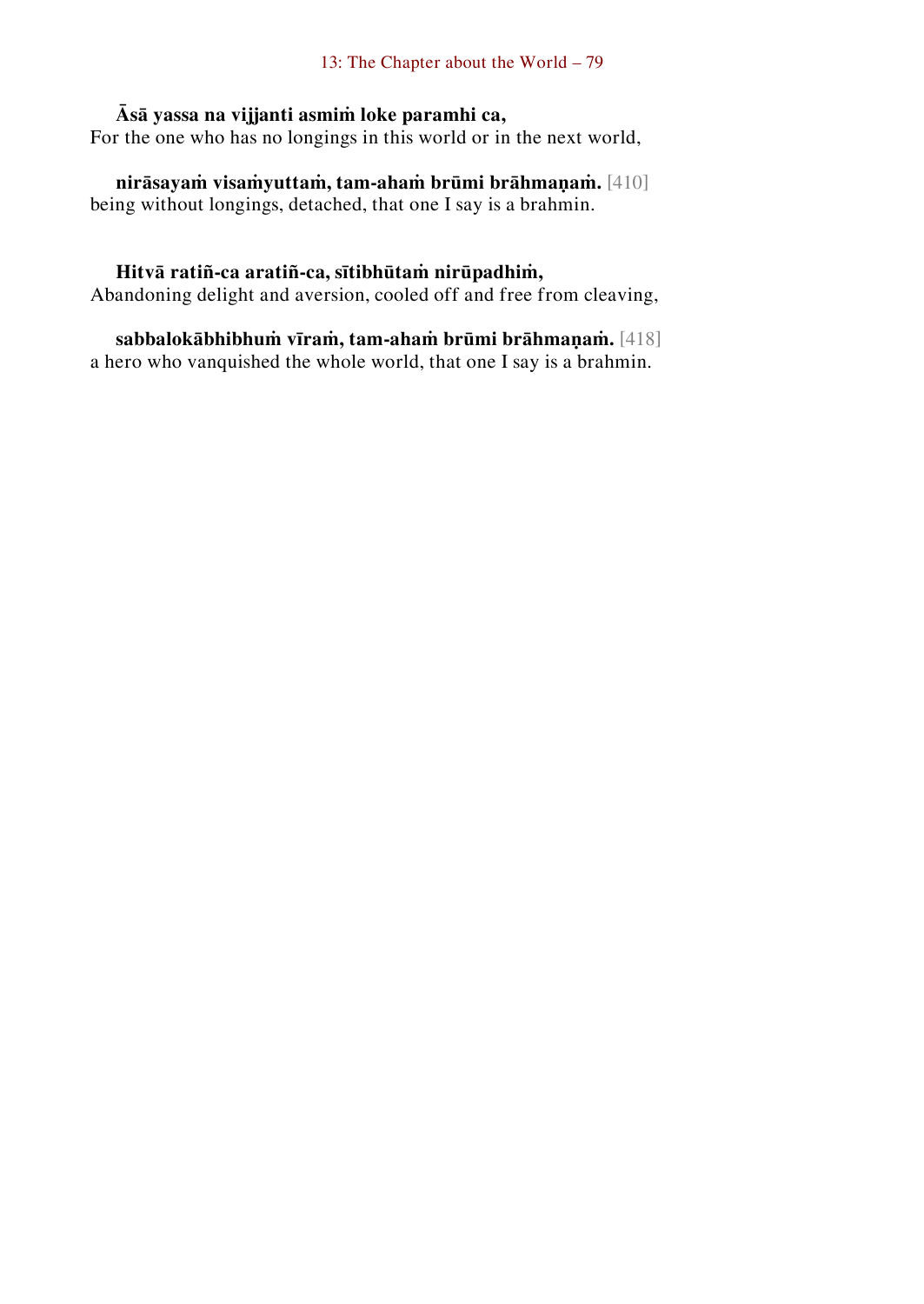# **Buddhavaggo 14. The Chapter about the Buddha**

#### **Yassa jitaṁ nāvajīyati,**

He whose victory cannot be undone,

#### **jitaṁ assa no yāti koci loke,**

whose victory no one here approaches,

#### **tam-Buddham-anantagocaraṁ,** the Buddha, whose range is endless,

**apadaṁ kena padena nessatha?** [179] by what path can you lead the pathless one?

#### **Yassa jālinī visattikā,**

 $\overline{a}$ 

\* For him there is no desire, attachment,

**taṇhā natthi kuhiñci netave,**  or craving to lead (him) anywhere, $<sup>1</sup>$ </sup>

**tam-Buddham-anantagocaraṁ,** the Buddha, whose range is endless,

**apadaṁ kena padena nessatha?** [180] by what path can you lead the pathless one?

**Ye jhānapasutā dhīrā, nekkhammūpasame ratā,**  Those wise ones intent on meditation,<sup>2</sup> who delight in the peace of renunciation,

**devā pi tesaṁ pihayanti, Sambuddhānaṁ satīmataṁ.** [181] even the gods are envious of them, the Sambuddhas, the ones who are mindful.

**Kiccho manussapaṭilābho, kicchaṁ maccāna' jīvitaṁ,** It is rare to acquire (birth as a) human, rare is the life of mortals,

**kicchaṁ Saddhammasavanaṁ, kiccho Buddhānam-uppādo.** [182] it is rare to hear the True Dhamma, rare the arising of Buddhas.

<sup>1</sup> This is the clue to the translation of this verse; what it is talking about is having none of the states (*padāni*) of craving (*taṇhā*), etc. by which the one beyond those states (*apadaṁ*) could be led.

<sup>2</sup> Comm: *jhānapasutā ti lakkhaṇūpanijjhānaṃ ārammaṇūpanijjhānan-ti*; *intent on meditation means meditating on the signs, meditating on the (concentration) object*.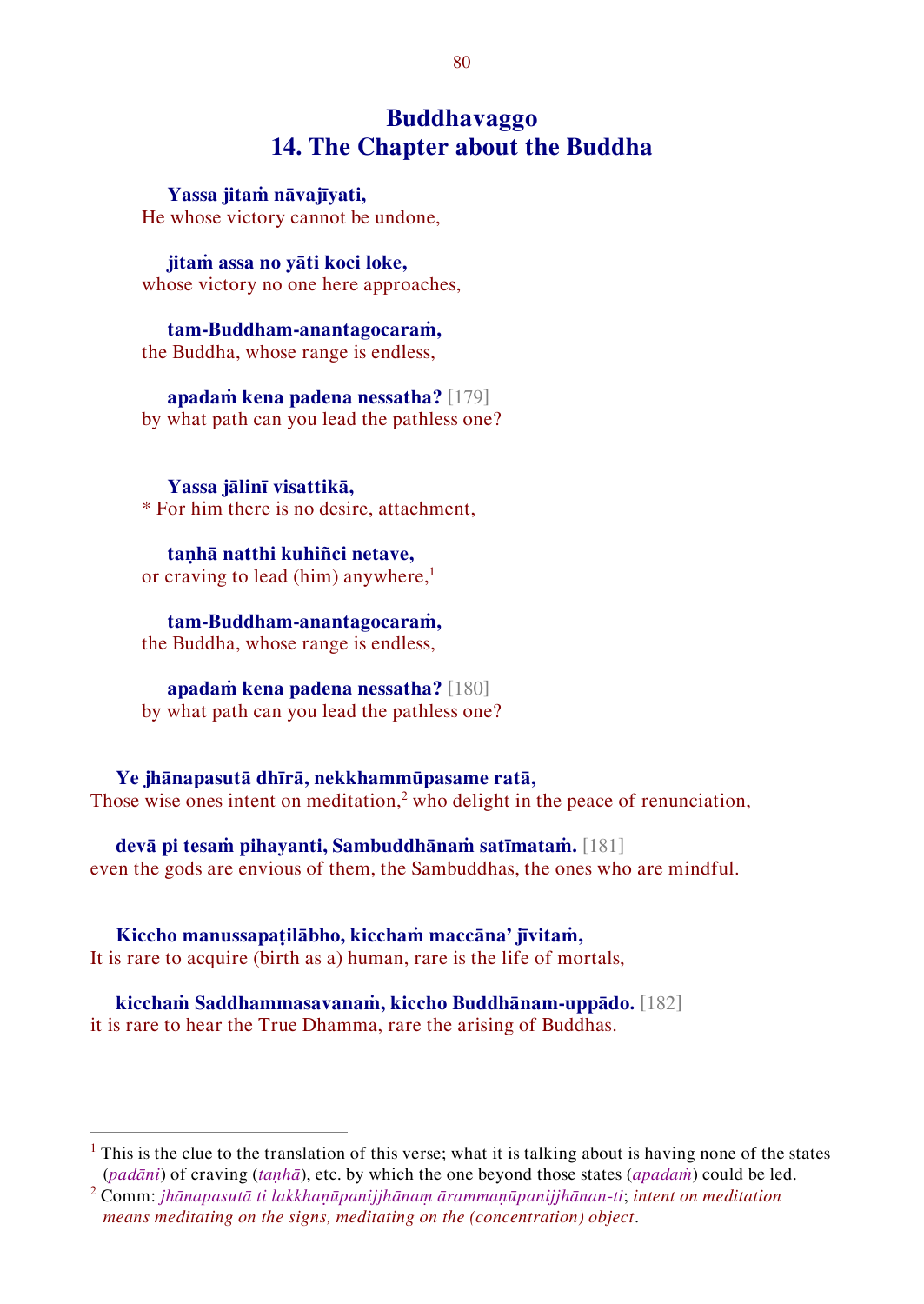**Sabbapāpassa akaraṇaṁ, kusalassa upasampadā,**  The non-doing of anything wicked, undertaking of what is good,

**sacittapar<sup>i</sup> yodapanaṁ - etaṁ Buddhāna' sāsanaṁ.** [183] the purification of one's mind - this is the teaching of the Buddhas.

**Khantī paramaṁ tapo titikkhā,**  Enduring patience is the supreme austerity,

**Nibbānaṁ paramaṁ vadanti Buddhā,** Nibbāna is supreme say the Buddhas,

**na hi pabbajito parūpaghātī,** for one gone forth does not hurt another,

**samaṇo hoti paraṁ viheṭhayanto.** [184] (nor does) an ascetic harass another.

**Anupavādo anupaghāto, pātimokkhe ca saṁvaro,**  Not finding fault, not hurting, restraint by the regulations,

**mattaññutā ca bhattasmiṁ, pantañ-ca sayanāsanaṁ,** knowing the right measure of food, (living in) a remote dwelling,

**adhicitte ca āyogo - etaṁ Buddhāna' sāsanaṁ.** [185] devotion to meditation - this is the teaching of the Buddhas.

**Na kahāpaṇavassena titti kāmesu vijjati,**  Not through a rain of coins is satisfaction found for sense desires,

**"Appassādā dukhā kāmā," iti viññāya paṇḍito,** [186] the wise one knowing: "Sense pleasures have little joy, (much) suffering,"

**api dibbesu kāmesu ratiṁ so nādhigacchati.**  does not find delight even in heavenly pleasures.

**Taṇhakkhayarato hoti Sammāsambuddhasāvako.** [187] The disciple of the Perfect Sambuddha delights in craving's destruction.

**Bahuṁ ve saraṇaṁ yanti pabbatāni vanāni ca**  \* Many people shaken by fear go for refuge

**ārāmarukkhacetyāni, manussā bhayatajjitā.** [188] to woods and mountains, to tree shrines in pleasure parks.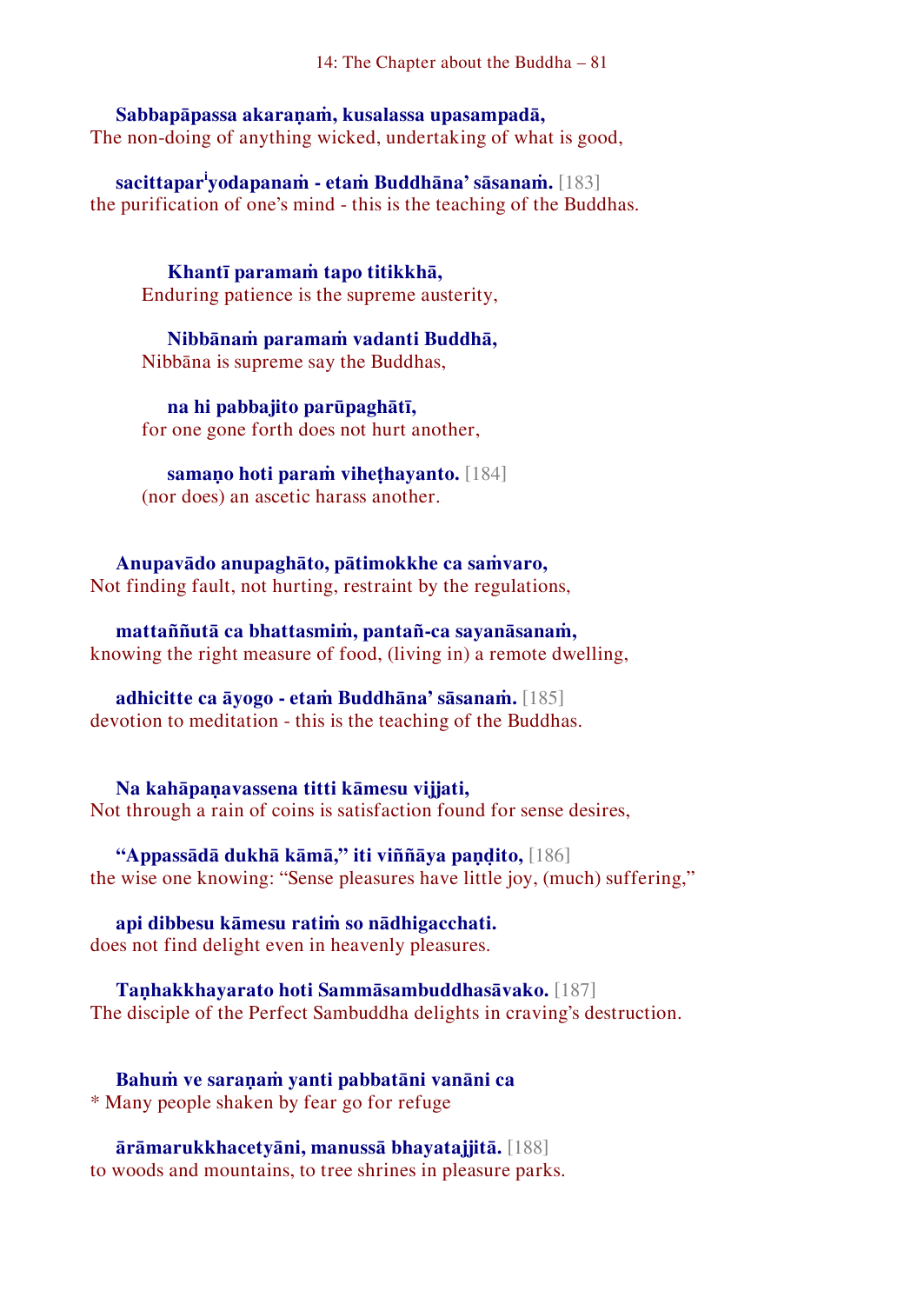**Netaṁ kho saraṇaṁ khemaṁ, netaṁ saraṇam-uttamaṁ,** That is not a secure refuge, that is not the refuge supreme,

**netaṁ saraṇam-āgamma sabbadukkhā pamuccati.** [189] that is not the refuge to come to that liberates from all suffering.

**Yo ca Buddhañ-ca Dhammañ-ca Saṅghañ-ca saraṇaṁ gato,**  Whoever has gone for refuge to the Buddha, the Dhamma and the Saṅgha,

**cattāri ar<sup>i</sup> yasaccāni sammappaññāya passati:** [190] and who sees with right wisdom the four noble truths:

**Dukkhaṁ dukkhasamuppādaṁ dukkhassa ca atikkamaṁ,**  Suffering, arising of suffering, and the overcoming of suffering,

**ar<sup>i</sup> yañ-caṭṭhaṅgikaṁ maggaṁ dukkhūpasamagāminaṁ.** [191] the eightfold noble path leading to the stilling of suffering.

**Etaṁ kho saraṇaṁ khemaṁ, etaṁ saraṇam-uttamaṁ,**  That is a secure refuge, that is the refuge supreme,

**etaṁ saraṇam-āgamma sabbadukkhā pamuccati.** [192] that is the refuge to come to that liberates from all suffering.

**Dullabho purisājañño, na so sabbattha jāyati,** A person of good breed is rare, that one is not born everywhere,

**yattha so jāyate dhīro, taṁ kulaṁ sukham-edhati.** [193] wherever that wise one is born, that family gains happiness.

**Sukho Buddhānam-uppādo, sukhā Saddhammadesanā,** The arising of the Buddhas is good, the teaching of the True Dhamma is good,

**sukhā Saṅghassa sāmaggī, samaggānaṁ tapo sukho.** [194] the harmony of the Saṅgha is good, devotion to harmony is good.

**Pūjārahe pūjayato, Buddhe yadi va sāvake,**  For those who worship those worthy of worship, whether Buddhas or disciples,

**papañcasamatikkante, tiṇṇasokapariddave;** [195] who have overcome the impediments, crossed over grief and lamentation;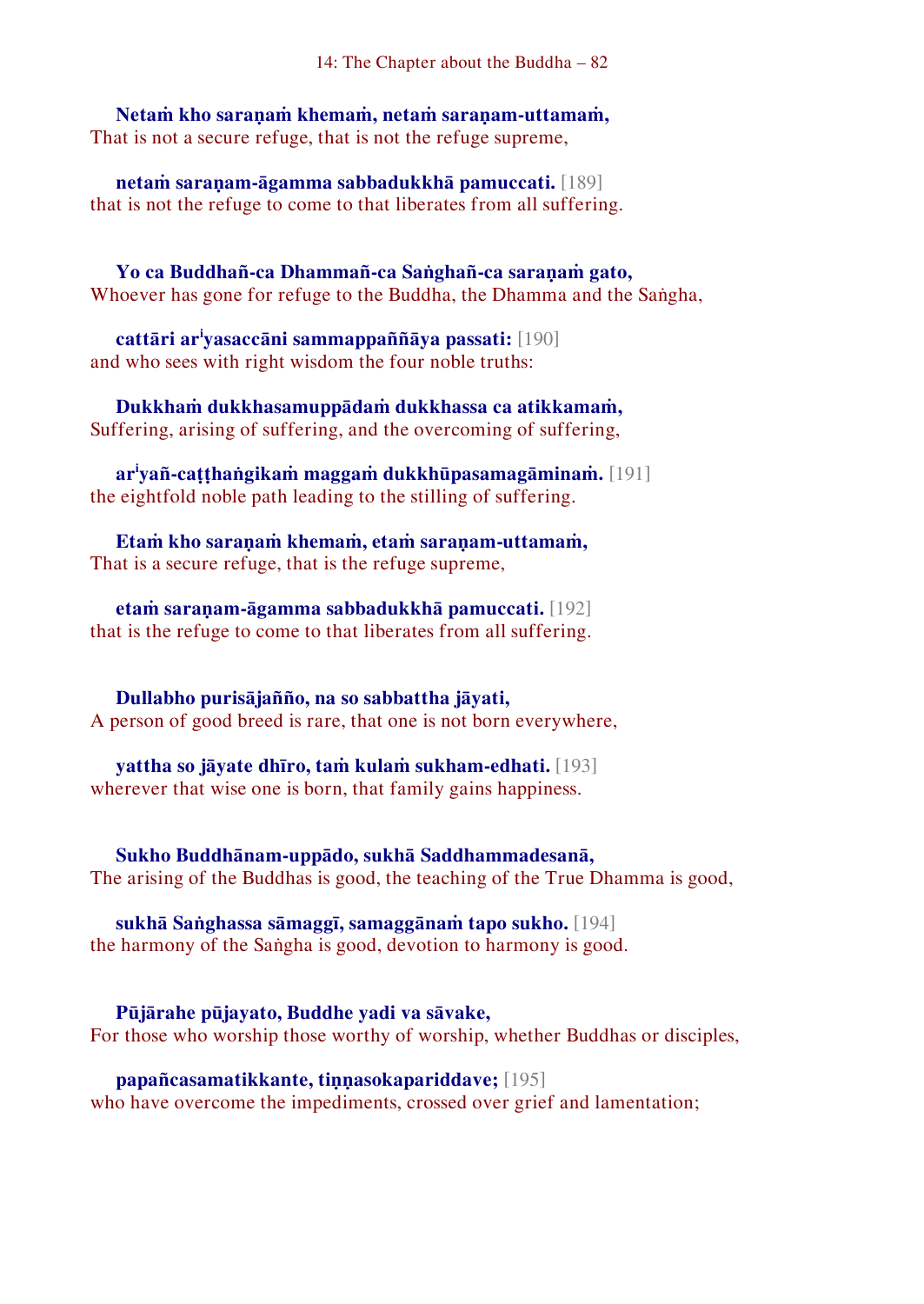14: The Chapter about the Buddha – 83

### **te tādise pūjayato, nibbute akutobhaye,**

for those who worship such as these, the emancipated, the fearless,

**na sakkā puññaṁ saṅkhātuṁ, imettam-api kenaci.** [196] no one is able to measure their (vast) merit, (saying:) it is as much as this.

> *Buddhavaggo Cuddasamo The Chapter about the Buddha, the Fourteenth*

### *Paṭhamakabhāṇavāraṁ The First Recital*

# **Related Verses from the Dhammapada**

**Ākāse va padaṁ natthi, samaṇo natthi bāhire,**  There is no footprint in the sky, there is no ascetic on the outside,

# **papañcābhiratā pajā, nippapañcā Tathāgatā.** [254]

folk greatly delight in impediments, the Realised Ones are free of impediments.

#### **Ākāse va padaṁ natthi, samaṇo natthi bāhire,**  There is no footprint in the sky, there is no ascetic on the outside,

# **saṅkhārā sassatā natthi, natthi Buddhānam-iñjitaṁ.** [255]

there are no constant conditions, there is no disturbance for the Buddhas.

# **Suppabuddhaṁ pabujjhanti sadā Gotamasāvakā,**

Gotama's disciples always awake to a good wakening,

# **yesaṁ divā ca ratto ca niccaṁ Buddhagatā sati.** [296]

those who day and night constantly have mindfulness of the Buddha.

# **Mettāvihārī yo bhikkhu, pasanno Buddhasāsane,**

That monastic who dwells in loving-kindness, with faith in Buddha's dispensation,

#### **adhigacche padaṁ santaṁ, saṅkhārūpasamaṁ sukhaṁ.** [368] should attain the state of peace, the joy in stilling of (all) conditions.

# **Divā tapati ādicco, rattiṁ ābhāti candimā,**

The sun is radiant by day, the moon shines by night,

# **sannaddho khattiyo tapati, jhāyī tapati brāhmaṇo,**

the accoutred noble is radiant, the meditating brahmin is radiant,

# **atha sabbam-ahorattiṁ Buddho tapati tejasā.** [387]

yet every day and night the Buddha is radiant through his power.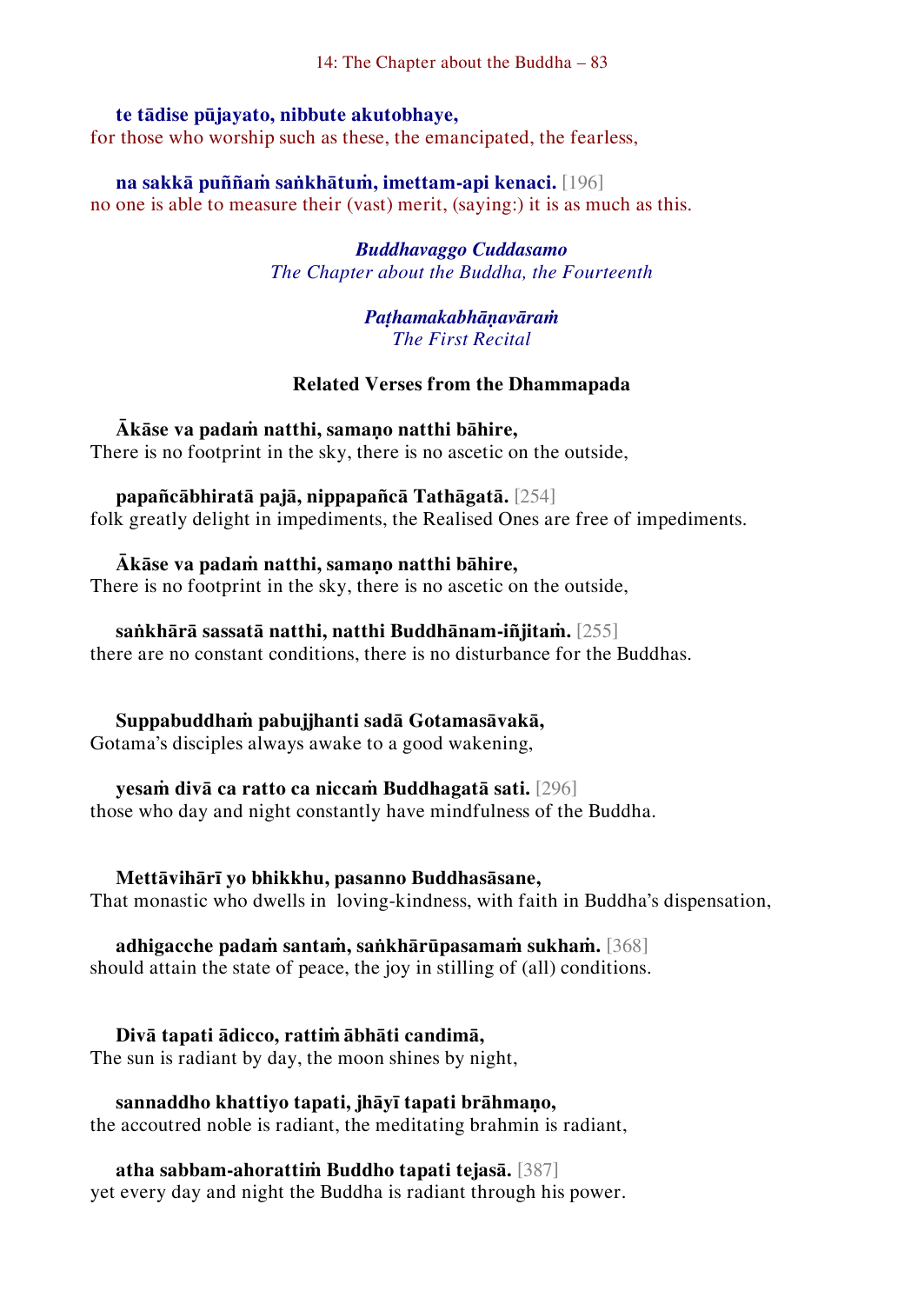# **Sukhavaggo 15. The Chapter about Happiness**

#### **Susukhaṁ vata jīvāma verinesu averino,**

Let us live truly happily, without hatred, amongst those who have hatred,

#### **verinesu manussesu viharāma averino.** [197]

amongst humans who have hatred let us live without hatred.

#### **Susukhaṁ vata jīvāma āturesu anāturā,**

Let us live truly happily, without sickness, amongst those who are sick, $<sup>1</sup>$ </sup>

**āturesu manussesu viharāma anāturā.** [198]

amongst humans who have sickness let us live without sickness.

#### **Susukhaṁ vata jīvāma ussukesu anussukā**

Let us live truly happily, without longing, amongst those who are longing,<sup>2</sup>

**ussukesu manussesu viharāma anussukā.** [199]

amongst humans who are longing let us live without longing.

# **Susukhaṁ vata jīvāma yesaṁ no natthi kiñcanaṁ,**

We live truly happily enough having no possessions ourselves, $3$ 

### **pītibhakkhā bhavissāma devā Ābhassarā yathā.** [200] we will feed on joy like the gods of Streaming Light.<sup>4</sup>

**Jayaṁ veraṁ pasavati, dukkhaṁ seti parājito,** The victor generates hatred, the defeated one finds suffering,

**upasanto sukhaṁ seti, hitvā jayaparājayaṁ.** [201] the one at peace lives happily, having abandoned victory and defeat.

<sup>1</sup> Comm: *kilesāturesu*; *amongst those who are sick with defilements*.

<sup>2</sup> Comm: *pañcakāmaguṇapariyesane*; *seeking the five strands of sense pleasure*.

<sup>3</sup> Comm: *rāgādīsu kiñcanesu*; *with no possessions like passion and so forth*.

<sup>&</sup>lt;sup>4</sup> The  $\bar{A}$ bhassara devas are traditionally positioned at the seventeenth level of existence, at the top of the three levels said to correspond to the second absorption.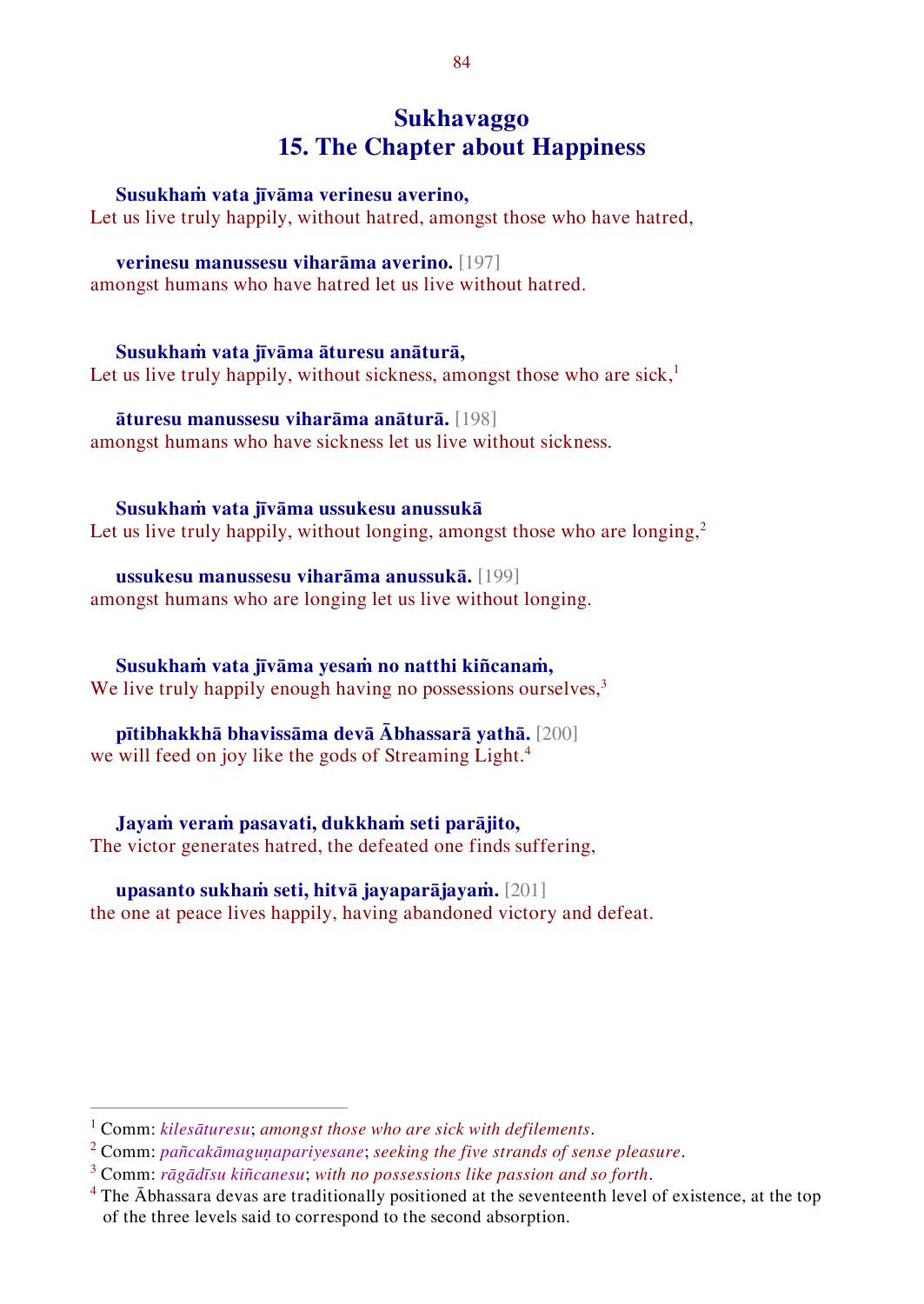### **Natthi rāgasamo aggi, natthi dosasamo kali,**

There is no fire like passion, there is no offence like hatred,

**natthi khandhasamā dukkhā, natthi santiparaṁ sukhaṁ.** [202] there is no suffering like the components (of mind and body), no happiness other than peace.<sup>1</sup>

**Jighacchā paramā rogā, saṅkhāraparamā dukhā,** Hunger is the supreme sickness, conditions are the supreme suffering,

**etaṁ ñatvā yathābhūtaṁ, Nibbānaṁ paramaṁ sukhaṁ.** [203] knowing this as it really is, (know) Nibbāna is the supreme good.

**Ārogyaparamā lābhā, santuṭṭhi paramaṁ dhanaṁ,** Health is the supreme gain, content the supreme wealth,

**vissāsā paramā ñāti, Nibbānaṁ paramaṁ sukhaṁ.** [204] confidence the supreme kin, Nibbāna the supreme good.

**Pavivekarasaṁ pitvā, rasaṁ upasamassa ca,**  Savouring the taste of solitude, and the taste of peace,

**niddaro hoti nippāpo, Dhammapītirasaṁ pivaṁ.** [205] he is fearless, faultless, savouring the joyful taste of Dhamma.

**Sāhu dassanam-ar<sup>i</sup> yānaṁ, sannivāso sadā sukho,** Meeting with<sup>2</sup> the noble is good, living together (with them) is always pleasant,

**adassanena bālānaṁ niccam-eva sukhī siyā.** [206] through not meeting foolish people one will constantly be happy.

**Bālasaṅgatacārī hi dīgham-addhāna' socati,**  For he who consorts with fools grieves for a long time,

**dukkho bālehi saṁvāso amitteneva sabbadā,** dwelling with fools is always suffering as it is with enemies,

**dhīro ca sukhasaṁvāso ñātīnaṁ va samāgamo.** [207] the wise one dwells happily as with an assembly of kin.

<sup>1</sup> Comm: *nibbānato uttariṁ*; *beyond Nibbāna*.

<sup>2</sup> *Dassana* normally means *seeing*, but in the application here and below must mean *meeting with*. See also the usage in 210 below.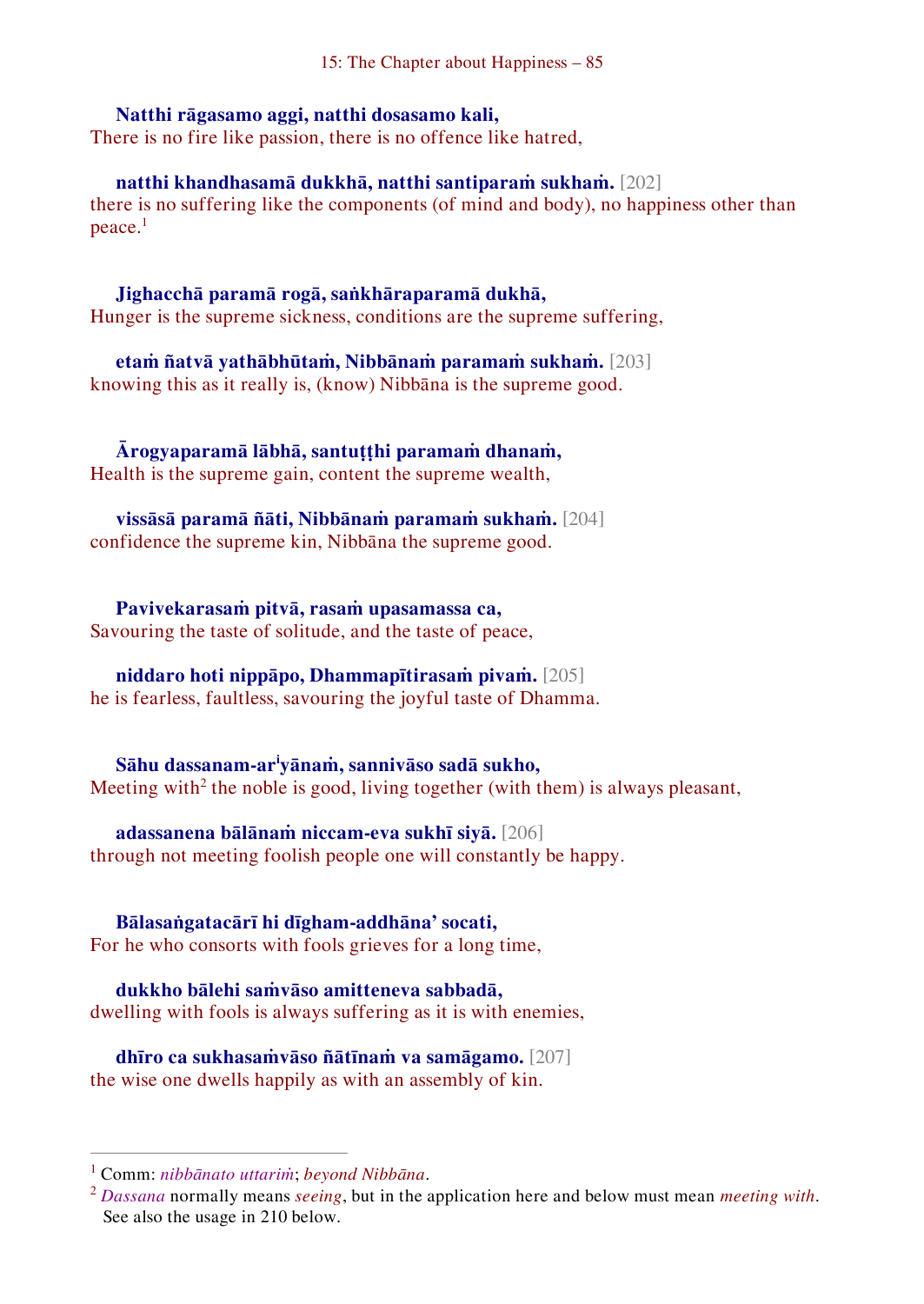#### 15: The Chapter about Happiness – 86

#### **tasmā hi,**

therefore,

**dhīrañ-ca paññañ-ca bahussutañ-ca,**  the firm, the wise and the learned,

**dhorayhasīlaṁ vatavantam-ar<sup>i</sup> yaṁ –**

the virtuous, dutiful and noble –

#### **taṁ tādisaṁ sappurisaṁ sumedhaṁ**

\* (accompany) such a true and intelligent person

#### **bhajetha nakkhattapathaṁ va candimā.** [208]

as the moon accompanies the course of the stars.

#### *Sukhavaggo Paṇṇarasamo The Chapter about Happiness, the Fifteenth*

### **Related Verses from the Dhammapada**

#### **Manopubbaṅgamā dhammā, manoseṭṭhā manomayā,**

Mind precedes thoughts, mind is their chief, (their quality is) made by mind,

# **manasā ce pasannena bhāsati vā karoti vā,**

if with pure mind one speaks or acts,

#### **tato naṁ sukham-anveti chāyā va anapāyinī.** [2]

through that, happiness follows him like a shadow which does not depart.

#### **Mā pamādam-anuyuñjetha mā kāmaratisanthavaṁ,**

Do not cultivate heedlessness, do not be acquainted with delight in sensual pleasure,

#### **appamatto hi jhāyanto pappoti vipulaṁ sukhaṁ.** [27]

for the heedful one, meditating, (surely) attains great happiness.

#### **Dunniggahassa lahuno yatthakāmanipātino,**

\* For the mind that is difficult to subdue, flighty, flitting wherever it will,

# **cittassa damatho sādhu, cittaṁ dantaṁ sukhāvahaṁ.** [35]

restraint is good, a restrained mind brings happiness.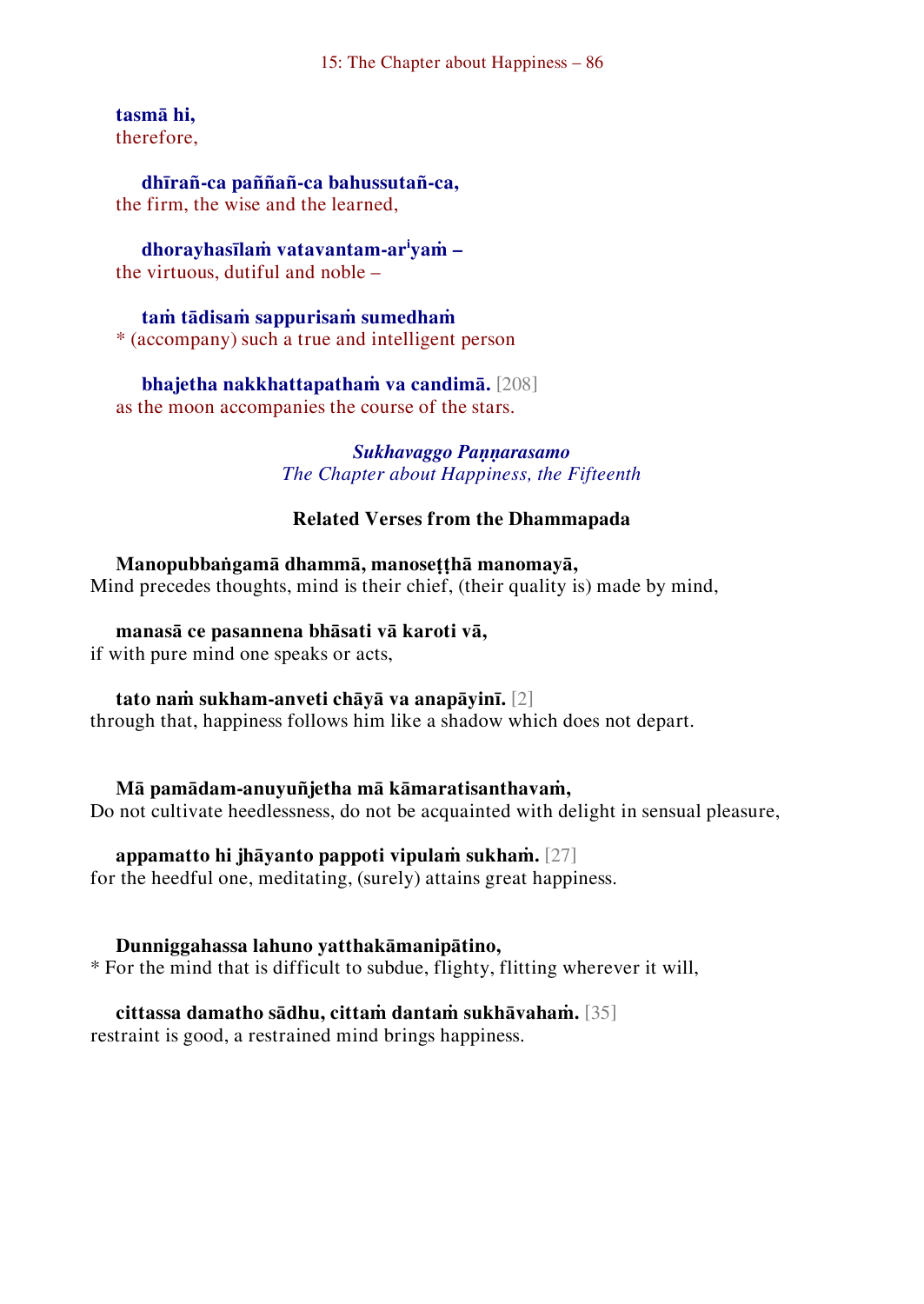#### 15: The Chapter about Happiness – 87

#### **Sududdasaṁ sunipuṇaṁ yatthakāmanipātinaṁ,**

Hard to see, very subtle, flitting wherever it will,

**cittaṁ rakkhetha medhāvī, cittaṁ guttaṁ sukhāvahaṁ.** [36] the sage should guard the mind, a guarded mind brings happiness.

#### **Dhammapīti sukhaṁ seti, vippasannena cetasā,**

The one who drinks Dhamma lives well, with a clear mind,

### **Ar<sup>i</sup> yappavedite Dhamme sadā ramati paṇḍito.** [79]

the wise one will always delight in the Dhamma that is made known by the Noble.

**Sabbattha ve sappurisā cajanti,**  True people surely everywhere renounce,

#### **na kāmakāmā lapayanti santo;**

the good do not talk of desiring sense-pleasures;

#### **sukhena phuṭṭhā atha vā dukhena,**

when touched by pleasure or by suffering,

#### **noccāvacaṁ paṇḍitā dassayanti.** [83]

the wise show neither elation or depression.

#### **Abhivādanasīlissa niccaṁ vaddhāpacāyino,**

For the one who is constantly worshipping honourable elders,

#### **cattāro dhammā vaḍḍhanti: āyu vaṇṇo sukhaṁ balaṁ.** [109]

four things increase: the length of life, beauty, happiness, and strength.

# **Puññañ-ce puriso kay<sup>i</sup> rā, kay<sup>i</sup> rāthetaṁ punappunaṁ,**

If a person should make merit, he should do it again and again,

#### **tamhi chandaṁ kayirātha, sukho puññassa uccayo.** [118]

let him place his intention there, there is an increase of happiness for the one who has made merit.

**Sukhakāmāni bhūtāni yo daṇḍena vihiṁsati,** One who harms with a stick beings who desire happiness,

#### **attano sukham-esāno, pecca so na labhate sukhaṁ.** [131]

while seeking happiness for himself, won't find happiness after death.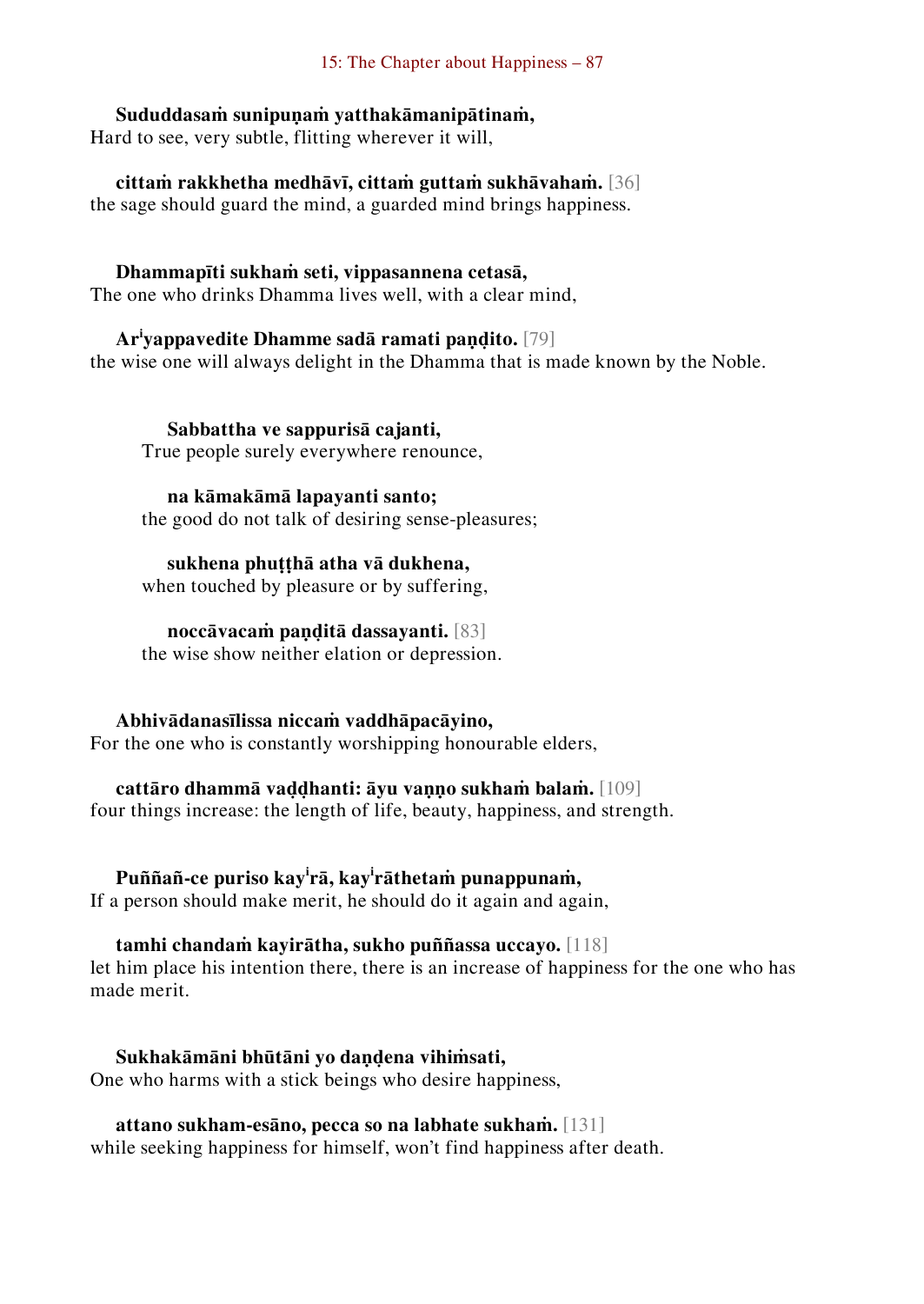#### 15: The Chapter about Happiness – 88

#### **Sukhakāmāni bhūtāni yo daṇḍena na hiṁsati,**

One who harms not with a stick beings who desire happiness,

**attano sukham-esāno, pecca so labhate sukhaṁ.** [132] while seeking happiness for himself, will find happiness after death.

Uttitthe nappamajievya, Dhammam sucaritam care, One should strive, not be heedless, one should live by Dhamma, with good conduct,

**Dhammacārī sukhaṁ seti asmiṁ loke paramhi ca.** [168] living by Dhamma one lives at ease in this world and the next.

**Dhammaṁ care sucaritaṁ, na naṁ duccaritaṁ care,**  One should live by Dhamma, with good conduct, not with bad conduct,

**Dhammacārī sukhaṁ seti asmiṁ loke paramhi ca.** [169] living by Dhamma one lives at ease in this world and the next.

**Na ve kadar<sup>i</sup> yā devalokaṁ vajanti,**  The miserly go not to the world of the gods,

**bālā have nappasaṁsanti dānaṁ,** fools surely do not praise giving,

**dhīro ca dānaṁ anumodamāno,** but the wise one rejoices in giving,

**teneva so hoti sukhī parattha.** [177] and through that he is happy hereafter.

#### **Dullabho purisājañño, na so sabbattha jāyati,**

A person of good breed is rare, that one is not born everywhere,

**yattha so jāyate dhīro, taṁ kulaṁ sukham-edhati.** [193] wherever that wise one is born, that family gains happiness.

**Sukho Buddhānam-uppādo, sukhā Saddhammadesanā,** The arising of the Buddhas is good, the teaching of the True Dhamma is good,

**sukhā Saṅghassa sāmaggī, samaggānaṁ tapo sukho.** [194] the harmony of the Saṅgha is good, devotion to harmony is good.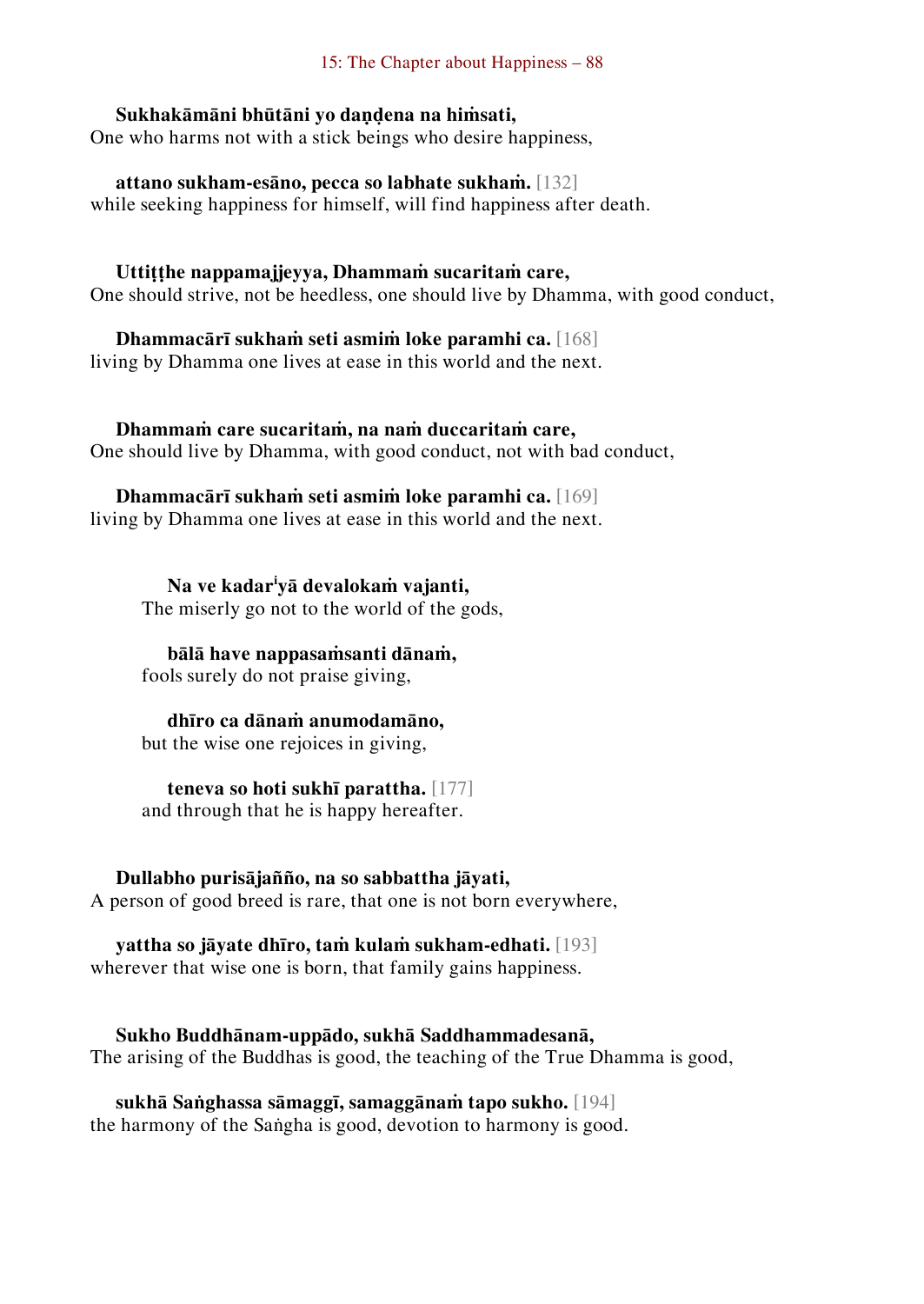#### **Mattāsukhapariccāgā, passe ce vipulaṁ sukhaṁ,**

If, by renouncing a small good, he might see a good that is large,

**caje mattāsukhaṁ dhīro, sampassaṁ vipulaṁ sukhaṁ.** [290] the wise one should renounce that small good, seeing the good that is extensive.

#### **Paradukkhūpadānena attano sukham-icchati,**

One who desires happiness for oneself by causing suffering for another,

#### **verasaṁsaggasaṁsaṭṭho, verā so na parimuccati.** [291]

being associated thus with hatred, is not fully released from that hatred.

**Idaṁ pure cittam-acāri cārikaṁ**  Formerly this wandering mind wandered

**yenicchakaṁ yatthakāmaṁ yathāsukhaṁ,**

through desire, pleasure and happiness,

### **tad-ajjahaṁ niggahessāmi yoniso,**

(but) today I will control it wisely,

### **hatthim-pabhinnaṁ viya aṅkusaggaho.** [326]

like one with goad an elephant in rut.

# **Atthamhi jātamhi sukhā sahāyā,**

Friends are good whenever need arises,

# **tuṭṭhī sukhā yā itarītarena,**

being content with everything is good,

# **puññaṁ sukhaṁ jīvitasaṅkhayamhi,**

at the break-up of life merit is good,

# **sabbassa dukkhassa sukhaṁ pahāṇaṁ.** [331]

the abandoning of all suffering is good.

# **Sukhā matteyyatā loke, atho petteyyatā sukhā,**

Respecting one's mother is good in the world, also respecting one's father is good,

#### **sukhā sāmaññatā loke, atho brahmaññatā sukhā.** [332] respecting ascetics is good in the world, also respecting (true) brahmins is good.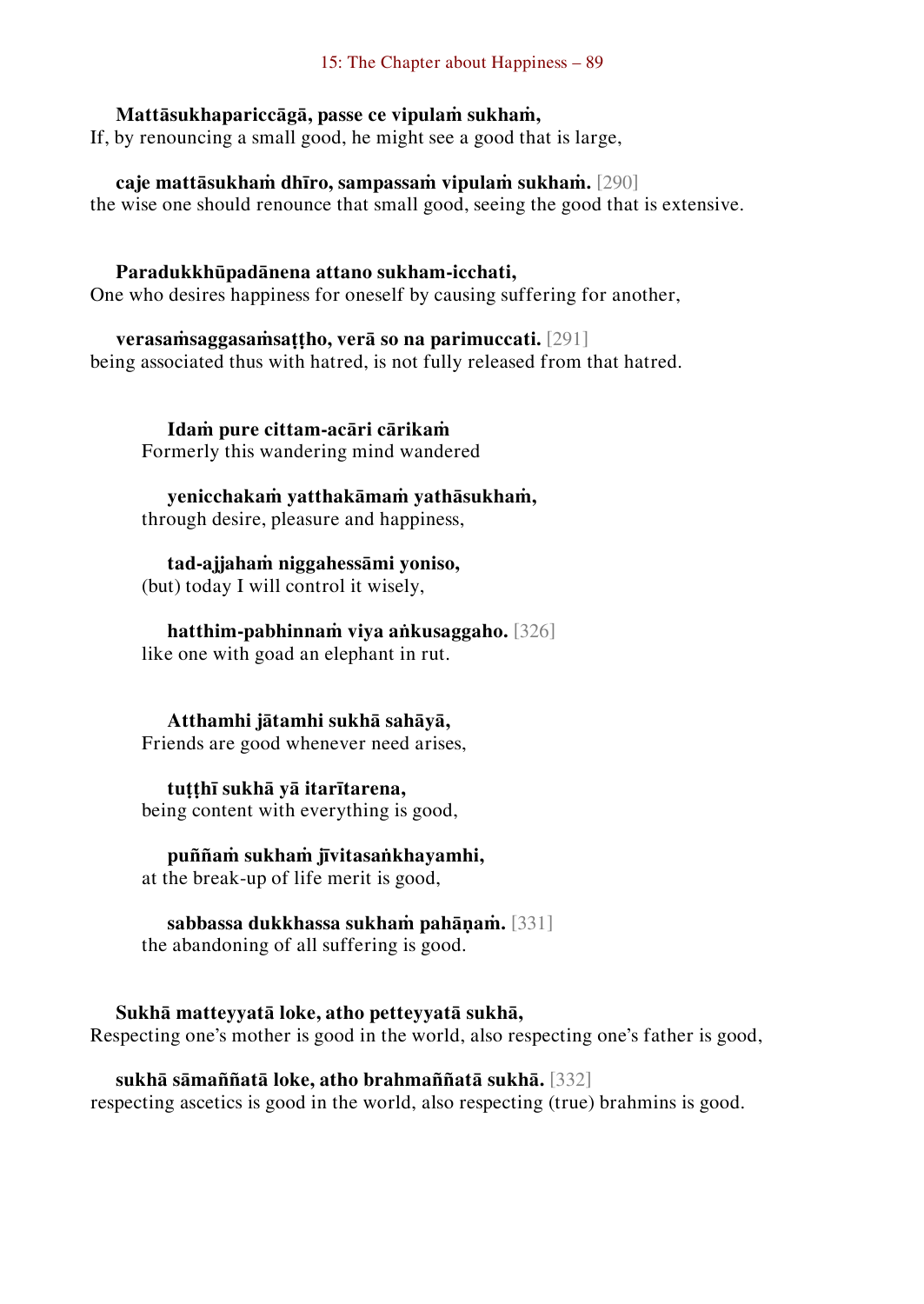### **Sukhaṁ yāva jarā sīlaṁ, sukhā saddhā patiṭṭhitā,**

Virtuous conduct till old age is good, the establishing of faith is good,

**sukho paññāya paṭilābho, pāpānaṁ akaraṇaṁ sukhaṁ.** [333] the acquisition of wisdom is good, doing nothing wicked is good.

**Saritāni sinehitāni ca**  \* There are flowing streams of affection and

**sŏmanassāni bhavanti jantuno,**  mental happinesses for a person,

**te sātasitā sukhesino,**  pleasure-dependent they seek happiness,

**te ve jātijarūpagā narā.** [341] those people undergo birth and old age.

### **Mettāvihārī yo bhikkhu, pasanno Buddhasāsane,**

That monastic who dwells in loving-kindness, with faith in Buddha's dispensation,

**adhigacche padaṁ santaṁ, saṅkhārūpasamaṁ sukhaṁ.** [368] should attain the state of peace, the joy in stilling of (all) conditions.

#### **Attanā codayattānaṁ, paṭimāsettam-attanā,**

By oneself one should censure self, by oneself one should be controlled,

#### **so attagutto satimā sukhaṁ bhikkhu vihāhisi.** [379]

he who guards himself, mindful, will live happily, monastic.

#### **Pāmojjabahulo bhikkhu, pasanno Buddhasāsane,**

The monastic, having much happiness, with faith in the dispensation of the Buddha,

**adhigacche padaṁ santaṁ, saṅkhārūpasamaṁ sukhaṁ.** [381] could attain to the state of peace, happy in the stilling of (all) conditions.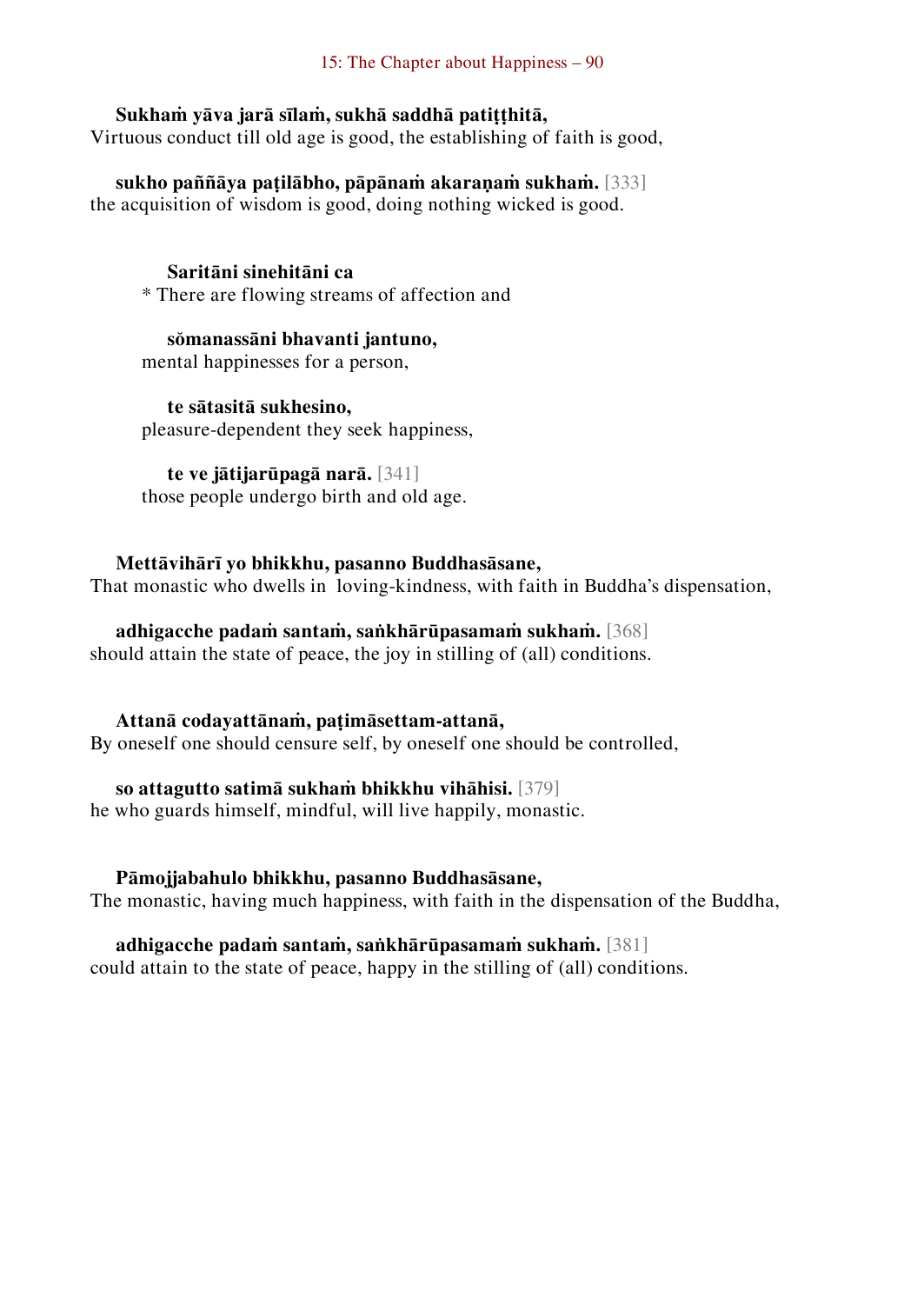# **Piyavaggo 16. The Chapter about Love**

#### **Ayoge yuñjam-attānaṁ, yogasmiñ-ca ayojayaṁ,**

Engaging oneself in what is not suitable, not engaging in what is suitable,

#### **atthaṁ hitvā piyaggāhī, pihetattānuyoginaṁ.** [209]

abandoning the good, grasping the loved, he envies the one who endeavours for himself.

#### **Mā piyehi samāgañchī appiyehi kudācanaṁ,**

Do not associate at any time with those who are loved or with those unloved,

#### **piyānaṁ adassanaṁ dukkhaṁ, appiyānañ-ca dassanaṁ.** [210]

there is suffering not meeting those loved, and (suffering from) meeting those unloved.

#### **Tasmā piyaṁ na kay<sup>i</sup> rātha, piyāpāyo hi pāpako.**

Therefore do not hold (anything) as loved, for losing those who are loved is loathsome.

#### **Ganthā tesaṁ na vijjanti yesaṁ natthi piyāppiyaṁ.** [211]

There are no knots for those who hold nothing as loved or as unloved.

#### **Piyato jāyatī soko, piyato jāyatī bhayaṁ,**

From love there arises grief, from love there arises fear,

#### **piyato vippamuttassa natthi soko, kuto bhayaṁ?** [212]

for one who is free from love there is no grief, how is there fear?

#### **Pemato jāyatī soko, pemato jāyatī bhayaṁ,**

From fondness there arises grief, from fondness there arises fear,

#### **pemato vippamuttassa natthi soko, kuto bhayaṁ?** [213]

for one who is free from fondness there is no grief, how is there fear?

# **Ratiyā jāyatī soko, ratiyā jāyatī bhayaṁ,**

From delight there arises grief, from delight there arises fear,

#### **ratiyā vippamuttassa natthi soko, kuto bhayaṁ?** [214] for one who is free from delight there is no grief, how is there fear?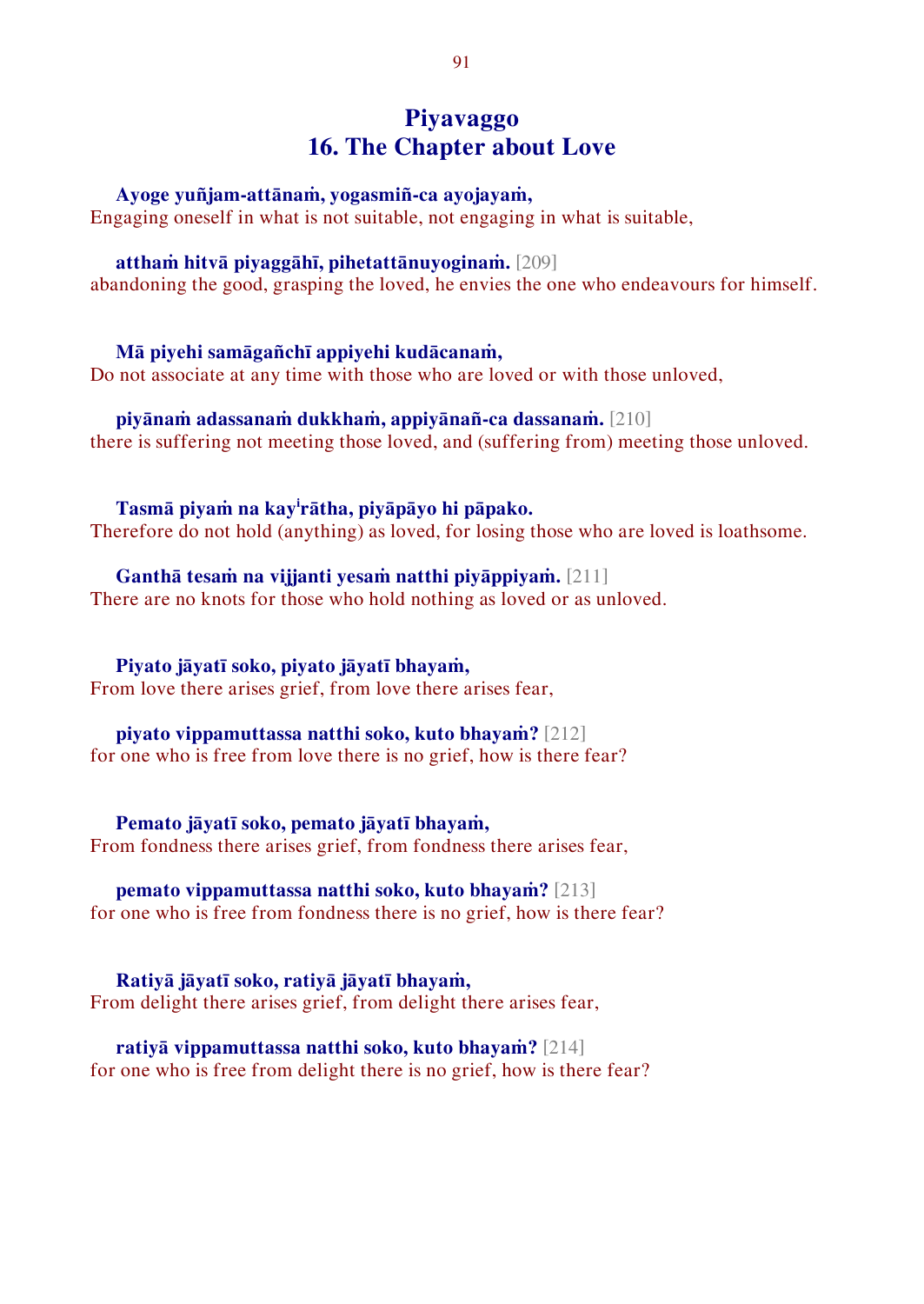### **Kāmato jāyatī soko, kāmato jāyatī bhayaṁ,**

From desire there arises grief, from desire there arises fear,

**kāmato vippamuttassa natthi soko, kuto bhayaṁ?** [215] for one who is free from desire there is no grief, how is there fear?

#### **Taṇhāya jāyatī soko, taṇhāya jāyatī bhayaṁ,**

From craving there arises grief, from craving there arises fear,

**taṇhāya vippamuttassa natthi soko, kuto bhayaṁ?** [216] for one who is free from craving there is no grief, how is there fear?

**Sīladassanasampannaṁ, dhammaṭṭhaṁ saccavedinaṁ,** Endowed with virtue and insight, principled, knowing the truths,

# **attano kamma' kubbānaṁ, taṁ jano kurute piyaṁ.** [217]

doing the deeds<sup>1</sup> that are his own, that one the people love.

### **Chandajāto anakkhāte, manasā ca phuṭo siyā,**

The one with desire arisen for the undeclared,<sup>2</sup> will be suffused with the (awakening)  $mind<sup>3</sup>$ 

#### **kāmesu ca appaṭibaddhacitto, 'uddhaṁsoto' ti vuccati.** [218]

with a mind unconnected with sense pleasures, he is spoken of as 'one gone upstream'.

# **Cirappavāsiṁ purisaṁ dūrato sotthim-āgataṁ,**

When one who lives abroad for a long time comes safely from afar,

# **ñātimittā suhajjā ca abhinandanti āgataṁ.** [219]

his relatives, friends and companions come and greatly rejoice.

# **Tatheva katapuññam-pi asmā lokā paraṁ gataṁ,**

Just so, when one who has performed merit goes from this world unto the next,

# **puññāni paṭigaṇhanti piyaṁ ñātīva āgataṁ.** [220]

his merits are received just as relatives come to their loved one.

# *Piyavaggo Soḷasamo*

*The Chapter about Love, the Sixteenth*

<sup>1</sup> Comm: *tisso sikkhā tā pūrayamānan-ti attho*; *the meaning is fulfilling the three trainings (in higher virtue, concentration and wisdom)*.

<sup>&</sup>lt;sup>2</sup> I.e. for Nibbāna.

<sup>3</sup> Comm: *heṭṭhimehi tīhi maggaphalacittehi phuṭo pūrito bhaveyya*; *will be filled and suffused with the three lower paths and fruits*.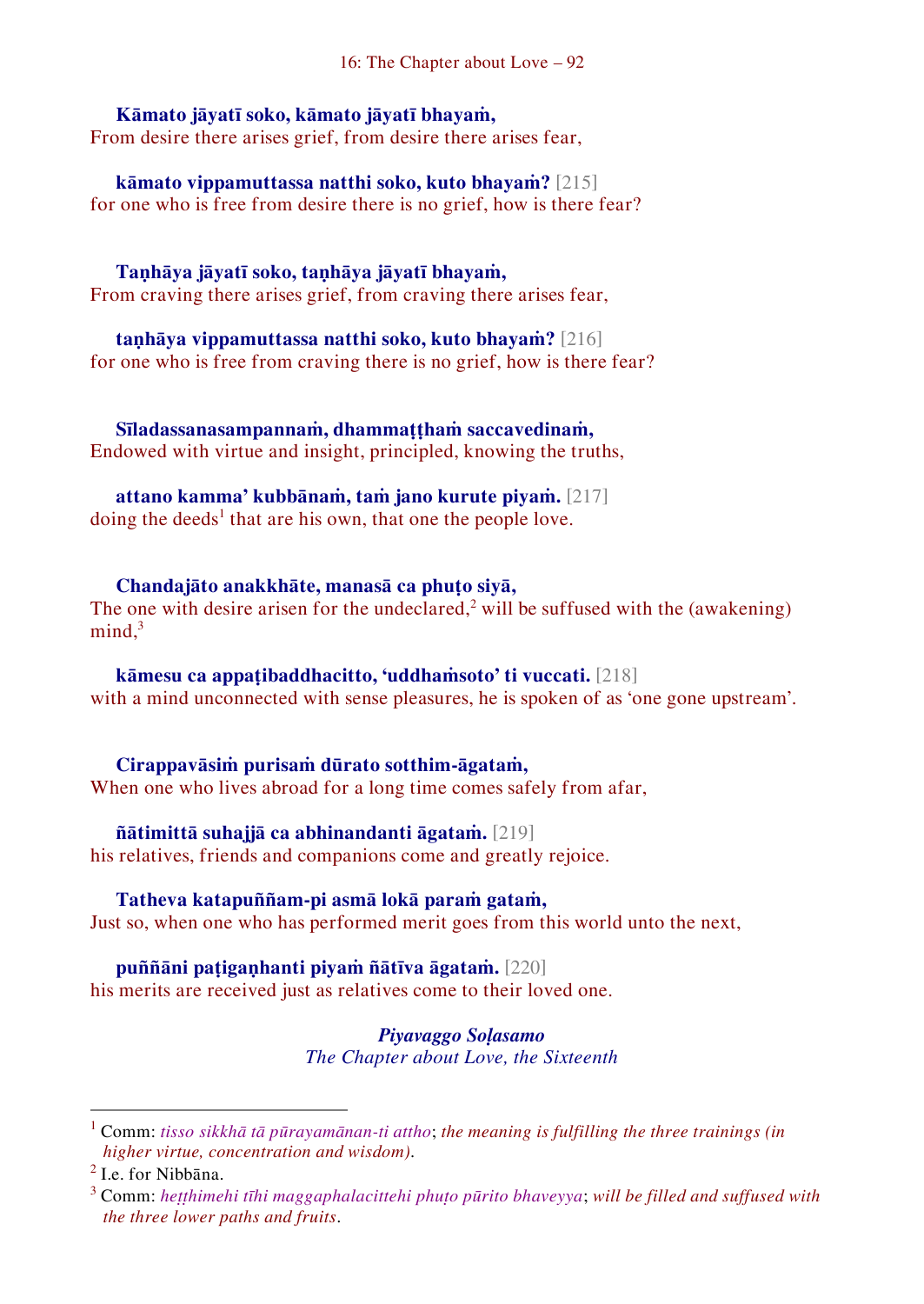#### 16: The Chapter about Love – 93

#### **Related Verses from the Dhammapada**

#### **Ovadeyyānusāseyya, asabbhā ca nivāraye,**

One should advise and instruct, and forbid whatever is vile,

# **sataṁ hi so piyo hoti, asataṁ hoti appiyo.** [77]

for it is dear to the good, (but) it is not dear to the bad.

# **Sabbe tasanti daṇḍassa, sabbesaṁ jīvitaṁ piyaṁ,**

Everyone trembles at the stick, for all of them life is dear,

# **attānaṁ upamaṁ katvā, na haneyya na ghātaye.** [130]

comparing oneself (with others), one should not hurt or have (them) hurt.

### **Attānañ-ce piyaṁ jaññā rakkheyya naṁ surakkhitaṁ,**

If one regards oneself as dear one should guard oneself right well,

# **tiṇṇam-aññataraṁ yāmaṁ paṭijaggeyya paṇḍito.** [157]

during one of the three watches (of the night) the wise one should stay alert.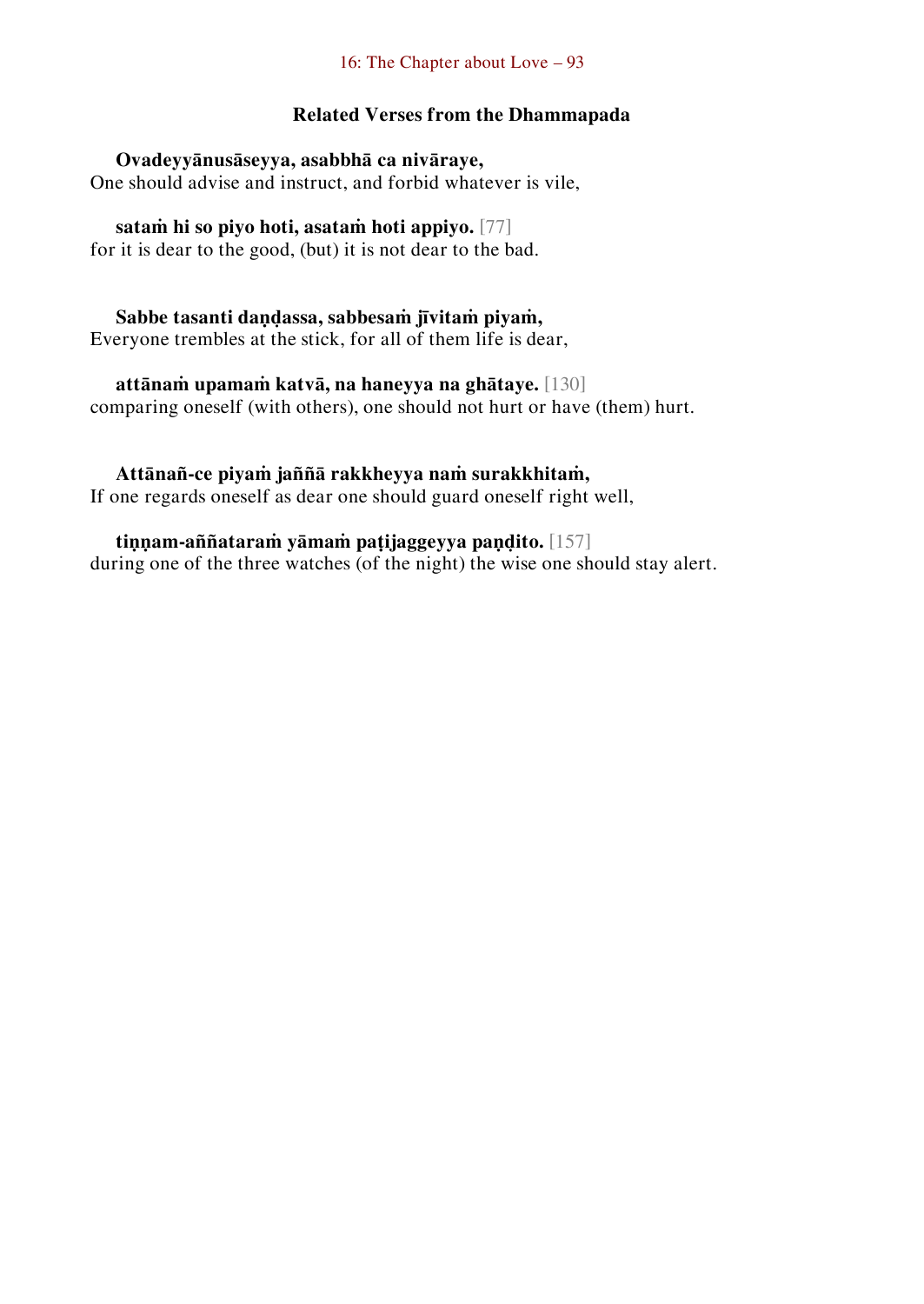# **Kodhavaggo 17. The Chapter about Anger**

#### **Kodhaṁ jahe, vippajaheyya mānaṁ,**

One should abandon anger, one should abandon conceit,

#### **saṁyojanaṁ sabbam-atikkameyya,**

one should overcome every fetter,

**taṁ nāmarūpasmiṁ asajjamānaṁ,** without clinging to mind and bodily form,

**akiñcanaṁ nānupatanti dukkhā.** [221] sufferings never do befall the one having no possessions.<sup>1</sup>

**Yo ve uppatitaṁ kodhaṁ rathaṁ bhantaṁ va dhāraye,** Whoever should hold back arisen anger just like a swerving chariot,

#### **tam-ahaṁ sārathiṁ brūmi rasmiggāho itaro jano.** [222]

that one I say is a charioteer, other people are just rein-holders.

**Akkodhena jine kodhaṁ, asādhuṁ sādhunā jine,**

Through kindness<sup>2</sup> one should overcome anger, through goodness one should overcome a lack of goodness,

### **jine kadar<sup>i</sup> yaṁ dānena, saccenālikavādinaṁ.** [223]

through gifts one should overcome stinginess, through truth (one should overcome) lying speech.

#### **Saccaṁ bhaṇe, na kujjheyya, dajjāppasmim-pi yācito,**

One should speak out the truth, one should not get angry, when requested give, if only a little,

#### **etehi tīhi ṭhānehi gacche devāna' santike.** [224]

through these three conditions one can go to the presence of the gods.

**Ahiṁsakā ye munayo, niccaṁ kāyena saṁvutā,**  Those sages without violence, constantly restrained in body,

# **te yanti accutaṁ ṭhānaṁ, yattha gantvā na socare.** [225]

go to the deathless (Nibbāna), having gone there they do not grieve.

<sup>1</sup> Comm: *rāgādīnaṃ abhāvena akiñcanaṁ*; *not developing possessions like passion and so on*.

<sup>2</sup> Literally: *through non-anger*.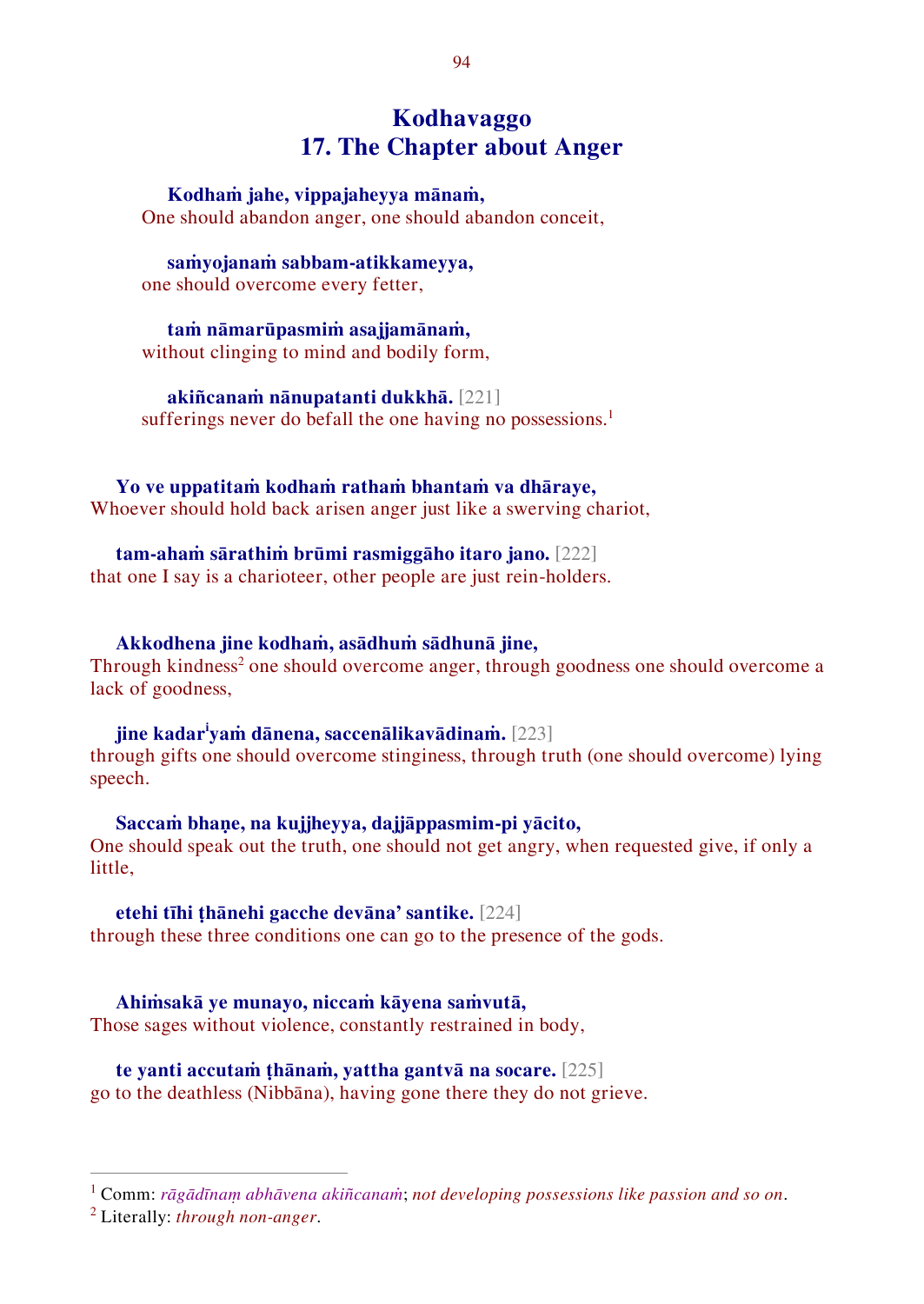#### **Sadā jāgaramānānaṁ, ahorattānusikkhinaṁ,**

For those who are always wakeful, who train both by day and by night,

**Nibbānaṁ adhimuttānaṁ, atthaṁ gacchanti āsavā.** [226] who are intent on Nibbāna, the pollutants are laid to rest.

#### **Porāṇam-etaṁ, Atula, netaṁ ajjatanām-iva:**

This is something of old, Atula, this is not something of today:

**nindanti tuṇhim-āsīnaṁ, nindanti bahubhāṇinaṁ,** they blame the one who sits silently, they blame the one who talks a lot,

**mitabhāṇim-pi nindanti, natthi loke anindito.** [227] they blame the one who talks in moderation, there is no one in the world not blamed.

**Na cāhu na ca bhavissati, na cetarahi vijjati** There was not and there will not be, and at present there is not found

**ekantaṁ nindito poso, ekantaṁ vā pasaṁsito.** [228] a person totally blameworthy, or one totally praiseworthy.

#### **Yañ-ce viññū pasaṁsanti, anuvicca suve suve,**

The one who, after being examined day by day, is praised by the wise,

**acchiddavuttiṁ medhāviṁ, paññāsīlasamāhitaṁ,** [229] faultless in conduct, sagacious, attending to virtue and wisdom,

#### **nekkhaṁ jambonadasseva, ko taṁ ninditum-ar<sup>a</sup>hati?**

one who is like a golden coin, who is there worthy to blame him?

### **Devā pi naṁ pasaṁsanti, Brahmunā pi pasaṁsito.** [230]

That one is praised by the gods, and has been praised by the Brahmās too.

**Kāyappakopaṁ rakkheyya, kāyena saṁvuto siyā,** 

One should guard against bodily anger, one should be restrained bodily,

**kāyaduccaritaṁ hitvā, kāyena sucaritaṁ care.** [231] abandoning wrong bodily conduct, one should have good bodily conduct.

**Vacīpakopaṁ rakkheyya, vācāya saṁvuto siyā,**  One should guard against verbal anger, one should be restrained verbally,

**vacīduccaritaṁ hitvā, vācāya sucaritaṁ care.** [232] abandoning wrong verbal conduct, one should have good verbal conduct.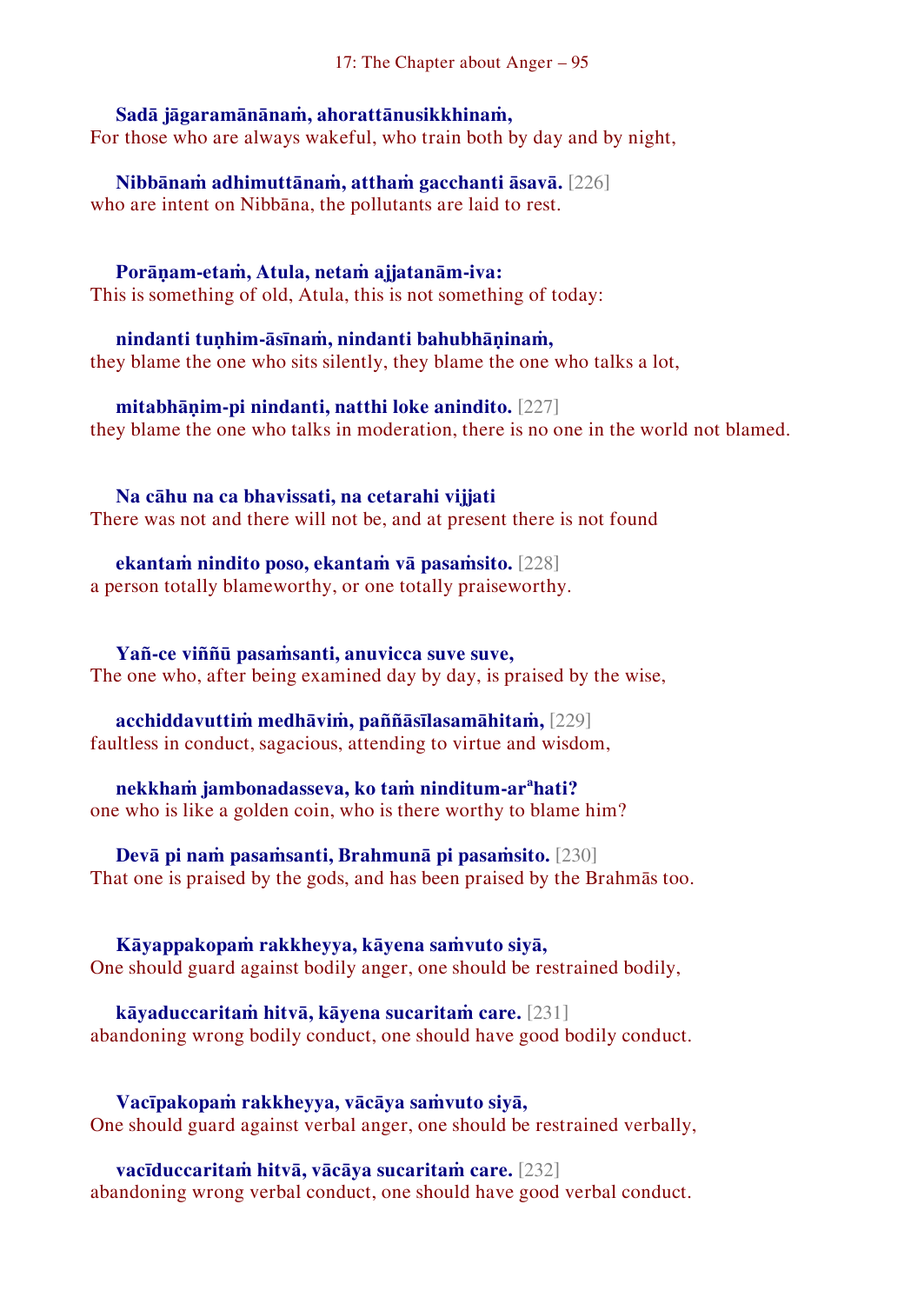# **Manopakopaṁ rakkheyya, manasā saṁvuto siyā,**

One should guard against mental anger, one should be restrained mentally,

# **manoduccaritaṁ hitvā, manasā sucaritaṁ care.** [233]

abandoning wrong mental conduct, one should have good mental conduct.

# **Kāyena saṁvutā dhīrā, atho vācāya saṁvutā,**

The wise are restrained bodily, then they are restrained verbally,

**manasā saṁvutā dhīrā, te ve suparisaṁvutā.** [234] the wise are restrained mentally, they are indeed very well-restrained.

> *Kodhavaggo Sattarasamo The Chapter about Anger, the Seventeenth*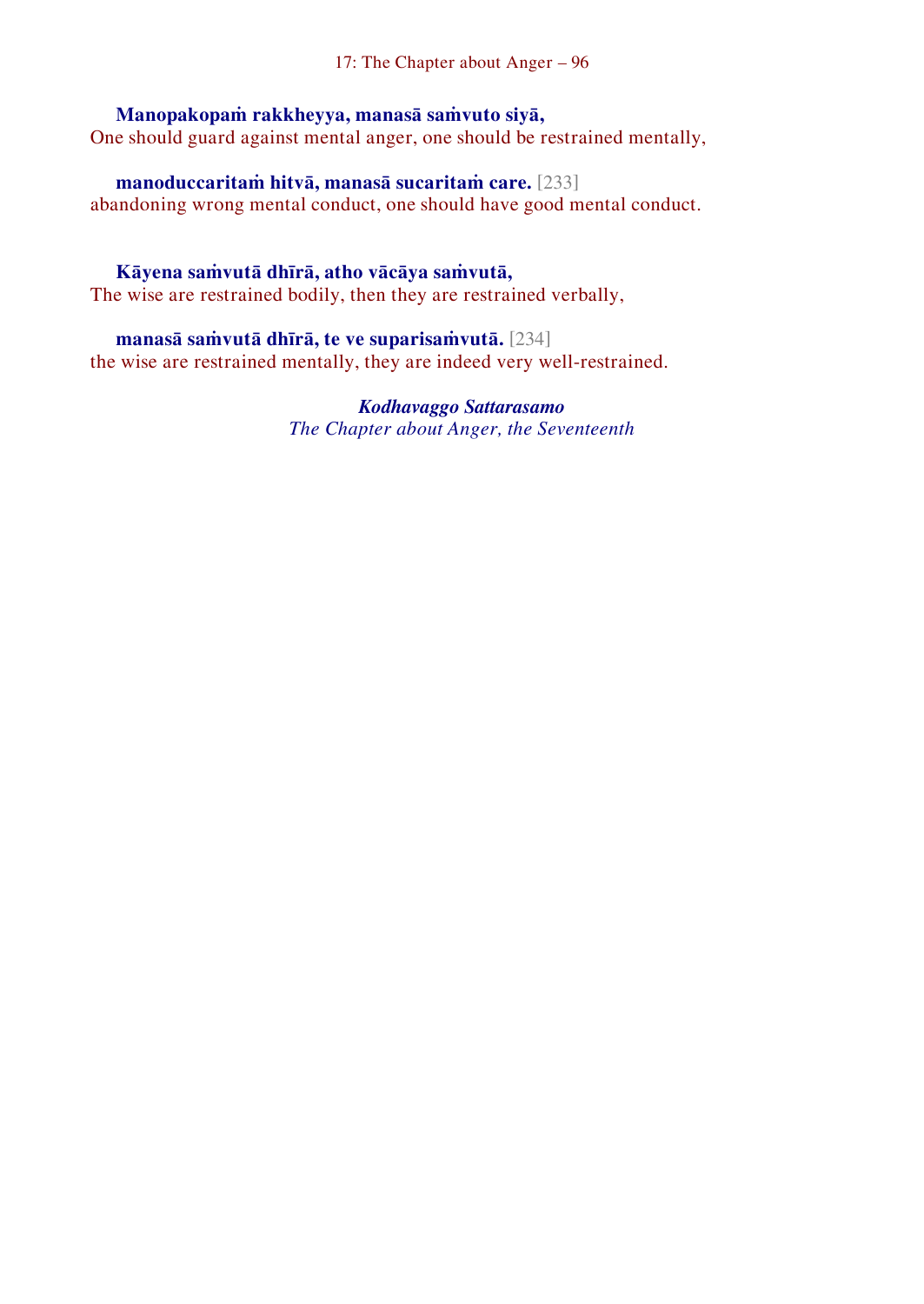# **Malavaggo 18. The Chapter about Stains**

**Paṇḍupalāso va dāni 'si,**  You are now like a withered leaf,

**Yamapurisā pi ca taṁ upaṭṭhitā,**  Yama's men<sup>1</sup> stand waiting for you,

**uyyogamukhe ca tiṭṭhasi,**  you stand at decay's door,

**pātheyyam-pi ca te na vijjati.** [235] with no provisions<sup>2</sup> for the journey found.

**So karohi dīpam-attano,**  One should make an island for oneself,

**khippaṁ vāyama paṇḍito bhava,**  soon the wise one should endeavour,

**niddhantamalo, anaṅgaṇo,**  removing the stain, blemishless,

**dibbaṁ ariyabhūmim-ehisi.** [236] you will go to the divine and noble realm.<sup>3</sup>

**Upanītavayo ca dāni 'si,**  You are now advanced in age,

**sampayāto 'si Yamassa santike,**  you have come to Yama's presence,

**vāso pi ca te natthi antarā,**  there is nowhere to dwell in between,

**pātheyyam-pi ca te na vijjati.** [237] with no provisions for the journey found.

<sup>&</sup>lt;sup>1</sup> Yama is the god of death in traditional Indian lore, his men escort one to the other world.

<sup>2</sup> Comm: *kusalapātheyyaṁ*; *provisions of wholesome deeds*.

<sup>3</sup> Comm: *pañcavidhaṁ Suddhāvāsabhūmiṁ*; *the fivefold realm of the Pure Lands*, which is where *anagāmī*-s are reborn, which is why it is called noble.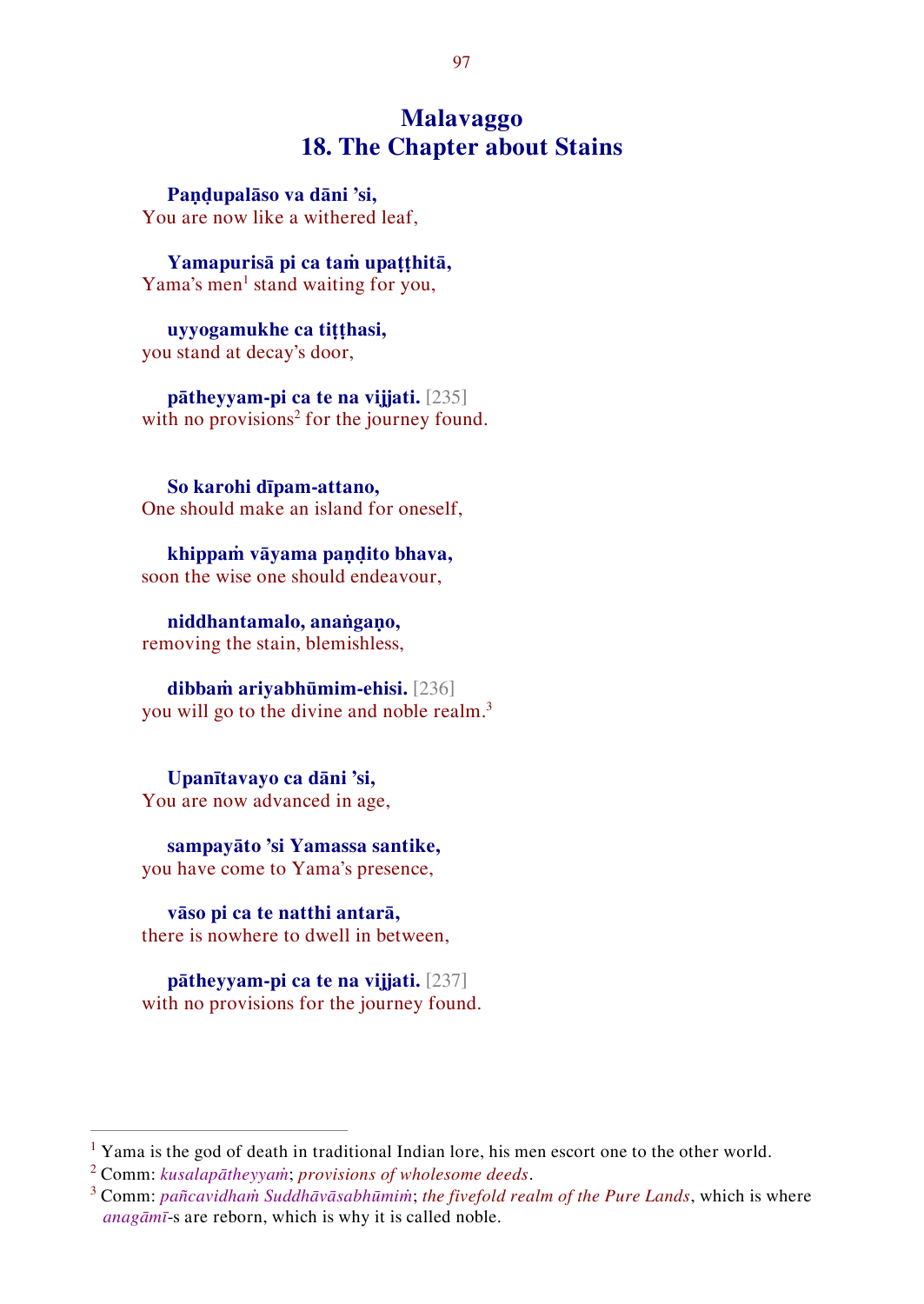# **So karohi dīpam-attano,**

One should make an island for oneself,

**khippaṁ vāyama paṇḍito bhava,**  soon the wise one should endeavour,

**niddhantamalo anaṅgaṇo,**  removing the stain, blemishless,

**na punaṁ jātijaraṁ upehisi.** [238] you will not come to birth and old age again.

**Anupubbena medhāvī, thokathokaṁ khaṇe khaṇe,**  The sage gradually, little by little, moment by moment,

**kammāro rajatasseva, niddhame malam-attano.** [239] should remove the stain from himself, like a smith (removes the stain) from silver.

**Ayasā va malaṁ samuṭṭhitaṁ,**  As a (rust) stain arises from iron,

**taduṭṭhāya tam-eva khādati,**  and arisen from that, it eats it away,

**evaṁ atidhonacārinaṁ –** so with one who is overindulgent<sup>1</sup> –

**sakakammāni nayanti duggatiṁ.** [240] his deeds lead him to a bad destiny.

# **Asajjhāyamalā mantā, anuṭṭhānamalā gharā,**

 $\overline{a}$ 

Lack of repetition is the ruin<sup>2</sup> of chants, a lack of maintenance is the ruin of homes,

**malaṁ vaṇṇassa kosajjaṁ, pamādo rakkhato malaṁ.** [241]

indolence is the ruin of one's appearance, heedlessness is the ruin of the one on guard.

<sup>&</sup>lt;sup>1</sup> The commentary says it means being indulgent in regard to the four requisites.

<sup>2</sup> *Mala*, the same word is translated as *stain* elsewhere, but here the only translation I feel that works throughout the verse is *ruin*.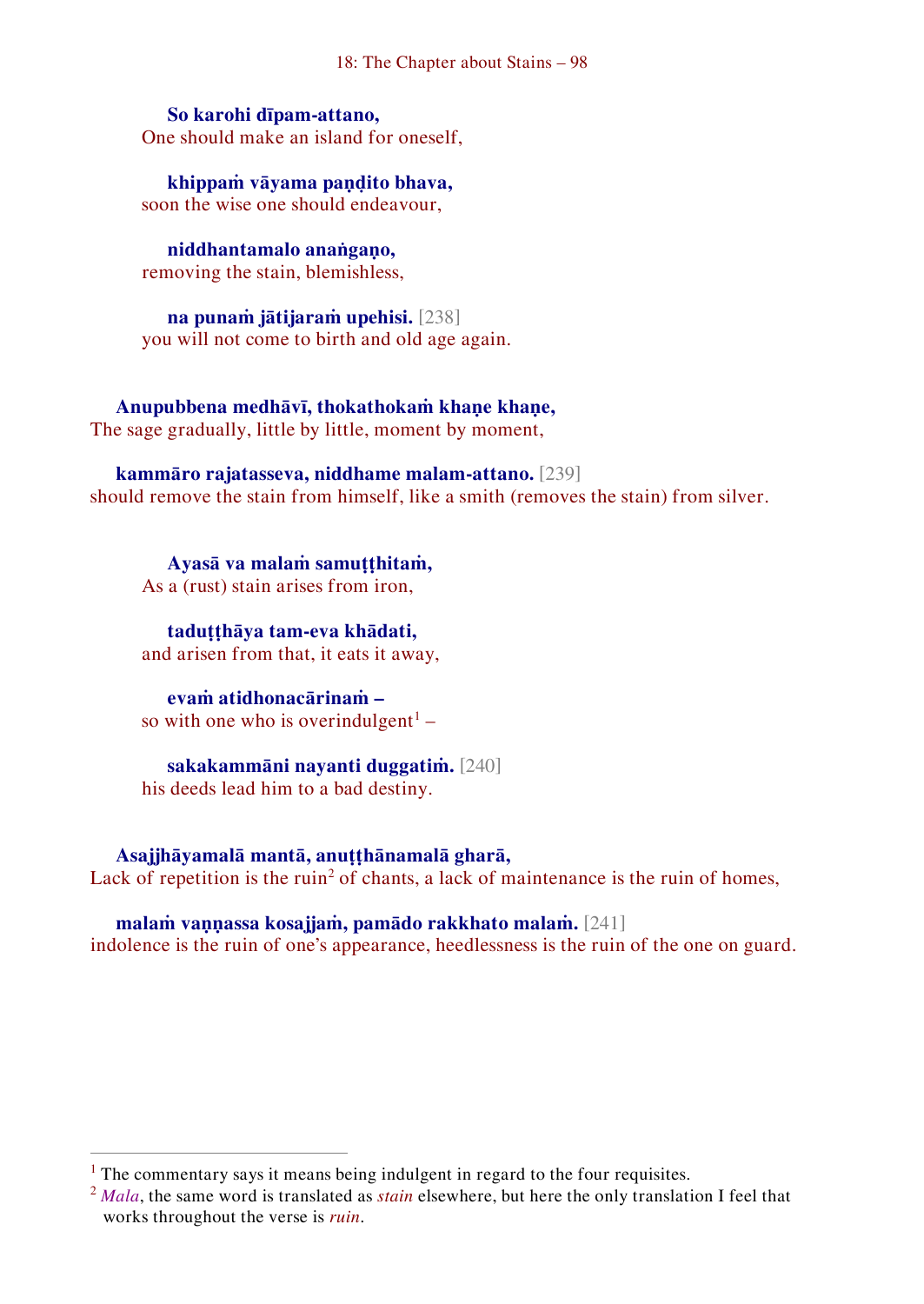**Malitthiyā duccaritaṁ, maccheraṁ dadato malaṁ,** Bad conduct is a woman's stain, stinginess is a giver's stain,

**malā ve pāpakā dhammā asmiṁ loke paramhi ca.** [242] wicked actions are indeed stains both in this world and in the next.

**Tato malā malataraṁ, avijjā paramaṁ malaṁ,**  A stain that is worse than that stain, ignorance is the supreme stain,

**etaṁ malaṁ pahatvāna, nimmalā hotha, bhikkhavo!** [243] after abandoning that stain, be without stains, $1$  O monastics!

**Sujīvaṁ ahirikena, kākasūrena dhaṁsinā,**  Life is light for one without shame, with the bold courage of a crow,

**pakkhandinā pagabbhena, saṅkiliṭṭhena jīvitaṁ.** [244] living a life with backbiting, recklessness, and defilements.

**Hirīmatā ca dujjīvaṁ, niccaṁ sucigavesinā,**  Life is hard when endowed with shame, for the one constantly seeking purity,

**alīnenāpagabbhena, suddhājīvena passatā.** [245] for one sincere, and not reckless, looking for purity of life.

**Yo pāṇam-atipāteti, musāvādañ-ca bhāsati,** Whoever kills a living being, and speaks a word that is not true,

**loke adinnaṁ ādiyati, paradārañ-ca gacchati,** [246] takes what is not given here, and goes to another's wife,

**surāmerayapānañ-ca yo naro anuyuñjati,** that person who is devoted to a drink of liquor and wine, $2$ 

**idhevam-eso lokasmiṁ mūlaṁ khaṇati attano.** [247] digs up his own root right here in the world.

<sup>1</sup> Note that this is the last mention of *stains* (*mala*) in this chapter, although related themes make up the rest of the chapter.

 $2$  It is interesting that all of these deeds are in the singular, where we would more naturally use a plural. This happens in many places, but in such a long list it stands out here.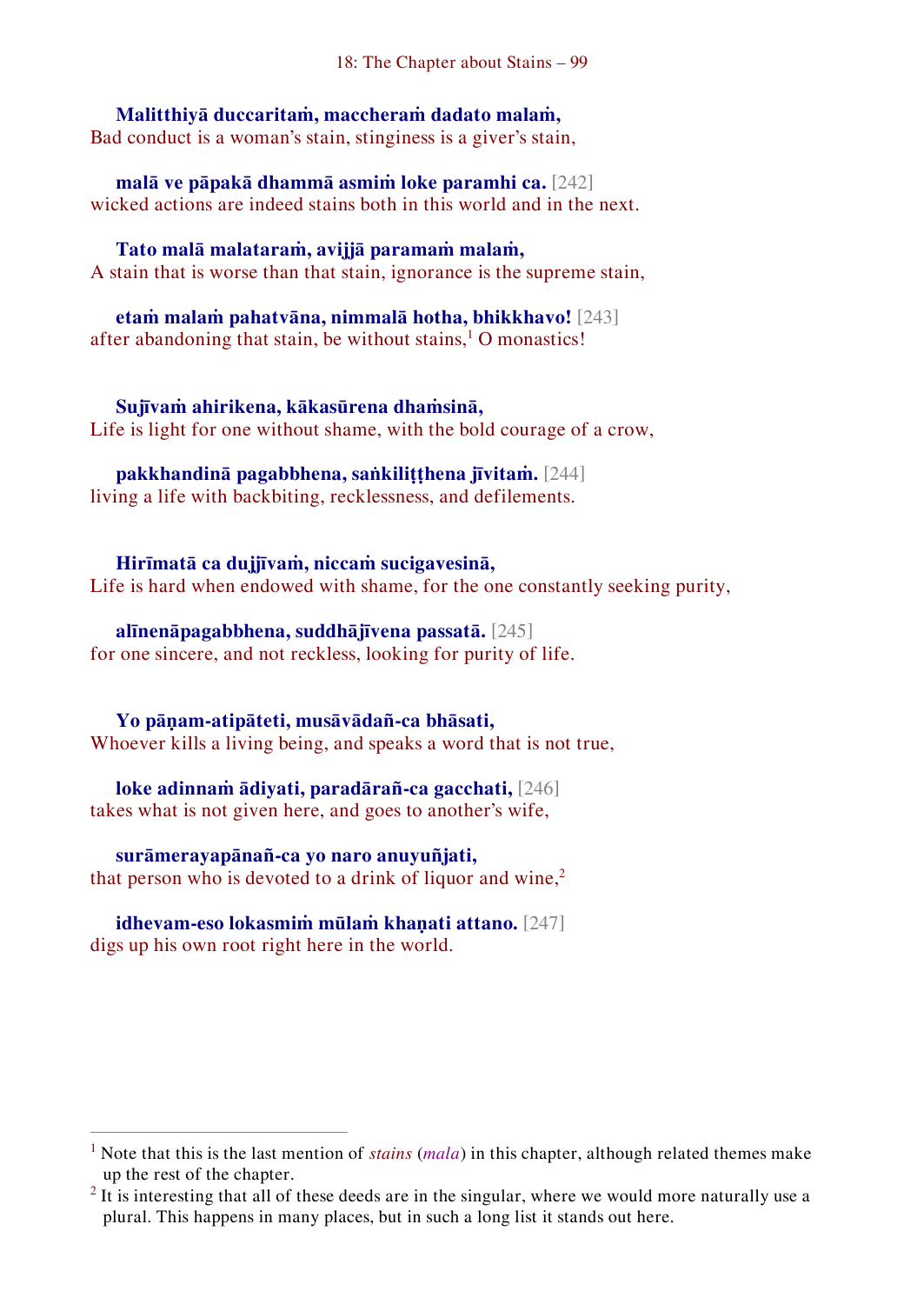# **Evaṁ bho purisa jānāhi, pāpadhammā asaññatā,**

Know it thus, dear sir, a lack of restraint is a bad thing,

**mā taṁ lobho adhammo ca ciraṁ dukkhāya randhayuṁ.** [248] let not greed and corruption oppress you with suffering for a long time.

**Dadāti ve yathāsaddhaṁ, yathāpasādanaṁ jano,**  The people give according to faith, according to their confidence,

**tattha yo maṅku bhavati paresaṁ pānabhojane** herein the one who becomes dejected because of food and drink (given) to others<sup>1</sup>

**na so divā vā rattiṁ vā, samādhiṁ adhigacchati.** [249] he does not, either by day or night attain to (good) concentration.

**Yassa cetaṁ samucchinnaṁ, mūlaghaccaṁ samūhataṁ,**  For the one in whom this (dejection) is cut off, destroyed at the root, dug up,

**sa ve divā vā rattiṁ vā, samādhiṁ adhigacchati.** [250] does, by day and night, attain to (good) concentration.

**Natthi rāgasamo aggi, natthi dosasamo gaho,** There is no fire that is like passion, there is nothing that takes a hold like hatred,

**natthi mohasamaṁ jālaṁ, natthi taṇhāsamā nadī.** [251] there is no snare like delusion, there is no flood like craving.

**Sudassaṁ vajjam-aññesaṁ, attano pana duddasaṁ,** Easy to see are others' fault, but one's own is hard to see,

**paresaṁ hi so vajjāni opuṇāti yathā bhusaṁ,** for one sifts other peoples' faults like they were chaff,

**attano pana chādeti, kaliṁ va kitavā saṭho.** [252] but conceals one's own (faults), like a crafty cheat (conceals) his defeat.<sup>2</sup>

<sup>1</sup> Meaning, broadly, *others' gains*.

<sup>2</sup> The commentary explains this last line differently, saying that *saṭha* means a *hunter* who conceals his *body* (*kali*) in order to catch his prey. I know of nowhere else that *saṭha* means a hunter, or *kali* means a body; if it were correct then we could translate: *like a hunter (conceals) his body*.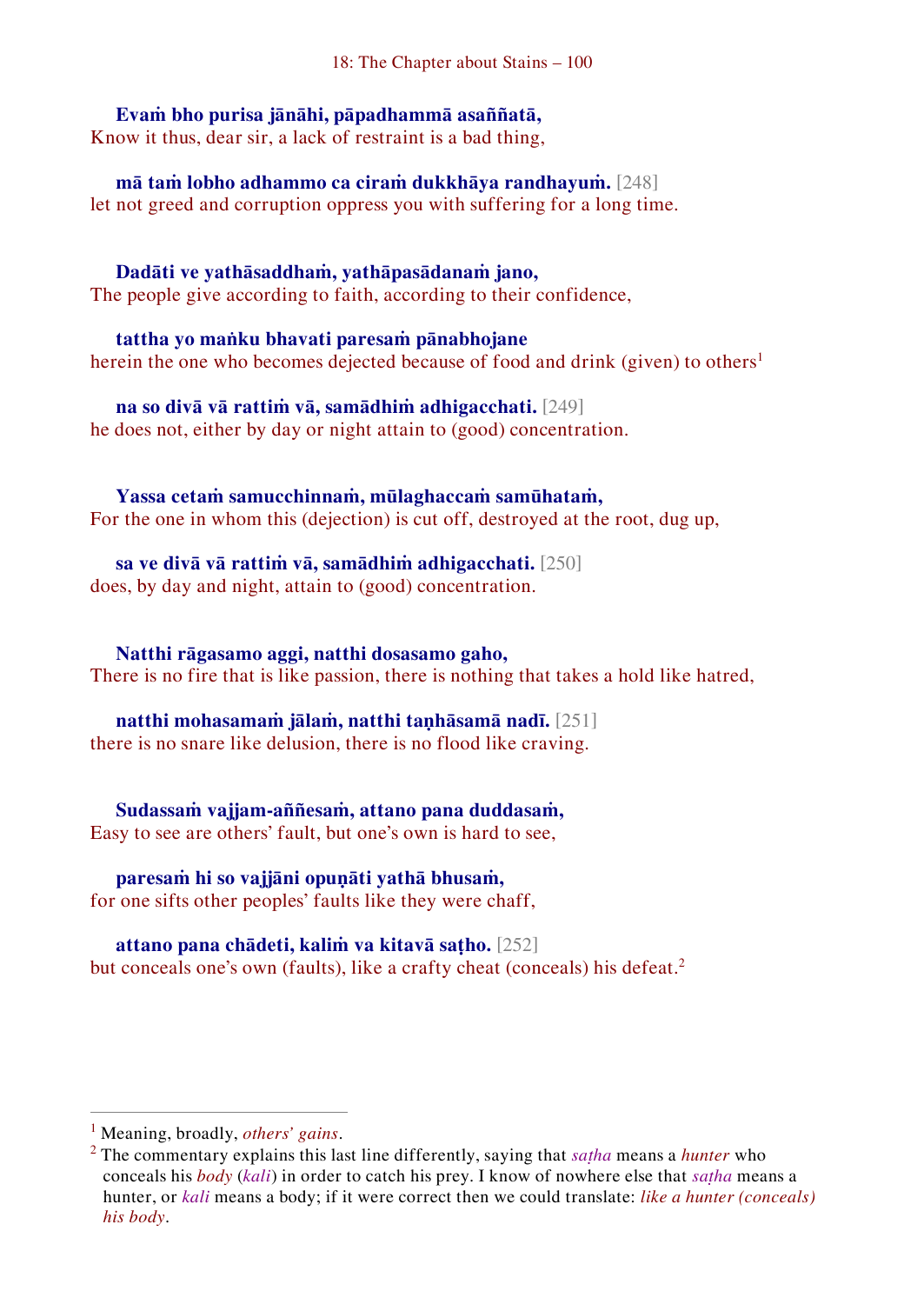### **Paravajjānupassissa niccaṁ ujjhānasaññino,**

The one who constantly looks for another's fault, who is an abject complainer,

**āsavā tassa vaḍḍhanti, ārā so āsavakkhayā.** [253] for him the pollutants increase, he is far from their destruction.

# **Ākāse va padaṁ natthi, samaṇo natthi bāhire,**

There is no footprint in the sky, there is no ascetic on the outside, $<sup>1</sup>$ </sup>

#### **papañcābhiratā pajā, nippapañcā Tathāgatā.** [254]

folk greatly delight in impediments, the Realised Ones are free of impediments.

### **Ākāse va padaṁ natthi, samaṇo natthi bāhire,**

There is no footprint in the sky, there is no ascetic on the outside,

# **saṅkhārā sassatā natthi, natthi Buddhānam-iñjitaṁ.** [255]

there are no constant conditions, there is no disturbance for the Buddhas.

#### *Malavaggo Aṭṭhārasamo The Chapter about Stains, the Eighteenth*

# **Related Verse from the Dhammapada**

# **Bāhitapāpo ti brāhmaṇo,**

Warding off wickedness one is called a brahmin,

# **samacar<sup>i</sup> yā samaṇo ti vuccati,**

one living austerely is said to be an ascetic,

#### **pabbājayam-attano malaṁ**

\* because of driving forth (all) stain from oneself

# **tasmā pabbajito ti vuccati.** [388]

one is said to be one who has gone forth.

<sup>1</sup> Meaning: *in outside sects*.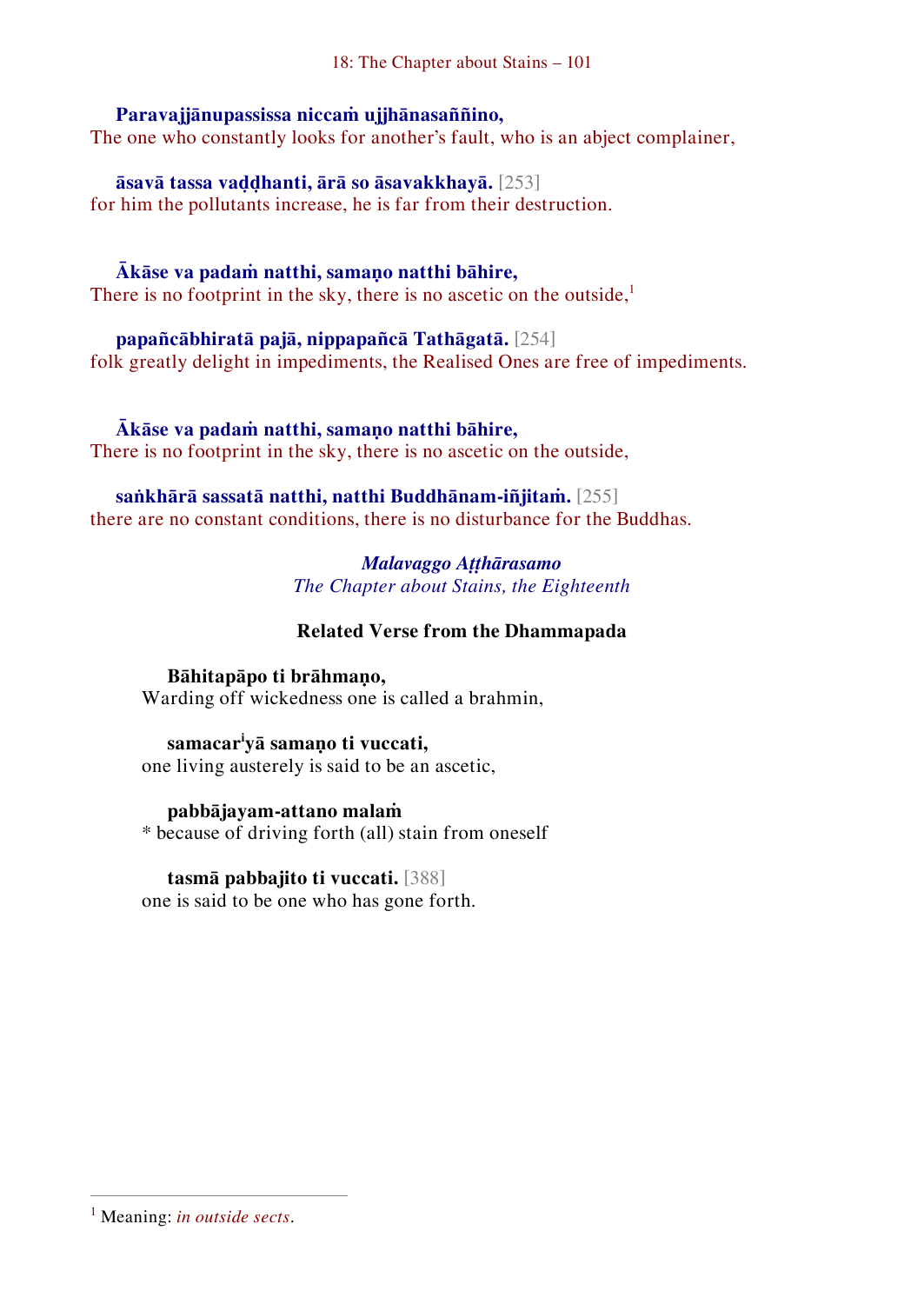# **Dhammaṭṭhavaggo 19: The Chapter about One who stands by Dhamma**

#### **Na tena hoti Dhammaṭṭho yenatthaṁ sahasā naye,**

One who would hastily settle a case because of that is not one who stands by Dhamma,

#### **yo ca atthaṁ anatthañ-ca ubho niccheyya paṇḍito.** [256]

the wise one should discriminate the two: what is the case and what is not the case.

#### **Asāhasena dhammena samena nayatī pare,**

The one who settles for other people without haste, justly and impartially,

#### **Dhammassa gutto medhāvī, Dhammaṭṭho ti pavuccati.** [257]

the sagacious one, protecting Dhamma, is said to be one who stands by Dhamma.<sup>1</sup>

#### **Na tena paṇḍito hoti yāvatā bahu bhāsati;**

One is not a wise person merely because of speaking much;

#### **khemī averī abhayo, paṇḍito ti pavuccati.** [258]

being safe, hatred-free, fearless, one is called a wise person.

#### **Na tāvatā Dhammadharo yāvatā bahu bhāsati,**

One is not a Dhamma-bearer merely through speaking much,

# **yo ca appam-pi sutvāna, Dhammaṁ kāyena passati,**

but the one who, having heard a little, sees Dhamma for himself,<sup>2</sup>

# **sa ve Dhammadharo hoti, yo Dhammaṁ nappamajjati.** [259]

is one who bears Dhamma, the one who is not heedless regarding Dhamma.

# **Na tena thero hoti yenassa palitaṁ siro,**

One is not an elder because one's head has grey hair,

#### **paripakko vayo tassa moghajiṇṇo ti vuccati.** [260]

for the one who is (only) well-matured, aged, is said to be old in vain.

<sup>&</sup>lt;sup>1</sup> This is the last mention of *dhammattha* in this chapter.

<sup>2</sup> Literally: *with the body*, but *for himself*, perhaps as an analogue of *attanā*, seems to be the meaning.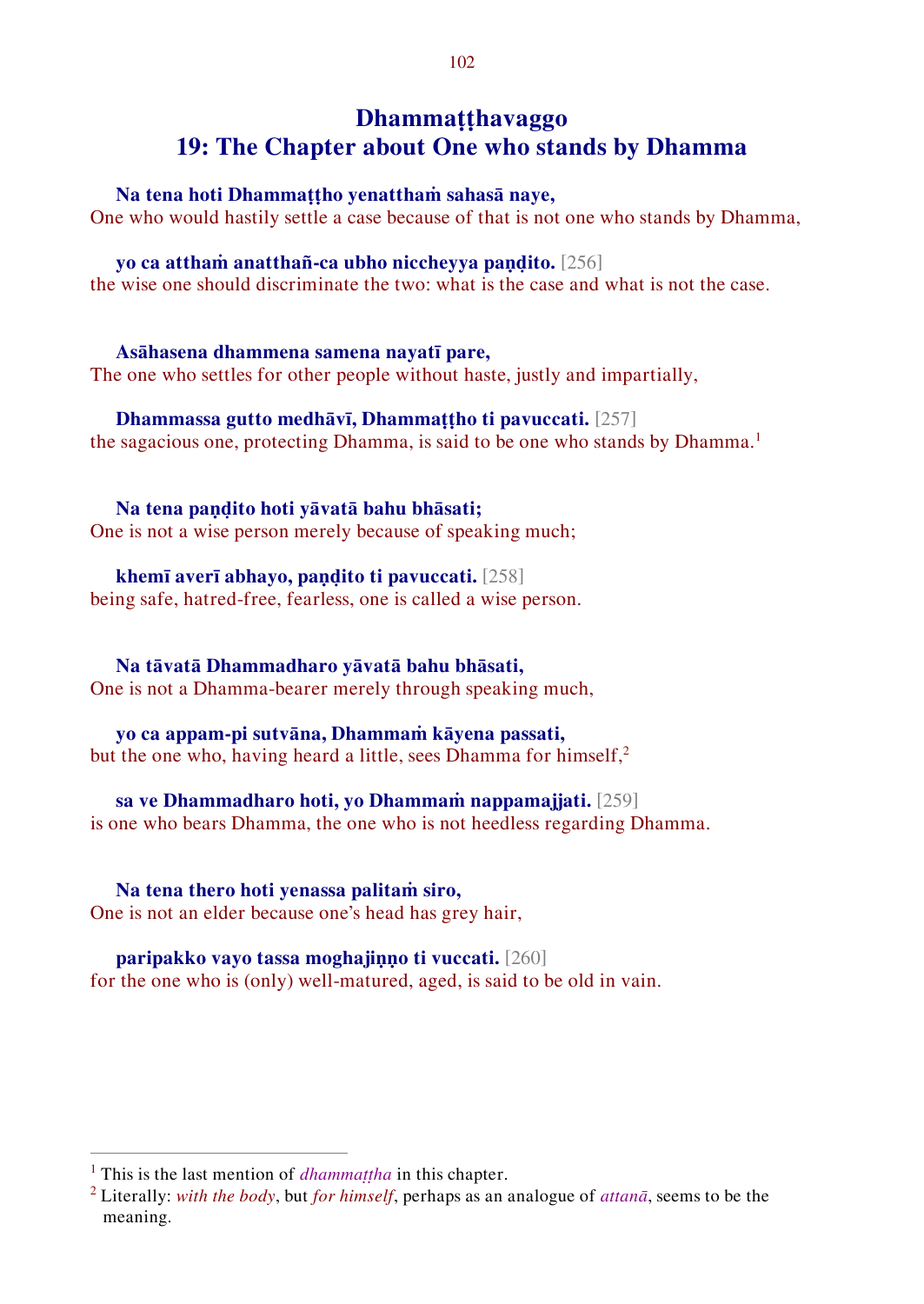# **Yamhi saccañ-ca Dhammo ca ahiṁsā saṁyamo damo,**  In whom is truth, Dhamma, non-violence, restraint and (good) training,

**sa ve vantamalo dhīro thero iti pavuccati.** [261] the wise one who throws out the stain is (truly) called an elder.

**Na vākkaraṇamattena vaṇṇapokkharatāya vā**  Not by eloquence only, or by a beautiful complexion,

**sādhurūpo naro hoti, issukī maccharī saṭho;** [262] is a person honourable, (if still) jealous, selfish and deceitful;

**yassa cetaṁ samucchinnaṁ, mūlaghaccaṁ samūhataṁ,**  for the one in whom this is cut off, destroyed at the root, dug up,

**sa vantadoso medhāvī sādhurūpo ti vuccati.** [263] that sage who has thrown out hatred is said to be honourable.

**Na muṇḍakena samaṇo, abbato alikaṁ bhaṇaṁ,**  Not through a shaven head is one an ascetic,  $(if)$  one lacks vows,<sup>1</sup> speaks lies,

**icchālobhasamāpanno, samaṇo kiṁ bhavissati?** [264] and is endowed with greed and desire, how will one be an ascetic?

**Yo ca sameti<sup>2</sup> pāpāni, aṇuṁ-thūlāni sabbaso –** The one who **pacifies** wicked deeds, small and great, in every way  $-$ 

**samitattā hi pāpānaṁ samaṇo ti pavuccati.** [265] through the pacifying of wicked deeds he is said to be an ascetic.

**Na tena bhikkhu hoti yāvatā bhikkhate pare,**  One is not a monastic merely through eating others' almsfood,

**vissaṁ Dhammaṁ samādāya bhikkhu hoti na tāvatā.** [266] the one who undertakes a false Dhamma to that extent is not a monastic.

<sup>1</sup> Comm: *sīlavatena ca dhūtavatena ca virahito*; *being without the vow of virtue and the vow of asceticism*.

<sup>2</sup> Being here short for *upasameti*.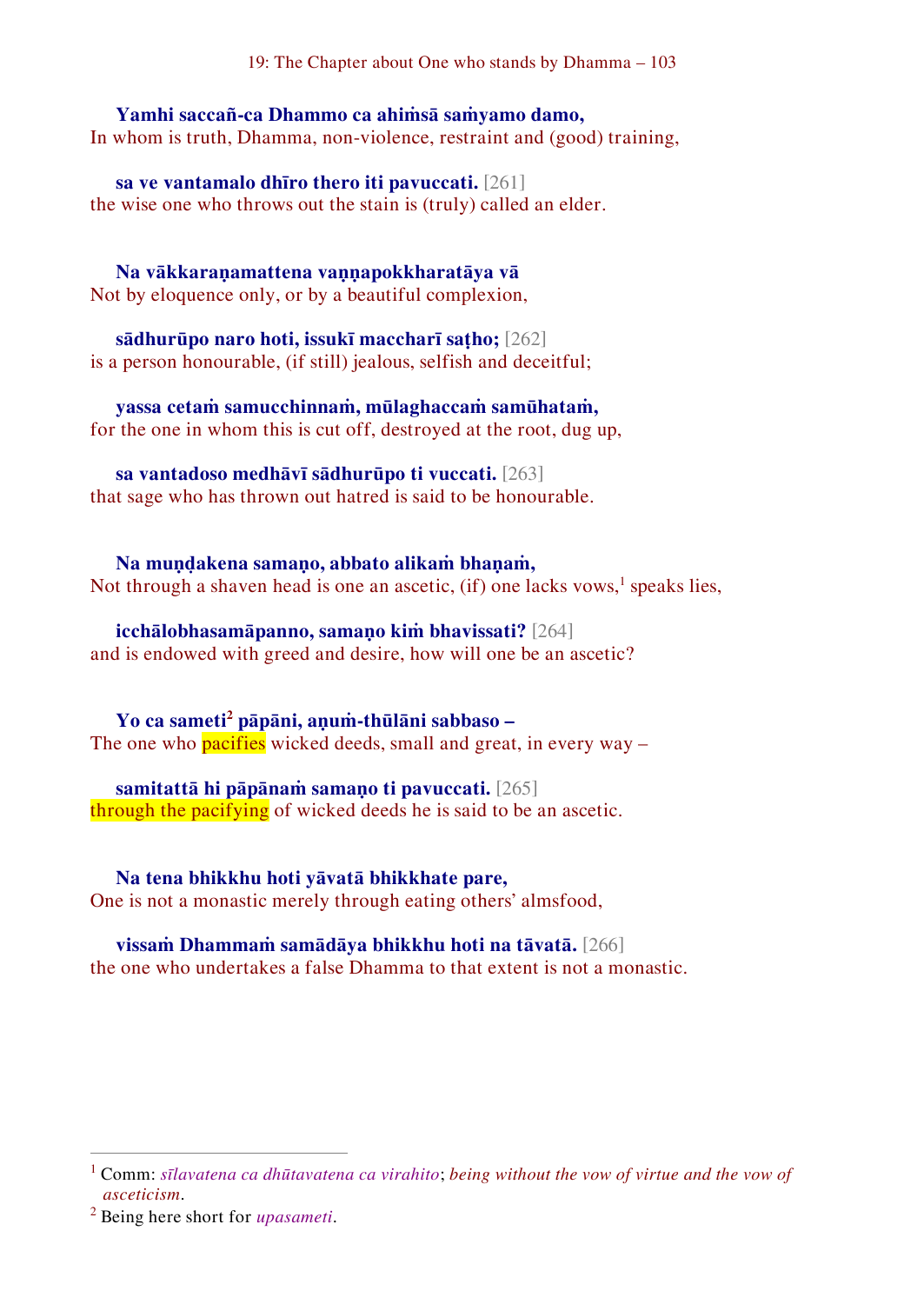19: The Chapter about One who stands by Dhamma – 104

#### **Yodha puññañ-ca pāpañ-ca bāhetvā brahmacar<sup>i</sup> yavā,**

\* If he is one who lives the holy life here, warding off both merit and demerit,

#### **saṅkhāya loke carati sa ce, bhikkhū ti vuccati.** [267]

and wanders with discrimination in the world, that one is said to be a monastic.

#### **Na monena munī hoti mūḷharūpo aviddasu,**

Not through silence is a deluded fool (considered to be) a seer,

# **yo ca tulaṁ va paggayha, varam-ādāya paṇḍito.** [268]

the wise one, like one holding the balance, takes up what is noble.

#### **Pāpāni parivajjeti sa munī tena so muni,**

The seer who rejects wicked deeds through that is (considered) a seer,

#### **yo munāti ubho loke muni tena pavuccati.** [269]

whoever understands both worlds<sup>1</sup> because of that is said to be a seer.

#### **Na tena ariyo hoti yena pāṇāni hiṁsati,**

Not through hurting breathing beings one is noble,

#### **ahiṁsā sabbapāṇānaṁ ariyo ti pavuccati.** [270]

the one who does not hurt any breathing beings is said to be noble.

#### **Na sīlabbatamattena, bāhusaccena vā pana,**

Not merely through virtue or vows, or through great learning,

#### **atha vā samādhilābhena, vivittasayanena vā,** [271]

or through the attainment of concentration, or through a secluded dwelling,

 $<sup>1</sup>$  The phrase means being unattached to both the internal and external worlds.</sup>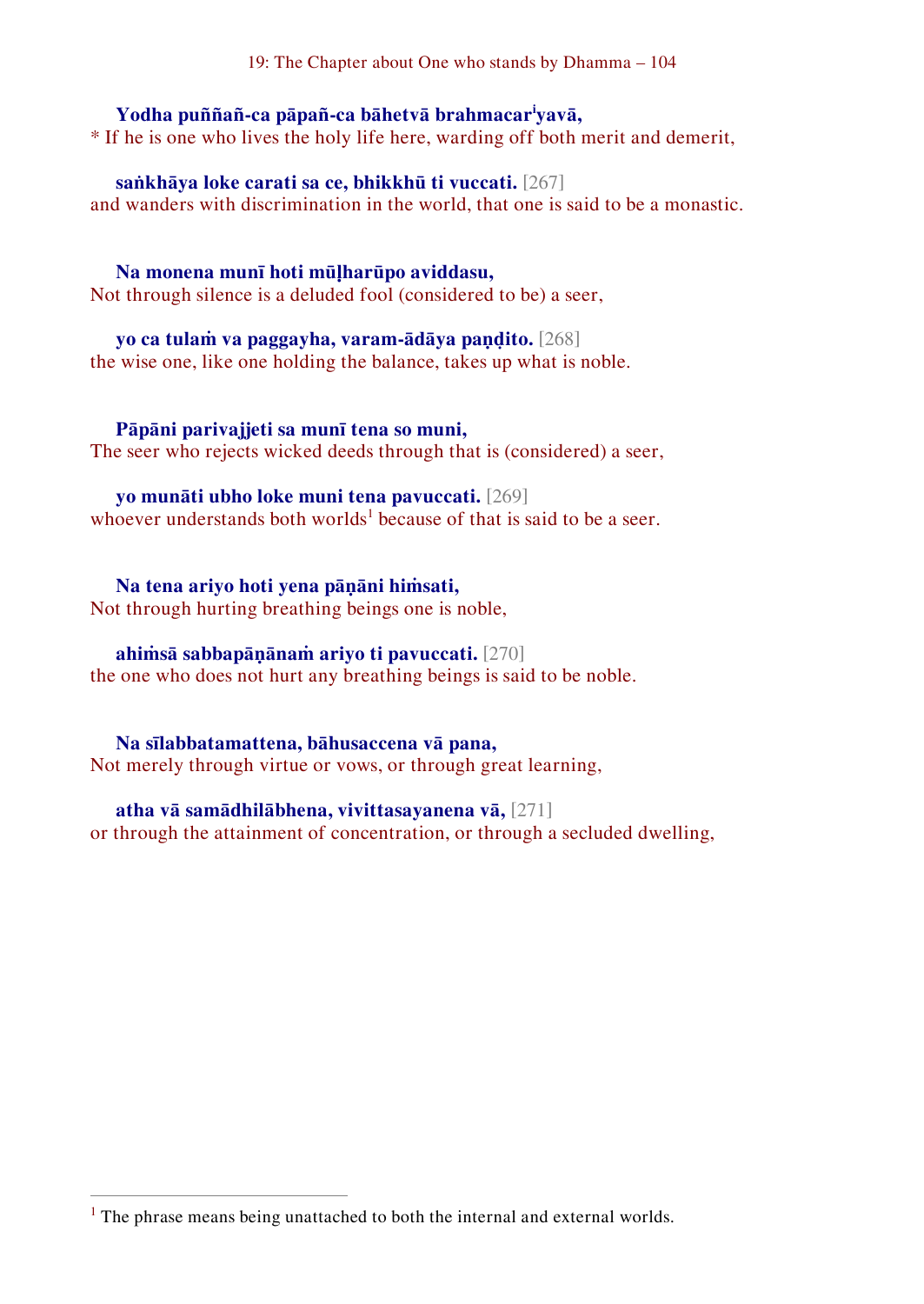19: The Chapter about One who stands by Dhamma – 105

#### **phusāmi nekkhammasukhaṁ, aputhujjanasevitaṁ;**

 $\alpha$  I attain the happiness of renunciation,<sup>1</sup> not practised by worldly people;

# **bhikkhu vissāsa' māpādi<sup>2</sup> appatto āsavakkhayaṁ.** [272]

let a monastic not be confident (as long as) the destruction of the pollutants is unattained.<sup>3</sup>

# *Dhammaṭṭhavaggo Ekūnavīsatimo*

*The Chapter about the one who stands by Dhamma, the Nineteenth*

### **Related Verse from the Dhammapada**

**Sīladassanasampannaṁ, dhammaṭṭhaṁ saccavedinaṁ,** Endowed with virtue and insight, principled, knowing the truths,

# **attano kamma' kubbānaṁ, taṁ jano kurute piyaṁ.** [217]

doing the deeds that are his own, that one the people love.

<sup>1</sup> Defined by the commentary as *anāgāmisukhaṁ*; *the happiness of non-returning*.

<sup>2</sup> This parses as *vissāsaṁ mā āpādi*.

<sup>3</sup> There is an uncertainty of person in this verse (*I* and then *he*), it might have been better written with 3rd person *phusatī* (with long -*ī* for the metre): *does he attain*...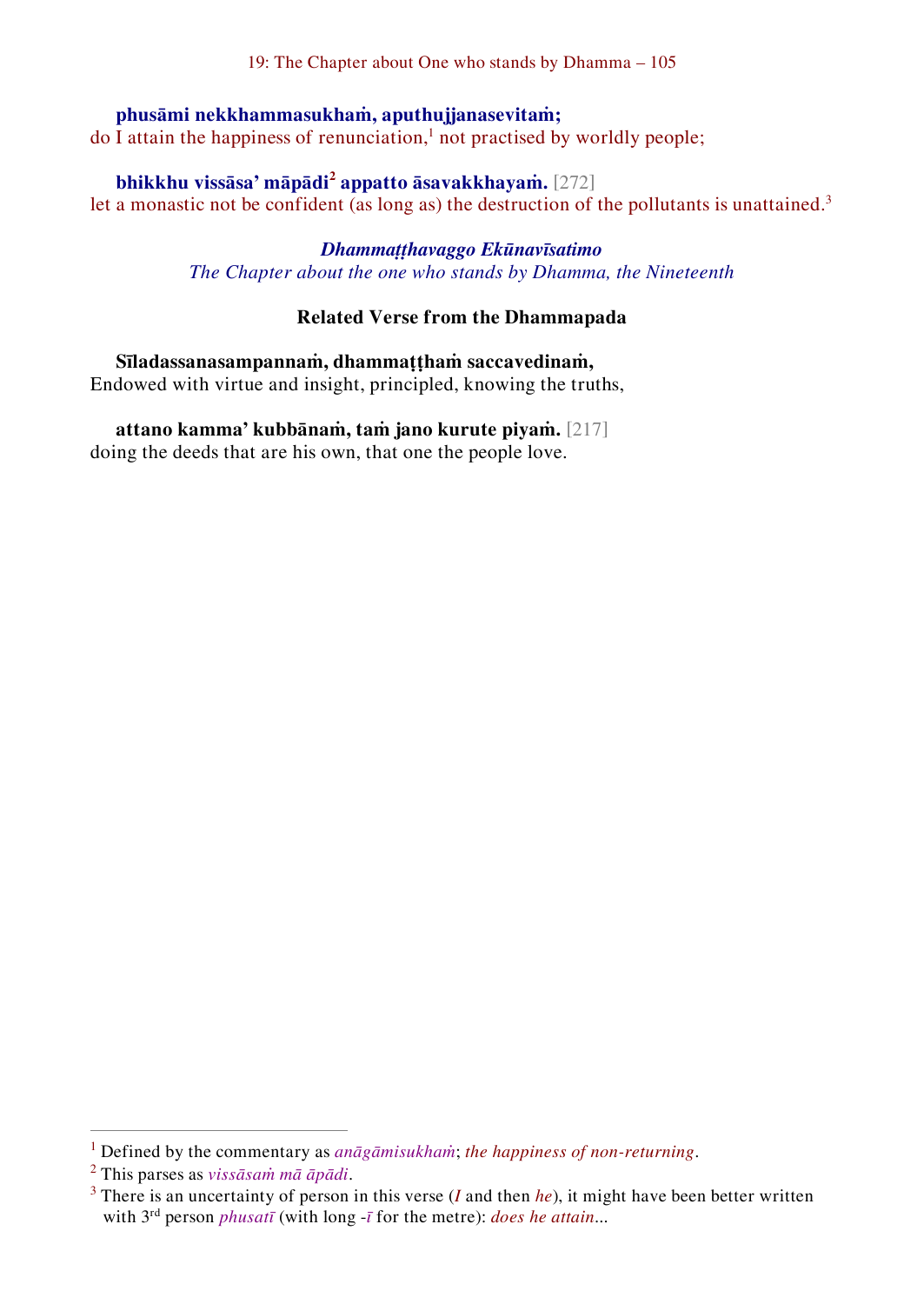# **Maggavaggo 20. The Chapter about the Path**

**Maggānaṭṭhaṅgiko seṭṭho, saccānaṁ caturo padā,** 

The eightfold is the best of paths, four principles (the best) of truths,

**virāgo seṭṭho dhammānaṁ, dipadānañ-ca Cakkhumā.** [273] passionlessness the best of states, the Visionary (the best) of men.<sup>1</sup>

**Eso va maggo natthañño, dassanassa visuddhiyā,**  This is the path, there is no other, for insight and for purity,

**etaṁ hi tumhe paṭipajjatha, Mārassetaṁ pamohanaṁ.** [274] you should enter upon this path, this is the confounding of Māra.

**Etaṁ hi tumhe paṭipannā dukkhassantaṁ karissatha,**  Having entered upon this path you will make an end to suffering,

**akkhāto ve mayā maggo, aññāya sallasanthanaṁ.** [275] the path was declared by me, the removal of the dart by knowledge.

**Tumhehi kiccaṁ ātappaṁ akkhātāro Tathāgatā,**  Your duty is to have ardour declare the Realised Ones,

**paṭipannā pamokkhanti jhāyino Mārabandhanā.** [276] entering this path meditators will be released from the bonds of Māra.

**Sabbe saṅkhārā aniccā ti, yadā paññāya passati,**  All conditions are impermanent, when one sees this with wisdom,

**atha nibbindatī dukkhe – esa maggo visuddhiyā.** [277] then one grows tired of suffering – this is the path to purity.

**Sabbe saṅkhārā dukkhā ti, yadā paññāya passati,**  All conditions are suffering, when one sees this with wisdom,

**atha nibbindatī dukkhe – esa maggo visuddhiyā.** [278] then one grows tired of suffering – this is the path to purity.

<sup>1</sup> Lit: *of bipeds*.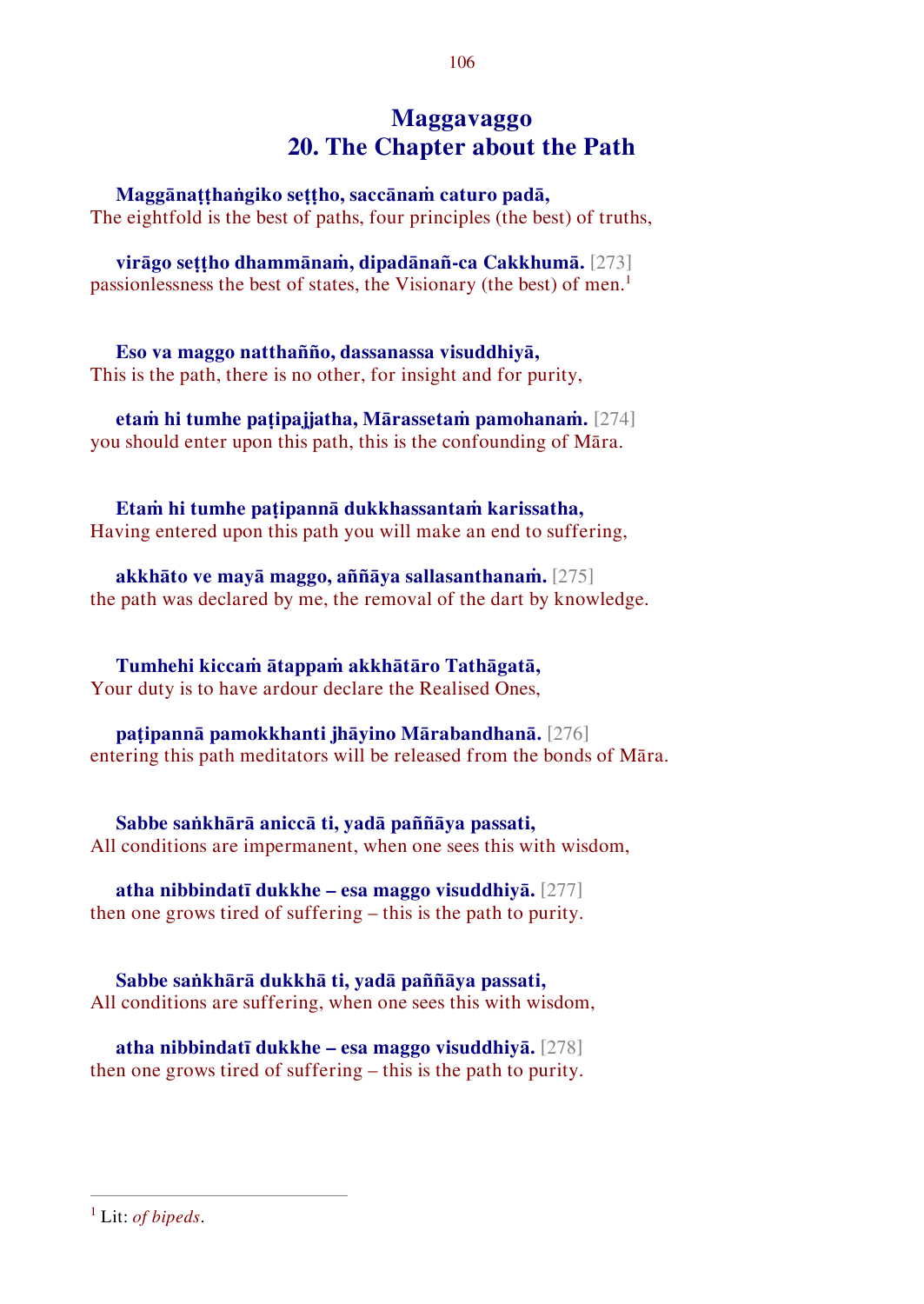#### **Sabbe dhammā anattā ti, yadā paññāya passati,**

All components (of mind and body)<sup>1</sup> are without self, when one sees this with wisdom,

**atha nibbindatī dukkhe – esa maggo visuddhiyā.** [279] then one grows tired of suffering – this is the path to purity.

**Uṭṭhānakālamhi anuṭṭhahāno,**  The one who has not energy at a time for energy,

**yuvā balī, ālasiyaṁ upeto,** youthful, strong, (but) given to laziness,

**saṁsannasaṅkappamano kusīto –** whose mind lacks (right) intention and is indolent –

**paññāya maggaṁ alaso na vindati.** [280] the lazy one does not find wisdom's path.

**Vācānurakkhī manasā susaṁvuto,**  Verbally guarded, well-restrained in mind,

**kāyena ca akusalaṁ na kay<sup>i</sup> rā,** not doing a wrong deed with the body,

**ete tayo kammapathe visodhaye,** one should purify these three paths of action,

**ārādhaye maggaṁ isippaveditaṁ.** [281] one should undertake the path shown by seers.

**Yogā ve jāyatī bhūri, ayogā bhūrisaṅkhayo,**  From effort arises wisdom, without effort wisdom is destroyed,

**etaṁ dvedhāpathaṁ ñatvā bhavāya vibhavāya ca,**  having understood these two paths of development and decline,

**tathattānaṁ niveseyya yathā bhūri pavaḍḍhati.** [282] one should establish oneself so that one's wisdom increases.

<sup>1</sup> Comm: *sabbe dhammā ti pañcakkhandā*.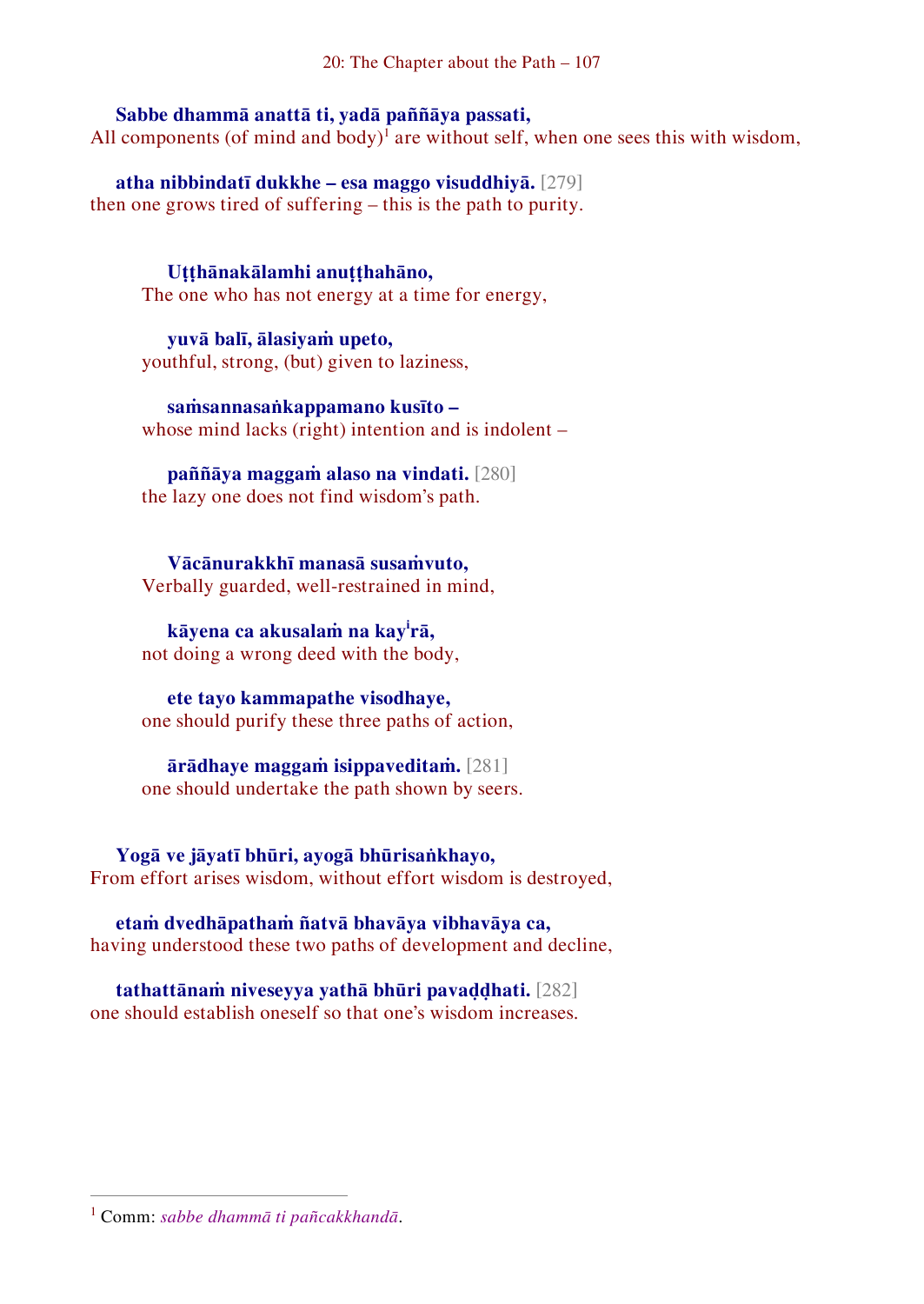## **Vanaṁ chindatha mā rukkhaṁ, vanato jāyatī bhayaṁ,**

Cut down the forest (of defilements)<sup>1</sup> not just a tree, from the forest arises a danger,

**chetvā vanañ-ca vanathañ-ca, nibbanā hotha bhikkhavo.** [283] having cut down the forest and thicket, you should be without forests, monastics.

**Yāva hi vanatho na chijjati**   $*$  For as long as an atom of desire<sup>2</sup>

**aṇumatto pi narassa nārisu,** of a man for a woman is not cut down,

**paṭibaddhamano va tāva so,**  for just so long is the mind in bondage,

**vaccho khīrapako va mātari.** [284] like a calf (in bondage) to mother's milk.

**Ucchinda sineham-attano,**  Cut off (any) affection for one's self,

**kumudaṁ sāradikaṁ va pāṇinā,**  like an autumn lotus (plucked) with the hand,

#### **santimaggam-eva brūhaya**

develop fully the path to peace and

**Nibbānaṁ Sugatena desitaṁ.** [285] Nibbāna taught by the Happy One.

**"Idha vassaṁ vasissāmi, idha hemantagimhisu",**  "Here I will dwell during the rains, here during winter and summer",

**iti bālo vicinteti, antarāyaṁ na bujjhati.** [286] in just such a way a fool thinks, not understanding the danger.

<sup>1</sup> Comm: *rāgādikilesavanaṁ*.

<sup>2</sup> This is a play on the word *vanatha*, which also occurs in the previous verse, and means both a *thicket* and in metaphorical usage *the thicket of desire*.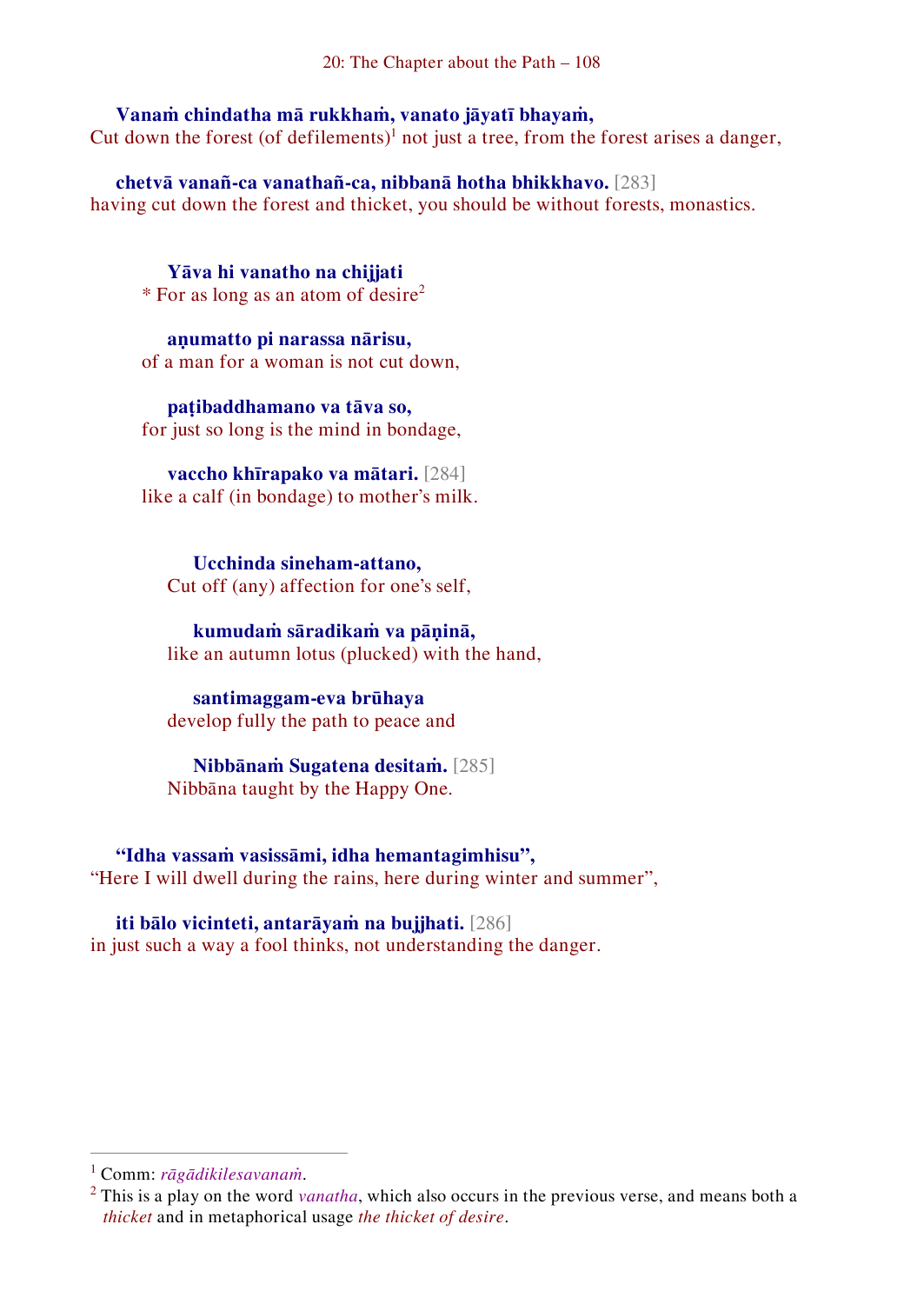## **Taṁ puttapasusammattaṁ byāsattamanasaṁ naraṁ,**

That person whose mind is attached and besotted by cattle and children,

**suttaṁ gāmaṁ mahogho va maccu ādāya gacchati.** [287] is snatched away by death just as a sleeping village  $(by)^{1}$  a great flood.

**Na santi puttā tāṇāya, na pitā na pi bandhavā,**  Children are not a refuge, nor fathers, not even kin,

**Antakenādhipannassa natthi ñātisu tāṇatā.** [288]

for one overcome by the End-Maker<sup>2</sup> there is no refuge in relatives.

**Etam-atthavasaṁ ñatvā, paṇḍito sīlasaṁvuto,**  Understanding the truth of this the wise one, endowed with virtue,

**Nibbānagamanaṁ maggaṁ khippam-eva visodhaye.** [289] should quickly purify the path that is leading to Nibbāna.

> *Maggavaggo Vīsatimo The Chapter about the Path, the Twentieth*

## **Related Verses from the Dhammapada**

**Yo ca Buddhañ-ca Dhammañ-ca Saṅghañ-ca saraṇaṁ gato,**  Whoever has gone for refuge to the Buddha, the Dhamma and the Saṅgha,

**cattāri ar<sup>i</sup> yasaccāni sammappaññāya passati:** [190] and who sees with right wisdom the four noble truths:

**Dukkhaṁ dukkhasamuppādaṁ dukkhassa ca atikkamaṁ,**  Suffering, arising of suffering, and the overcoming of suffering,

**ar<sup>i</sup> yañ-caṭṭhaṅgikaṁ maggaṁ dukkhūpasamagāminaṁ.** [191] the eightfold noble path leading to the stilling of suffering.

**Etaṁ kho saraṇaṁ khemaṁ, etaṁ saraṇam-uttamaṁ,**  That is a secure refuge, that is the refuge supreme,

**etaṁ saraṇam-āgamma sabbadukkhā pamuccati.** [192] that is the refuge to come to that liberates from all suffering.

<sup>1</sup> As we really need an instrumental here, it might have been better to write: *suttaṁ gāmaṁ ogheneva*.

 $2$  I.e. Māra incarnate, or death.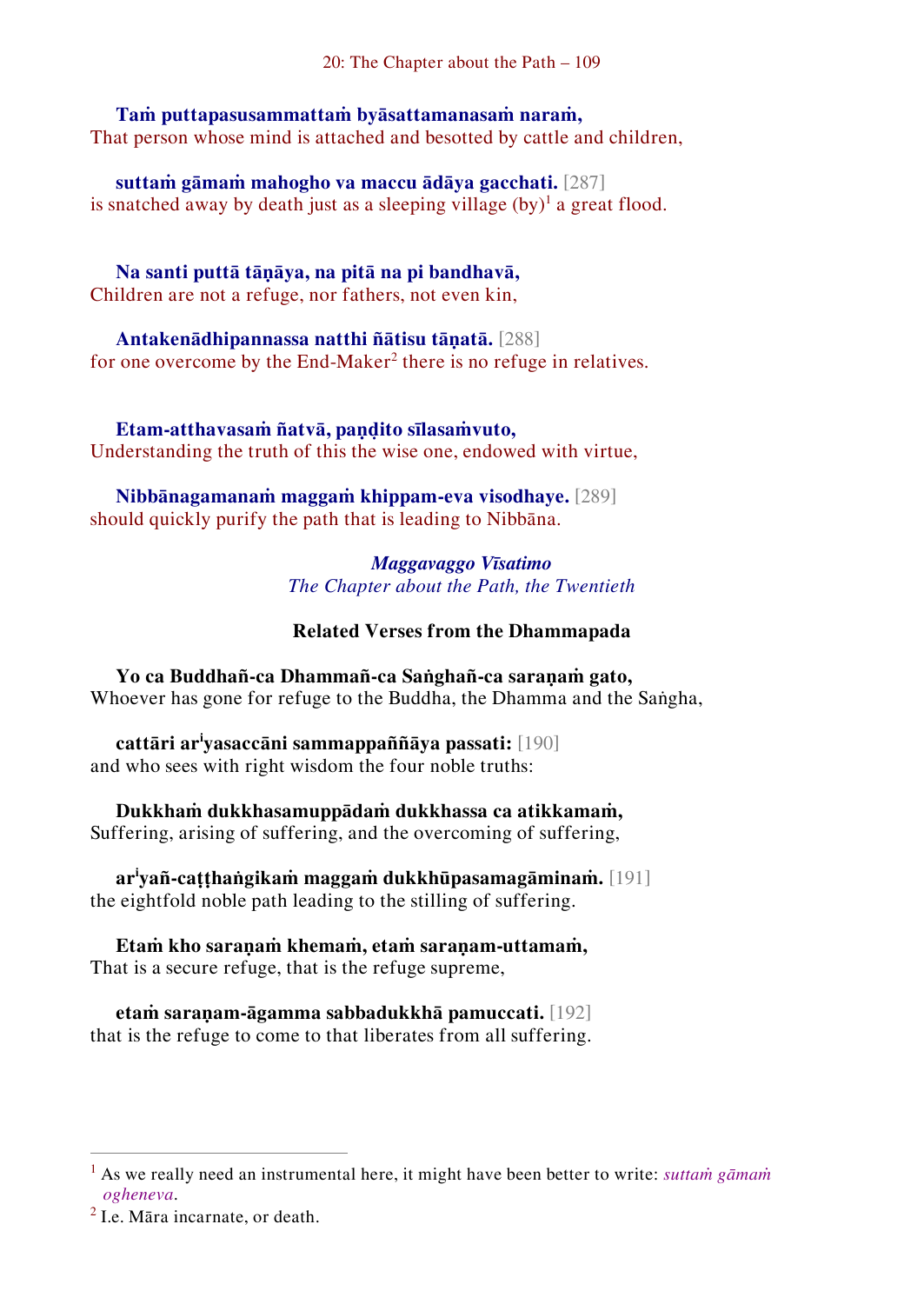**Gambhīrapaññaṁ medhāviṁ, maggāmaggassa kovidaṁ,**  The deeply wise sagacious one, skilled in what is path and not path,

**uttamatthaṁ anuppattaṁ, tam-ahaṁ brūmi brāhmaṇaṁ.** [403] who has reached the ultimate good, that one I say is a brahmin.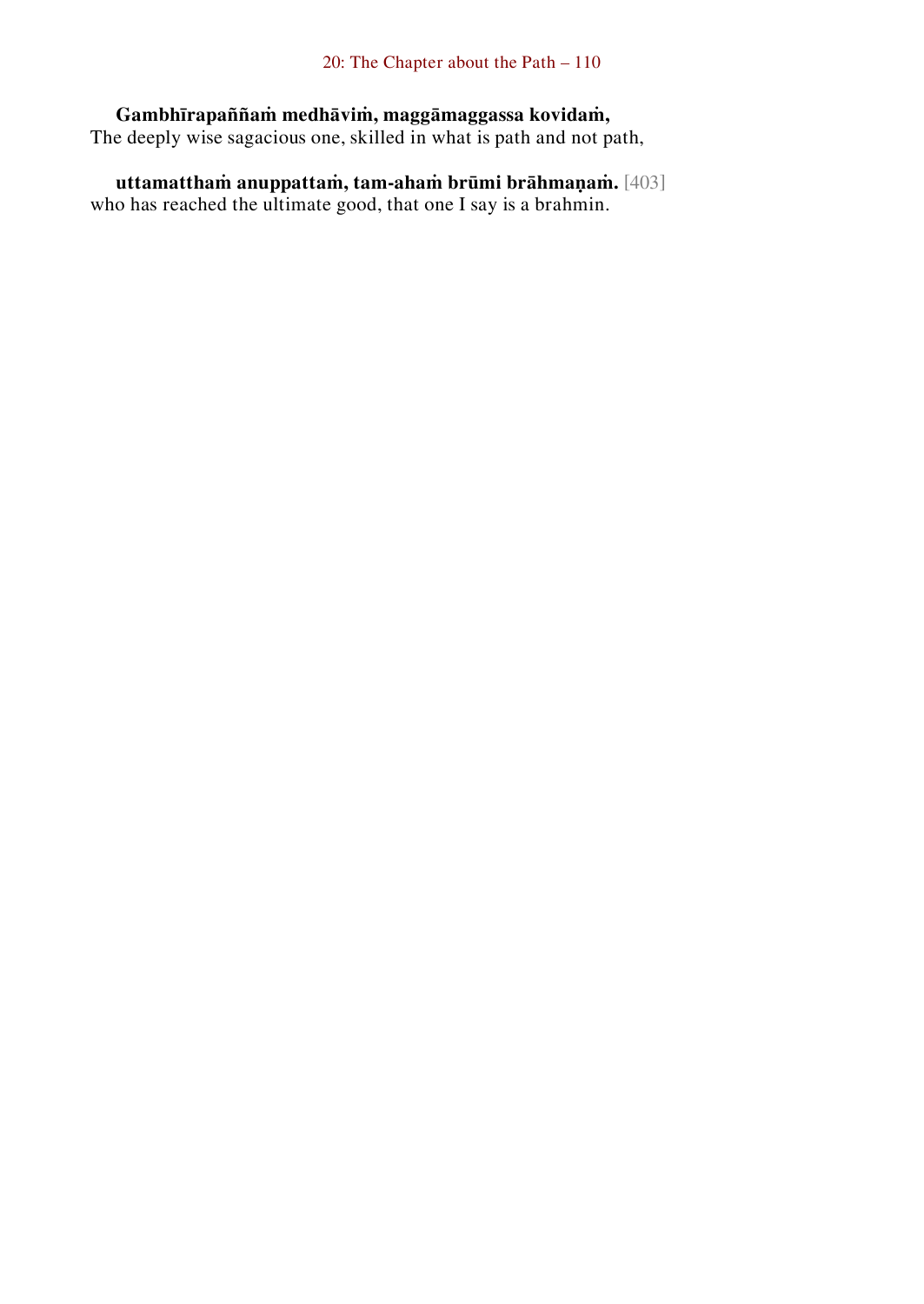# **Pakiṇṇakavaggo 21. The Miscellaneous Chapter**

#### **Mattāsukhapariccāgā, passe ce vipulaṁ sukhaṁ,**

If, by renouncing a small good, he might see a good that is large,

#### **caje mattāsukhaṁ dhīro, sampassaṁ vipulaṁ sukhaṁ.** [290]

the wise one should renounce that small good, seeing the good that is extensive.

#### **Paradukkhūpadānena attano sukham-icchati,**

One who desires happiness for oneself by causing suffering for another,

## **verasaṁsaggasaṁsaṭṭho, verā so na parimuccati.** [291]

being associated thus with hatred, is not fully released from that hatred.

## **Yaṁ hi kiccaṁ tad-apaviddhaṁ, akiccaṁ pana kay<sup>i</sup> rati,**

That to be done is rejected, but what is not to be done is done,

# **unnalānaṁ pamattānaṁ, tesaṁ vaḍḍhanti āsavā.** [292]

for the insolent, the heedless, their pollutants increase.

#### **Yesañ-ca susamāraddhā niccaṁ kāyagatā sati**

But for those who always properly undertake mindfulness of the body

## **akiccaṁ te na sevanti, kicce sātaccakārino,**

who do not practice what is not to be done, persisting in what is to be done,

## **satānaṁ sampajānānaṁ, atthaṁ gacchanti āsavā.** [293]

for those mindful ones, those fully aware, the pollutants are laid to rest.

#### **Mātaraṁ pitaraṁ hantvā, rājāno dve ca khattiye,**

Destroying mother and father, and (then) two noble kings,

 $\overline{a}$ 

### **raṭṭhaṁ sānucaraṁ hantvā, anīgho yāti brāhmaṇo.** [294]

destroying a kingdom and its followers, the brahmin proceeds untroubled.<sup>1</sup>

<sup>1</sup> The commentary interprets this verse to mean: *destroying craving and the conceit 'I am', and the two: eternalism and annihilationism, destroying passionate delight in the twelve sense spheres, the one without pollutants proceeds untroubled*.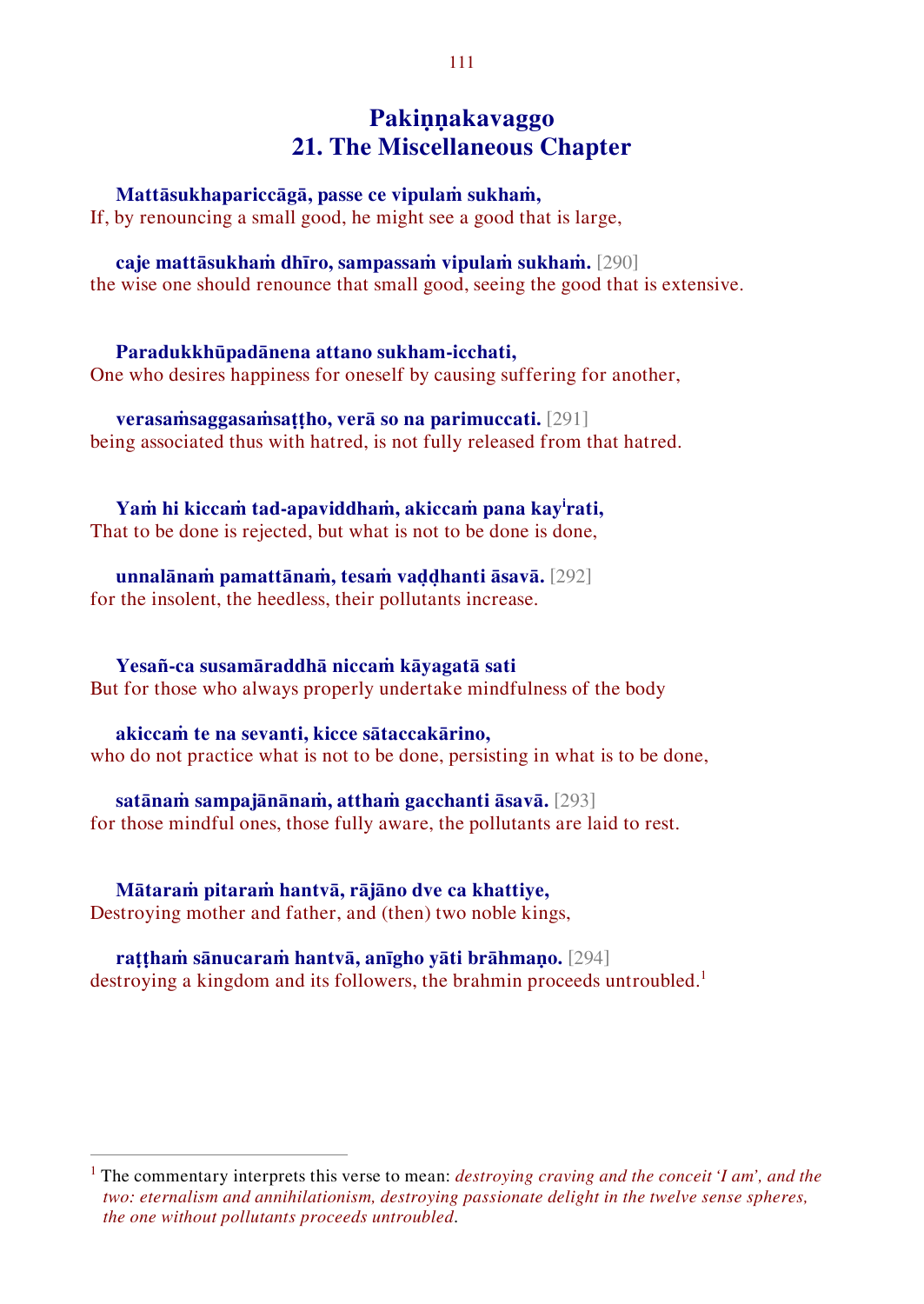**Mātaraṁ pitaraṁ hantvā, rājāno dve ca sotthiye,**  Destroying mother and father, and two prosperous<sup>1</sup> kings,

**veyyagghapañcamaṁ hantvā, anīgho yāti brāhmaṇo.** [295] destroying a tiger as the fifth, the brahmin proceeds untroubled.<sup>2</sup>

**Suppabuddhaṁ pabujjhanti sadā Gotamasāvakā,**  Gotama's disciples always awake to a good wakening,

**yesaṁ divā ca ratto ca niccaṁ Buddhagatā sati.** [296] those who day and night constantly have mindfulness of the Buddha.

**Suppabuddhaṁ pabujjhanti sadā Gotamasāvakā,**  Gotama's disciples always awake to a good wakening,

**yesaṁ divā ca ratto ca niccaṁ Dhammagatā sati.** [297] those who day and night constantly have mindfulness of the Dhamma.

**Suppabuddhaṁ pabujjhanti sadā Gotamasāvakā,**  Gotama's disciples always awake to a good wakening,

**yesaṁ divā ca ratto ca niccaṁ Saṅghagatā sati.** [298] those who day and night constantly have mindfulness of the Saṅgha.

**Suppabuddhaṁ pabujjhanti sadā Gotamasāvakā,**  Gotama's disciples always awake to a good wakening,

**yesaṁ divā ca ratto ca niccaṁ kāyagatā sati.** [299] those who day and night constantly have mindfulness of the body.

**Suppabuddhaṁ pabujjhanti sadā Gotamasāvakā,**  Gotama's disciples always awake to a good wakening,

 $\overline{a}$ 

**yesaṁ divā ca ratto ca ahiṁsāya rato mano.** [300] those who day and night have a mind that delights in non-violence.

<sup>1</sup> This is often interpreted as being equal to *sottiye*, *learned*; but there is no reason why we can't translate it according to how it is written as *sotthiye*, *prosperous, blessed*. The commentary says *two prosperous kings* here means *two brahmin kings*.

<sup>2</sup> The commentary interprets this verse to mean: *destroying craving and the conceit 'I am', and the two: eternalism and annihilationism, destroying the five hindrances having doubt as the fifth, the one without pollutants proceeds untroubled*.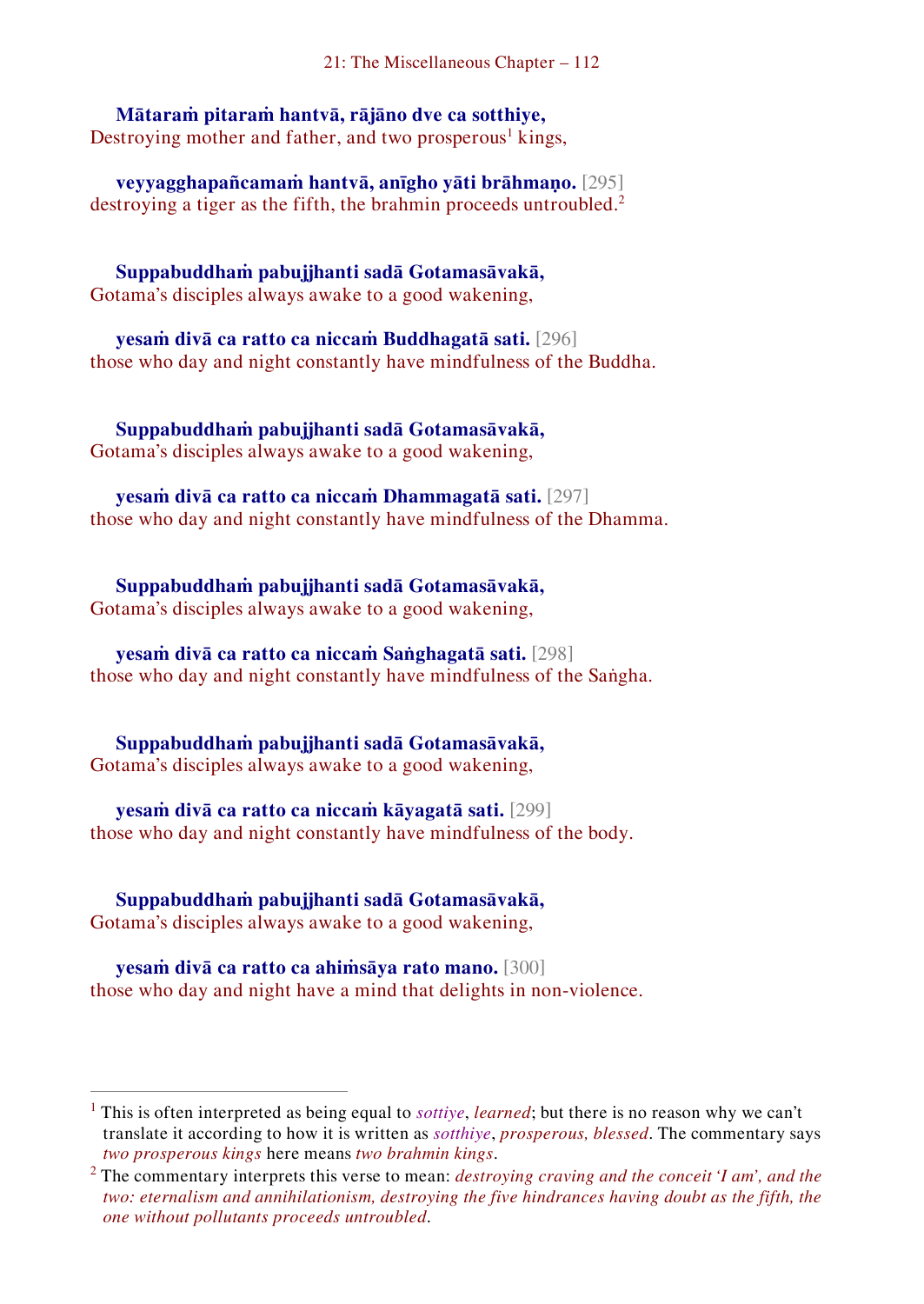## **Suppabuddhaṁ pabujjhanti sadā Gotamasāvakā**

Gotama's disciples always awake to a good wakening,

**yesaṁ divā ca ratto ca bhāvanāya rato mano.** [301] those who day and night have a mind that delights in cultivation.

### **Duppabbajjaṁ durabhiramaṁ, durāvāsā gharā dukhā,**

The going forth is hard, it is hard to find delight (therein), (but) it is (also) hard to dwell in households that are suffering,

**dukkhosamānasaṁvāso, dukkhānupatitaddhagū,** dwelling together with those different is suffering, travellers (in the round of births) are affected by suffering,

## **tasmā na caddhagū siyā, na ca dukkhānupatito siyā.** [302]

therefore do not be a traveller, do not be affected by suffering.

**Saddho sīlena sampanno yasobhogasamappito,** 

The faithful one who is endowed with virtue, and has wealth and fame,

## **yaṁ yaṁ padesaṁ bhajati, tattha tattheva pūjito.** [303]

whatever district he resorts to, right there and then he is worshipped.

#### **Dūre santo pakāsenti, himavanto va pabbato,**

The good are visible<sup>1</sup> from far, like a mountain covered in snow,

## **asantettha na dissanti, rattiṁ khittā yathā sarā.** [304]

(but) the wicked are not seen here, just like arrows shot in the night.

#### **Ekāsanaṁ ekaseyyaṁ, eko caram-atandito,**

 $\overline{a}$ 

Sitting alone, lying down alone, walking alone, diligent,

## **eko damayam-attānaṁ vanante ramito siyā.** [305]

the solitary one who trains himself will delight in the edge of a forest.

*Pakiṇṇakavaggo Ekavīsatimo The Miscellaneous Chapter, the Twenty-First*

<sup>1</sup> The commentary says *visible* means coming within the range of knowledge of the Buddhas; and the *wicked* are those who have set their sight on material rewards.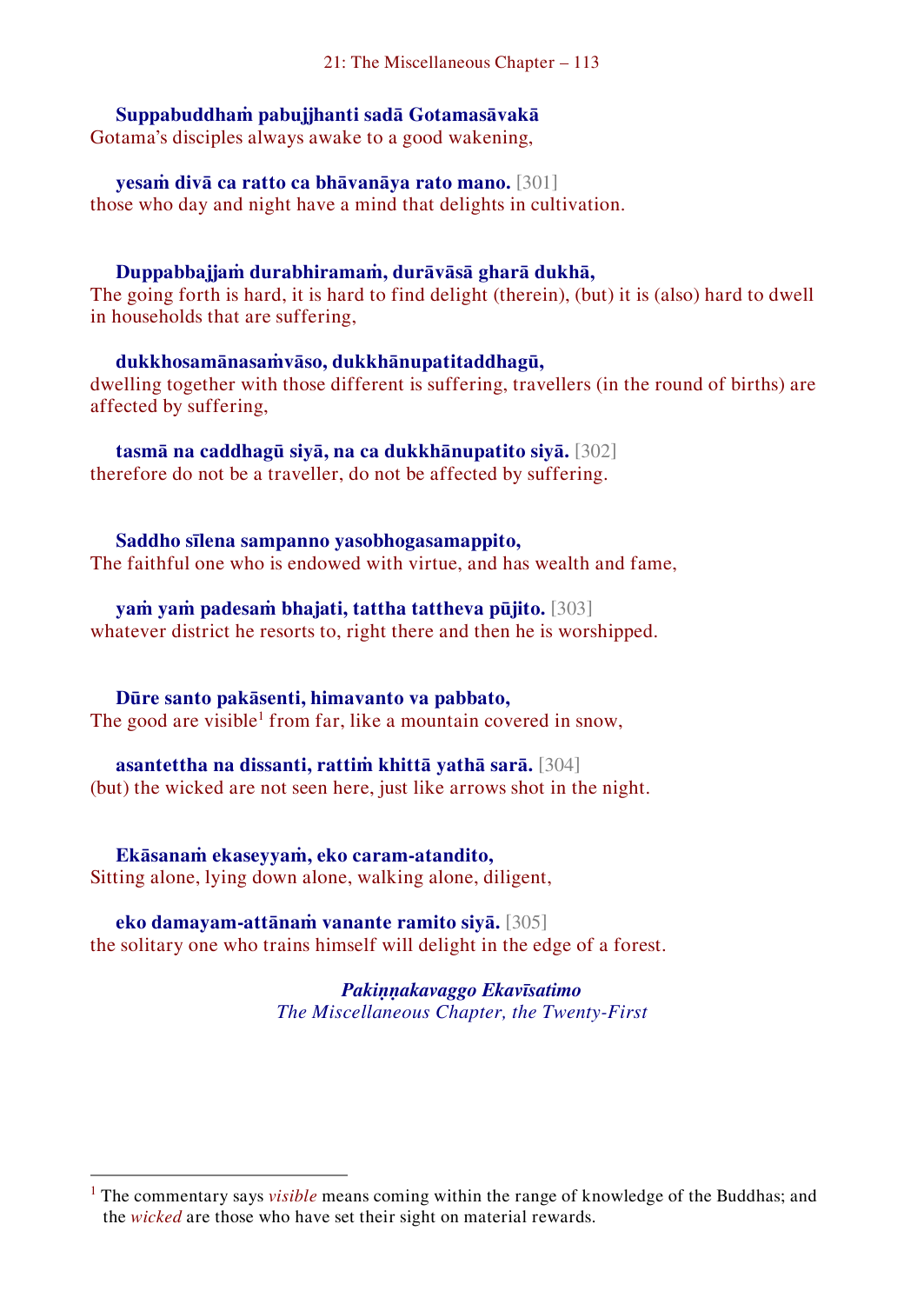# **Nirayavaggo 22. The Chapter about the Underworld**

#### **Abhūtavādī nirayaṁ upeti,**

The one who speaks falsely goes to the underworld,

#### **yo vāpi katvā 'Na karomī' ti cāha,**

and he who says: 'I do not do' what he has done,

#### **ubho pi te pecca samā bhavanti**

both of these are just the same when they have gone

#### **nihīnakammā manujā parattha.** [306]

to the hereafter, (they are) humans who did base deeds.

#### **Kāsāvakaṇṭhā bahavo pāpadhammā asaññatā,**

Many wearing the monastic robe around their necks are wicked, unrestrained,

#### **pāpā pāpehi kammehi nirayaṁ te upapajjare.** [307]

the wicked through their wicked deeds re-arise in the underworld.

#### **Seyyo ayoguḷo bhutto tatto, aggisikhūpamo,**

It's better to have eaten a glowing iron ball, like a flame of fire,

#### **yañ-ce bhuñjeyya dussīlo raṭṭhapiṇḍaṁ asaññato.** [308]

than that (the monastic) who is unrestrained and unvirtuous should enjoy the country's almsfood.

# **Cattāri ṭhānāni naro pamatto,**

There are four states the man who is heedless,

#### **āpajjatī paradārūpasevī:**

the man who consorts with other man's wives, undergoes:

# **apuññalābhaṁ, nanikāmaseyyaṁ,**

he gains demerit, an uncomfortable bed,

## **nindaṁ tatīyaṁ, nirayaṁ catutthaṁ.** [309]

blame as third, and (rebirth in) the underworld as fourth.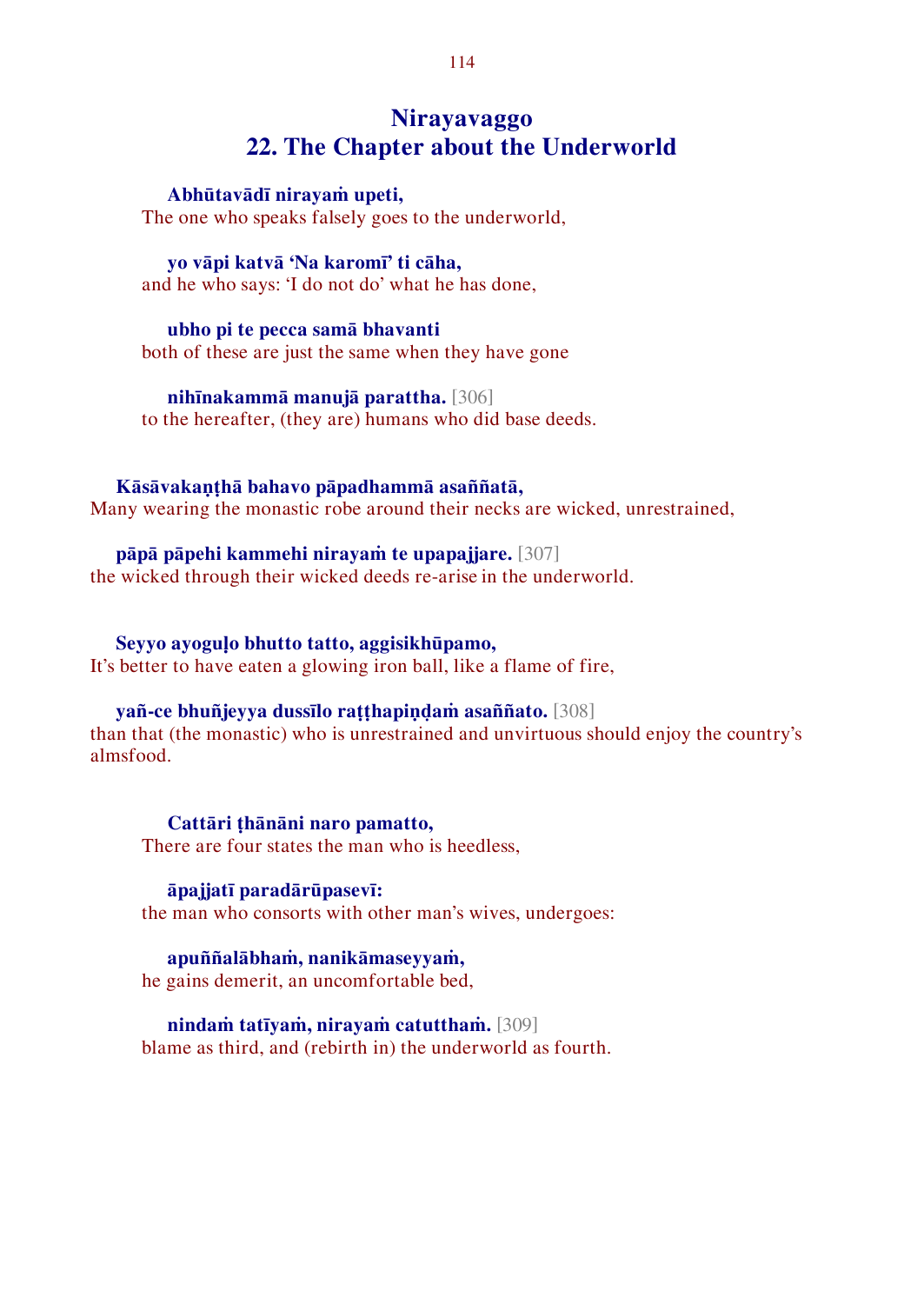22: The Chapter about the Underworld – 115

**Apuññalābho ca gatī ca pāpikā,**  Gaining demerit and a bad destiny,

**bhītassa bhītāya ratī ca thokikā,** and (only) the small delight of a scared man with a scared woman,

**rājā ca daṇḍaṁ garukaṁ paṇeti,** and kings who apply heavy punishment,

**tasmā naro paradāraṁ na seve.** [310] a man therefore should not consort with another's wife.

**Kuso yathā duggahito hattham-evānukantati,**  As jagged<sup>1</sup> grass, wrongly grasped, cuts into the hand,

**sāmaññaṁ dupparāmaṭṭhaṁ nirayāyupakaḍḍhati.** [311] so does the ascetic life, wrongly grasped, drag one down to the underworld.

**Yaṁ kiñci sithilaṁ kammaṁ saṅkiliṭṭhañ-ca yaṁ vataṁ,**  Whatever lax deed there is and that vow which is defiled,

**saṅkassaraṁ brahmacar<sup>i</sup> yaṁ na taṁ hoti mahapphalaṁ.** [312] (know that) a holy life that is doubtful does not have great fruit for that one.

**Kay<sup>i</sup> rañ-ce kayirāthenaṁ, daḷham-enaṁ parakkame,**  If he would do what should be done, he should be firm in his effort,

**saṭhilo hi paribbājo bhiyyo ākirate rajaṁ.** [313] for the wanderer who is lax spreads a lot of impurity.

 $\overline{a}$ 

**Akataṁ dukkataṁ seyyo, pacchā tapati dukkataṁ,** 

Better undone is a wrong-doing, a wrong-doing one later regrets,

**katañ-ca sukataṁ seyyo, yaṁ katvā nānutappati.** [314] better done is what is well-done, which, when done, one does not regret.

<sup>1</sup> Kusa is a particular type of grass, see Nature s.v. Kusa: *A type of perennial grass with a sharp spiky leaf growing up to 0.9 m. high and with deep roots*; but the commentary here defines it to mean any grass that is capable of cutting, including palm leaves, hence the translation.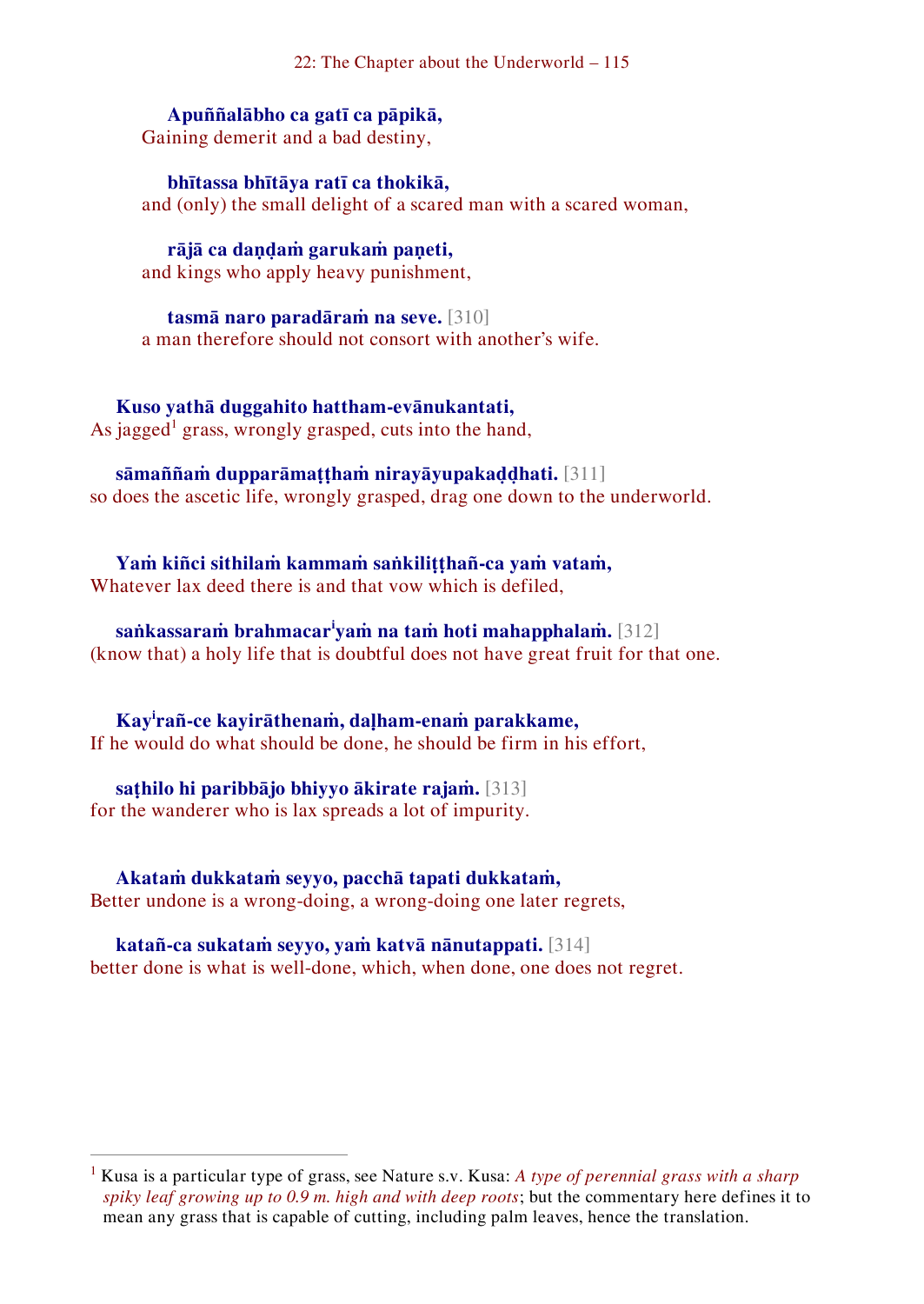**Nagaraṁ yathā paccantaṁ guttaṁ santarabāhiraṁ,** 

As a border town is guarded on the inside and the outside,

**evaṁ gopetha attānaṁ, khaṇo vo mā upaccagā,**

so one should watch over oneself, and you should not let the moment pass,

## **khaṇātītā hi socanti nirayamhi samappitā.** [315]

for when the chance has passed they grieve when consigned to the underworld.

## **Alajjitāye lajjanti, lajjitāye na lajjare,**

They are ashamed of what is not shameful, not ashamed of what is shameful,

**micchādiṭṭhisamādānā sattā gacchanti duggatiṁ.** [316] undertaking wrong views, beings go to a bad destiny.

## **Abhaye bhayadassino, bhaye cābhayadassino,**

Seeing fear in what is not fearful, not seeing fear in what is fearful,

# **micchādiṭṭhisamādānā sattā gacchanti duggatiṁ.** [317]

undertaking wrong views, beings go to a bad destiny.

## **Avajje vajjamatino, vajje cāvajjadassino,**

Finding blame in what is blameless, not seeing blame in what is blameable,

## **micchādiṭṭhisamādānā sattā gacchanti duggatiṁ.** [318]

undertaking wrong views, beings go to a bad destiny.

# **Vajjañ-ca vajjato ñatvā, avajjañ-ca avajjato,**

Knowing blame in what is blameable, and no blame in what is blameless,

# **sammādiṭṭhisamādānā sattā gacchanti suggatiṁ.** [319]

undertaking right views, beings go to a good destiny.

#### *Nirayavaggo Dvāvīsatimo The Chapter about the Underworld, the Twenty-Second*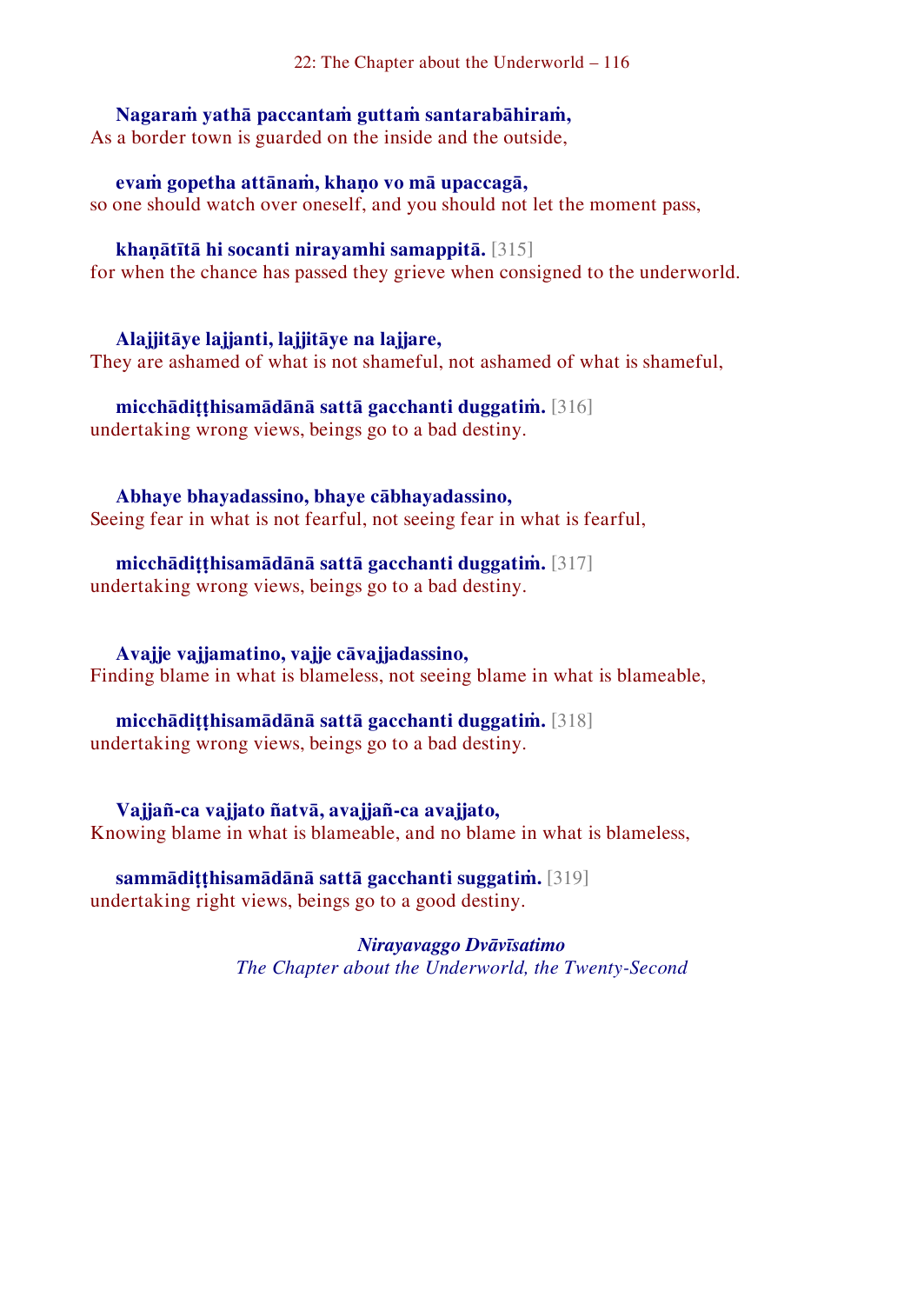#### 22: The Chapter about the Underworld – 117

### **Related Verses from the Dhammapada**

### **Gabbham-eke 'papajjanti, nirayaṁ pāpakammino,**

Some are reborn in the womb, (but) those who are wicked in the underworld,

## **saggaṁ sugatino yanti, parinibbanti anāsavā.** [126]

the righteous go to heaven, those who are pollutant-free are emancipated.

## **Yo daṇḍena adaṇḍesu appaduṭṭhesu dussati**

Whoever offends with a stick those who are inoffensive and harmless

### **dasannam-aññataraṁ ṭhānaṁ khippam-eva nigacchati:** [137] will quickly fall into one of ten states:

#### **vedanaṁ pharusaṁ, jāniṁ, sarīrassa ca bhedanaṁ,** harsh feelings, loss (of his wealth), and the break up of the body,

#### **garukaṁ vā pi ābādhaṁ, cittakkhepaṁ va pāpuṇe,** [138] or even heavy affliction, or surely he will lose his mind,

# **rājato vā upassaggaṁ, abbhakkhānaṁ va dāruṇaṁ,**

(there may be) danger from the King, or slander that is terrible,

## **parikkhayaṁ va ñātīnaṁ, bhogānaṁ va pabhaṅguraṁ,** [139]

(he may suffer from) loss of kin, or (from) the destruction of wealth,

## **atha vāssa agārāni aggi ḍahati pāvako,**

also his houses may be consumed by flames and fire,

## **kāyassa bhedā duppañño nirayaṁ so upapajjati.** [140]

and at the break-up of the body that one lacking in wisdom will arise in the underworld.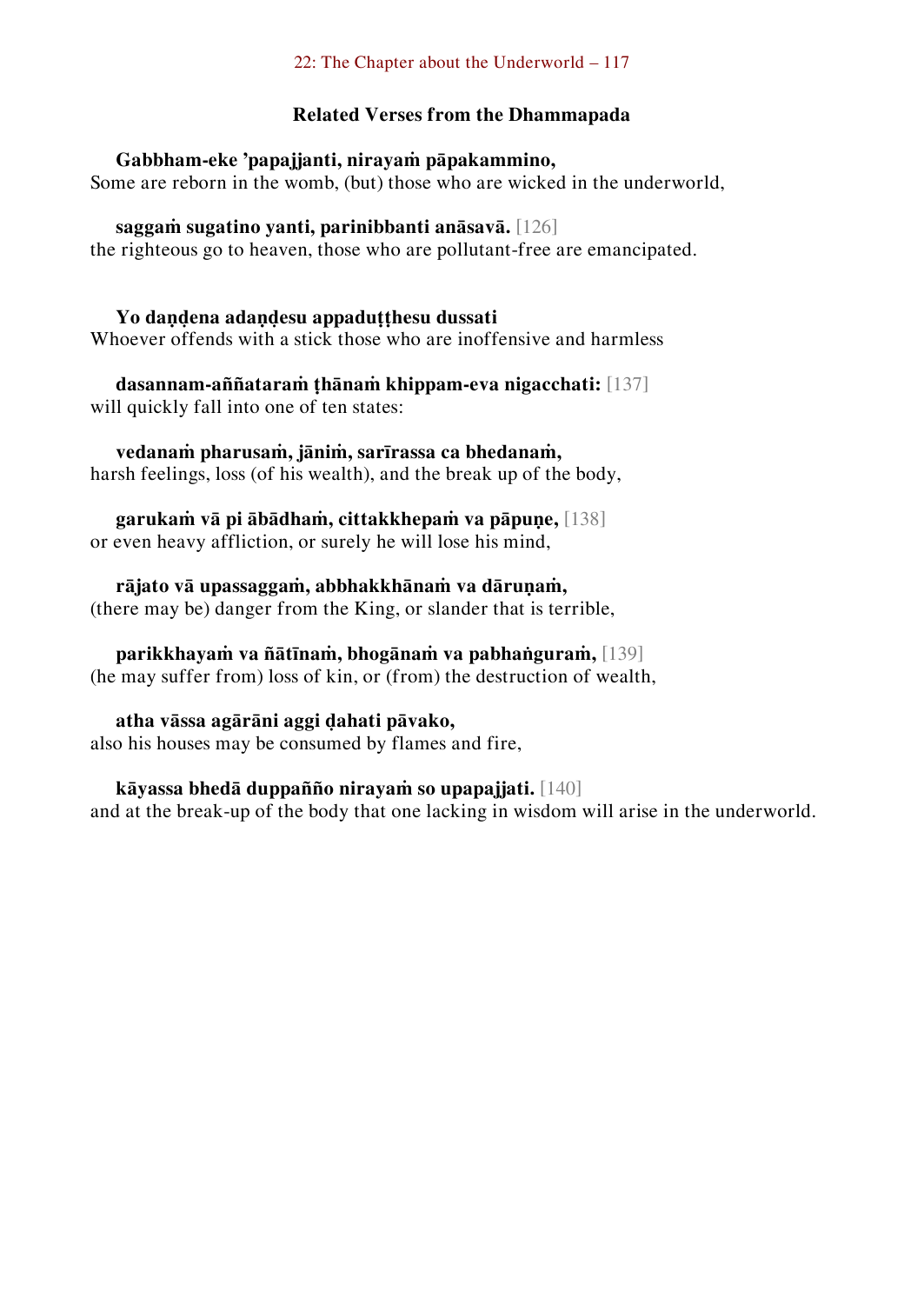# **Nāgavaggo 23. The Chapter about the Elephant**

#### **Ahaṁ nāgo va saṅgāme cāpāto patitaṁ saraṁ**

Like an elephant in battle (endures) an arrow shot from bow

#### **ativākyaṁ titikkhissaṁ, dussīlo hi bahujjano.** [320]

(so) will I endure abuse, for many people are unvirtuous.

#### **Dantaṁ nayanti samitiṁ, dantaṁ rājābhirūhati,**

They lead one trained into a crowd, a king mounts one who has been trained,

#### **danto seṭṭho manussesu, yotivākyaṁ titikkhati.** [321]

amongst humans one trained is best, the one who can endure abuse.

#### **Varam-assatarā dantā, ājānīyā ca Sindhavā,**

Noble are the well-trained horses, the well-bred horses from Sindh,

#### **kuñjarā ca mahānāgā, attadanto tato varaṁ.** [322]

and the great tusker elephants, (and even) more noble than that is the one who has trained himself.

## **Na hi etehi yānehi gaccheyya agataṁ disaṁ,**  Not by these vehicles can one go to the place beyond destinations, $<sup>1</sup>$ </sup>

**yathattanā sudantena, danto dantena gacchati.** [323] as one through training himself well, being trained by the training, goes.

> **Dhanapālakŏ nāma kuñjaro**  The tusker named Dhanapālaka

**kaṭukappabhedano dunnivārayo,**  musty in rut, difficult to restrain,

### **baddho kabalaṁ na bhuñjati,**  bound, he doesn't eat (even) a morsel,

**sumarati nāgavanassa kuñjaro.** [324] the tusker remembers the elephant forest.<sup>2</sup>

<sup>&</sup>lt;sup>1</sup> I.e. Nibbāna.

 $2$  The verse is unusual in that it has no moral outside of the story which is attached to it.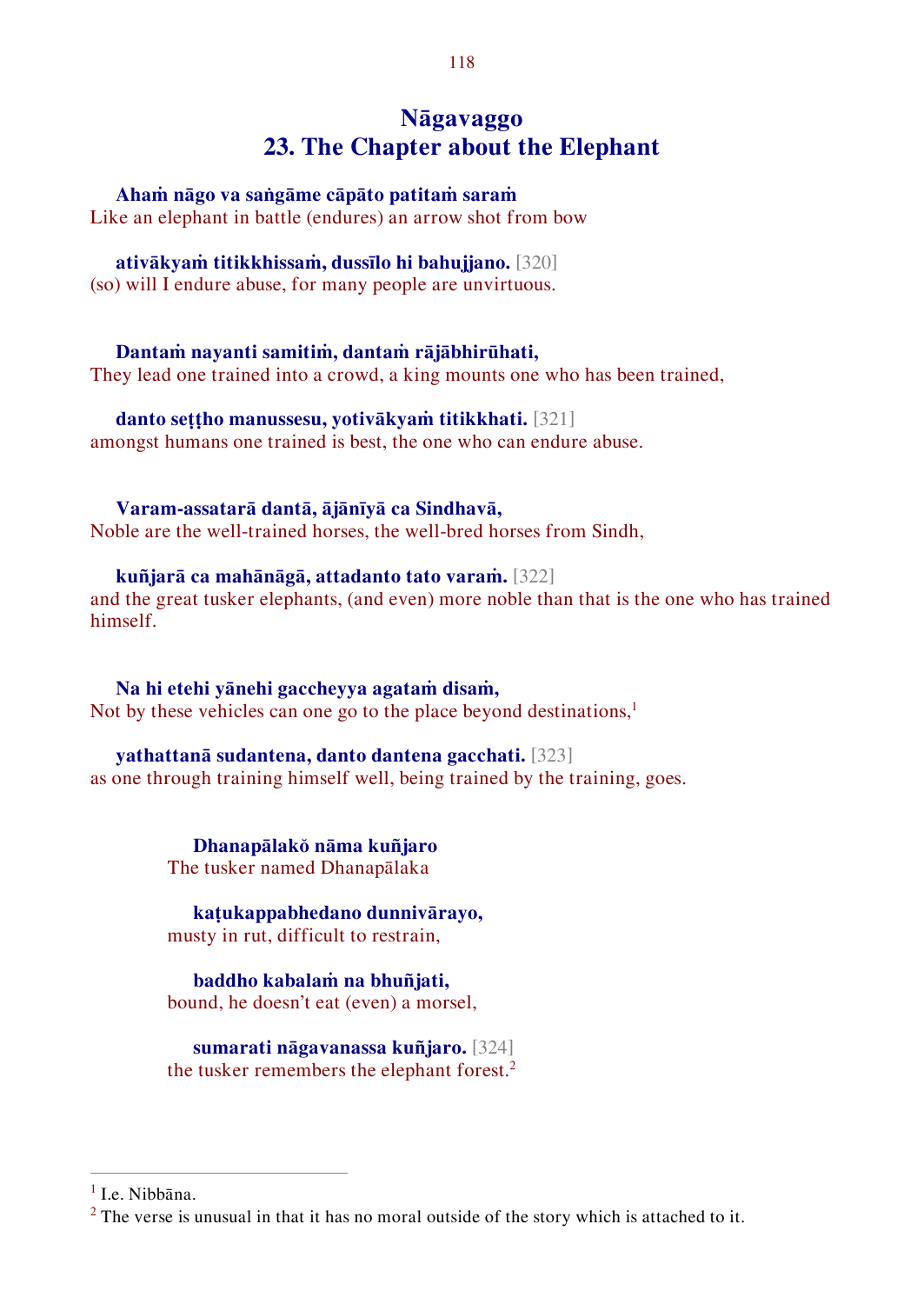23: The Chapter about the Elephant – 119

**Middhī yadā hoti mahagghaso ca,**  When one is torpid and overeats,

**niddāyitā samparivattasāyī,**  sleepy and rolling on the bed,

**mahāvarāho va nivāpapuṭṭho,**  like a great pig fed on fodder,

**punappunaṁ gabbham-upeti mando.** [325] that fool comes to the womb again.

**Idaṁ pure cittam-acāri cārikaṁ**  Formerly this wandering mind wandered

**yenicchakaṁ yatthakāmaṁ yathāsukhaṁ,** through desire, pleasure and happiness,

**tad-ajjahaṁ niggahessāmi yoniso,** (but) today I will control it wisely,

**hatthim-pabhinnaṁ viya aṅkusaggaho.** [326] like one with goad an elephant in rut.

**Appamādaratā hotha, sacittam-anurakkhatha,**  You should delight in heedfulness, you should always protect your mind,

**duggā uddharathattānaṁ paṅke sanno va kuñjaro.** [327] you should raise yourself from this pit like the tusker sunk in the mud.

**Sace labhetha nipakaṁ sahāyaṁ**  If you should find a prudent friend

**saddhiṁcaraṁ sādhuvihāridhīraṁ,** or companion, one who lives well, a wise one,

**abhibhuyya sabbāni parissayāni** overcoming all your troubles

**careyya tenattamano satīmā.** [328] you should live with that one, glad and mindful.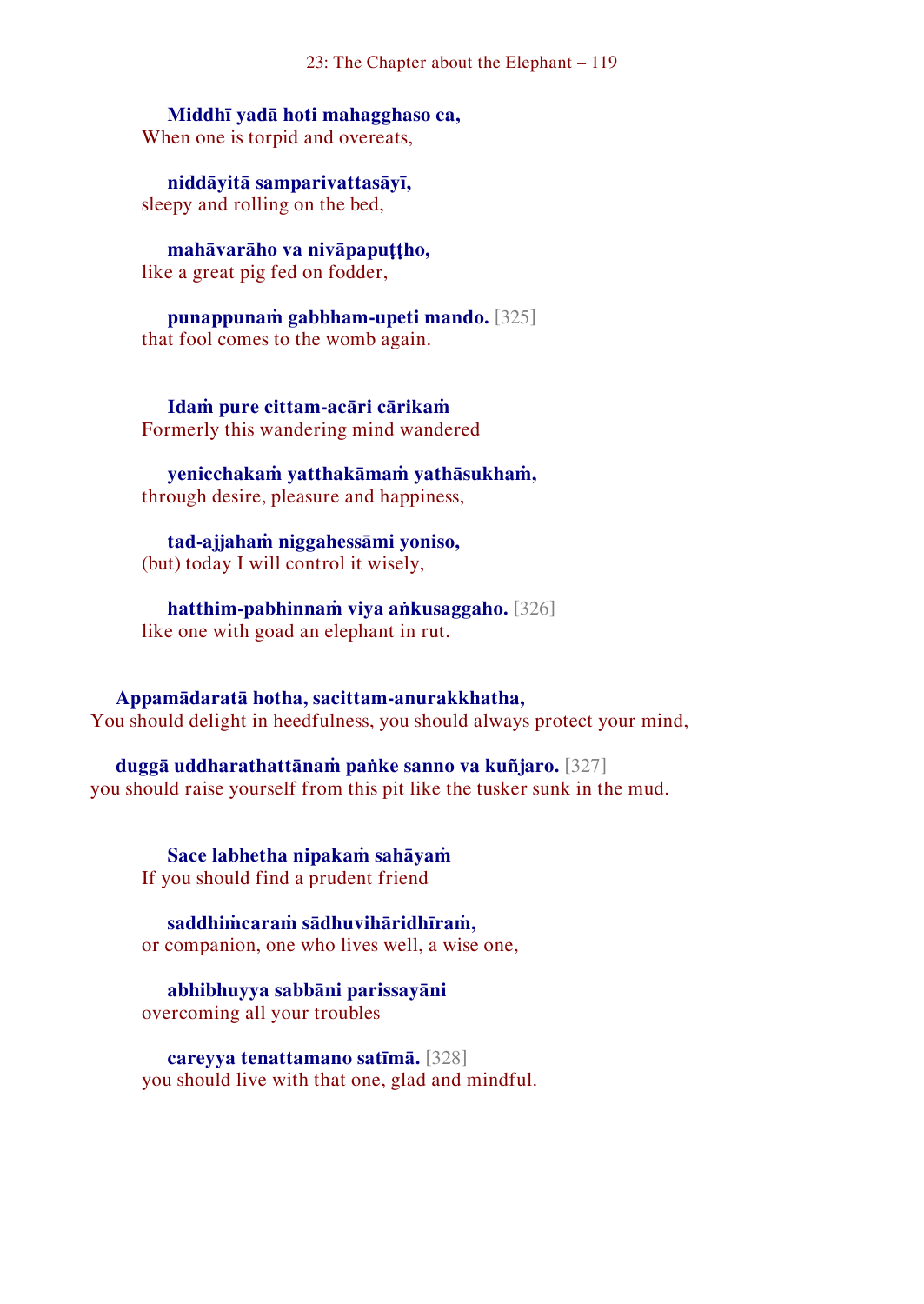23: The Chapter about the Elephant – 120

**No ce labhetha nipakaṁ sahāyaṁ** 

If you do not find a prudent friend

**saddhiṁcaraṁ sādhuvihāridhīraṁ,** or companion, one who lives well, a wise one,

**rājā va raṭṭhaṁ vijitaṁ pahāya** like a king who abandons his conquered kingdom

**eko care mātaṅgaraññe va nāgo.** [329] one should live alone like a solitary elephant in the forest.

**Ekassa caritaṁ seyyo, natthi bāle sahāyatā,** It is better to live alone, there can be no friendship with a fool,

**eko care na ca pāpāni kay<sup>i</sup> rā,** one should live alone and not do anything bad,

**appossukko mātaṅgaraññe va nāgo.** [330] unconcerned like a solitary elephant in the forest.

**Atthamhi jātamhi sukhā sahāyā,** Friends are good whenever need arises,

#### **tuṭṭhī sukhā yā itarītarena,**

being content with everything is good,

#### **puññaṁ sukhaṁ jīvitasaṅkhayamhi,**

at the break-up of life merit is good,

#### **sabbassa dukkhassa sukhaṁ pahāṇaṁ.** [331]

the abandoning of all suffering is good.

#### **Sukhā matteyyatā loke, atho petteyyatā sukhā,**

Respecting one's mother is good in the world, also respecting one's father is good,

**sukhā sāmaññatā loke, atho brahmaññatā sukhā.** [332] respecting ascetics is good in the world, also respecting (true) brahmins is good.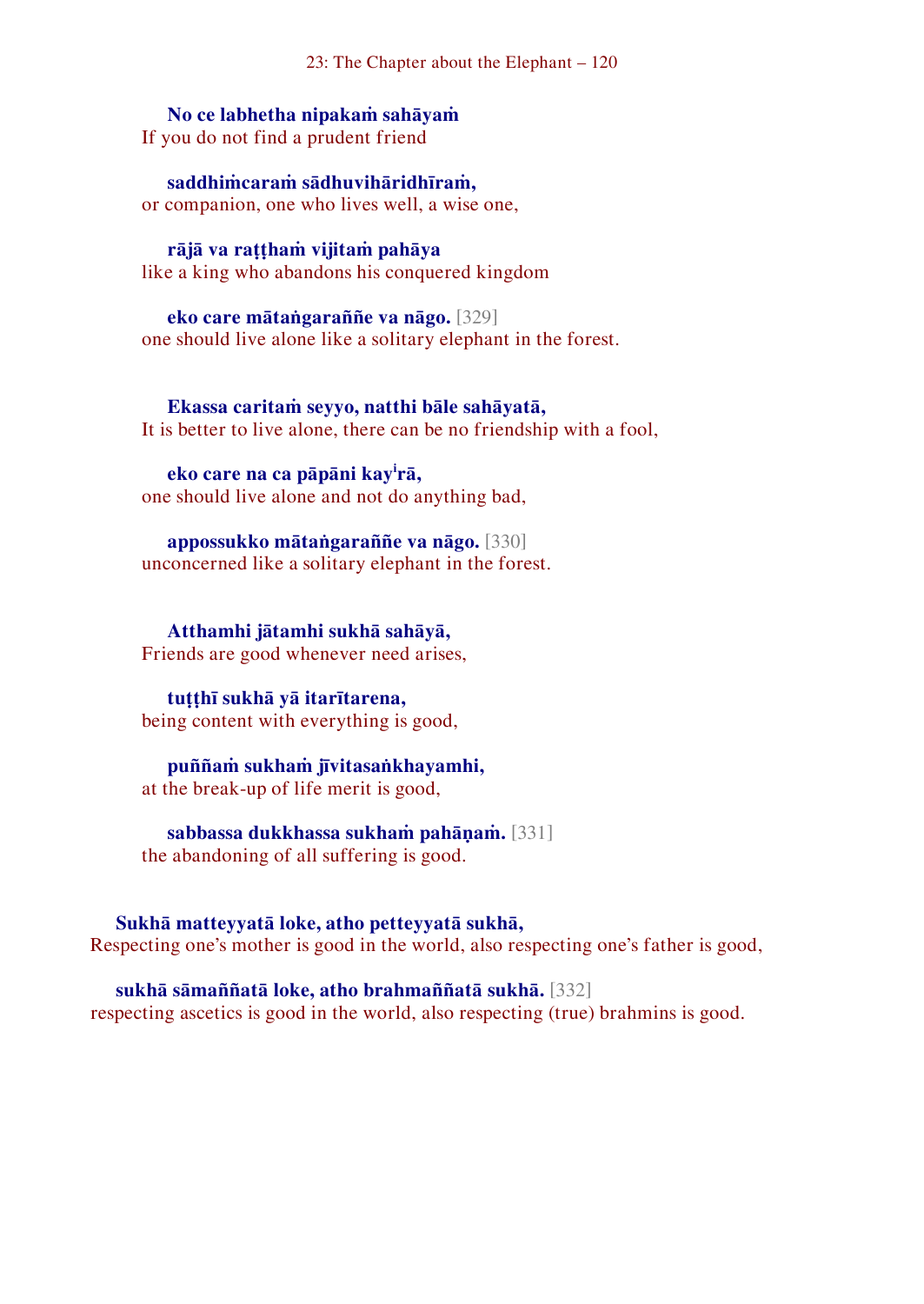23: The Chapter about the Elephant – 121

## **Sukhaṁ yāva jarā sīlaṁ, sukhā saddhā patiṭṭhitā,**

Virtuous conduct till old age is good, the establishing of faith is good,

# **sukho paññāya paṭilābho, pāpānaṁ akaraṇaṁ sukhaṁ.** [333]

the acquisition of wisdom is good, doing nothing wicked is good.

# *Nāgavaggo Tevīsatimo*

*The Chapter about the Elephant, the Twenty-Third*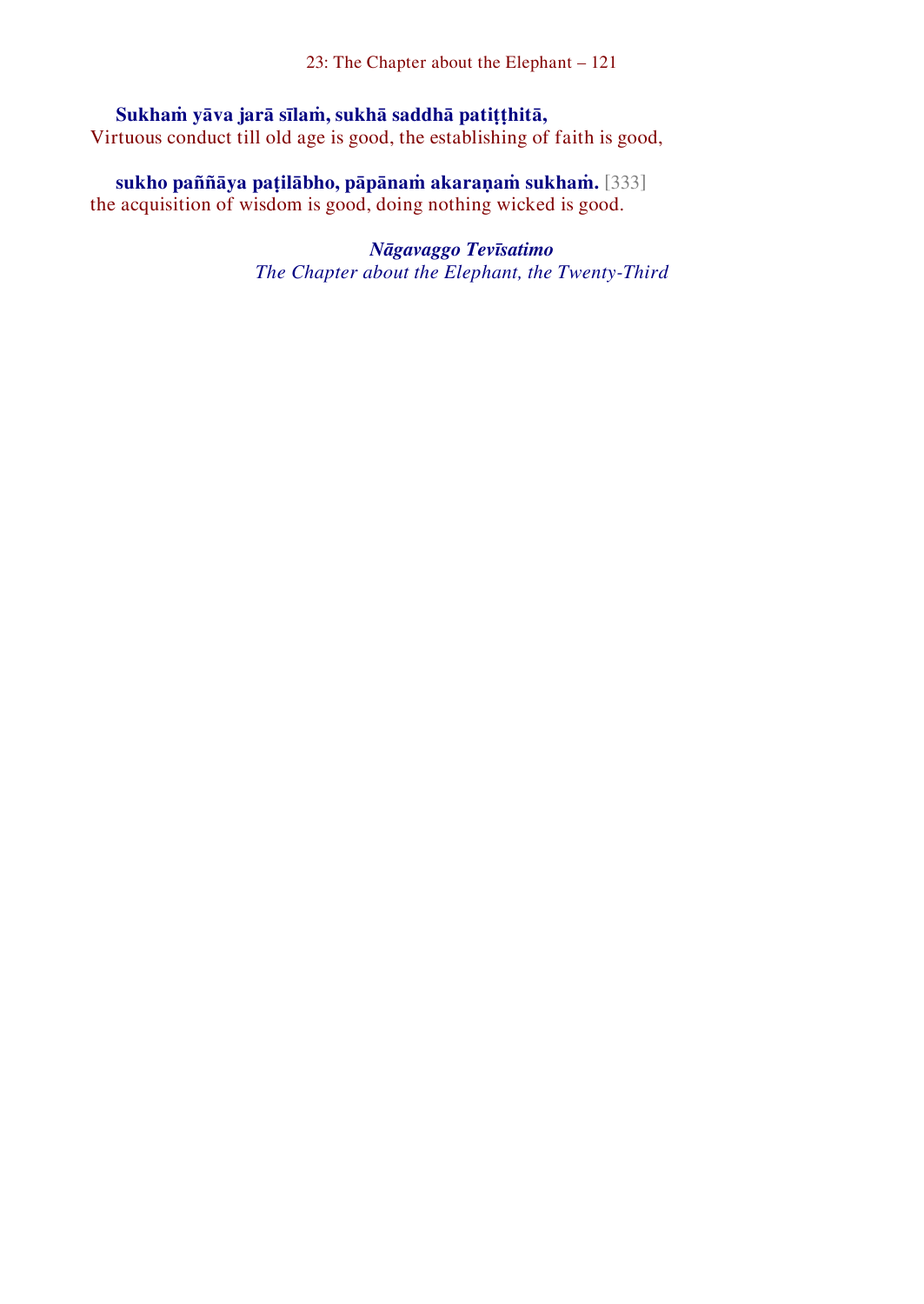# **Taṇhāvaggo 24. The Chapter about Craving**

#### **Manujassa pamattacārino**

For a human who lives life heedlessly

#### **taṇhā vaḍḍhati māluvā viya,**

craving increases like a clinging creeper,

#### **so palavatī hurāhuraṁ**  he rushes from one place to another

**phalam-icchaṁ va vanasmi' vānaro.** [334] like a monkey desiring fruit in the forest.

#### **Yaṁ esā sahatī jammī taṇhā loke visattikā,**

That one who is overcome by these low cravings and attachments in the world,

#### **sokā tassa pavaḍḍhanti abhivaṭṭhaṁ va bīraṇaṁ.** [335] for him griefs increase like grass that has had heavy rain.

**Yo cetaṁ sahatī jammiṁ taṇhaṁ loke duraccayaṁ,** Whoever overcomes this low craving in the world, which is difficult to get past,

#### **sokā tamhā papatanti udabindu va pokkharā.** [336] griefs fall from him like a drop of water from a lotus.

**Taṁ vo vadāmi: "Bhaddaṁ vo yāvantettha samāgatā",**  This I say to you: "Good luck to as many as have assembled here",

#### **taṇhāya mūlaṁ khaṇatha, usīrattho va bīraṇaṁ,**

dig up the root of craving, like one seeking the root<sup>1</sup> (digs up) grass,

### **mā vo naḷaṁ va soto va Māro bhañji punappunaṁ.** [337]

do not let Māra push you down again like a stream (pushes down) the reed.

<sup>1</sup> The commentary paraphrases with: *usīrena atthiko*.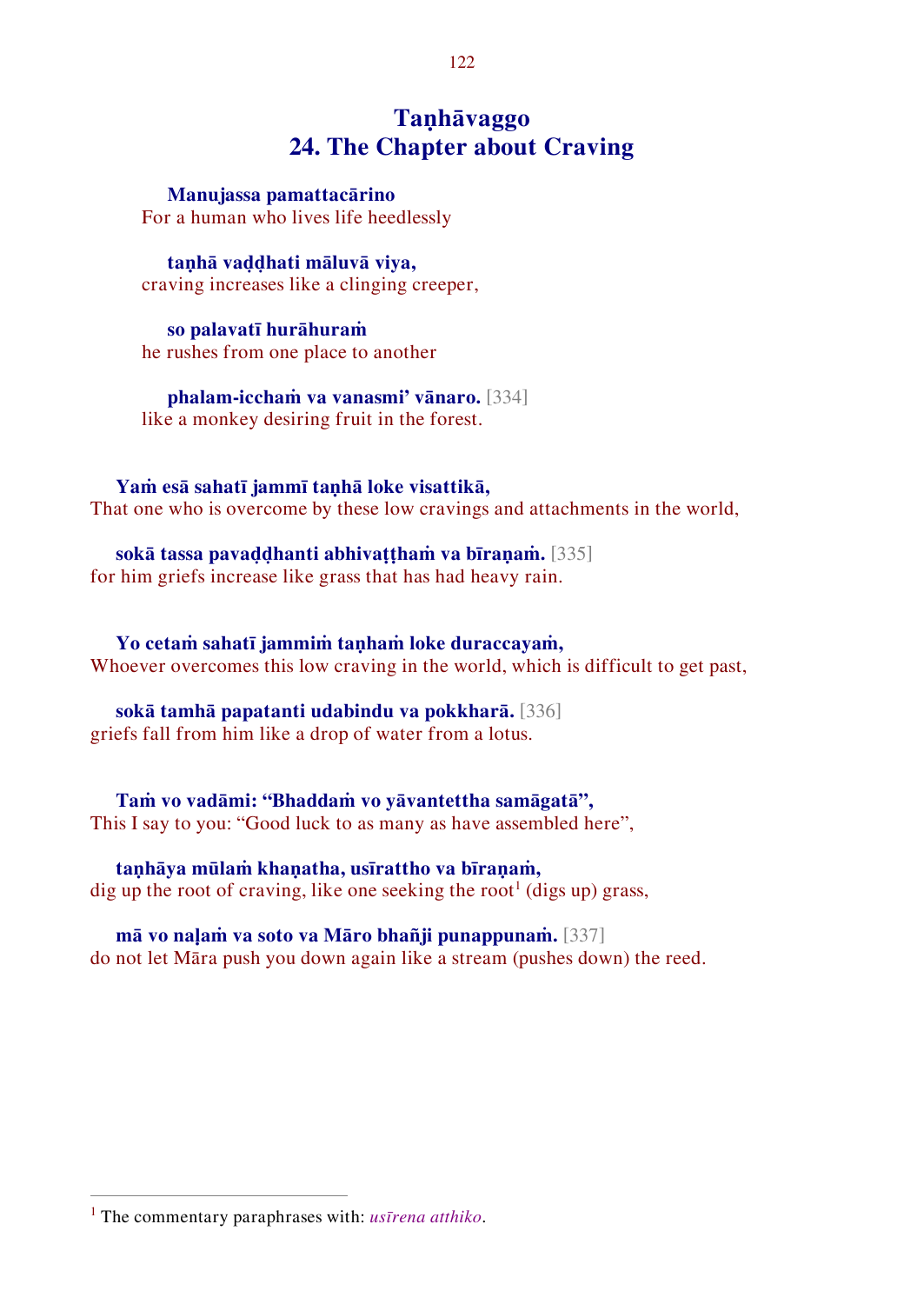**Yathā pi mūle anupaddave daḷhe<sup>1</sup>** Just as when the root remains firm and untroubled

**chinno pi rukkho, punar-eva rūhati,** though the tree was cut down, it grows again,

# **evam-pi taṇhānusaye anūhate**

so when the tendency to craving is not rooted out

**nibbattatī dukkham-idaṁ punappunaṁ.** [338] this suffering appears again and again.

## **Yassa chattiṁsatī sotā manāpassavanā bhusā,**

He in whom the thirty-six streams<sup>2</sup> flow pleasantly and strong,

## **vāhā vahanti duddiṭṭhiṁ saṅkappā rāganissitā.** [339]

the one with wrong view is carried away by his passionate intentions.

## **Savanti sabbadhī sotā, latā ubbhijja tiṭṭhati,**

Streams are flowing everywhere, the creepers remain where they grow,

## **tañ-ca disvā lataṁ jātaṁ mūlaṁ paññāya chindatha.** [340] seeing this, cut the creeper's root that has arisen with wisdom.

## **Saritāni sinehitāni ca**

\* There are flowing streams of affection and

**sŏmanassāni bhavanti jantuno,**  mental happinesses for a person,

**te sātasitā sukhesino,**  pleasure-dependent they seek happiness,

**te ve jātijarūpagā narā.** [341] those people undergo birth and old age.

 $<sup>1</sup>$  A locative absolutive construction.</sup>

<sup>&</sup>lt;sup>2</sup> The number is arrived at by multiplying the types of craving (for pleasure, continuity and discontinuity) by the six internal and external sense spheres.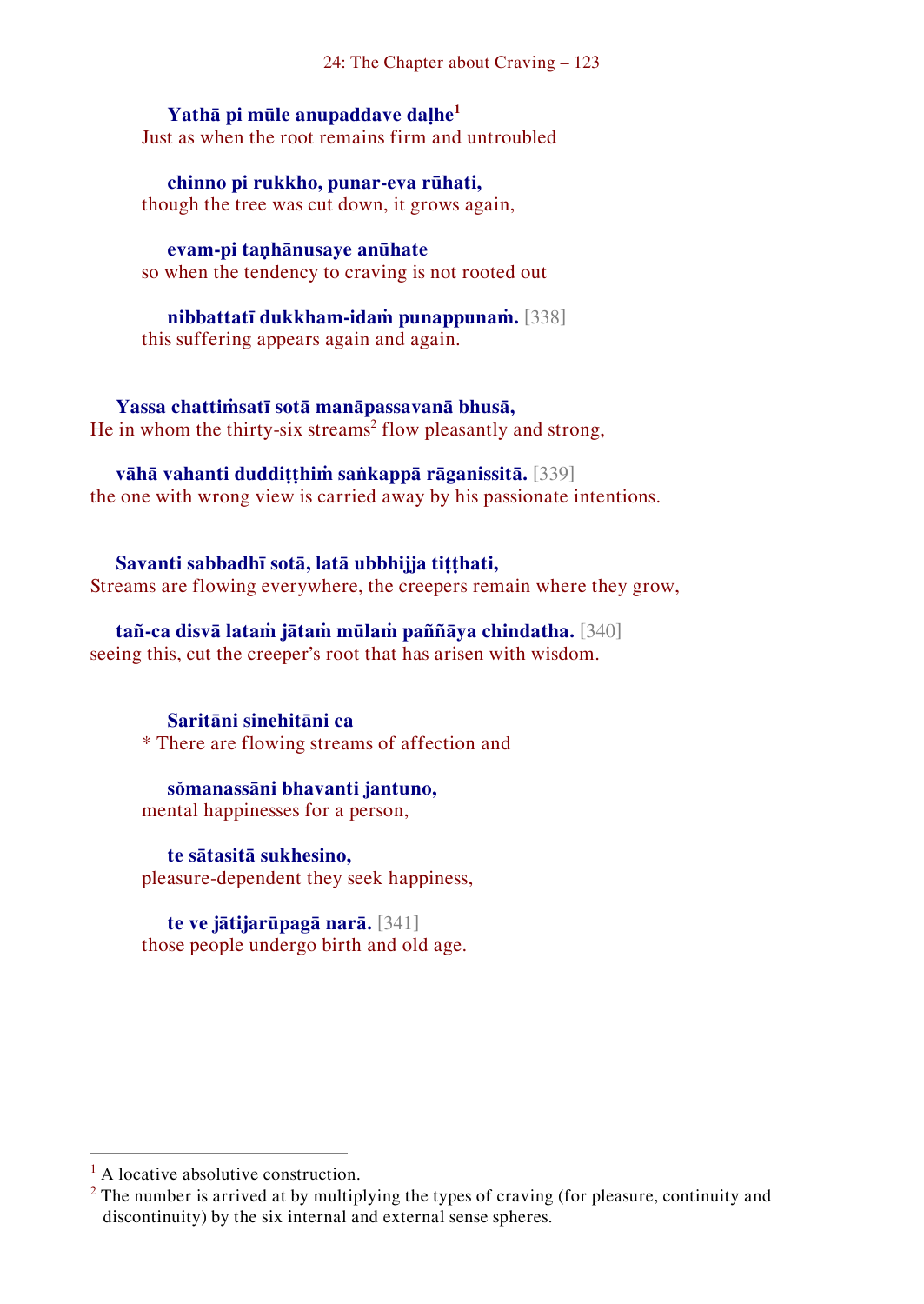**Tasiṇāya purakkhatā pajā**  People surrounded by craving

**parisappanti saso va bādhito,**  crawl round<sup>1</sup> like a hare in a trap,

**saṁyojanasaṅgasattakā**  attached and clinging to fetters

**dukkham-upenti punappunaṁ cirāya.** [342] they come back again and again to suffering for a long time.

**Tasiṇāya purakkhatā pajā**  People surrounded by craving

**parisappanti saso va bādhito,**  crawl round like a hare in a trap,

**tasmā tasiṇaṁ vinodaye –** therefore he should remove craving –

**bhikkhu ākaṅkha' virāgam-attano.** [343] the monk who longs for dispassion for himself.

**Yo nibbanatho vanādhimutto,**  The one who is free from desires, who is intent on the forest,

**vanamutto vanam-eva dhāvati,**  (though) free from the forest, runs back to the forest,<sup>2</sup>

**taṁ puggalam-etha passatha,**  come here and look at that person,

 $\overline{a}$ 

**mutto bandhanam-eva dhāvati.** [344] (though) free, he runs back to bondage.

<sup>&</sup>lt;sup>1</sup> Often translated as *runs around*, but a hare in a trap isn't running anywhere. Commentary paraphrases with *saṁsappanti*.

<sup>2</sup> It is hard to get the meaning across without greatly expanding the translation, *the forest* is *the forest of desires*.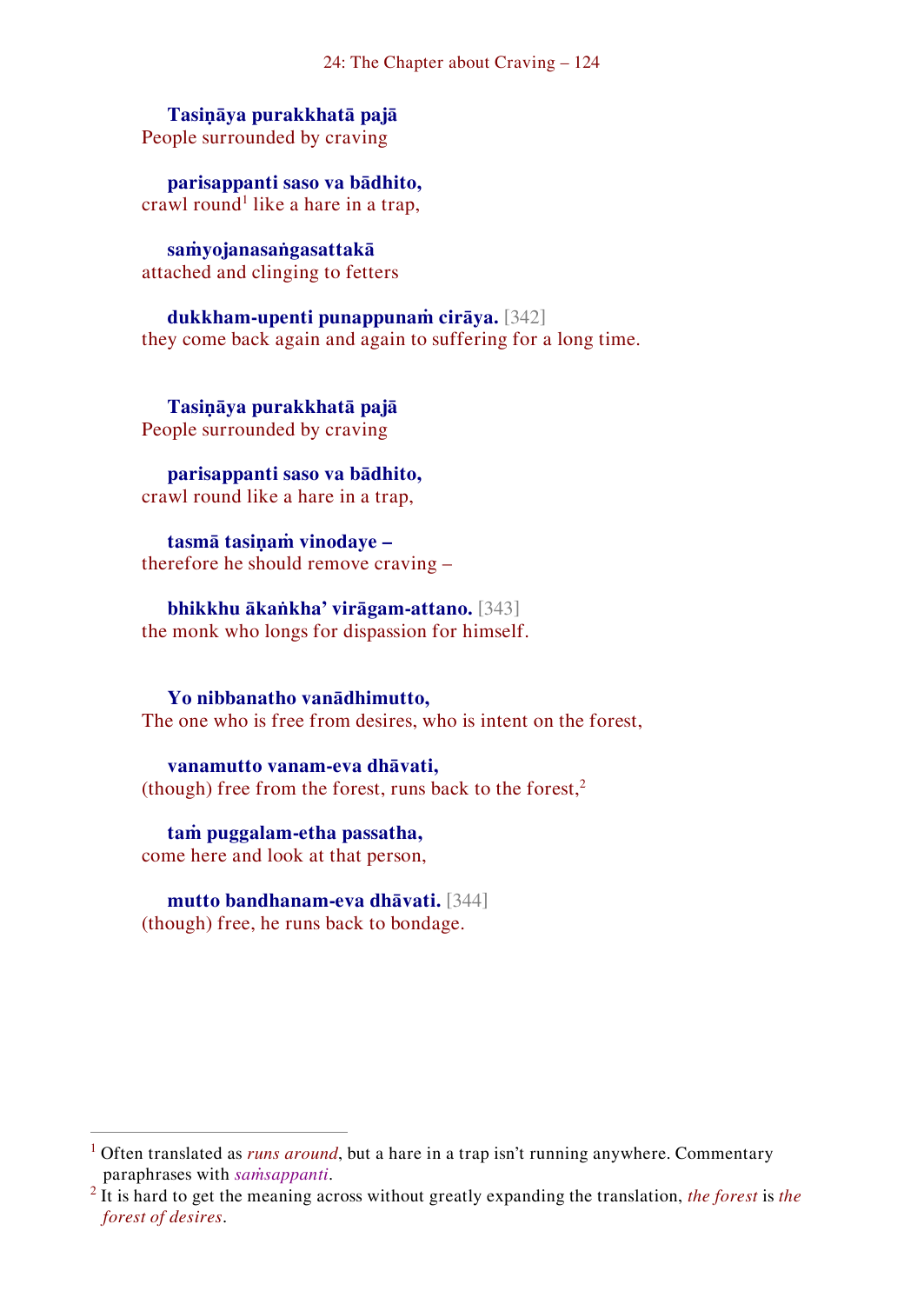**Na taṁ daḷhaṁ bandhanam-āhu dhīrā,**  That bondage is not so strong say the wise,

**yad-āyasaṁ dārujaṁ pabbajañ-ca,** that is made of iron or wood or reeds,

**sārattarattā maṇikuṇḍalesu** \* impassioned and excited they seek out

**puttesu dāresu ca yā apekhā –** [345] jewels and earrings and children and wives –

**etaṁ daḷhaṁ bandhanam-āhu dhīrā,**  that bondage is strong say the wise,

**ohārinaṁ sithilaṁ, duppamuñcaṁ,** dragging down the lax, hard to get free from,

**etam-pi chetvāna paribbajanti** having cut this down they wander about

**anapekkhino, kāmasukhaṁ pahāya.** [346] seeking nothing, abandoning the happiness in pleasure.

**Ye rāgarattānupatanti sotaṁ** Those who are impassioned by passion follow the stream

**sayaṁkataṁ makkaṭako va jālaṁ,** like a spider a web made by itself,

**etam-pi chetvāna vajanti dhīrā,** having cut this away the wise proceed,

**anapekkhino sabbadukkhaṁ pahāya.** [347] seeking nothing, abandoning all suffering.

**Muñca pure, muñca pacchato,**  Be free of the past, be free of the future,

**majjhe muñca, bhavassa pāragū,**  be free of the present, after crossing over (all) existence,

**sabbattha vimuttamānaso,**  with mind liberated in every way,

**na punaṁ jātijaraṁ upehisi.** [348] you will not return to birth and old age.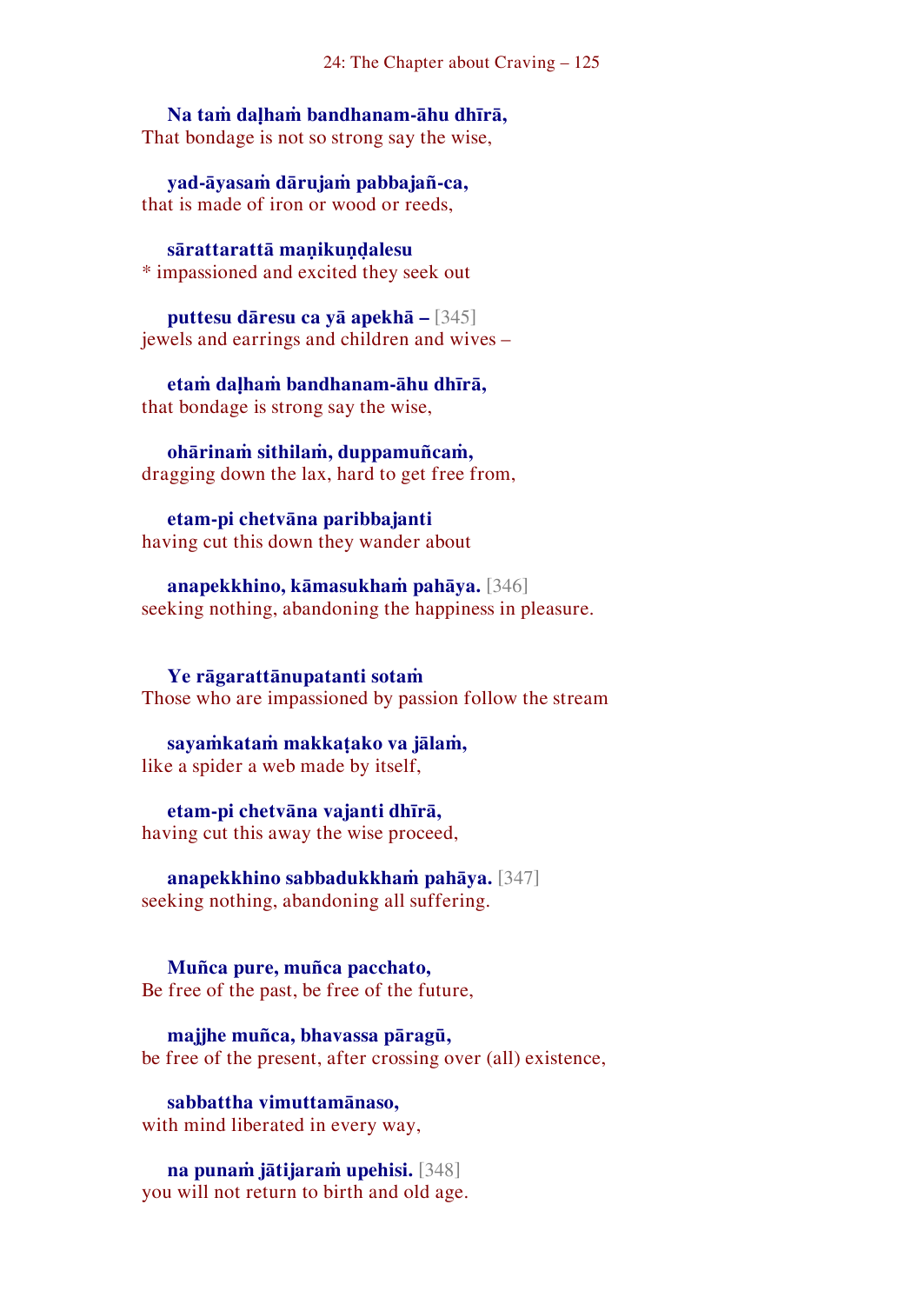## **Vitakkapamathitassa jantuno**

For a person crushed by thoughts

**tibbarāgassa, subhānupassino,**  and pierced by passion, contemplating the attractive,

**bhiyyo taṇhā pavaḍḍhati,**  craving increases much more,

**esa kho daḷhaṁ karoti bandhanaṁ.** [349] this surely makes the bond more firm.

**Vitakkupasame ca yo rato**  Whoever has delight in the calming of thoughts,

#### **asubhaṁ bhāvayatī sadā sato,**

who always mindfully cultivates what is unattractive,

**esa kho vyantikāhiti,**  will surely abolish this (craving),

# **esacchecchati Mārabandhanaṁ.** [350]

he will cut off the bond of Māra.

**Niṭṭhaṁ gato asantāsī, vītataṇho anaṅgaṇo,**  Having gone to the end, without trembling, without craving, without impurity,

#### **acchindi bhavasallāni, antimoyaṁ samussayo.** [351] cutting off the darts of existence, this one is his final body.

#### **Vītataṇho anādāno, niruttipadakovido,**

Without craving, without attachment, skilled in words and their explanation,

#### **akkharānaṁ sannipātaṁ jaññā pubbaparāni ca,**

knowing how syllables are arranged, which come before and which after,

#### **sa ve antimasārīro mahāpañño (mahāpuriso) ti vuccati.** [352] the one in his final body is said to be (a great person), one of great wisdom.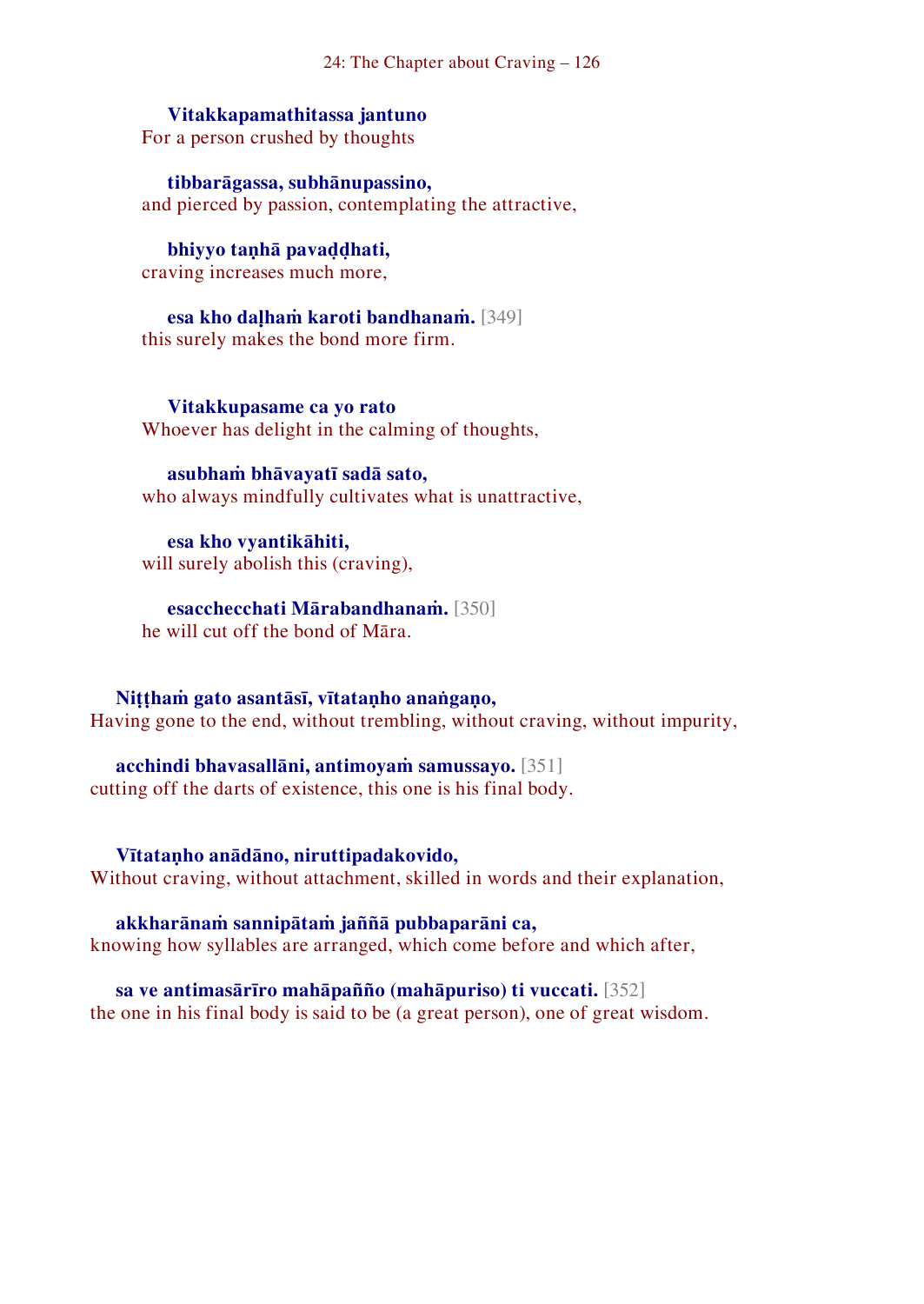24: The Chapter about Craving – 127

**Sabbābhibhū sabbavidūham-asmi,**  All-Conquering, All-Wise am I,

**sabbesu dhammesu anūpalitto,** undefiled regarding all things,

**sabbañjaho taṇhakkhaye vimutto,** having given up everything, liberated through craving's destruction,

**sayaṁ abhiññāya, kam-uddiseyyaṁ.** [353] when having deep knowledge myself, who should I point to (as Teacher)?

**Sabbadānaṁ Dhammadānaṁ jināti,** The gift of the Dhamma surpasses all other gifts,

**sabbaṁ rasaṁ Dhammaraso jināti,** the taste of the Dhamma surpasses all other tastes,

**sabbaṁ ratiṁ Dhammaratiṁ jināti,** the love of the Dhamma surpasses all other loves,

**taṇhakkhayo sabbadukkhaṁ jināti.** [354] destruction of craving overcomes all suffering.

**Hananti bhogā dummedhaṁ no ve pāragavesino,**  Riches destroy the stupid one who does not seek the way beyond,

**bhogataṇhāya dummedho hanti aññe va attanaṁ.** [355] through his craving for riches the stupid one destroys others and himself.

**Tiṇadosāni khettāni, rāgadosā ayaṁ pajā,**  Fields are ruined by grassy weeds, these people are ruined by passion,

**tasmā hi vītarāgesu dinnaṁ hoti mahapphalaṁ.** [356] therefore there is great fruit for that given to those without passion.

**Tiṇadosāni khettāni, dosadosā ayaṁ pajā,**  Fields are ruined by grassy weeds, these people are ruined by hatred,

**tasmā hi vītadosesu dinnaṁ hoti mahapphalaṁ.** [357] therefore there is great fruit for that given to those without hatred.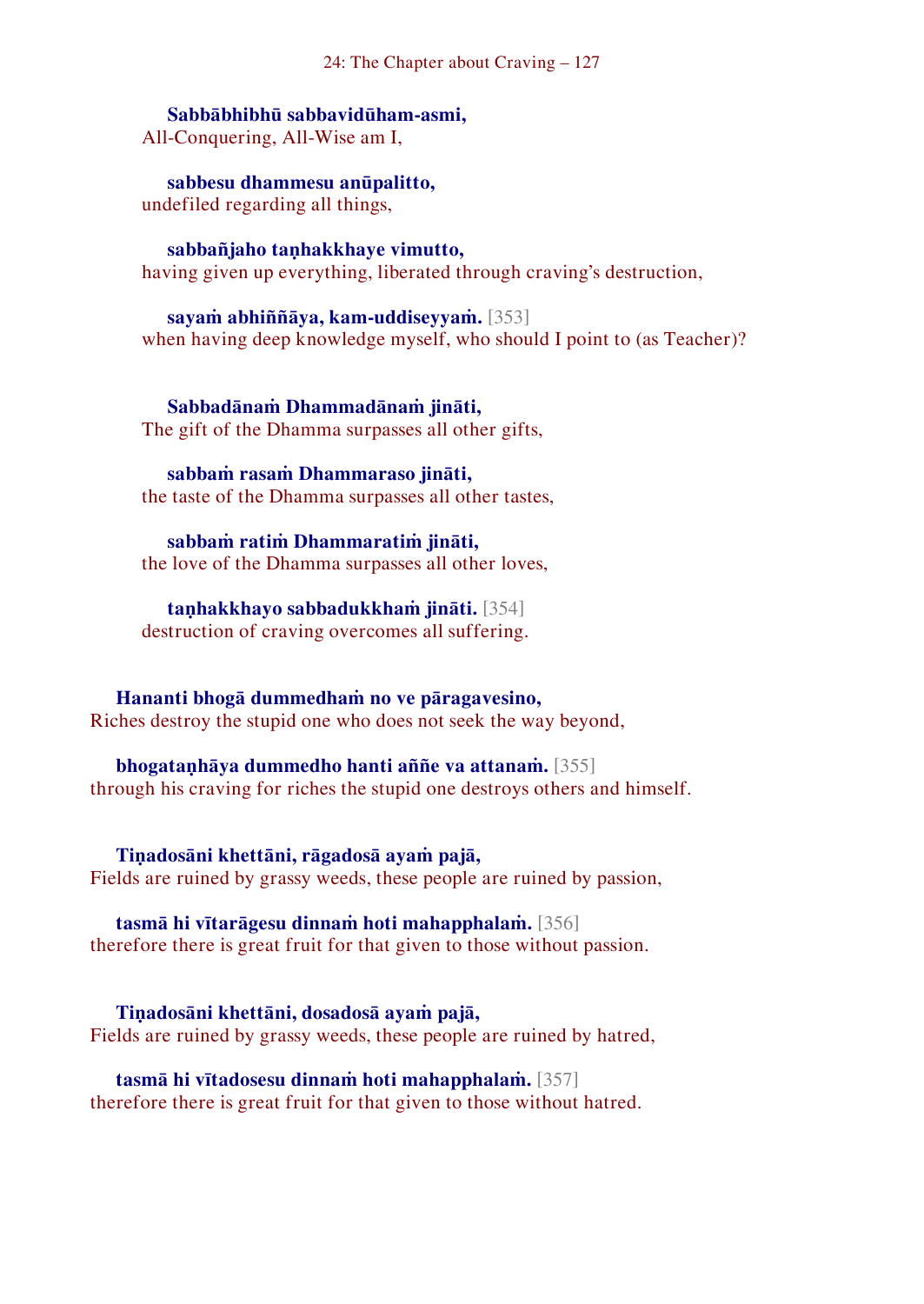## **Tiṇadosāni khettāni, mohadosā ayaṁ pajā,**

Fields are ruined by grassy weeds, these people are ruined by delusion,

**tasmā hi vītamohesu dinnaṁ hoti mahapphalaṁ.** [358] therefore there is great fruit for that given to those without delusion.

## **Tiṇadosāni khettāni, icchādosā ayaṁ pajā,**

Fields are ruined by grassy weeds, these people are ruined by desire,

**tasmā hi vigaticchesu dinnaṁ hoti mahapphalaṁ.** [359] therefore there is great fruit for that given to those without desire.

## *Taṇhāvaggo Catuvīsatimo The Chapter about Craving, the Twenty-Fourth*

## **Related Verses from the Dhammapada**

**Anekajātisaṁsāraṁ sandhāvissaṁ anibbisaṁ**  Through the round of countless births and deaths I have wandered without finding

**gahakārakaṁ gavesanto: dukkhā jāti punappunaṁ.** [153] the housebuilder I was seeking: born and suffering once again.

## **Gahakāraka diṭṭhosi! Puna gehaṁ na kāhasi:**

O housebuilder, now you are seen! You will not build the house again:

## **sabbā te phāsukā bhaggā, gahakūṭaṁ visaṅkhitaṁ,**

all your rafters have been broken, and the ridgepole has been destroyed,

## **visaṅkhāragataṁ cittaṁ, taṇhānaṁ khayam-ajjhagā.** [154]

my mind has reached the unconditioned, and craving's end has been achieved.

## **Yassa jālinī visattikā,**

\* For him there is no desire, attachment,

#### **taṇhā natthi kuhiñci netave,**

or craving to lead (him) anywhere,

## **tam-Buddham-anantagocaraṁ,**

the Buddha, whose range is endless,

## **apadaṁ kena padena nessatha?** [180]

by what path can you lead the pathless one?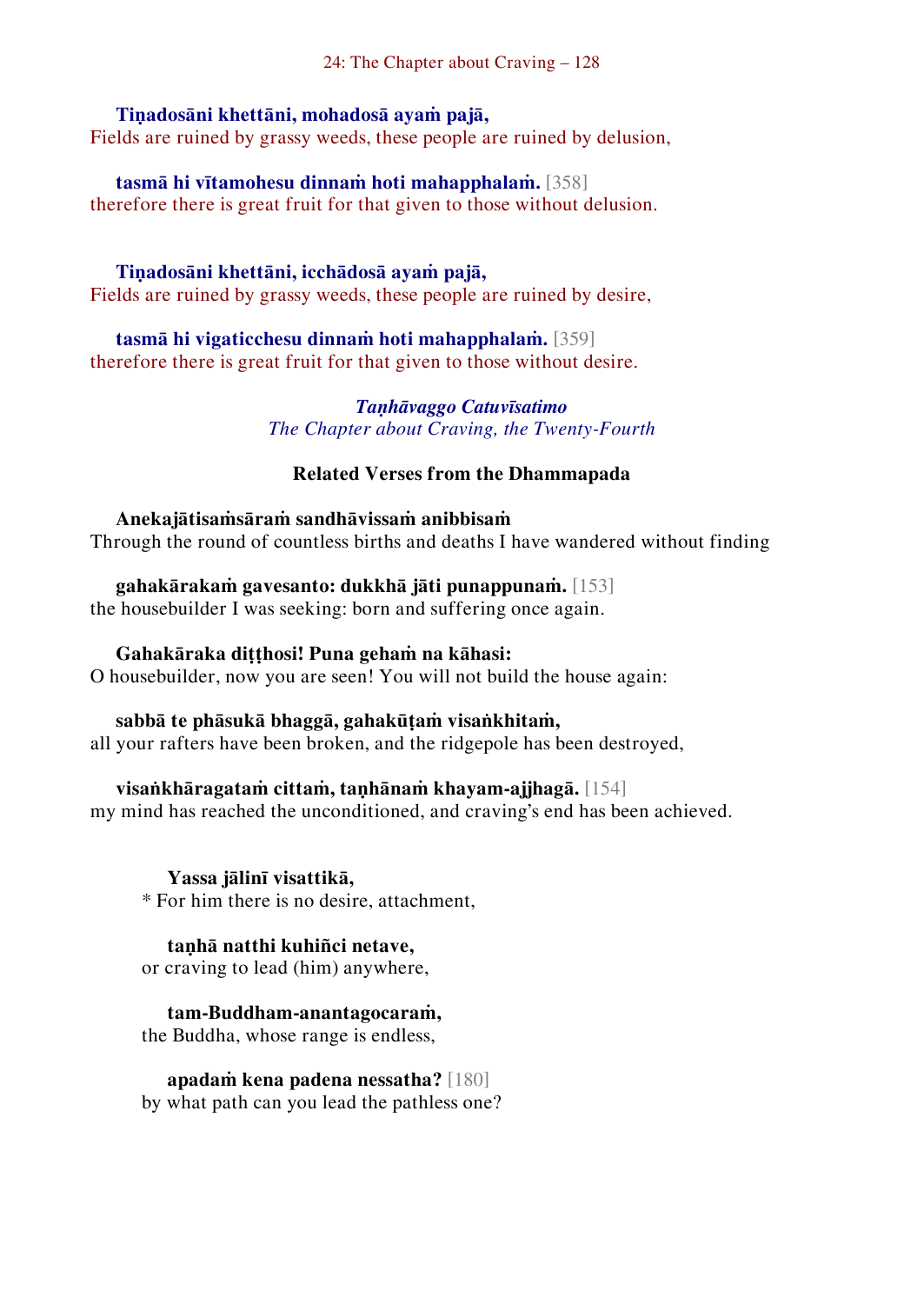#### **Taṇhāya jāyatī soko, taṇhāya jāyatī bhayaṁ,**

From craving there arises grief, from craving there arises fear,

**taṇhāya vippamuttassa natthi soko, kuto bhayaṁ?** [216] for one who is free from craving there is no grief, how is there fear?

#### **Natthi rāgasamo aggi, natthi dosasamo gaho,**

There is no fire that is like passion, there is nothing that takes a hold like hatred,

**natthi mohasamaṁ jālaṁ, natthi taṇhāsamā nadī.** [251] there is no snare like delusion, there is no flood like craving.

#### **Yodha taṇhaṁ pahatvāna, anāgāro paribbaje,**

Whoever, giving up craving, would wander homeless here,

# **taṇhābhavaparikkhīṇaṁ, tam-ahaṁ brūmi brāhmaṇaṁ.** [416]

destroying craving and existence, that one I say is a brahmin.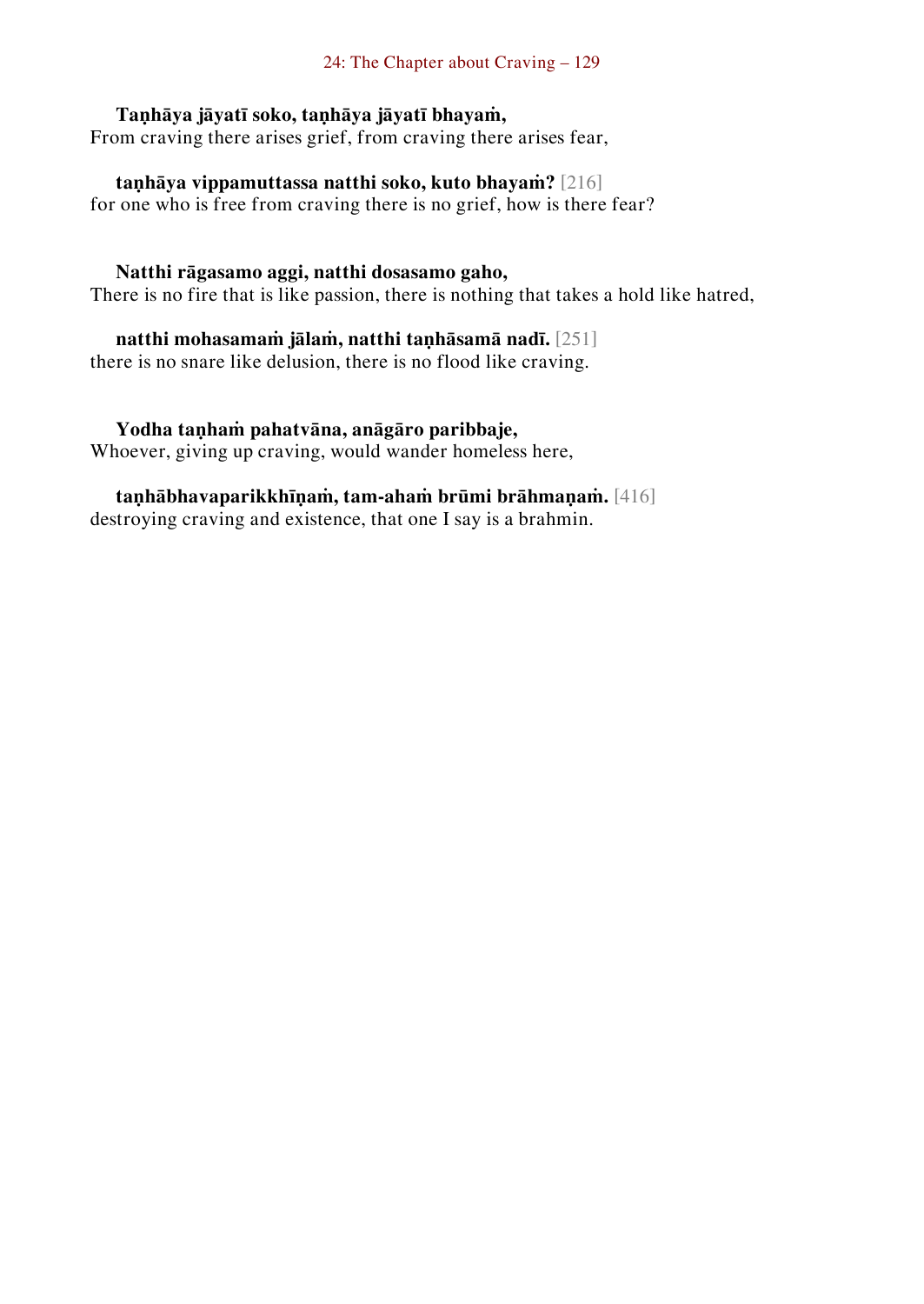# **Bhikkhuvaggo 25. The Chapter about Monastics**

**Cakkhunā saṁvaro sādhu, sādhu sotena saṁvaro,**  Restraint of eye is good, restraint of ear is good,

**ghāṇena saṁvaro sādhu, sādhu jivhāya saṁvaro,** [360] restraint of nose is good, restraint of tongue is good,

**kāyena saṁvaro sādhu, sādhu vācāya saṁvaro,**  restraint of body is good,<sup>1</sup> restraint of speech is good,

**manasā saṁvaro sādhu, sādhu sabbattha saṁvaro,** restraint of mind is good, restraint is everywhere good,

**sabbattha saṁvuto bhikkhu sabbadukkhā pamuccati.** [361] a monastic who is restrained everywhere is liberated from all suffering.

**Hatthasaṁyatŏ pādasaṁyato,**  One who controls his hands, controls his feet,

**vācāya saṁyatŏ saṁyatuttamo,** controls his speech, controls the (mind) supreme,

**ajjhattarato samāhito,** with inner delight<sup>2</sup> and composure,

 $\overline{a}$ 

**eko santusito: tam-āhu bhikkhuṁ.** [362] solitary, content: that one is called a monastic.

**Yo mukhasaṁyato bhikkhu, mantabhāṇī anuddhato,**  That monastic who restrains the mouth, who speaks well, and who is modest,

**atthaṁ Dhammañ-ca dīpeti, madhuraṁ tassa bhāsitaṁ.** [363] who explains the meaning of the Dhamma, his speech is sweet.

<sup>&</sup>lt;sup>1</sup> Note that restraint of body at this point forms a bridge between categories, on the one hand it is the last of the five-fold sense-spheres; and on the other it is the first of the three courses of action.

 $2$  The comm. explains it to mean one who personally delights in cultivating his meditation object.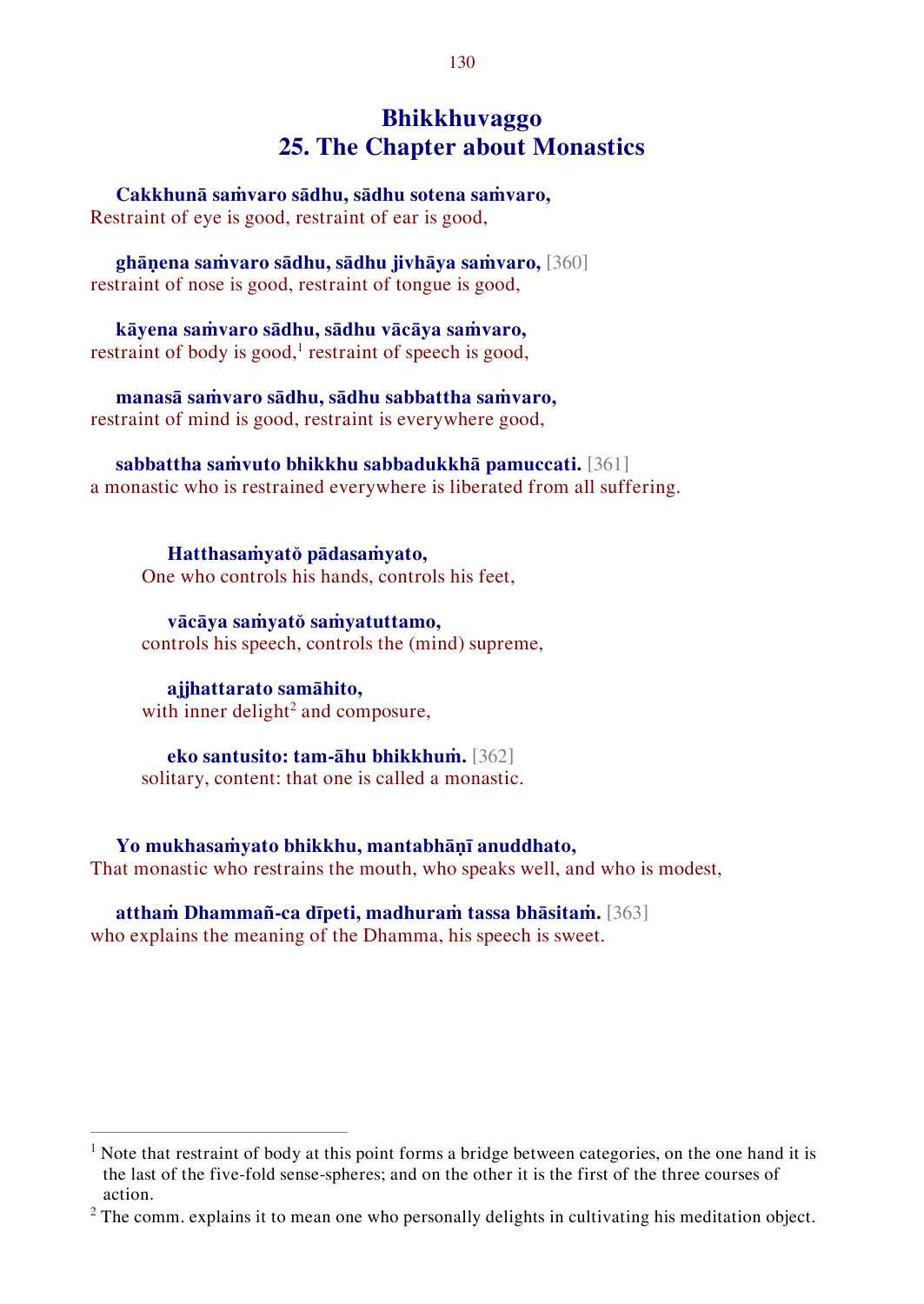#### **Dhammārāmo Dhammarato, Dhammaṁ anuvicintayaṁ,**

The one who finds pleasure in the Dhamma, delights in Dhamma, reflects on Dhamma,

**Dhammaṁ anussaraṁ bhikkhu, Saddhammā na parihāyati.** [364] the monastic who remembers Dhamma, does not abandon the Good Dhamma.

**Salābhaṁ nātimaññeyya, nāññesaṁ pihayaṁ care,**  One should not despise one's own gains, one should not live envious of others,

**aññesaṁ pihayaṁ bhikkhu samādhiṁ nādhigacchati.** [365] the monastic who is envious of others does not attain concentration.

**Appalābho pi ce bhikkhu salābhaṁ nātimaññati,** Even if a monastic gains little he should not despise his gains,

**taṁ ve devā pasaṁsanti suddhājīviṁ atanditaṁ.** [366] even the very gods praise the one of pure life who is diligent.

**Sabbaso nāmarūpasmiṁ yassa natthi mamāyitaṁ,**  The one who does not have fondness at all for mind and body,

**asatā ca na socati, sa ve bhikkhū ti vuccati.** [367] and who grieves not for what does not exist, is surely called a monastic.

**Mettāvihārī yo bhikkhu, pasanno Buddhasāsane,**  That monastic who dwells in loving-kindness, with faith in Buddha's dispensation,

**adhigacche padaṁ santaṁ, saṅkhārūpasamaṁ sukhaṁ.** [368] should attain the state of peace, the joy in stilling of (all) conditions.

**Siñca bhikkhu imaṁ nāvaṁ, sittā te lahum-essati,**  Please bail out this boat, monastic, when bailed out it will go lightly,

**chetvā rāgañ-ca dosañ-ca, tato Nibbānam-ehisi.** [369] cutting off passion and hatred, from here one will go to Nibbāna.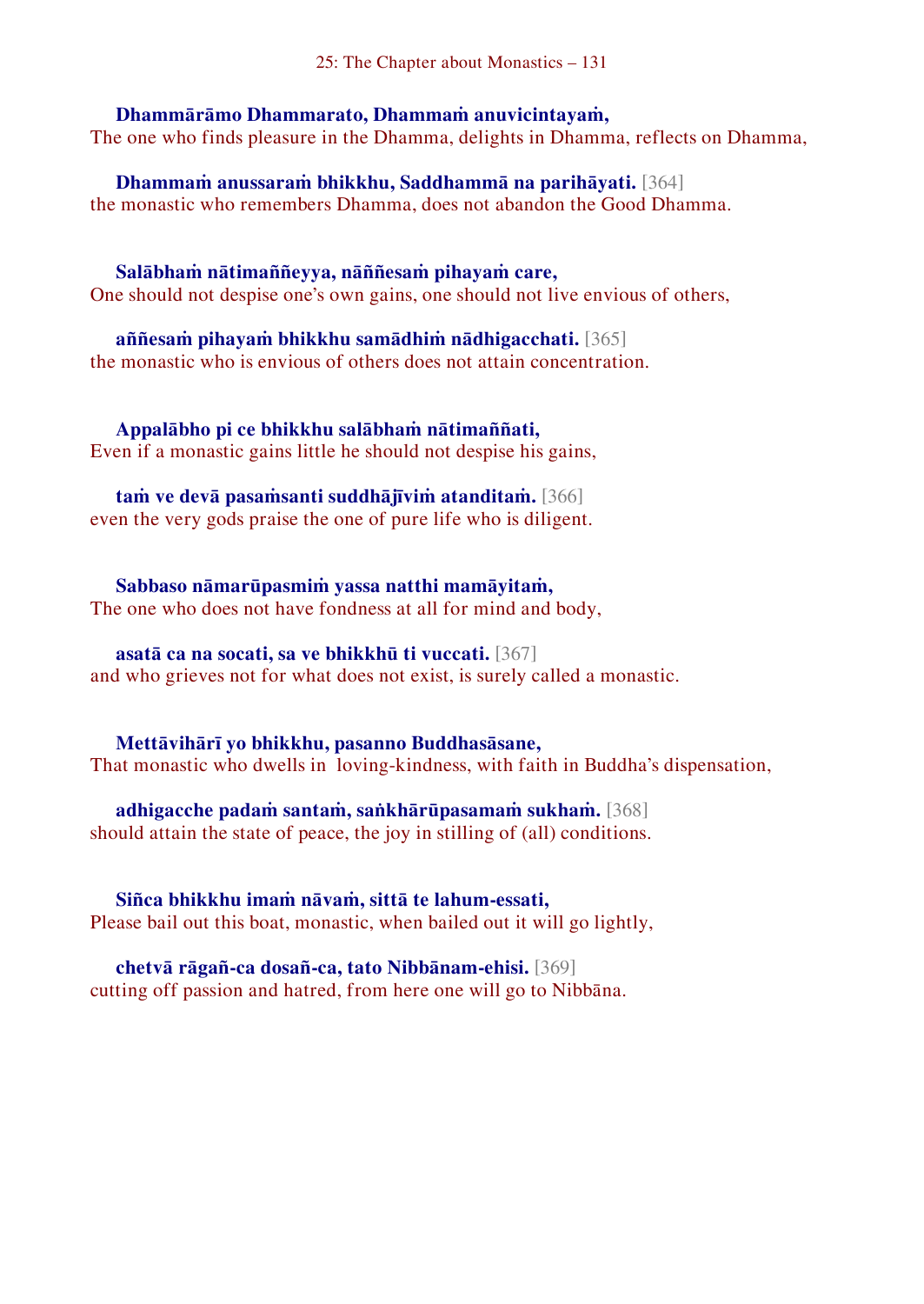#### **Pañca chinde, pañca jahe, pañca cuttaribhāvaye,**

One should cut off five, one should abandon five, one should cultivate five more,

**pañca saṅgātigo bhikkhu oghatiṇṇo ti vuccati.** [370]

the monastic who surmounts five attachments is called a flood-crosser.<sup>1</sup>

**Jhāya, bhikkhu, mā ca pāmado,**  Meditate, monastic, do not be heedless,

**mā te kāmaguṇe bhamassu cittaṁ,** do not let your mind swirl around in strands of desire,

**mā lohaguḷaṁ gilī, pamatto,** do not, heedless, swallow a (hot) iron ball,

#### **mā kandi: 'Dukkham-idan'-ti ḍayhamāno.** [371]

do not, while burning, cry: 'This is suffering.'

#### **Natthi jhānaṁ apaññassa, paññā natthi ajhāyato,**

There is no concentration for one without wisdom, there is no wisdom for one without concentration,

#### **yamhi jhānañ-ca paññā ca sa ve Nibbānasantike.** [372]

the one who has both concentration and wisdom is indeed in the presence of Nibbāna.

**Suññāgāraṁ paviṭṭhassa, santacittassa bhikkhuno,** 

For the one who has entered an empty place, a monastic with a peaceful mind,

#### **amānusī ratī hoti sammā Dhammaṁ vipassato.** [373]

there is superhuman delight from insight into true Dhamma.

#### **Yato yato sammasati khandhānaṁ udayabbayaṁ**

 $\overline{a}$ 

Whoever has right mindfulness regarding the rise and fall of the components (of mind and body)

**labhatī pītipāmojjaṁ, amataṁ taṁ vijānataṁ.** [374] gains joy and happiness, that is the deathless state for the one who knows.

<sup>1</sup> The comm. explains it thus: *one should cut off the five* lower destinations, *abandon the five* lower fetters, *cultivate five* spiritual faculties; the *five attachments* are through passion, hatred, delusion, conceit and views.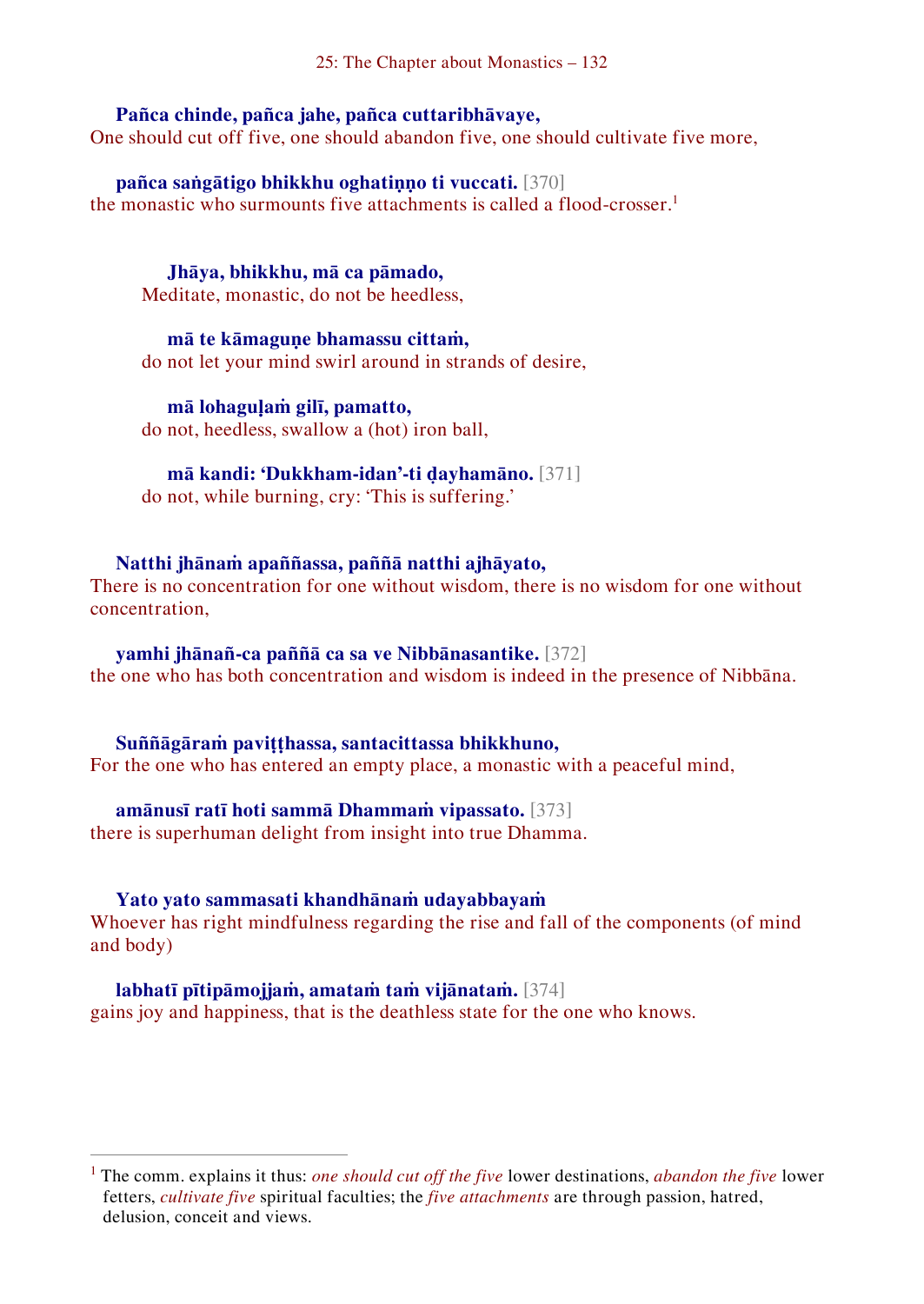## **Tatrāyam-ādi bhavati idha paññassa bhikkhuno:**

This is the very beginning for the wise monastic here:

**indriyagutti santuṭṭhī: pātimokkhe ca saṁvaro.** [375] contentment, guarding the senses, and restraint in the regulations.

#### **Mitte bhajassu kalyāṇe suddhājīve atandite,**

One should resort to spiritual friends, ones of pure life, ones who are diligent,

**paṭisanthāravuttassa ācārakusalo siyā,**

one should be of friendly disposition, one who will be skilful in his conduct,

**tato pāmojjabahulo, dukkhassantaṁ karissati.** [376] rejoicing frequently because of that, one will make an end to suffering.

## **Vassikā viya pupphāni maddavāni pamuñcati,**

Just as striped jasmine casts off its withered flowers,

**evaṁ rāgañ-ca dosañ-ca vippamuñcetha bhikkhavo.** [377]

so, monastics, cast off (all) passion and hatred.

### **Santakāyo santavāco, santavā susamāhito,**

Calm in body and calm in speech, having calmness and composure,

#### **vantalokāmiso bhikkhu upasanto ti vuccati.** [378]

having thrown off worldly gain the monastic is called one at peace.

**Attanā codayattānaṁ, paṭimāsettam-attanā,**  By oneself one should censure self, by oneself one should be controlled,

## **so attagutto satimā sukhaṁ bhikkhu vihāhisi.** [379] he who guards himself, mindful, will live happily, monastic.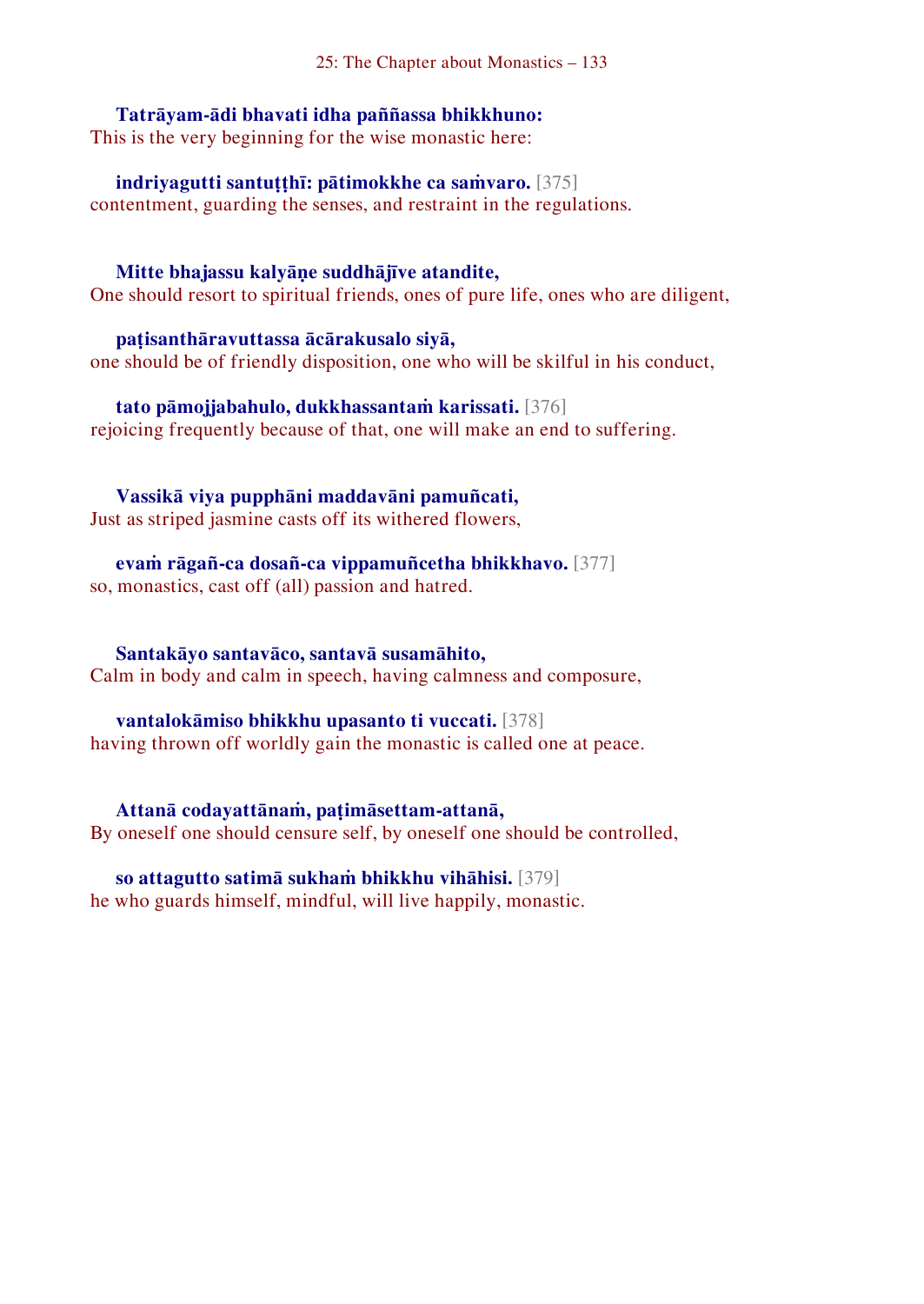## **Attā hi attano nātho, attā hi attano gati,**

Self is the protector of self, self is the refuge<sup>1</sup> of self,

**tasmā saṁyamayattānaṁ assaṁ bhadraṁ va vāṇijo.** [380] therefore one should restrain oneself, as a merchant his noble horse.

## **Pāmojjabahulo bhikkhu, pasanno Buddhasāsane,**

The monastic, having much happiness, with faith in the dispensation of the Buddha,

**adhigacche padaṁ santaṁ, saṅkhārūpasamaṁ sukhaṁ.** [381] could attain to the state of peace, happy in the stilling of (all) conditions.

**Yo have daharo bhikkhu yuñjati Buddhasāsane,**  That young monastic who is devoted to the Buddha's dispensation,

**sŏ imaṁ lokaṁ pabhāseti, abbhā mutto va candimā.** [382] shines forth in this world, like the moon freed from a cloud.

> *Bhikkhuvaggo Pañcavīsatimo The Chapter about Monastics, the Twenty-Fifth*

## **Related Verses from the Dhammapada**

**Appamādarato bhikkhu, pamāde bhayadassivā,** A monastic delighting in heedfulness, seeing danger in heedlessness,

# **saṁyojanaṁ aṇuṁ-thūlaṁ ḍahaṁ aggīva gacchati.** [31]

advances like burning fire against the fetter, small or large.

**Appamādarato bhikkhu, pamāde bhayadassivā,** A monastic who delights in heedfulness, seeing danger in heedlessness,

## **abhabbo parihānāya: Nibbānasseva santike.** [32]

is unable to fall away: he is well-nigh to Nibbāna.

**Aññā hi lābhūpanisā, aññā Nibbānagāminī,**  For the means to gains is one thing, the (path) going to Nibbāna another,

# **evam-etaṁ abhiññāya bhikkhu Buddhassa sāvako**

thus knowing this the monastic disciple of the Buddha

**sakkāraṁ nābhinandeyya, vivekam-anubrūhaye.** [75] should not delight in honours, (but) practise in solitude.

 $<sup>1</sup>$  Not given in this meaning in PED, it is noticed by DP.</sup>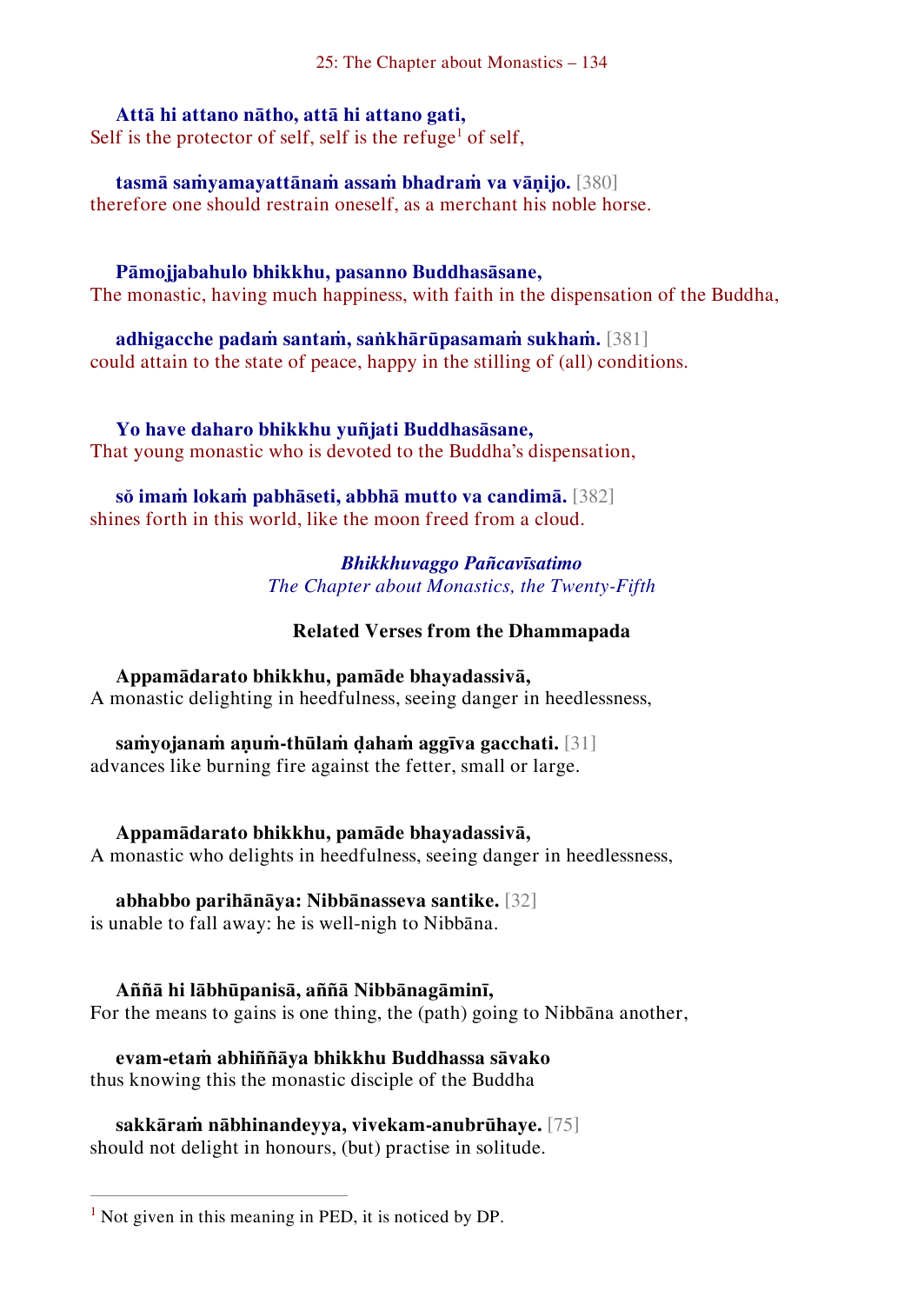#### 25: The Chapter about Monastics – 135

#### **Alaṅkato ce pi samaṁ careyya,**  Even if he were to adorn himself,

**santo danto niyato brahmacārī,** (but) is peaceful, trained, settled, spiritual,

# **sabbesu bhūtesu nidhāya daṇḍaṁ,**

and has put aside the stick towards all beings,

**so brāhmaṇo so samaṇo sa bhikkhu.** [142] he is a brahmin, an ascetic, a monastic.

#### **Na tena bhikkhu hoti yāvatā bhikkhate pare,**

One is not a monastic merely through eating others' almsfood,

#### **vissaṁ Dhammaṁ samādāya bhikkhu hoti na tāvatā.** [266]

the one who undertakes a false Dhamma to that extent is not a monastic.

### **Yodha puññañ-ca pāpañ-ca bāhetvā brahmacar<sup>i</sup> yavā,**

\* If he is one who lives the holy life here, warding off both merit and demerit,

#### **saṅkhāya loke carati sa ce, bhikkhū ti vuccati.** [267]

and wanders with discrimination in the world, that one is said to be a monastic.

#### **Na sīlabbatamattena, bāhusaccena vā pana,**

Not merely through virtue or vows, or through great learning,

#### **atha vā samādhilābhena, vivittasayanena vā,** [271]

or through the attainment of concentration, or through a secluded dwelling,

## **phusāmi nekkhammasukhaṁ, aputhujjanasevitaṁ;**

do I attain the happiness of renunciation, not practised by worldly people;

#### **bhikkhu vissāsa' māpādi appatto āsavakkhayaṁ.** [272]

let a monastic not be confident (as long as) the destruction of the pollutants is unattained.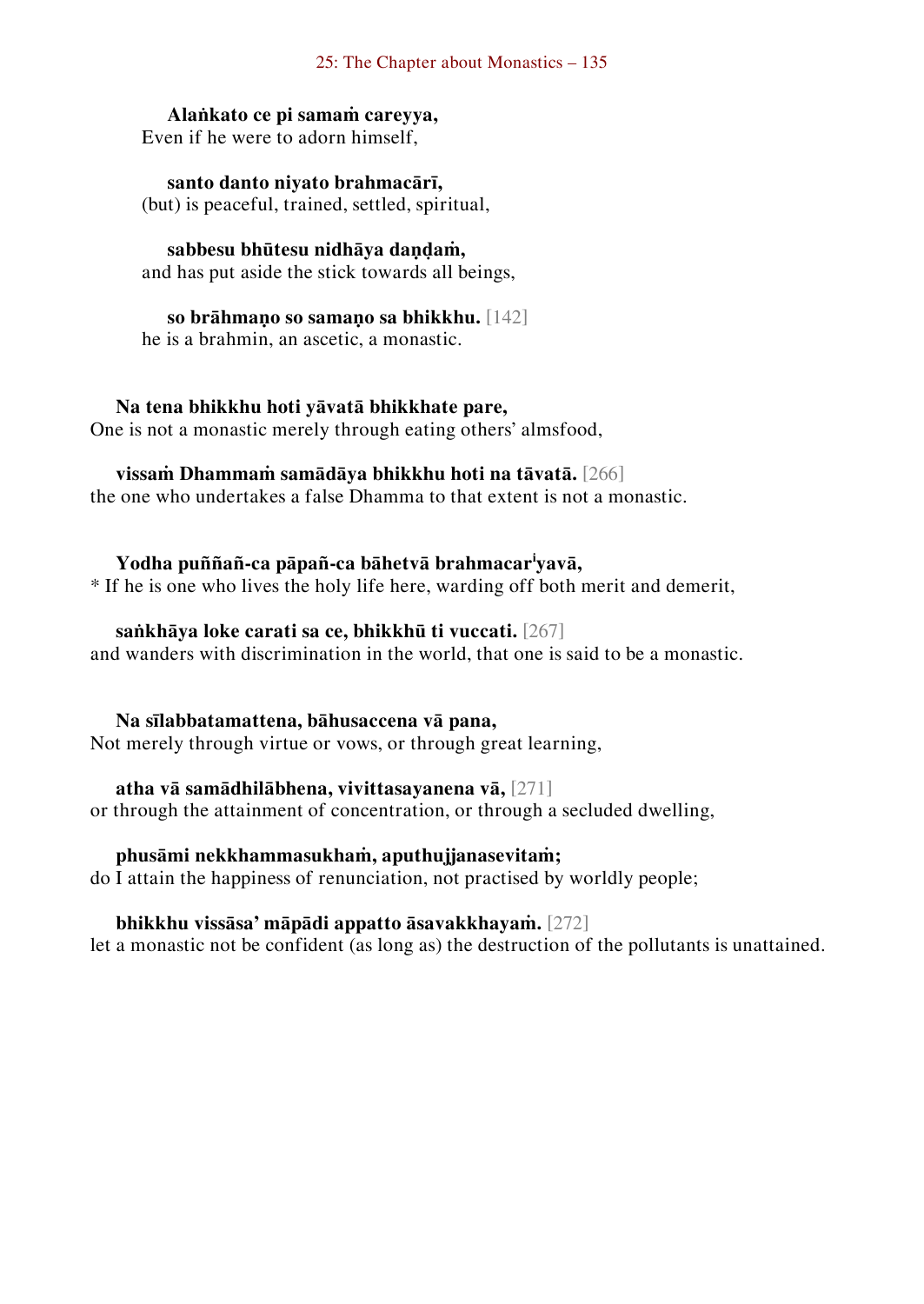## **Tasiṇāya purakkhatā pajā**

People surrounded by craving

**parisappanti saso va bādhito,**  crawl round like a hare in a trap,

**tasmā tasiṇaṁ vinodaye –**

therefore he should remove craving –

**bhikkhu ākaṅkha' virāgam-attano.** [343] the monk who longs for dispassion for himself.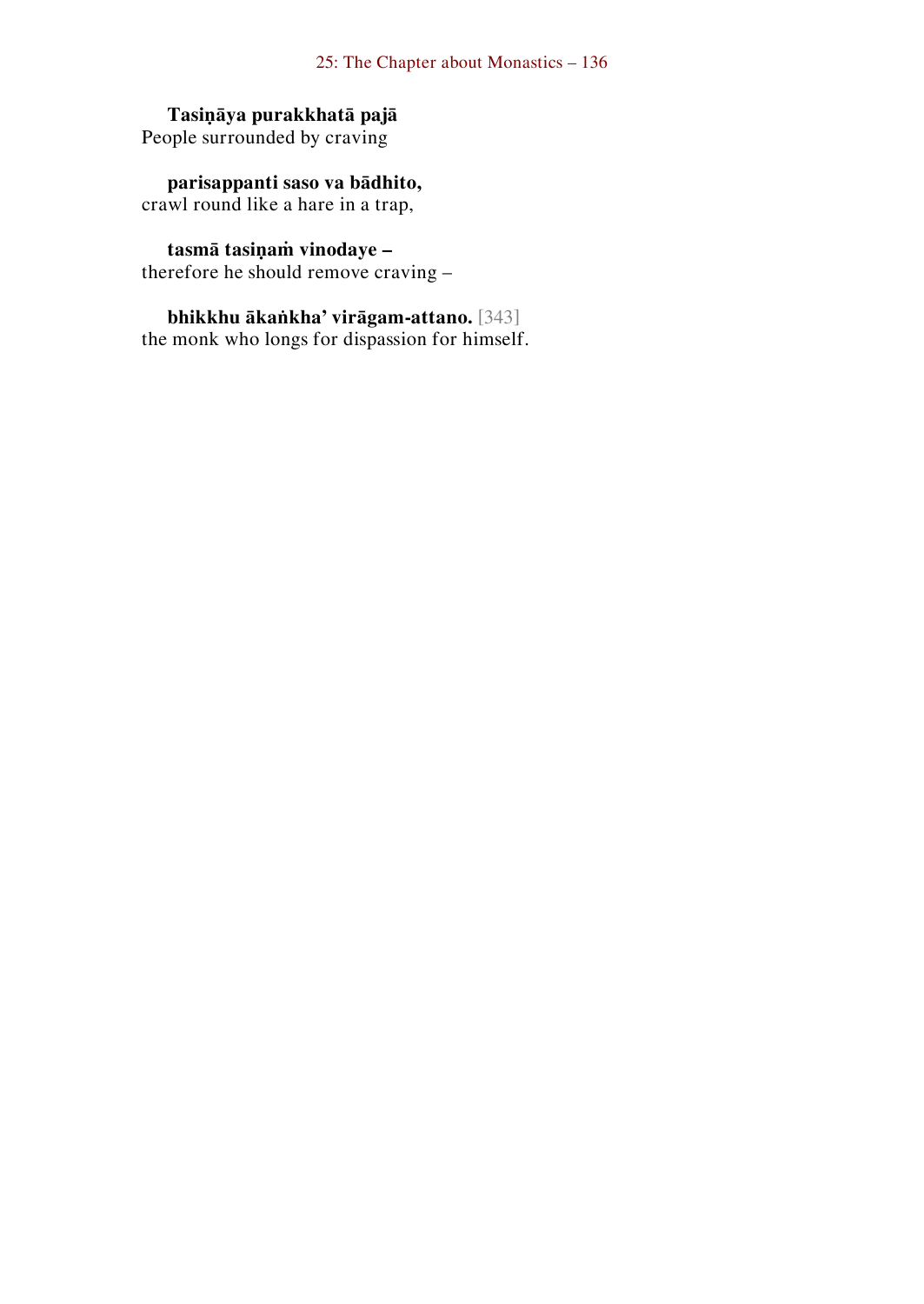# **Brāhmaṇavaggo 26. The Chapter about Brahmins**

**Chinda sotaṁ parakkamma, kāme panuda, brāhmaṇa,** 

Strive and cut off the stream, remove desire, brahmin,

**saṅkhārānaṁ khayaṁ ñatvā, akataññūsi, brāhmaṇa.** [383]

knowing the destruction of the conditioned, be one who knows that which is not made, $<sup>1</sup>$ </sup> brahmin.

**Yadā dvayesu dhammesu pāragū hoti brāhmaṇo,**  When a brahmin has, through two things, $2$  crossed over,

**athassa sabbe saṁyogā atthaṁ gacchanti jānato.** [384] then, for one who knows, all the fetters are laid to rest.

**Yassa pāraṁ apāraṁ vā pārāpāraṁ na vijjati,**  For whom the near shore, the far shore or both do not exist,

**vītaddaraṁ visaṁyuttaṁ, tam-ahaṁ brūmi brāhmaṇaṁ.** [385] free of anxiety, being detached, that one I say is a brahmin.

**Jhāyiṁ virajam-āsīnaṁ, katakiccaṁ anāsavaṁ,**  The meditator sitting down, the one who is dustless, who has done his duty, without pollutants,

**uttamatthaṁ anuppattaṁ, tam-ahaṁ brūmi brāhmaṇaṁ.** [386] who has reached the ultimate good, that one I say is a brahmin.

**Divā tapati ādicco, rattiṁ ābhāti candimā,**  The sun is radiant by day, the moon shines by night,

**sannaddho khattiyo tapati, jhāyī tapati brāhmaṇo,** the accoutred noble is radiant, the meditating brahmin is radiant,

**atha sabbam-ahorattiṁ Buddho tapati tejasā.** [387] yet every day and night the Buddha is radiant through his power.

 $<sup>1</sup>$  What is not made is Nibbana.</sup>

<sup>2</sup> I.e. calmness (*samatha*) and insight (*vipassanā*).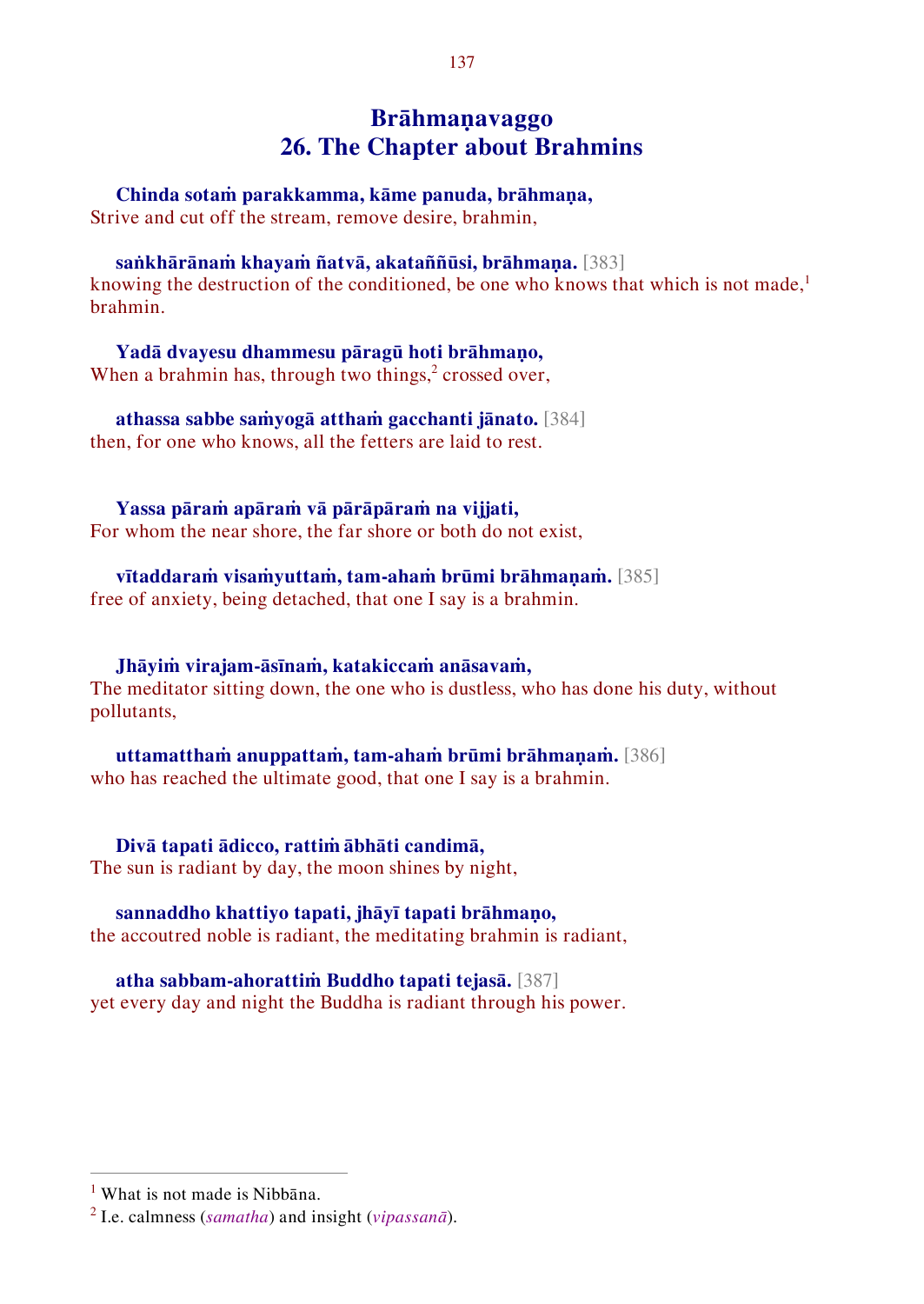26: The Chapter about Brahmins – 138

### **Bāhitapāpo ti brāhmaṇo,**

Warding off wickedness one is called a brahmin,

**samacar<sup>i</sup> yā samaṇo ti vuccati,**  one living austerely is said to be an ascetic,

#### **pabbājayam-attano malaṁ**

\* because of driving forth (all) stain from oneself

**tasmā pabbajito ti vuccati.** [388] one is said to be one who has gone forth.<sup>1</sup>

**Na brāhmaṇassa pah<sup>a</sup> reyya, nāssa muñcetha brāhmaṇo,**  A brahmin should not hit a brahmin, nor should he abandon him,

#### **dhī brāhmaṇassa hantāraṁ, tato: dhī yassa muñcati.** [389]

woe to the one who strikes a brahmin, further: woe to the one who abandons him.

**Na brāhmaṇass' etad-akiñci seyyo:** It is no little good for the brahmin:

**yadā nisedho manaso piyehi,** when the mind is held back from what is dear,

**yato yato hiṁsamano nivattati,** whenever his mind turns back from violence,

**tato tato sammati-m-eva dukkhaṁ.** [390] then there is a calming of suffering.

#### **Yassa kāyena vācāya manasā natthi dukkataṁ,**

 $\overline{a}$ 

For whom there is no wrong-doing bodily, verbally or mentally,

#### **saṁvutaṁ tīhi ṭhānehi, tam-ahaṁ brūmi brāhmaṇaṁ.** [391]

being restrained in (these) three things, that one I say is a brahmin.

**Yamhā Dhammaṁ vijāneyya Sammāsambuddhadesitaṁ,**  That one from whom one learned Dhamma taught by the Perfect Sambuddha,

**sakkaccaṁ taṁ namasseyya, aggihuttaṁ va brāhmaṇo.** [392] with respect bow down to him, like a brahmin (bows) at fire-sacrifice.

 $<sup>1</sup>$  It is difficult to make the puns in this verse, which rely on similarity of sound, rather than</sup> etymology, work in English.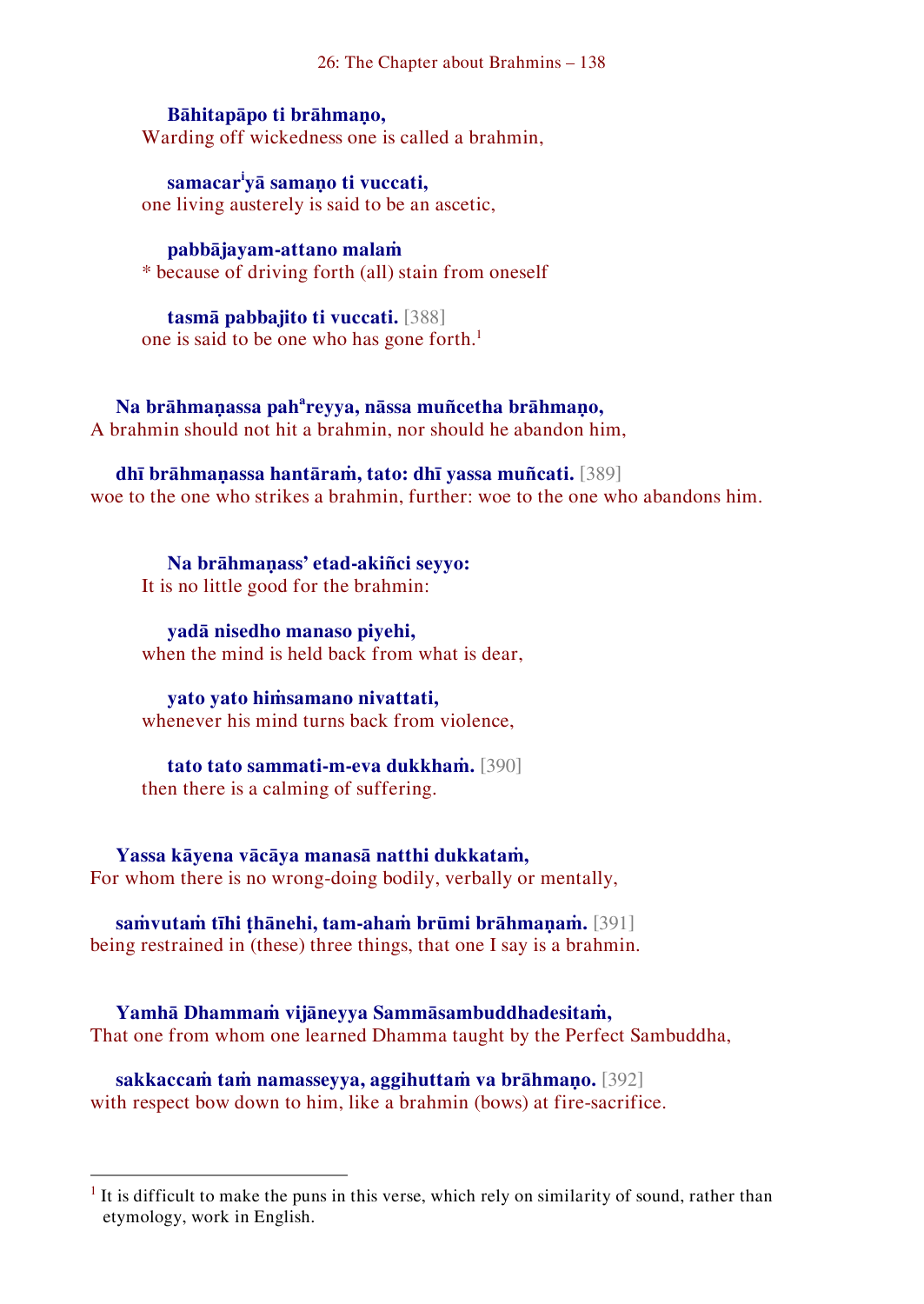#### **Na jaṭāhi na gottena, na jaccā hoti brāhmaṇo,**

Not because of matted hair, family or birth is one a true brahmin,

**yamhi saccañ-ca Dhammo ca, so sucī so va brāhmaṇo.** [393] in whom there is truth and Dhamma, that one is pure, that one is surely a brahmin.

### **Kiṁ te jaṭāhi dummedha, kiṁ te ajinasāṭiyā?**

Why do you have your hair matted, stupid one, and why your deer-skin?

**Abbhantaraṁ te gahanaṁ, bāhiraṁ parimajjasi.** [394] Within you there is a jungle,<sup> $1$ </sup> you (only) polish the outside.

**Paṁsukūladharaṁ jantuṁ, kisaṁ dhamanisanthataṁ,**  That one who wears discarded clothes, who is  $lean<sup>2</sup>$  with protruding veins,

#### **ekaṁ vanasmiṁ jhāyantaṁ, tam-ahaṁ brūmi brāhmaṇaṁ.** [395] who meditates alone in the forest, that one I say is a brahmin.<sup>3</sup>

**Na cāhaṁ brāhmaṇaṁ brūmi yonijaṁ mattisambhavaṁ,**  I do not call one a brahmin simply because of being born from a (certain) womb,<sup>4</sup>

**bhovādī nāma so hoti sace hoti sakiñcano;** that one is just one who says 'bho'<sup>5</sup> if he is attached;

**akiñcanaṁ anādānaṁ, tam-ahaṁ brūmi brāhmaṇaṁ.** [396] having nothing and unattached, that one I say is a brahmin.

**Sabbasaṁyojanaṁ chetvā yo ve na paritassati,**  Whoever has cut off all the fetters surely does not tremble,

**saṅgātigaṁ visaṁyuttaṁ, tam-ahaṁ brūmi brāhmaṇaṁ.** [397] surmounting attachments, detached, that one I say is a brahmin.

<sup>1</sup> Comm: *a jungle of defilements*.

 $2$  Her name means the lean (Kisā) Gotamī.

 $3$  This statement, which occurred also in vs. 385, 386 & 391 now becomes the refrain in all the remaining verses.

 $4$  From here to the end all the verses are drawn from Vāsetthasutta (MN 98 and Sn 3.9); it is worth noting that this chapter is exceptionally long, and the parallel collections are much shorter.

 $<sup>5</sup>$  It was a way for brahmins to address non-brahmins, implying their inferiority.</sup>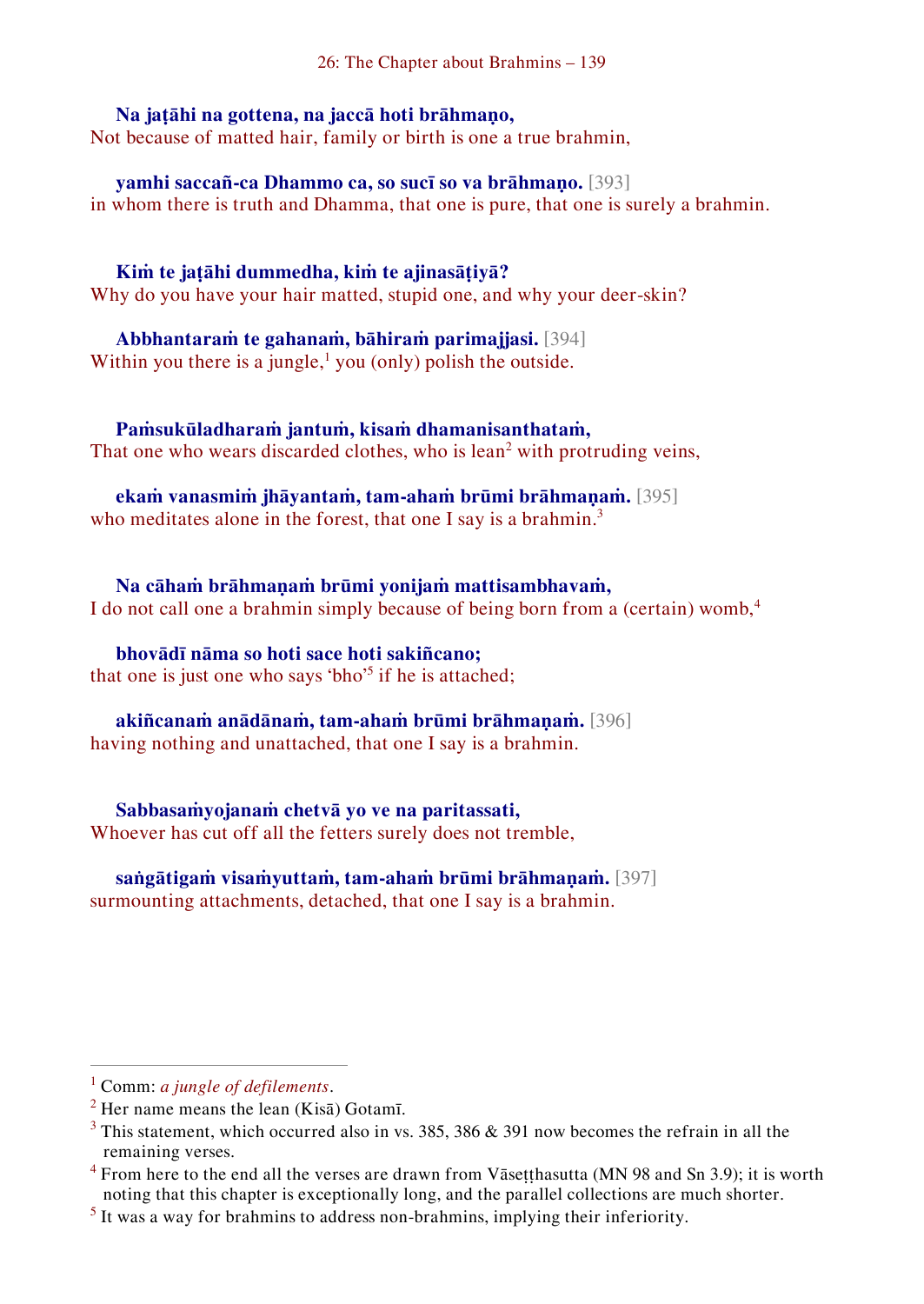**Chetvā naddhiṁ varattañ-ca, sandānaṁ sahanukkamaṁ,**  (Whoever) has cut off the thong, the strap, the rope, together with the bridle,

**ukkhittapalighaṁ buddhaṁ, tam-ahaṁ brūmi brāhmaṇaṁ.** [398] who has thrown off the obstacle and is awakened, that one I say is a brahmin.<sup>1</sup>

**Akkosaṁ vadhabandhañ-ca aduṭṭho yo titikkhati,**  Whoever, being pure, forbears with punishment, bondage and abuse,

**khantībalaṁ balānīkaṁ, tam-ahaṁ brūmi brāhmaṇaṁ.** [399] having the strength of endurance, having an army of strengths, that one I say is a brahmin.

**Akkodhanaṁ vatavantaṁ, sīlavantaṁ anussutaṁ,**  (Whoever is) controlled of mind, dutiful, virtuous, taint-free,

**dantaṁ antimasārīraṁ, tam-ahaṁ brūmi brāhmaṇaṁ.** [400] well-trained and in his last body, that one I say is a brahmin.

**Vāri pokkharapatte va, āragge-r-iva sāsapo,**  Like water on the lotus leaf, like a mustard seed on a needle,

**yo na lippati kāmesu, tam-ahaṁ brūmi brāhmaṇaṁ.** [401] he who is unsmeared by desires, that one I say is a brahmin.

**Yo dukkhassa pajānāti idheva khayam-attano,**  Whoever knows right here the destruction of his suffering,

**pannabhāraṁ visaṁyuttaṁ, tam-ahaṁ brūmi brāhmaṇaṁ.** [402] putting down the burden, detached, that one I say is a brahmin.

**Gambhīrapaññaṁ medhāviṁ, maggāmaggassa kovidaṁ,**  The deeply wise sagacious one, skilled in what is path and not path,

**uttamatthaṁ anuppattaṁ, tam-ahaṁ brūmi brāhmaṇaṁ.** [403] who has reached the ultimate good, that one I say is a brahmin.

<sup>1</sup> The commentary interprets the meaning as follows: *Whoever has cut off* hatred, craving, the sixty-two views *together with* the latent tendencies, *and thrown off* ignorance, *that one I call a brahmin*.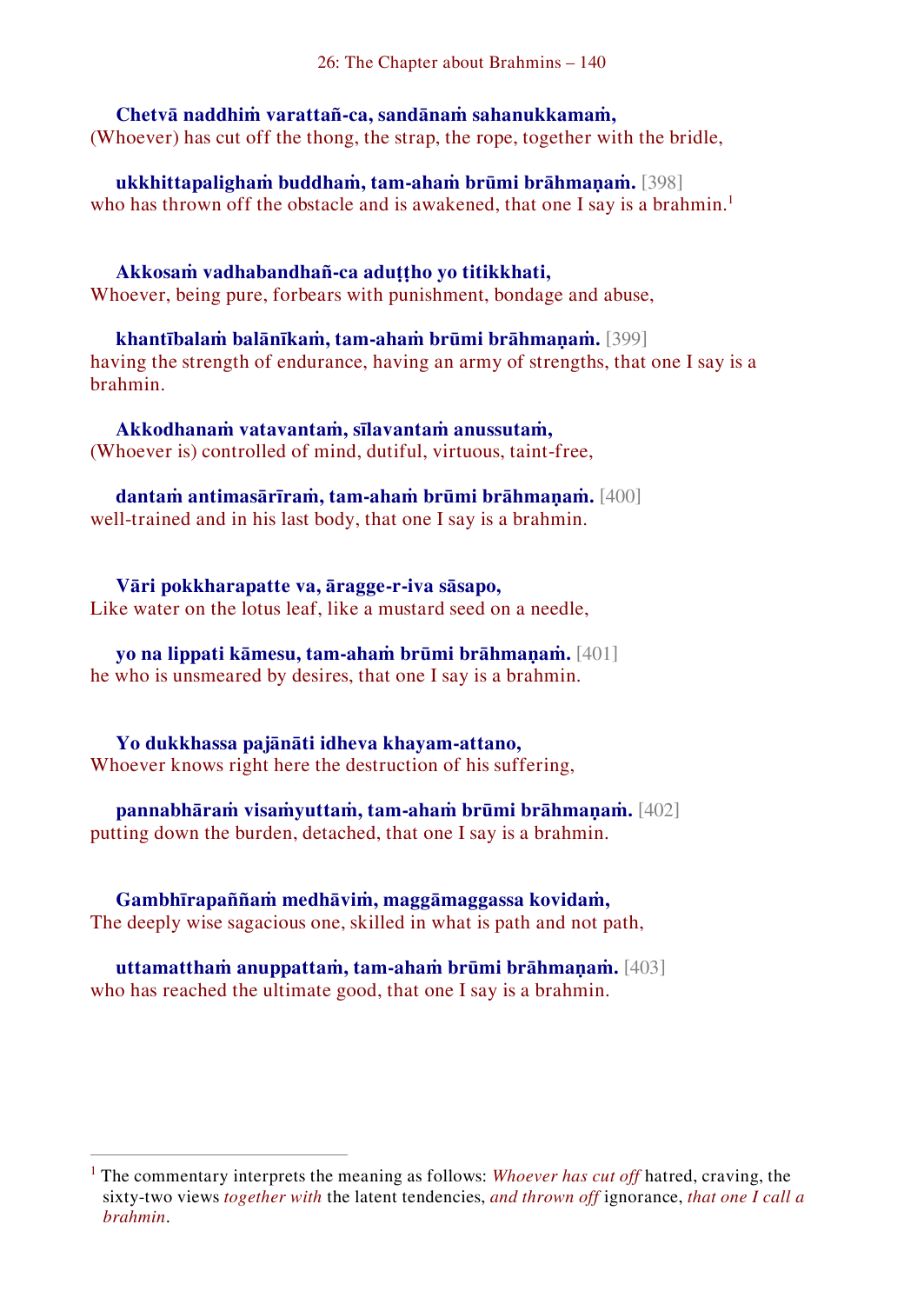### **Asaṁsaṭṭhaṁ gahaṭṭhehi anāgārehi cūbhayaṁ,**

(Whoever) doesn't mix with either householders or the houseless,

**anokasāriṁ appicchaṁ, tam-ahaṁ brūmi brāhmaṇaṁ.** [404] wandering homeless, with few desires, that one I say is a brahmin.

#### **Nidhāya daṇḍaṁ bhūtesu tasesu thāvaresu ca,**

\* Whoever has laid down the stick (used) against fearful and fearless beings,

**yo na hanti na ghāteti, tam-ahaṁ brūmi brāhmaṇaṁ.** [405] who neither hurts nor kills, that one I say is a brahmin.

**Aviruddhaṁ viruddhesu, attadaṇḍesu nibbutaṁ,**  Being friendly with the hostile, calm amongst those holding a stick,

**sādānesu anādānaṁ, tam-ahaṁ brūmi brāhmaṇaṁ.** [406] not attached amongst those attached, that one I say is a brahmin.

**Yassa rāgo ca doso ca māno makkho ca pātito,**  Whoever has dropped off passion and hatred, conceit and anger,

**sāsapo-r-iva āraggā, tam-ahaṁ brūmi brāhmaṇaṁ.** [407] like a mustard seed from a needle, that one I say is a brahmin.

**Akakkasaṁ viññapaniṁ giraṁ saccaṁ udīraye,**  (Whoever) speaks a word of truth that is informed and is not coarse,

**yāya nābhisaje kañci, tam-ahaṁ brūmi brāhmaṇaṁ.** [408] through which no one would be angry, that one I say is a brahmin.

#### **Yodha dīghaṁ va rassaṁ vā aṇuṁ-thūlaṁ subhāsubhaṁ,**  \* Whoever in the world does not take what is not given, long, short,

**loke adinnaṁ nādiyati, tam-ahaṁ brūmi brāhmaṇaṁ.** [409] small, large, attractive or unattractive, that one I say is a brahmin.

**Āsā yassa na vijjanti asmiṁ loke paramhi ca,**  For the one who has no longings in this world or in the next world,

**nirāsayaṁ visaṁyuttaṁ, tam-ahaṁ brūmi brāhmaṇaṁ.** [410] being without longings, detached, that one I say is a brahmin.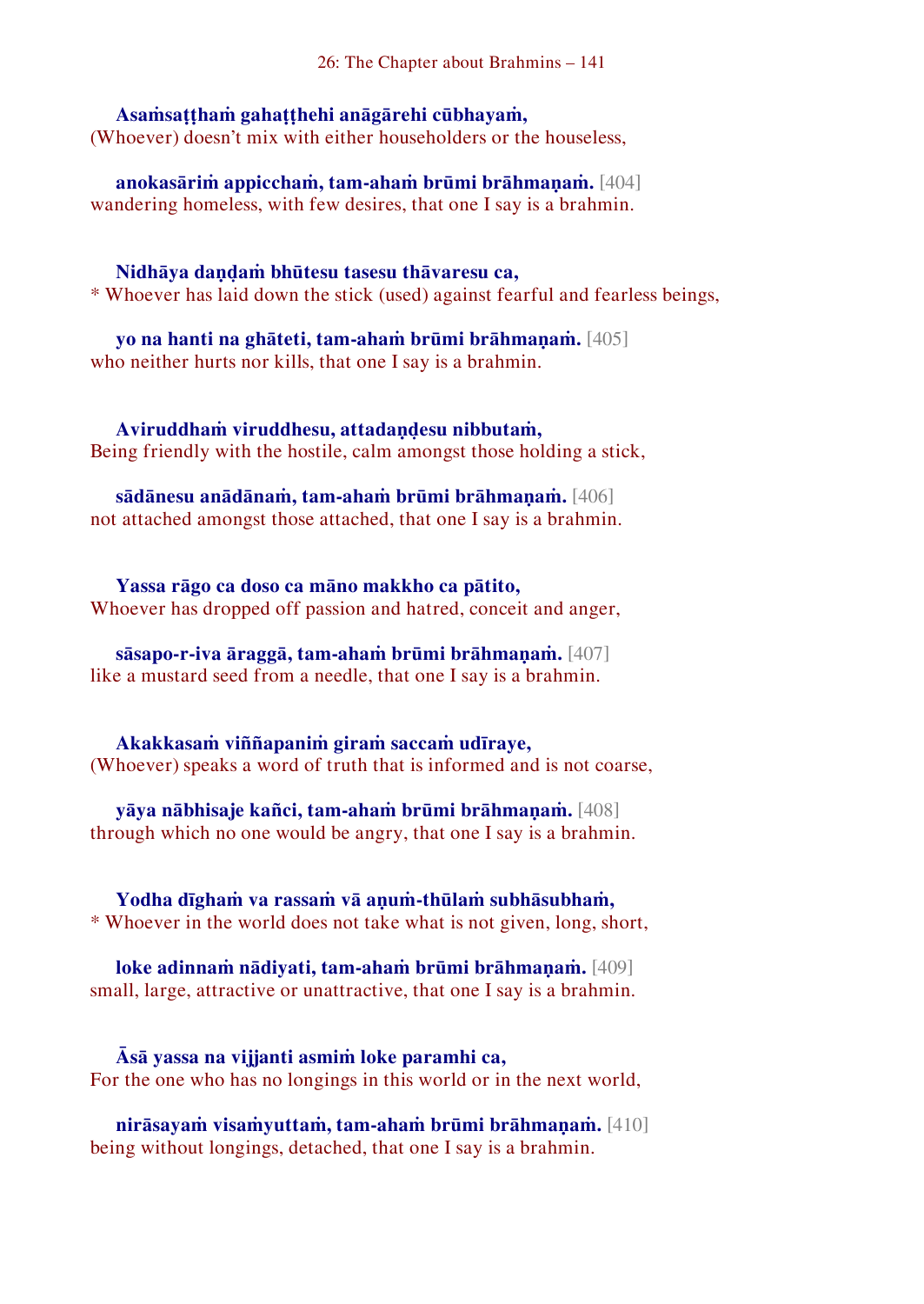## **Yassālayā na vijjanti, aññāya akathaṅkathī,**

For the one who has no desires, who, through knowledge, is without doubt,

**amatogadhaṁ anuppattaṁ, tam-ahaṁ brūmi brāhmaṇaṁ.** [411] who has reached immersion in the deathless, that one I say is a brahmin.

**Yodha puññañ-ca pāpañ-ca ubho saṅgaṁ upaccagā,**  Whoever here has overcome clinging to both merit and demerit, $<sup>1</sup>$ </sup>

**asokaṁ virajaṁ suddhaṁ, tam-ahaṁ brūmi brāhmaṇaṁ.** [412] who is griefless, dustless and pure, that one I say is a brahmin.

**Candaṁ va vimalaṁ suddhaṁ, vippasannam-anāvilaṁ,**  (Whoever) just like the moon is stainless, pure, clear and undisturbed,

# **nandībhavaparikkhīṇaṁ, tam-ahaṁ brūmi brāhmaṇaṁ.** [413]

has destroyed joy in existence, that one I say is a brahmin.

**Yo imaṁ palipathaṁ duggaṁ saṁsāraṁ moham-accagā,**  He who has crossed the difficult and dangerous path through births and deaths and delusion,<sup>2</sup>

**tiṇṇo pāragato jhāyī, anejo akathaṅkathī,** the meditator who has crossed over to the further shore, free of lust and free of doubt,

**anupādāya nibbuto, tam-ahaṁ brūmi brāhmaṇaṁ.** [414] unattached and cooled down, that one I say is a brahmin.

**Yodha kāme pahatvāna anāgāro paribbaje,**  Whoever, giving up sensual desires, would wander homeless here,

## **kāmabhavaparikkhīṇaṁ, tam-ahaṁ brūmi brāhmaṇaṁ.** [415]

destroying desires and existence, that one I say is a brahmin.

<sup>&</sup>lt;sup>1</sup> In the Majjhima commentary to Vāseṭṭhasuttam *pāpam* here is defined as *apuññam*, which I follow in the translation.

<sup>2</sup> The commentary says: *Whoever has overcome the difficult path* of passions and so forth, *the inaccessible* defilements, the round of *births and deaths*, the *delusion* of not having penetrated the four noble truths.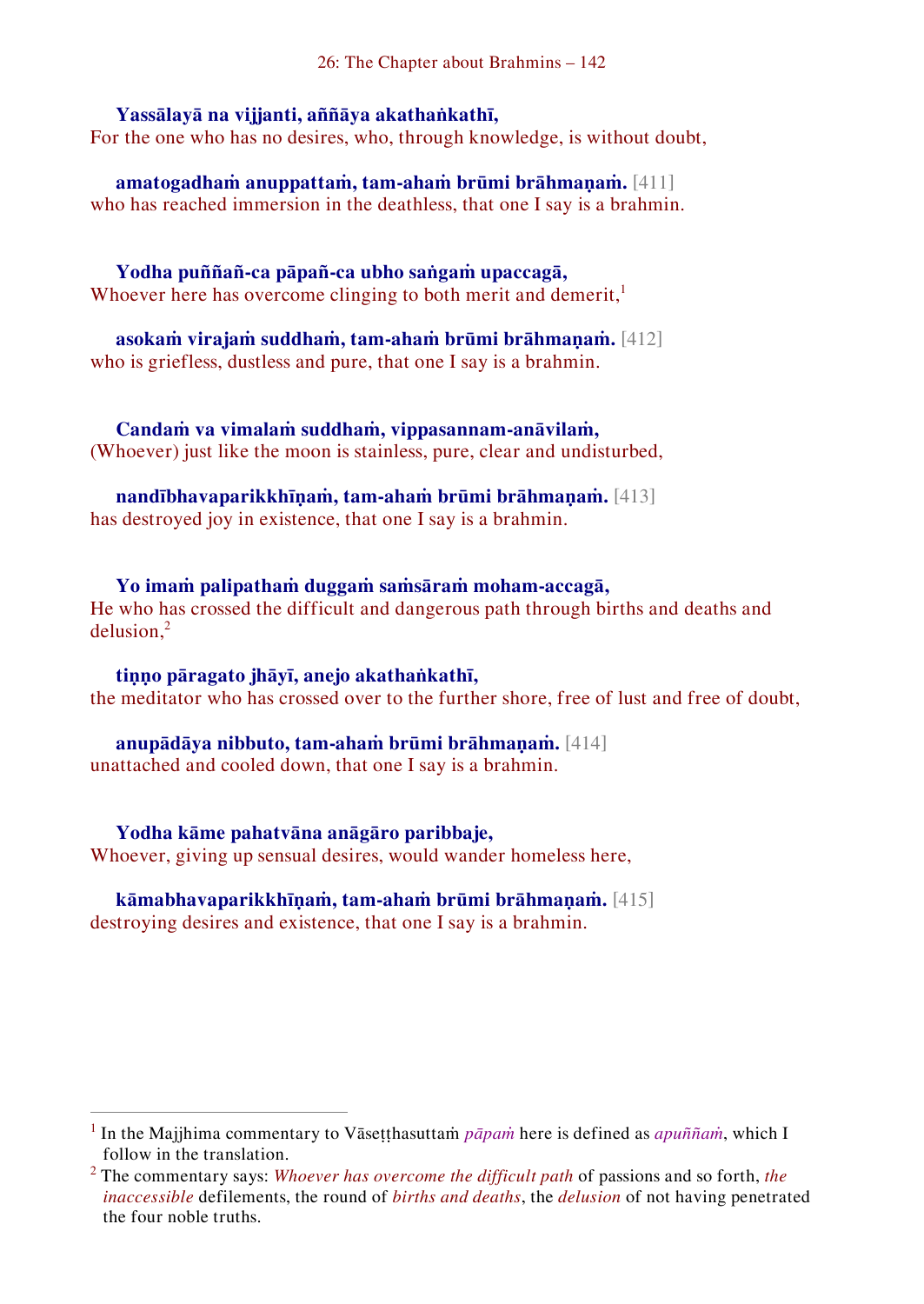### **Yodha taṇhaṁ pahatvāna, anāgāro paribbaje,**

Whoever, giving up craving, would wander homeless here,

**taṇhābhavaparikkhīṇaṁ, tam-ahaṁ brūmi brāhmaṇaṁ.** [416] destroying craving and existence, that one I say is a brahmin.

**Hitvā mānusakaṁ yogaṁ, dibbaṁ yogaṁ upaccagā,**  Abandoning the human yoke, overcoming the divine yoke,

**sabbayogavisaṁyuttaṁ, tam-ahaṁ brūmi brāhmaṇaṁ.** [417] being unattached to all yokes, that one I say is a brahmin.

**Hitvā ratiñ-ca aratiñ-ca, sītibhūtaṁ nirūpadhiṁ,**  Abandoning delight and aversion, cooled off and free from cleaving,

**sabbalokābhibhuṁ vīraṁ, tam-ahaṁ brūmi brāhmaṇaṁ.** [418] a hero who vanquished the whole world, that one I say is a brahmin.

**Cutiṁ yo vedi sattānaṁ upapattiñ-ca sabbaso,**  Whoever knows in every way beings' passing and their rebirth,

**asattaṁ sugataṁ buddhaṁ, tam-ahaṁ brūmi brāhmaṇaṁ.** [419] unattached, fortunate, awake, that one I say is a brahmin.

**Yassa gatiṁ na jānanti devā gandhabbamānusā –** For the one whose destiny is unknown to gods, gandhabbas and men –

**khīṇāsavaṁ Arahantaṁ, tam-ahaṁ brūmi brāhmaṇaṁ.** [420] being pollutant-free, an Arahat, that one I say is a brahmin.

**Yassa pure ca pacchā ca majjhe ca natthi kiñcanaṁ,**  For whom there is nothing in the past, the future or the present,

**akiñcanaṁ anādānaṁ, tam-ahaṁ brūmi brāhmaṇaṁ.** [421] having nothing and unattached, that one I say is a brahmin.

**Usabhaṁ pavaraṁ vīraṁ, mahesiṁ vijitāvinaṁ,**  A noble leader, heroic, a great seer, victorious,

**anejaṁ nhātakaṁ buddhaṁ, tam-ahaṁ brūmi brāhmaṇaṁ.** [422] free of lust, cleansed and awakened, that one I say is a brahmin.